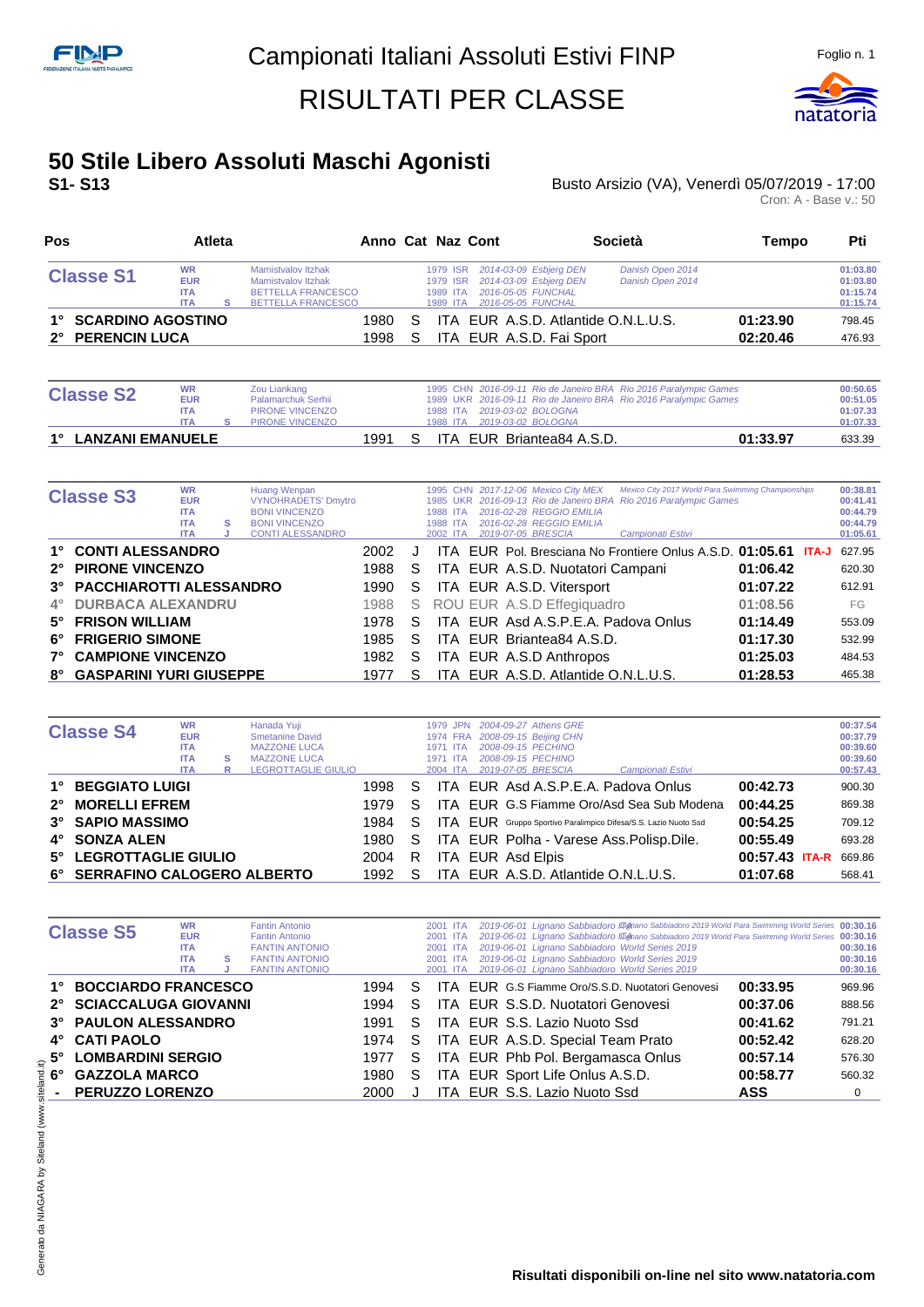

|    | <b>Classe S6</b>          | <b>WR</b><br><b>EUR</b><br><b>ITA</b><br><b>ITA</b><br><b>ITA</b> | s | Xu Qing<br>Bogodaiko levgenii<br><b>FANTIN ANTONIO</b><br><b>FANTIN ANTONIO</b><br><b>FANTIN ANTONIO</b> |      |   | <b>UKR</b><br>1994<br>2001<br>-ITA<br>2001<br>ITA<br>2001<br><b>ITA</b> | 1992 CHN 2012-09-04 London GBR<br>2011-07-05 Berlin GER<br>2019-06-01 LIGNANO SABBIADORO<br>2017-12-07 MEXICO CITY<br>2017-12-07 MEXICO CITY | London 2012 Paralympic Games<br>2011 IPC Swimming European Championships |          | 00:28.57<br>00:30.27<br>00:30.16<br>00:31.29<br>00:31.29 |
|----|---------------------------|-------------------------------------------------------------------|---|----------------------------------------------------------------------------------------------------------|------|---|-------------------------------------------------------------------------|----------------------------------------------------------------------------------------------------------------------------------------------|--------------------------------------------------------------------------|----------|----------------------------------------------------------|
|    | 1° DOLFIN MARCO MARIA     |                                                                   |   |                                                                                                          | 1981 | S |                                                                         |                                                                                                                                              | ITA EUR G.S Fiamme Oro/Briantea84 A.S.D. 00:37.58                        |          | 773.28                                                   |
|    | 2° PRODOMO MILANA MATTIA  |                                                                   |   |                                                                                                          | 1984 | S |                                                                         | ITA EUR S.S. Lazio Nuoto Ssd                                                                                                                 |                                                                          | 00:39.13 | 742.65                                                   |
|    | 3° ZENI LORENZO           |                                                                   |   |                                                                                                          | 2001 | J |                                                                         | ITA EUR Polha - Varese Ass. Polisp. Dile.                                                                                                    |                                                                          | 00:39.74 | 731.25                                                   |
|    | 4° GERI RICCARDO          |                                                                   |   |                                                                                                          | 1993 | S |                                                                         | ITA EUR A.I.C.S. Pavia Nuoto A.S.D.                                                                                                          |                                                                          | 00:42.19 | 688.79                                                   |
|    | 5° BRUSCA MATTEO          |                                                                   |   |                                                                                                          | 1993 | S |                                                                         | ITA EUR Polha - Varese Ass. Polisp. Dile.                                                                                                    |                                                                          | 00:43.47 | 668.51                                                   |
|    | 6° CASTIGLIONI SAMUELE    |                                                                   |   |                                                                                                          | 1991 | S |                                                                         | ITA EUR A.S.D. Propatria Disabili Busto Arsizio                                                                                              |                                                                          | 00:44.07 | 659.41                                                   |
|    | <b>7° RECCHIA MARIANO</b> |                                                                   |   |                                                                                                          | 1986 | S |                                                                         | ITA EUR Impianti Sportivi Nf Ssd Arl                                                                                                         |                                                                          | 00:45.60 | 637.28                                                   |
| 8° | <b>DE MANGO MICHELE</b>   |                                                                   |   |                                                                                                          | 1991 | S |                                                                         | ITA EUR Asd Elpis                                                                                                                            |                                                                          | 00:47.98 | 605.67                                                   |
| 9° | <b>CRESCINI LUCA</b>      |                                                                   |   |                                                                                                          | 1975 | S |                                                                         |                                                                                                                                              | ITA EUR Pol. Bresciana No Frontiere Onlus A.S.D. 00:49.08                |          | 592.09                                                   |

| <b>Classe S7</b>                      | <b>WR</b><br><b>EUR</b><br><b>ITA</b><br><b>ITA</b> | Pan Shiyun<br>Bogodaiko levgenii<br><b>BICELLI FEDERICO</b><br><b>BICELLI FEDERICO</b> |               |          | 1989 CHN 2016-09-09 Rio de Janeiro BRA Rio 2016 Paralympic Games<br>1994 UKR 2016-09-09 Rio de Janeiro BRA Rio 2016 Paralympic Games<br>1999 ITA 2018-08-17 DUBLINO<br>1999 ITA 2018-08-17 DUBLINO | 00:27.35<br>00:27.64<br>00:29.18<br>00:29.18 |
|---------------------------------------|-----------------------------------------------------|----------------------------------------------------------------------------------------|---------------|----------|----------------------------------------------------------------------------------------------------------------------------------------------------------------------------------------------------|----------------------------------------------|
| 1° BICELLI FEDERICO<br>2° ROTA MATTEO |                                                     |                                                                                        | 1999.<br>1994 | S.<br>-S | ITA EUR Pol. Bresciana No Frontiere Onlus A.S.D. 00:29.74<br>ITA EUR Phb Pol. Bergamasca Onlus<br>00:44.23                                                                                         | 936.79<br>629.89                             |

|             | <b>Classe S8</b>         | <b>WR</b><br><b>EUR</b><br><b>ITA</b><br><b>ITA</b> | s      | <b>Tarasov Denis</b><br><b>Tarasov Denis</b><br><b>BICELLI FEDERICO</b><br><b>BICELLI FEDERICO</b> |      |    | 1993<br><b>RUS</b><br><b>RUS</b><br>1993<br>1999<br><b>ITA</b><br>1999 ITA | 2014-08-10 Eindhoven NED<br>2014-08-10 Eindhoven NED<br>2017-12-17 BRESCIA<br>2017-12-17 BRESCIA | 2014 IPC Swimming European Championships<br>2014 IPC Swimming European Championships |                | 00:25.32<br>00:25.32<br>00:29.64<br>00:29.64 |
|-------------|--------------------------|-----------------------------------------------------|--------|----------------------------------------------------------------------------------------------------|------|----|----------------------------------------------------------------------------|--------------------------------------------------------------------------------------------------|--------------------------------------------------------------------------------------|----------------|----------------------------------------------|
|             |                          | <b>ITA</b><br><b>ITA</b>                            | R<br>Е | <b>RESTA MASSIMO</b><br><b>MORANDI TOMMASO</b>                                                     |      |    | 2004 ITA<br>2007 ITA                                                       | 2019-06-29 HELSINKI<br>2019-07-05 BRESCIA                                                        | <b>EPYG 2019</b><br>Campionati Estivi                                                |                | 00:32.27<br>00:37.60                         |
|             | 1° CARDANI RICCARDO      |                                                     |        |                                                                                                    | 1992 | S  |                                                                            | ITA EUR Polha - Varese Ass. Polisp. Dile.                                                        |                                                                                      | 00:32.48       | 800.49                                       |
|             | 2° RESTA MASSIMO         |                                                     |        |                                                                                                    | 2004 | R  |                                                                            | ITA EUR S.S.D. Dlf Sport Bologna a R.L.                                                          |                                                                                      | 00:32.57       | 798.28                                       |
| $3^\circ$   | <b>MARINELLI MICHELE</b> |                                                     |        |                                                                                                    | 1995 | S  |                                                                            | ITA EUR Asd Polisportiva Senigallia                                                              |                                                                                      | 00:33.80       | 769.23                                       |
|             | 4° FAGIOLI LORENZO       |                                                     |        |                                                                                                    | 1989 | S. |                                                                            | ITA EUR S.S.D. Dlf Sport Bologna a R.L.                                                          |                                                                                      | 00:34.46       | 754.50                                       |
|             | 5° VALENTINO MATTIA      |                                                     |        |                                                                                                    | 1988 | S  |                                                                            | <b>ITA EUR Asd Brianza Silvia Tremolada</b>                                                      |                                                                                      | 00:34.50       | 753.62                                       |
|             | 6° GALLIULO GIACOMO      |                                                     |        |                                                                                                    | 1997 | S. |                                                                            | ITA EUR Framarossport S.S.D. Srl                                                                 |                                                                                      | 00:35.15       | 739.69                                       |
| $7^{\circ}$ | <b>MORANDI TOMMASO</b>   |                                                     |        |                                                                                                    | 2007 | E. |                                                                            | ITA EUR Polha - Varese Ass. Polisp. Dile.                                                        |                                                                                      | 00:37.60 ITA-E | 691.49                                       |
| 8°          | <b>ANGELETTI MIRKO</b>   |                                                     |        |                                                                                                    | 1976 | S  |                                                                            | ITA EUR Asd Polisportiva Senigallia                                                              |                                                                                      | 00:37.93       | 685.47                                       |
| 9°          | <b>AMBROSINI DANILO</b>  |                                                     |        |                                                                                                    | 1976 |    |                                                                            | ITA EUR Polha - Varese Ass. Polisp. Dile.                                                        |                                                                                      | 00:38.81       | 669.93                                       |

|             | <b>Classe S9</b>                          | <b>WR</b><br><b>EUR</b><br><b>ITA</b><br><b>ITA</b><br><b>ITA</b><br><b>ITA</b> | s<br>J<br>Е | <b>Barlaam Simone</b><br><b>Barlaam Simone</b><br><b>BARLAAM SIMONE</b><br><b>BARLAAM SIMONE</b><br><b>BARLAAM SIMONE</b><br><b>LOBBA ANDREA</b> |              |        | 2000 ITA<br>2000 ITA<br>2000 ITA<br>2000 ITA<br>2000 ITA<br>1999 ITA | 2019-06-01 Lignano Sabbiadoro III mano Sabbiadoro 2019 World Para Swimming World Series 00:24.39<br>2019-06-01 Lignano Sabbiadoro III mano Sabbiadoro 2019 World Para Swimming World Series 00:24.39<br>2019-06-01 Lignano Sabbiadoro World Series 2019<br>2019-06-01 Lignano Sabbiadoro World Series 2019<br>2019-06-01 Lignano Sabbiadoro World Series 2019<br>2012-07-15 ROMA |                      | 00:24.39<br>00:24.39<br>00:24.39<br>00:32.17 |
|-------------|-------------------------------------------|---------------------------------------------------------------------------------|-------------|--------------------------------------------------------------------------------------------------------------------------------------------------|--------------|--------|----------------------------------------------------------------------|----------------------------------------------------------------------------------------------------------------------------------------------------------------------------------------------------------------------------------------------------------------------------------------------------------------------------------------------------------------------------------|----------------------|----------------------------------------------|
|             | 1° BARLAAM SIMONE                         |                                                                                 |             |                                                                                                                                                  | 2000         | J      |                                                                      | ITA EUR Polha - Varese Ass. Polisp. Dile.                                                                                                                                                                                                                                                                                                                                        | 00:25.32             | 1009.87                                      |
| $3^\circ$   | 2° CIULLI SIMONE<br><b>AMODEO ALBERTO</b> |                                                                                 |             |                                                                                                                                                  | 1986<br>2000 | S<br>J |                                                                      | ITA EUR Asd Circolo Canottieri Aniene<br>ITA EUR Polha - Varese Ass. Polisp. Dile.                                                                                                                                                                                                                                                                                               | 00:26.48<br>00:28.77 | 965.63<br>888.77                             |
|             | 4° L'ABBATE LORENZO                       |                                                                                 |             |                                                                                                                                                  | 2001         | J      |                                                                      | ITA EUR Polha - Varese Ass. Polisp. Dile.                                                                                                                                                                                                                                                                                                                                        | 00:31.19             | 819.81                                       |
| $5^\circ$   | <b>NICOLETTI FRANCESCO</b>                |                                                                                 |             |                                                                                                                                                  | 2006         | E      |                                                                      | ITA EUR Polha - Varese Ass. Polisp. Dile.                                                                                                                                                                                                                                                                                                                                        | 00:32.55             | 785.56                                       |
| 6°          | <b>SICURANI SILVIO</b>                    |                                                                                 |             |                                                                                                                                                  | 1978         | S.     |                                                                      | ITA EUR A.I.C.S. Pavia Nuoto A.S.D.                                                                                                                                                                                                                                                                                                                                              | 00:32.96             | 775.79                                       |
| $7^{\circ}$ | <b>MEUCCI JACOPO</b>                      |                                                                                 |             |                                                                                                                                                  | 1982         | S.     |                                                                      | ITA EUR Asd Acqua Uisp Siena                                                                                                                                                                                                                                                                                                                                                     | 00:34.84             | 733.93                                       |

| nd.it)                      | <b>Classe S10</b>             | <b>WR</b><br><b>EUR</b><br><b>ITA</b><br><b>ITA</b><br><b>ITA</b> | s | <b>Brasil Andre</b><br>Krypak Maksym<br><b>RAIMONDI STEFANO</b><br><b>RAIMONDI STEFANO</b><br><b>BARLAAM SIMONE</b> |      |    | 1984 BRA<br><b>1995 UKR</b><br>1998<br><b>ITA</b><br>1998<br><b>ITA</b><br>2000 ITA |  | 2012-08-31 London GBR<br>2016-09-09 Rio de Janeiro BRA<br>2014-01-27 MALMOE<br>2014-01-27 MALMOE<br>2016-06-09 BERLINO | London 2012 Paralympic Games<br>Rio 2016 Paralympic Games |            | 00:23.16<br>00:23.33<br>00:24.10<br>00:24.10<br>00:26.45 |
|-----------------------------|-------------------------------|-------------------------------------------------------------------|---|---------------------------------------------------------------------------------------------------------------------|------|----|-------------------------------------------------------------------------------------|--|------------------------------------------------------------------------------------------------------------------------|-----------------------------------------------------------|------------|----------------------------------------------------------|
| ₫                           | <b>PASQUINI ROBERTO</b>       |                                                                   |   |                                                                                                                     | 1968 | S  | ITA.                                                                                |  | EUR S.S. Lazio Nuoto Ssd                                                                                               |                                                           | 00:29.06   | 801.45                                                   |
| $2^{\circ}$                 | <b>COFRANCESCO PAOLO</b>      |                                                                   |   |                                                                                                                     | 2000 |    |                                                                                     |  | ITA EUR S.S. Lazio Nuoto Ssd                                                                                           |                                                           | 00:29.15   | 798.97                                                   |
| Š<br>$3^{\circ}$            | <b>MIF DARIUS VASILE</b>      |                                                                   |   |                                                                                                                     | 2005 | R  |                                                                                     |  | ROU EUR S.S. Lazio Nuoto Ssd                                                                                           |                                                           | 00:29.98   | FG                                                       |
| elan<br>4°                  | <b>TALLONE MATTEO</b>         |                                                                   |   |                                                                                                                     | 1998 | S. | ITA.                                                                                |  | EUR A.S.D. Cus Torino                                                                                                  |                                                           | 00:32.17   | 723.97                                                   |
| శే                          | <b>FRANZONI ANTONIO MARCO</b> |                                                                   |   |                                                                                                                     | 1989 | S. |                                                                                     |  | ITA EUR A.S.D. Nuotatori Campani                                                                                       |                                                           | <b>ASS</b> | $\Omega$                                                 |
| 5<br>da NIAGARA<br>Generato |                               |                                                                   |   |                                                                                                                     |      |    |                                                                                     |  |                                                                                                                        |                                                           |            |                                                          |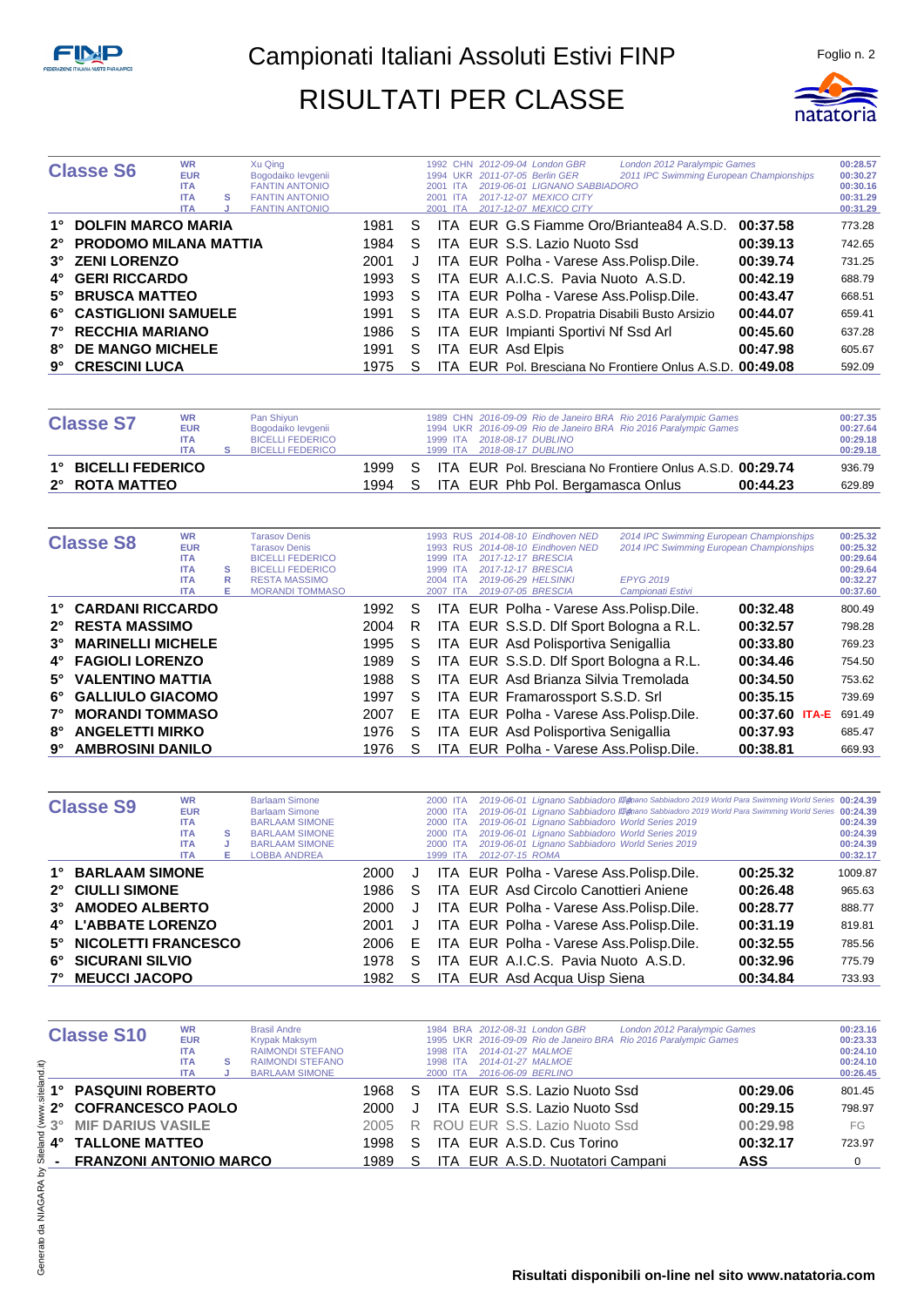

| <b>Classe S11</b>          | <b>WR</b>  | Yang Bozun                     |    |          | 1986 CHN 2012-09-01 London GBR  | London 2012 Paralympic Games                    |          | 00:25.27 |
|----------------------------|------------|--------------------------------|----|----------|---------------------------------|-------------------------------------------------|----------|----------|
|                            | <b>EUR</b> | <b>Enhamed Enhamed</b>         |    |          | 1987 ESP 2008-09-14 Beijing CHN |                                                 |          | 00:25.82 |
|                            | <b>ITA</b> | <b>BASSANI FEDERICO</b>        |    | 1996 ITA | 2018-08-13 DUBLINO              |                                                 |          | 00:29.81 |
|                            | <b>ITA</b> | <b>BASSANI FEDERICO</b>        |    | 1996 ITA | 2018-08-13 DUBLINO              |                                                 |          | 00:29.81 |
|                            | <b>ITA</b> | <b>KARIM GOUDA SAID HASSAN</b> |    | 2004 ITA |                                 | 2019-06-01 Lignano Sabbiadoro World Series 2019 |          | 00:32.99 |
| 1° URSO SALVATORE          |            | 1999                           | S. |          | ITA EUR A.S.D. Noived Napoli    |                                                 | 00:30.20 | 857.62   |
| 2° BASSANI FEDERICO        |            | 1996                           | S  |          |                                 | <b>ITA EUR Asd Circolo Canottieri Aniene</b>    | 00:30.58 | 846.96   |
| 3° GOUDA SAID HESSAN KARIM |            | 2004                           |    |          |                                 | <b>ITA EUR Asd Circolo Canottieri Aniene</b>    | 00:33.85 | 765.14   |

| <b>Classe S12</b>                                              | <b>WR</b><br><b>EUR</b><br><b>ITA</b><br><b>ITA</b><br><b>ITA</b> | s | Veraksa Maksym<br>Veraksa Maksym<br><b>SOTTILE FABRIZIO</b><br>SOTTILE FABRIZIO<br><b>SOTTILE FABRIZIO</b> |                      |         | 1993 ITA<br>1993 ITA | 1984 UKR 2009-10-21 Reykjavik ISL<br>1984 UKR 2009-10-21 Reykjavik ISL<br>2018-08-15 DUBLINO<br>2018-08-15 DUBLINO<br>1993 ITA 2011-07-06 BERLINO | 2009 IPC Swimming European Championships<br>2009 IPC Swimming European Championships                                                  |                      | 00:22.99<br>00:22.99<br>00:24.77<br>00:24.77<br>00:25.40 |
|----------------------------------------------------------------|-------------------------------------------------------------------|---|------------------------------------------------------------------------------------------------------------|----------------------|---------|----------------------|---------------------------------------------------------------------------------------------------------------------------------------------------|---------------------------------------------------------------------------------------------------------------------------------------|----------------------|----------------------------------------------------------|
| 1° SOTTILE FABRIZIO<br>2° DRAIBINE MAHMOUD<br>3° ROSSI CLAUDIO |                                                                   |   |                                                                                                            | 1993<br>2002<br>1982 | S.<br>S |                      |                                                                                                                                                   | ITA EUR Polha - Varese Ass. Polisp. Dile.<br>ITA EUR A.S.D. Pol. Disabili Fabriano Mirasol 60:31.55<br>ITA EUR A.S.D. Ticino Cuggiono | 00:26.23<br>00:42.14 | 898.59<br>747.07<br>559.33                               |

| <b>Classe S13</b>  | <b>WR</b><br><b>EUR</b><br><b>AMR</b> | <b>Boki</b> Ihar<br>Boki Ihar<br><b>Farrenberg Carlos</b> |      |    |          | 1994 BLR 2015-07-13 Glasgow GBR<br>1994 BLR 2015-07-13 Glasgow GBR<br>1980 BRA 2015-07-13 Glasgow GBR | 2015 IPC Swimming World Championships<br>2015 IPC Swimming World Championships<br>2015 IPC Swimming World Championships |          | 00:23.20<br>00:23.20<br>00:24.13 |
|--------------------|---------------------------------------|-----------------------------------------------------------|------|----|----------|-------------------------------------------------------------------------------------------------------|-------------------------------------------------------------------------------------------------------------------------|----------|----------------------------------|
|                    | <b>ITA</b>                            | <b>SOTTILE FABRIZIO</b>                                   |      |    | 1993 ITA | <b>2011-05-15 REGGIO EMILIA</b>                                                                       |                                                                                                                         |          | 00:26.01                         |
|                    |                                       |                                                           |      |    |          |                                                                                                       |                                                                                                                         |          |                                  |
|                    | <b>ITA</b>                            | SOTTILE FABRIZIO                                          |      |    | 1993 ITA | 2011-05-15 REGGIO EMILIA                                                                              |                                                                                                                         |          | 00:26.01                         |
|                    | <b>ITA</b>                            | <b>RODELLA THOMAS</b>                                     |      |    | 2006 ITA |                                                                                                       | 2019-06-01 LIGNANO SABBIADOROId Series 2019                                                                             |          | 00:36.47                         |
| 1° RODELLA THOMAS  |                                       |                                                           | 2006 | E. |          |                                                                                                       | ITA EUR Asd A.S.P.E.A. Padova Onlus                                                                                     | 00:36.94 | 642.12                           |
| 2° RADDIRI RICHARD |                                       |                                                           | 2001 |    |          |                                                                                                       | ITA EUR Polha - Varese Ass. Polisp. Dile.                                                                               | 00:41.44 | 572.39                           |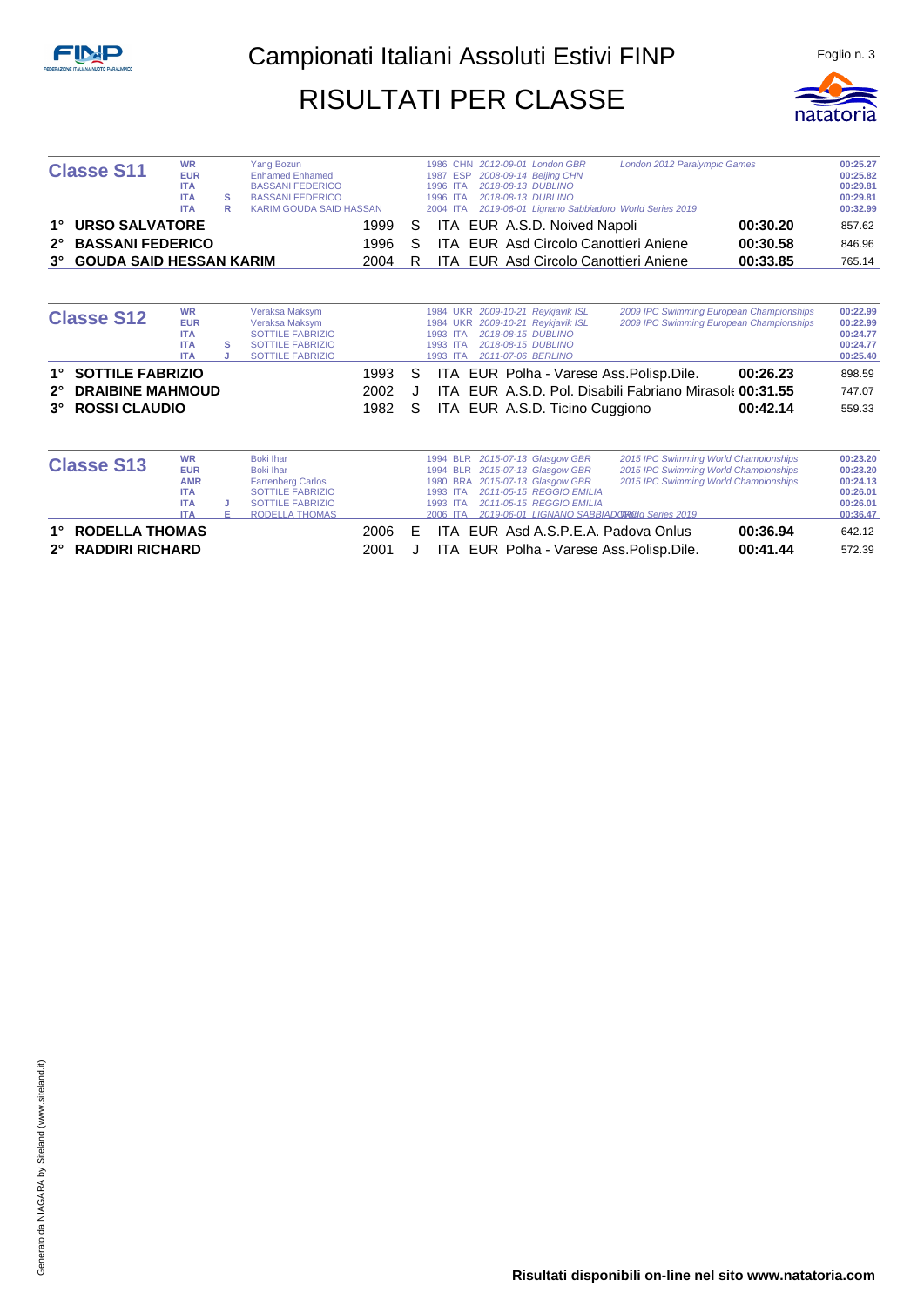**Pos Atleta Anno Cat Naz Cont Società Tempo Pti**



#### **50 Stile Libero Assoluti Femmine Agonisti S1- S13** Busto Arsizio (VA), Venerdì 05/07/2019 - 17:15

| <b>Classe S2</b>                                                                                    | <b>WR</b><br><b>EUR</b><br><b>ITA</b><br><b>ITA</b><br><b>ITA</b> | s<br>J | Thunem Ingrid<br>Thunem Ingrid<br><b>PROCIDA ANGELA</b><br><b>BOCCANERA GLORIA</b><br>Procida Angela |                      |             | NOR 2014-08-05 Eindhoven NED<br>2014 IPC Swimming European Championships<br>1989<br>2014 IPC Swimming European Championships<br>2014-08-05 Eindhoven NED<br>1989 NOR<br>2019-07-05 BRESCIA<br>2000 ITA<br>Campionati Estivi<br>2016-05-29 LIGNANO SABBIADORO<br>1979 ITA<br>2019-06-01 Lianano Sabbiadoro World Series 2019<br>2000 ITA | 00:53.94<br>00:53.94<br>01:16.86<br>01:20.78<br>01:33.55 |
|-----------------------------------------------------------------------------------------------------|-------------------------------------------------------------------|--------|------------------------------------------------------------------------------------------------------|----------------------|-------------|-----------------------------------------------------------------------------------------------------------------------------------------------------------------------------------------------------------------------------------------------------------------------------------------------------------------------------------------|----------------------------------------------------------|
| <b>PROCIDA ANGELA</b><br>$1^{\circ}$<br><b>AMODEO GIORGIA</b><br>$2^{\circ}$<br>3° PINZONI CARLOTTA |                                                                   |        |                                                                                                      | 2000<br>2001<br>1982 | J<br>S      | ITA EUR A.S.D. Nuotatori Campani<br>01:16.86<br><b>ITA</b><br>ITA EUR Pol. Dil. Integrabili<br>01:49.29<br>ITA EUR Ssd Sportmanagement Spa<br>02:03.58                                                                                                                                                                                  | FG<br>518.25<br>458.33                                   |
| <b>Classe S3</b>                                                                                    | <b>WR</b><br><b>EUR</b><br><b>ITA</b><br><b>ITA</b>               | s      | Gabidullina Zulfiya<br>Teunissen Lisette<br><b>GADOLA GIULIA</b><br><b>GADOLA GIULIA</b>             |                      |             | 1965 KAZ 2016-09-08 Rio de Janeiro BRA Rio 2016 Paralympic Games<br>2016-09-17 Rio de Janeiro BRA Rio 2016 Paralympic Games<br>1986 NED<br>2012-07-13 ROMA<br>1986 ITA<br>2012-07-13 ROMA<br>1986 ITA                                                                                                                                   | 00:42.21<br>00:45.56<br>01:14.74<br>01:14.74             |
| <b>BELLETTI DANIELA</b><br>1°<br><b>PADOVAN MICHELA</b><br><b>FRANDOLI JASMIN</b>                   |                                                                   |        |                                                                                                      | 1984<br>1999<br>1985 | S<br>S<br>S | ITA EUR Sport Life Onlus A.S.D.<br>01:51.05<br>ITA EUR A.S.D. Cus Torino<br><b>ASS</b><br><b>ASS</b><br><b>ITA EUR Adus Triestina Nuoto</b>                                                                                                                                                                                             | 399.10<br>$\Omega$<br>$\Omega$                           |

| <b>Watson Rachael</b><br><b>WR</b><br><b>Classe S4</b><br><b>EUR</b><br><b>Boggioni Monica</b><br><b>BOGGIONI MONICA</b><br><b>ITA</b><br><b>BOGGIONI MONICA</b><br><b>ITA</b> |  |  |        |    | 1998 ITA<br>1998 ITA<br>1998 ITA | 1992 AUS 2017-04-12 Brisbane AUS<br>2017-07-14 Lodi ITA<br>2018-03-03 BRESCIA<br>2018-03-03 BRESCIA | 2017 Hancock Prospecting Australian Swimming Championships<br>Italian Disability Summer Swimming Championships 00:38.66 |          | 00:37.87<br>00:38.55<br>00:38.55 |
|--------------------------------------------------------------------------------------------------------------------------------------------------------------------------------|--|--|--------|----|----------------------------------|-----------------------------------------------------------------------------------------------------|-------------------------------------------------------------------------------------------------------------------------|----------|----------------------------------|
| 1° TRIMI ARJOLA                                                                                                                                                                |  |  | 1987   | S. |                                  | ITA EUR Polha - Varese Ass. Polisp. Dile.                                                           |                                                                                                                         | 00:39.51 | 1041.51                          |
| 2° ZANCOPE CHIARA                                                                                                                                                              |  |  | 1973 S |    |                                  | ITA EUR Asd A.S.P.E.A. Padova Onlus                                                                 |                                                                                                                         | 01:12.58 | 566.96                           |
| 3° DAL PAOS ELEONORA                                                                                                                                                           |  |  | 1993   | S. |                                  | ITA EUR A.S.D. Fai Sport                                                                            |                                                                                                                         | 01:19.60 | 516.96                           |
| 4° CORTE ALESSIA                                                                                                                                                               |  |  | 1985   |    |                                  | ITA EUR Sport Life Onlus A.S.D.                                                                     |                                                                                                                         | 01:26.16 | 477.60                           |

|             | <b>Classe S5</b>       | <b>WR</b><br><b>EUR</b><br><b>ITA</b><br><b>ITA</b><br><b>ITA</b> | s | Ziani Natalia<br>Ziani Natalia<br><b>BOGGIONI MONICA</b><br><b>BOGGIONI MONICA</b><br><b>AGOSTINI IRENE</b> |      | 1981<br>1981<br>1998 | UKR 2012-08-30 London GBR<br>2012-08-30 London GBR<br>UKR.<br>2018-06-09 BERLINO<br><b>ITA</b><br>2018-06-09 BERLINO<br>1998 ITA<br>2018-05-26 LIGNANO SABBIADORO<br>2001 ITA | London 2012 Paralympic Games<br>London 2012 Paralympic Games | 00:35.88<br>00:35.88<br>00:38.39<br>00:38.39<br>00:44.33 |
|-------------|------------------------|-------------------------------------------------------------------|---|-------------------------------------------------------------------------------------------------------------|------|----------------------|-------------------------------------------------------------------------------------------------------------------------------------------------------------------------------|--------------------------------------------------------------|----------------------------------------------------------|
|             | 1° TALAMONA ARIANNA    |                                                                   |   |                                                                                                             | 1994 | S.                   | ITA EUR Polha - Varese Ass. Polisp. Dile.                                                                                                                                     | 00:39.64                                                     | 921.80                                                   |
| $2^{\circ}$ | <b>AGOSTINI IRENE</b>  |                                                                   |   |                                                                                                             | 2001 |                      | ITA EUR Asd A.S.P.E.A. Padova Onlus                                                                                                                                           | 00:46.85                                                     | 779.94                                                   |
|             | 3° GHIRETTI GIULIA     |                                                                   |   |                                                                                                             | 1994 | S                    | ITA EUR G.S Fiamme Oro/Ego Nuoto A.S.D.                                                                                                                                       | 00:53.31                                                     | 685.42                                                   |
|             | 4° FRESTA DENISE       |                                                                   |   |                                                                                                             | 1996 | S.                   | ITA EUR Asd All Sporting                                                                                                                                                      | 00:56.38                                                     | 648.10                                                   |
| $5^\circ$   | <b>VELLUCCI CHIARA</b> |                                                                   |   |                                                                                                             | 1997 | S                    | ITA EUR S.S. Lazio Nuoto Ssd                                                                                                                                                  | 01:01.46                                                     | 594.53                                                   |
| 6°          | <b>SIMION EMMA</b>     |                                                                   |   |                                                                                                             | 1997 | S                    | ITA EUR Asd A.S.P.E.A. Padova Onlus                                                                                                                                           | 01:04.83                                                     | 563.63                                                   |
| 7°          | <b>BONVECCHI MARIA</b> |                                                                   |   |                                                                                                             | 1985 | S                    | ITA EUR S.S.D. Team Marche Cis S.R.L.                                                                                                                                         | 01:13.15                                                     | 499.52                                                   |
|             | - SANTONOCITO LISA     |                                                                   |   |                                                                                                             | 1982 |                      | ITA EUR Asd Brianza Silvia Tremolada                                                                                                                                          | <b>ASS</b>                                                   | 0                                                        |

|             | <b>Classe S6</b>                    | <b>WR</b><br><b>EUR</b><br><b>ITA</b><br><b>ITA</b><br><b>ITA</b><br><b>ITA</b> | s<br>R | Mereshko Yelyzaveta<br>Mereshko Yelyzaveta<br><b>ROMANO EMANUELA</b><br><b>ROMANO EMANUELA</b><br><b>CORDINI CHIARA</b><br><b>CATENA SOFIA</b> |      |    | 1992 UKR<br>1992 UKR<br>1990<br><b>ITA</b><br>1990<br><b>ITA</b><br>2000 ITA<br>1990 ITA | 2018-08-13 Dublin IRL<br>2018-08-13 Dublin IRL<br>2016-01-31 BUSTO ARSIZIO<br>2016-01-31 BUSTO ARSIZIO<br>2018-08-13 DUBLINO<br>2006-06-16 LIGNANO SABBIADORO | Dublin 2018 World Para Swimming European Championships<br>Dublin 2018 World Para Swimming European Championships |          | 00:32.78<br>00:32.78<br>00:35.64<br>00:35.64<br>00:38.81<br>00:42.77 |
|-------------|-------------------------------------|---------------------------------------------------------------------------------|--------|------------------------------------------------------------------------------------------------------------------------------------------------|------|----|------------------------------------------------------------------------------------------|---------------------------------------------------------------------------------------------------------------------------------------------------------------|------------------------------------------------------------------------------------------------------------------|----------|----------------------------------------------------------------------|
|             |                                     | <b>ITA</b>                                                                      | Е      | <b>FOTIA GIORGIA</b>                                                                                                                           |      |    | 2006 ITA                                                                                 | 2019-06-29 HELSINKI                                                                                                                                           | <b>EPYG 2019</b>                                                                                                 |          | 00:47.19                                                             |
|             | <b>ROMANO EMANUELA</b>              |                                                                                 |        |                                                                                                                                                | 1990 | S  |                                                                                          | ITA EUR A.S.D. Nuotatori Campani                                                                                                                              |                                                                                                                  | 00:39.14 | 868.42                                                               |
| $2^{\circ}$ | <b>PIETRONI ELENA</b>               |                                                                                 |        |                                                                                                                                                | 1996 | S  |                                                                                          | ITA EUR Briantea84 A.S.D.                                                                                                                                     |                                                                                                                  | 00:42.51 | 762.17                                                               |
| $3^\circ$   | <b>MESCHINI CATERINA</b>            |                                                                                 |        |                                                                                                                                                | 2002 |    |                                                                                          | ITA EUR S.S. Lazio Nuoto Ssd                                                                                                                                  |                                                                                                                  | 00:43.09 | 788.81                                                               |
| 4°          | <b>FOTIA GIORGIA</b>                |                                                                                 |        |                                                                                                                                                | 2006 | E. |                                                                                          | ITA EUR A.S.D. Il Faro Onlus Augusta                                                                                                                          |                                                                                                                  | 00:47.37 | 717.54                                                               |
| $5^\circ$   | <b>SOLA YLENIA</b>                  |                                                                                 |        |                                                                                                                                                | 1995 | S  |                                                                                          |                                                                                                                                                               | ITA EUR Pol. Bresciana No Frontiere Onlus A.S.D.                                                                 | 00:50.19 | 677.23                                                               |
| 6°          | <b>MELOCCHI GARCIA CHIARA MARIA</b> |                                                                                 |        |                                                                                                                                                | 2003 | R  |                                                                                          | ITA EUR Phb Pol. Bergamasca Onlus                                                                                                                             |                                                                                                                  | 00:54.55 | 623.10                                                               |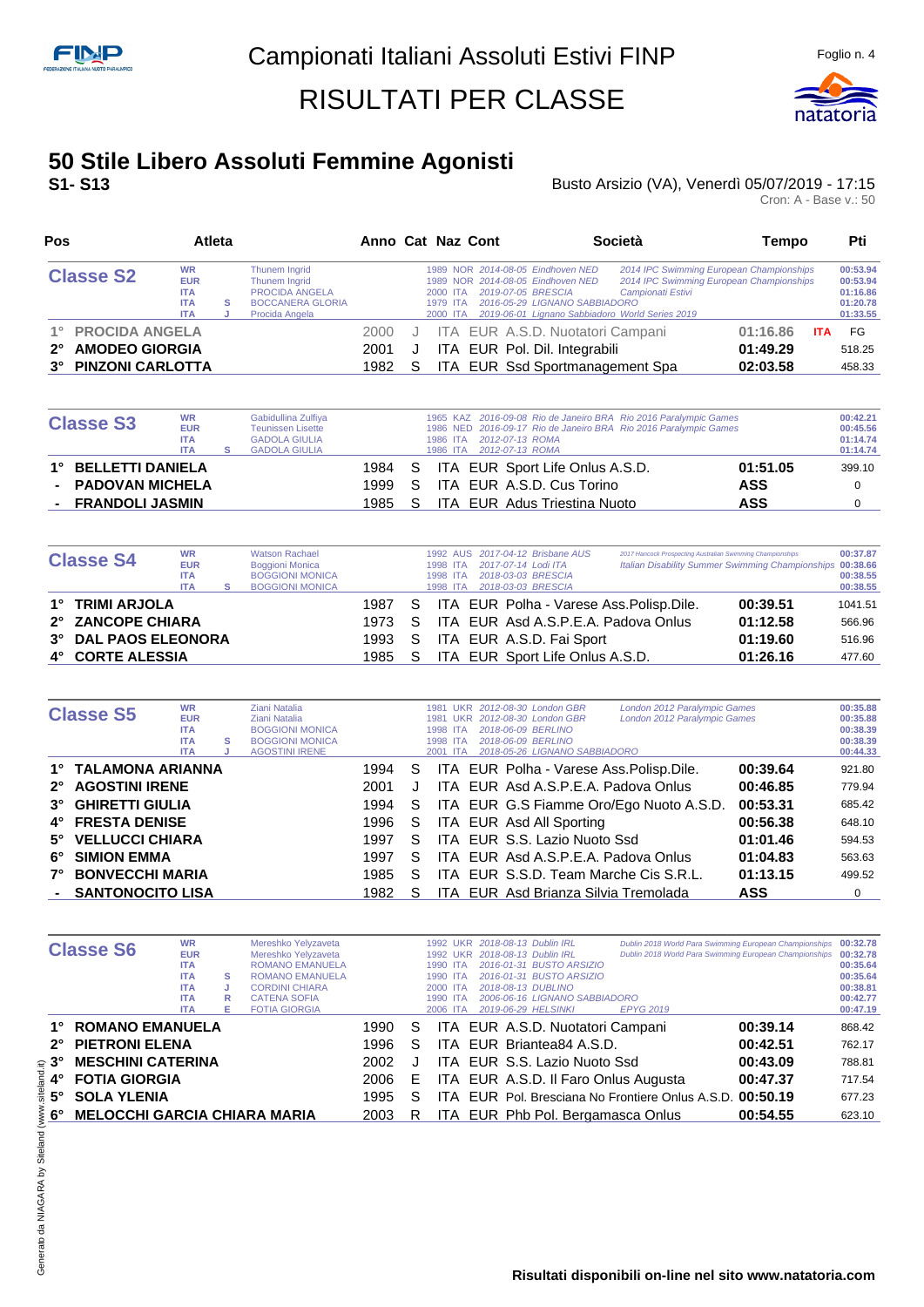

| <b>Classe S7</b>    | <b>WR</b><br><b>EUR</b><br><b>ITA</b><br><b>ITA</b><br><b>ITA</b> | s | <b>Weggemann Mallory</b><br><b>Grahl Denise</b><br><b>Terzi Giulia</b><br>Terzi Giulia<br><b>CORDINI CHIARA</b> |        |     | 1995 ITA<br>1995 ITA<br>2000 ITA | 1989 USA 2010-08-17 Eindhoven NED<br>1993 GER 2018-08-17 Dublin IRL<br>2019-06-01 Lignano Sabbiadoro World Series 2019<br>2019-06-01 Lignano Sabbiadoro World Series 2019<br>2017-07-14 LODI | <b>IPC Swimming World Championships</b><br>Dublin 2018 World Para Swimming European Championships 00:32.83 |          | 00:31.64<br>00:33.82<br>00:33.82<br>00:37.90 |
|---------------------|-------------------------------------------------------------------|---|-----------------------------------------------------------------------------------------------------------------|--------|-----|----------------------------------|----------------------------------------------------------------------------------------------------------------------------------------------------------------------------------------------|------------------------------------------------------------------------------------------------------------|----------|----------------------------------------------|
| 1° TERZI GIULIA     |                                                                   |   |                                                                                                                 | 1995 S |     |                                  | ITA EUR Polha - Varese Ass. Polisp. Dile.                                                                                                                                                    |                                                                                                            | 00:34.07 | 950.98                                       |
| 2° AERE KATIA       |                                                                   |   |                                                                                                                 | 1971   | S.  |                                  | ITA EUR Asd Trivium                                                                                                                                                                          |                                                                                                            | 00:39.43 | 821.71                                       |
| 3° FAUCETTA NOEMI   |                                                                   |   |                                                                                                                 | 2002 J |     |                                  | ITA EUR A.S.D. Propatria Disabili Busto Arsizio                                                                                                                                              |                                                                                                            | 00:43.02 | 753.14                                       |
| 4° ESABOTINI AURORA |                                                                   |   |                                                                                                                 | 2002   | ل - |                                  | ITA EUR A.S.D. Polisportiva Team 14                                                                                                                                                          |                                                                                                            | 00:48.03 | 674.58                                       |
| 5° LUPANO KIRA      |                                                                   |   |                                                                                                                 | 1987   |     |                                  | ITA EUR A.S.D. Cus Torino                                                                                                                                                                    |                                                                                                            | 00:57.66 | 561.91                                       |

| <b>Classe S8</b>     | <b>WR</b><br><b>EUR</b><br><b>ITA</b><br><b>ITA</b> | Tai Alice<br>Tai Alice<br><b>PALAZZO XENIA FRANCESCA</b><br>PALAZZO XENIA FRANCESCA | 1998 ITA |  | 1999 GBR 2019-06-08 Berlin GER<br>1999 GBR 2019-06-08 Berlin GER<br>2018-08-15 DUBLINO | Berlin 2019 World Para Swimming World Series<br>Berlin 2019 World Para Swimming World Series | 00:28.97<br>00:28.97<br>00:31.34<br>00:31.34 |
|----------------------|-----------------------------------------------------|-------------------------------------------------------------------------------------|----------|--|----------------------------------------------------------------------------------------|----------------------------------------------------------------------------------------------|----------------------------------------------|
| 1° CORNACCHINI SOFIA |                                                     | 1997                                                                                |          |  | ITA EUR A.S.D. Atlantide O.N.L.U.S.                                                    | 00:43.36                                                                                     | 695.11                                       |

| <b>Classe S9</b>      | <b>WR</b><br><b>EUR</b> |   | Pascoe Sophie<br>Gascon Sarai  |    |          | 1993 NZL 2019-05-11 Singapore SGP<br>1992 ESP 2016-05-01 Funchal POR | Singapore 2019 World Para Swimming World Series 00:27.69<br>2016 IPC Swimming European Open Championship 00:28.89 |          |                  |
|-----------------------|-------------------------|---|--------------------------------|----|----------|----------------------------------------------------------------------|-------------------------------------------------------------------------------------------------------------------|----------|------------------|
|                       | <b>ITA</b>              |   | <b>SECCI FRANCESCA</b>         |    | 1990 ITA | 2014-12-14 BRESCIA                                                   |                                                                                                                   |          | 00:31.47         |
|                       |                         |   |                                |    |          |                                                                      |                                                                                                                   |          |                  |
|                       | <b>ITA</b>              | s | <b>SECCI FRANCESCA</b>         |    | 1990 ITA | 2014-12-14 BRESCIA                                                   |                                                                                                                   |          | 00:31.47         |
|                       | <b>ITA</b>              |   | <b>PALAZZO XENIA FRANCESCA</b> |    |          | 1998 ITA 2017-07-14 LODI                                             |                                                                                                                   |          | 00:31.64         |
| 1° VICCH SILVIA       |                         |   | 2000                           | J  |          | ITA EUR Phb Pol. Bergamasca Onlus                                    |                                                                                                                   | 00:37.31 | 770.57           |
|                       |                         |   |                                |    |          |                                                                      |                                                                                                                   |          |                  |
| 2° GRANCEA FLORENTINA |                         |   | 2000                           |    |          |                                                                      | ITA EUR Pol. Bresciana No Frontiere Onlus A.S.D. 00:42.12                                                         |          | 682.57           |
| 3° STASI MARIANGELA   |                         |   | 1997                           | S. |          | ITA EUR Polisport Dream Team Asd                                     |                                                                                                                   | 00:52.42 | <b>WC</b> 548.45 |

| <b>Classe S10</b>      | <b>WR</b>  |   | <b>Rivard Aurelie</b>      |      |    |          |  |                                                 | 1996 CAN 2016-09-09 Rio de Janeiro BRA Rio 2016 Paralympic Games |                                                       | 00:27.37 |
|------------------------|------------|---|----------------------------|------|----|----------|--|-------------------------------------------------|------------------------------------------------------------------|-------------------------------------------------------|----------|
|                        | <b>EUR</b> |   | Rvabova Nina               |      |    |          |  | 1992 RUS 2016-05-03 Funchal POR                 |                                                                  | 2016 IPC Swimming European Open Championship 00:27.60 |          |
|                        | <b>ITA</b> |   | <b>SCORTECHINI ALESSIA</b> |      |    | 1997 ITA |  | 2018-08-16 DUBLINO                              |                                                                  |                                                       | 00:28.48 |
|                        | <b>ITA</b> | s | <b>SCORTECHINI ALESSIA</b> |      |    | 1997 ITA |  | 2018-08-16 DUBLINO                              |                                                                  |                                                       | 00:28.48 |
|                        | <b>ITA</b> |   | <b>CIKA ADLIN</b>          |      |    | 2008 ITA |  | 2019-06-01 Lignano Sabbiadoro World Series 2019 |                                                                  |                                                       | 00:38.02 |
| 1° SCORTECHINI ALESSIA |            |   |                            | 1997 | S. |          |  | ITA EUR Asd Circolo Canottieri Aniene           |                                                                  | 00:29.72                                              | 934.05   |
| 2° PALAZZETTI DANIELA  |            |   |                            | 1996 | S. |          |  | ITA EUR S.S. Lazio Nuoto Ssd                    |                                                                  | 00:33.72                                              | 823.25   |
| 3° CIKA ADLIN          |            |   |                            | 2008 | E  |          |  | ITA EUR Polha - Varese Ass. Polisp. Dile.       |                                                                  | 00:38.66                                              | 718.05   |

| <b>Classe S12</b>      | <b>WR</b>  |   | Savchenko Oxana      |        |    |          | 1990 RUS 2012-09-07 London GBR                   | London 2012 Paralympic Games                              |          | 00:26.90 |
|------------------------|------------|---|----------------------|--------|----|----------|--------------------------------------------------|-----------------------------------------------------------|----------|----------|
|                        | <b>EUR</b> |   | Savchenko Oxana      |        |    |          | 1990 RUS 2012-09-07 London GBR                   | London 2012 Paralympic Games                              |          | 00:26.90 |
|                        | <b>ITA</b> |   | <b>BERRA ALESSIA</b> |        |    | 1994 ITA | 2019-06-01 Lignano Sabbiadoro World Series 2019  |                                                           |          | 00:28.66 |
|                        | <b>ITA</b> | s | <b>BERRA ALESSIA</b> |        |    | 1994 ITA | 2019-06-01 Lignano Sabbiadoro World Series 2019  |                                                           |          | 00:28.66 |
|                        | <b>ITA</b> |   | <b>BELOTTI SARA</b>  |        |    | 1999 ITA | 2017-07-14 LODI                                  |                                                           |          | 00:34.76 |
| 1° BERRA ALESSIA       |            |   |                      |        |    |          | 1994 S ITA EUR Polha - Varese Ass. Polisp. Dile. |                                                           | 00:28.73 | 960.67   |
| 2° BELOTTI SARA        |            |   |                      | 1999 S |    |          | ITA EUR Olimpic Swim Pro A.S.D.                  |                                                           | 00:36.11 | 764.33   |
| 3° GASTALDI ANNA LAURA |            |   |                      | 2000-  |    |          | ITA EUR Asd A.S.P.E.A. Padova Onlus              |                                                           | 00:41.22 | 669.58   |
| 4° MANTOAN LARA        |            |   |                      | 1999   | S. |          | ITA EUR Asd A.S.P.E.A. Padova Onlus              |                                                           | 00:42.30 | 652.48   |
| 5° ALBICINI CRISTINA   |            |   |                      | 1969   | S. |          |                                                  | ITA EUR Pol. Bresciana No Frontiere Onlus A.S.D. 00:51.53 |          | 535.61   |

|                                     | <b>WR</b>  |   | Gilli Carlotta        |      |    | 2001<br><b>ITA</b> | 2018-06-29 Roma ITA           | 55th International Swimming Trophy "7 Colli"             |            | 00:26.67 |
|-------------------------------------|------------|---|-----------------------|------|----|--------------------|-------------------------------|----------------------------------------------------------|------------|----------|
| <b>Classe S13</b>                   | <b>EUR</b> |   | Gilli Carlotta        |      |    | 2001 ITA           | 2018-06-29 Roma ITA           | 55th International Swimming Trophy "7 Colli"             |            | 00:26.67 |
|                                     | <b>ITA</b> |   | <b>GILLI CARLOTTA</b> |      |    | 2001 ITA           | 2018-06-29 ROMA               |                                                          |            | 00:26.67 |
|                                     | <b>ITA</b> |   | <b>GILLI CARLOTTA</b> |      |    | 2001 ITA           | 2018-06-29 ROMA               |                                                          |            | 00:26.67 |
|                                     | <b>ITA</b> | R | <b>GILLI CARLOTTA</b> |      |    | 2001 ITA           | 2017-10-03 EINDHOVEN          |                                                          |            | 00:26.78 |
|                                     | <b>ITA</b> | Е | LUSCRI' CAMILLA       |      |    | 2002 ITA           | 2015-05-24 LIGNANO SABBIADORO |                                                          |            | 00:36.17 |
| 1° GILLI CARLOTTA                   |            |   |                       | 2001 |    |                    |                               | <b>ITA EUR G.S Fiamme Oro/Rari Nantes Torino Ssd Arl</b> | 00:28.12   | 984.35   |
| 2° LUSCRI' CAMILLA                  |            |   |                       | 2002 |    |                    |                               | ITA EUR A.I.C.S. Pavia Nuoto A.S.D.                      | 00:34.25   | 808.18   |
| <b>TEOFILI VIVIANA</b><br>$3^\circ$ |            |   |                       | 2003 | R. |                    | ITA EUR S.S. Lazio Nuoto Ssd  |                                                          | 00:35.63   | 776.87   |
| - PEZZOTTA CAMILLA                  |            |   |                       | 2007 | E. |                    | ITA EUR Asd Omero Bergamo     |                                                          | <b>ASS</b> |          |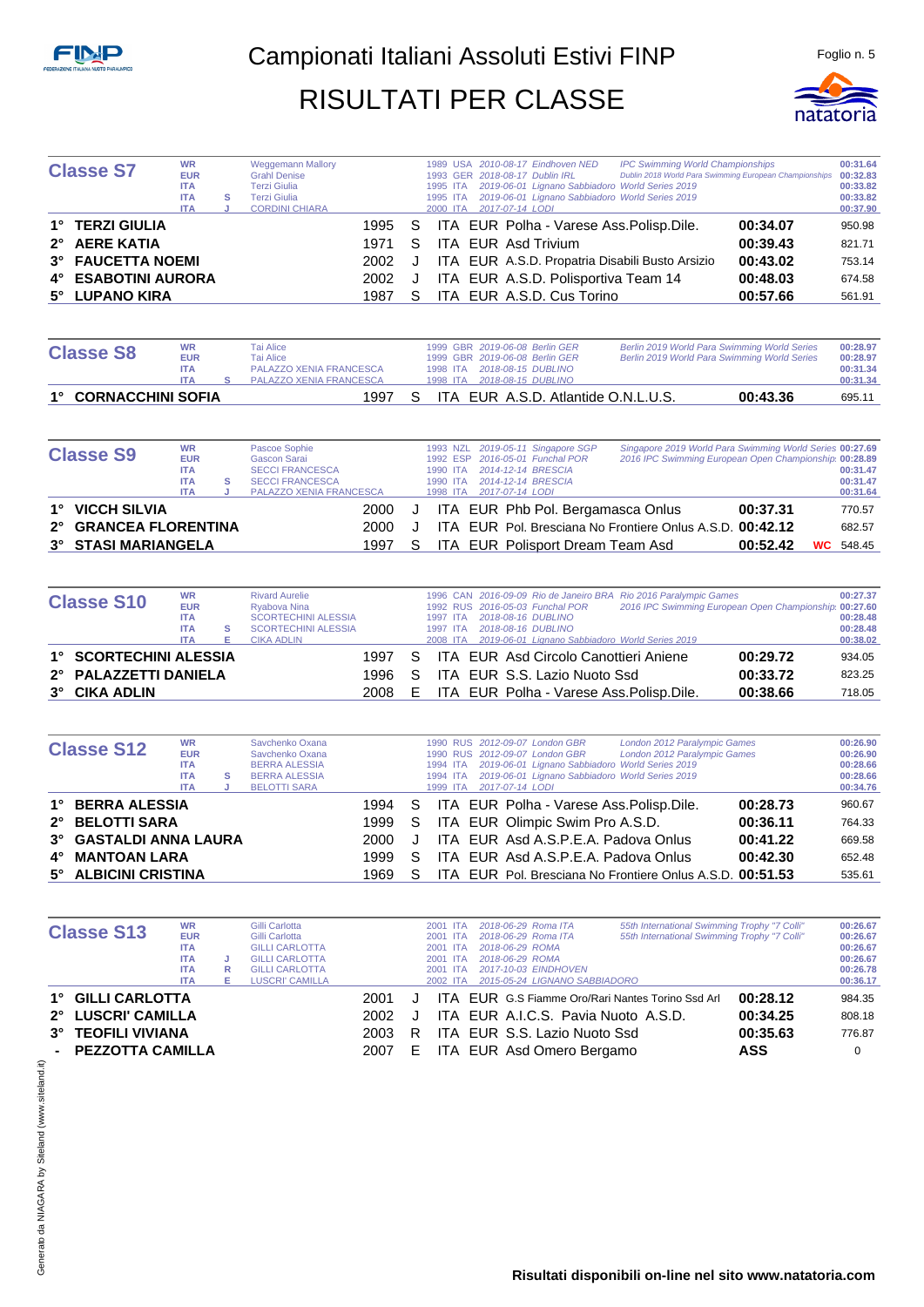

# **150 Misti Assoluti Maschi Agonisti**

#### **SM3 - SM4 CONSECTED: SM3 - SM4 Busto Arsizio (VA), Venerdì 05/07/2019 - 17:30**

| Pos                              |                                                                   | Anno Cat Naz Cont |                                                                                                                       |      | <b>Società</b> | Tempo                            | Pti                                                                                                                                                                                                                            |          |                                                          |
|----------------------------------|-------------------------------------------------------------------|-------------------|-----------------------------------------------------------------------------------------------------------------------|------|----------------|----------------------------------|--------------------------------------------------------------------------------------------------------------------------------------------------------------------------------------------------------------------------------|----------|----------------------------------------------------------|
| <b>Classe SM3</b>                | <b>WR</b><br><b>EUR</b><br><b>ITA</b><br><b>ITA</b><br><b>ITA</b> | s                 | Huang Wenpan<br><b>VYNOHRADETS' Dmytro</b><br><b>BENSI NICOLO'</b><br><b>BENSI NICOLO'</b><br><b>CONTI ALESSANDRO</b> |      |                | 1985 ITA<br>1985 ITA<br>2002 ITA | 1995 CHN 2016-09-16 Rio de Janeiro BRA Rio 2016 Paralympic Games<br>1985 UKR 2016-09-16 Rio de Janeiro BRA Rio 2016 Paralympic Games<br>2008-03-01 NAPOLI<br>2008-03-01 NAPOLI<br>2019-06-02 LIGNANO SABBIADO ROLL Series 2019 |          | 02:40.19<br>02:40.75<br>03:26.28<br>03:26.28<br>04:05.25 |
| <b>MARIGLIANO EMANUELE</b><br>1° |                                                                   |                   |                                                                                                                       | 1995 | S              |                                  | ITA EUR A.S.D. Nuotatori Campani                                                                                                                                                                                               | 03:45.87 | 742.64                                                   |
| 2° CONTI ALESSANDRO              |                                                                   |                   |                                                                                                                       | 2002 |                |                                  | ITA EUR Pol. Bresciana No Frontiere Onlus A.S.D. 04:05.66                                                                                                                                                                      |          | 682.81                                                   |
| 3° SARCINA GIACOMO               |                                                                   |                   |                                                                                                                       | 1992 | S.             |                                  | ITA EUR Ssd Sportmanagement Spa                                                                                                                                                                                                | 04:31.03 | 618.90                                                   |
| <b>BALDUZZI STEFANO</b><br>4°    |                                                                   |                   |                                                                                                                       | 1987 | S              |                                  | ITA EUR Phb Pol. Bergamasca Onlus                                                                                                                                                                                              | 05:00.86 | 557.54                                                   |
| 5° GASPARINI YURI GIUSEPPE       |                                                                   |                   |                                                                                                                       | 1977 |                |                                  | ITA EUR A.S.D. Atlantide O.N.L.U.S.                                                                                                                                                                                            | 05:34.34 | 501.70                                                   |

| <b>Classe SM4</b>             | <b>WR</b><br><b>EUR</b><br><b>ITA</b><br><b>ITA</b> | Leslie Cameron<br><b>Zhdanov Roman</b><br><b>MORELLI EFREM</b><br><b>MORELLI EFREM</b> |        |    | 1979 ITA<br>1979 ITA | 2019-06-02 LIGNANO SABBIADOROId Series 2019<br>2019-06-02 LIGNANO SABBIADOROOI Series 2019 | 1990 NZL 2016-09-12 Rio de Janeiro BRA Rio 2016 Paralympic Games<br>1998 RUS 2016-05-05 Funchal POR 2016 IPC Swimming European Open Championship 02:29.89 |          | 02:23.12<br>02:38.21<br>02:38.21 |
|-------------------------------|-----------------------------------------------------|----------------------------------------------------------------------------------------|--------|----|----------------------|--------------------------------------------------------------------------------------------|-----------------------------------------------------------------------------------------------------------------------------------------------------------|----------|----------------------------------|
| 1° MORELLI EFREM              |                                                     |                                                                                        | 1979 S |    |                      |                                                                                            | ITA EUR G.S Fiamme Oro/Asd Sea Sub Modena                                                                                                                 | 02:41.42 | 914.76                           |
| 2° VIDAL MATTEO               |                                                     |                                                                                        | 1984 S |    |                      | ITA EUR Sport Life Onlus A.S.D.                                                            |                                                                                                                                                           | 04:12.50 | 584.79                           |
| 3° CAZZATO GIUSEPPE           |                                                     |                                                                                        | 1967   | S. |                      | ITA EUR Sport Life Onlus A.S.D.                                                            |                                                                                                                                                           | 04:30.55 | 545.78                           |
| 4° SERRAFINO CALOGERO ALBERTO |                                                     |                                                                                        | 1992   | S. |                      | ITA EUR A.S.D. Atlantide O.N.L.U.S.                                                        |                                                                                                                                                           | 04:42.83 | 522.08                           |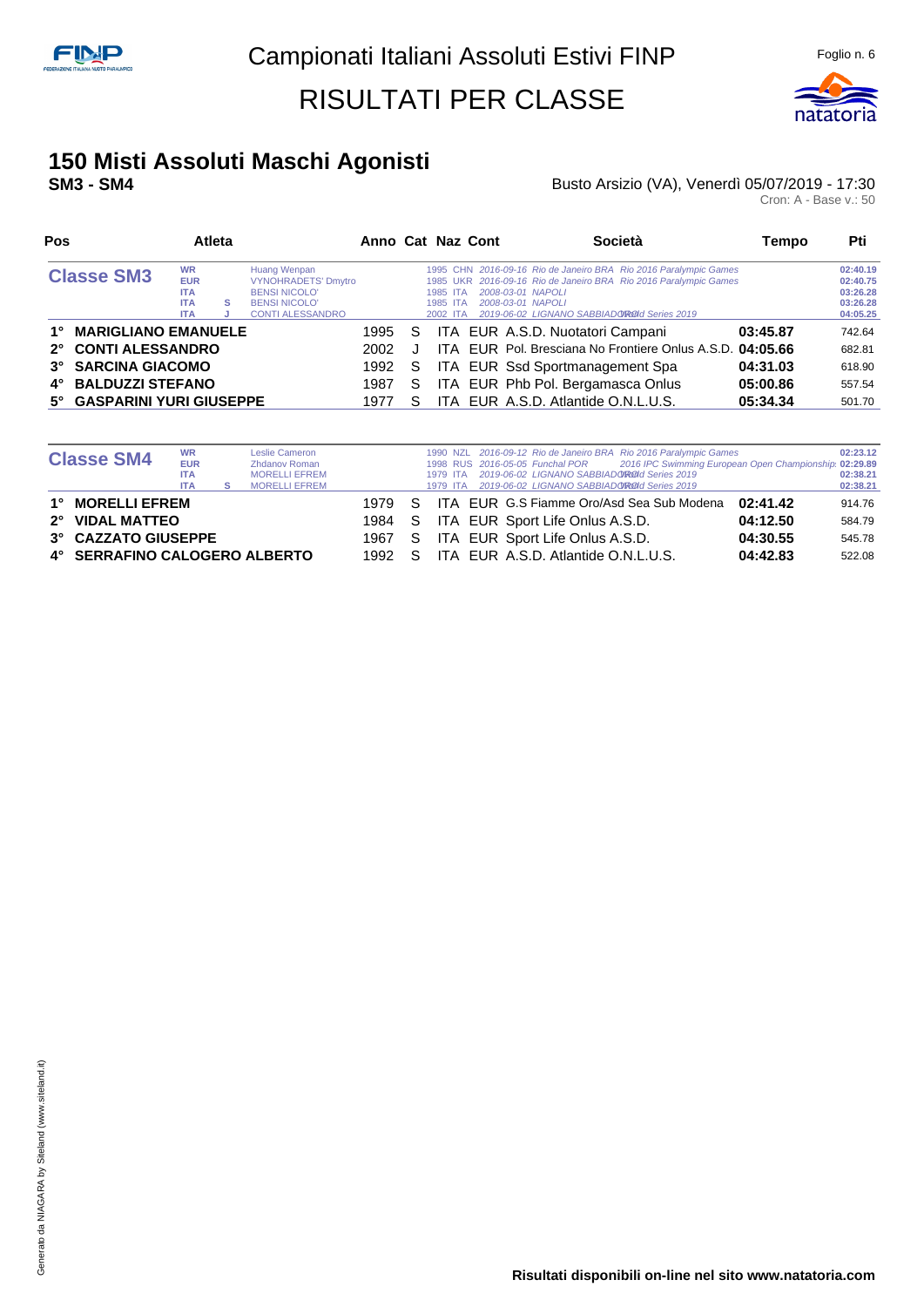

# **150 Misti Assoluti Femmine Agonisti**

#### **SM3 - SM4 CONSECTED: SM3 - SM4 Busto Arsizio (VA), Venerdì 05/07/2019 - 17:35**

| Pos<br><b>Atleta</b>                         |                                                     |              |                                                                                                      |  |  |                                              | Anno Cat Naz Cont                                                                                |                                                                                                              | Società                                                                                                  | Tempo | Pti                                          |
|----------------------------------------------|-----------------------------------------------------|--------------|------------------------------------------------------------------------------------------------------|--|--|----------------------------------------------|--------------------------------------------------------------------------------------------------|--------------------------------------------------------------------------------------------------------------|----------------------------------------------------------------------------------------------------------|-------|----------------------------------------------|
| <b>Classe SM4</b>                            | <b>WR</b><br><b>EUR</b><br><b>ITA</b><br><b>ITA</b> |              | <b>Boggioni Monica</b><br><b>Boggioni Monica</b><br><b>BOGGIONI MONICA</b><br><b>BOGGIONI MONICA</b> |  |  | 1998 ITA<br>1998 ITA<br>1998 ITA<br>1998 ITA |                                                                                                  | 2017-12-07 Mexico City MEX<br>2017-12-07 Mexico City MEX<br>2017-12-07 MEXICO CITY<br>2017-12-07 MEXICO CITY | Mexico City 2017 World Para Swimming Championships<br>Mexico City 2017 World Para Swimming Championships |       | 02:41.52<br>02:41.52<br>02:41.52<br>02:41.52 |
| 1° KOSINSKA FRANCESCA<br>2° STROPPA FEDERICA |                                                     | 1976<br>1977 | -S<br>S.                                                                                             |  |  |                                              | ITA EUR S.S.D. Team Marche Cis S.R.L.<br>ITA EUR A.S.D. Pol. Disabili Fabriano Mirasole 05:10.30 | 04:10.92                                                                                                     | 688.15<br>556.46                                                                                         |       |                                              |

| <b>Classe SM5</b>                 |      |               |     |     |
|-----------------------------------|------|---------------|-----|-----|
| <b>ABDELSHAFI MALAK</b><br>$\sim$ | 2003 | EGY AFR Egypt | ASS | FG. |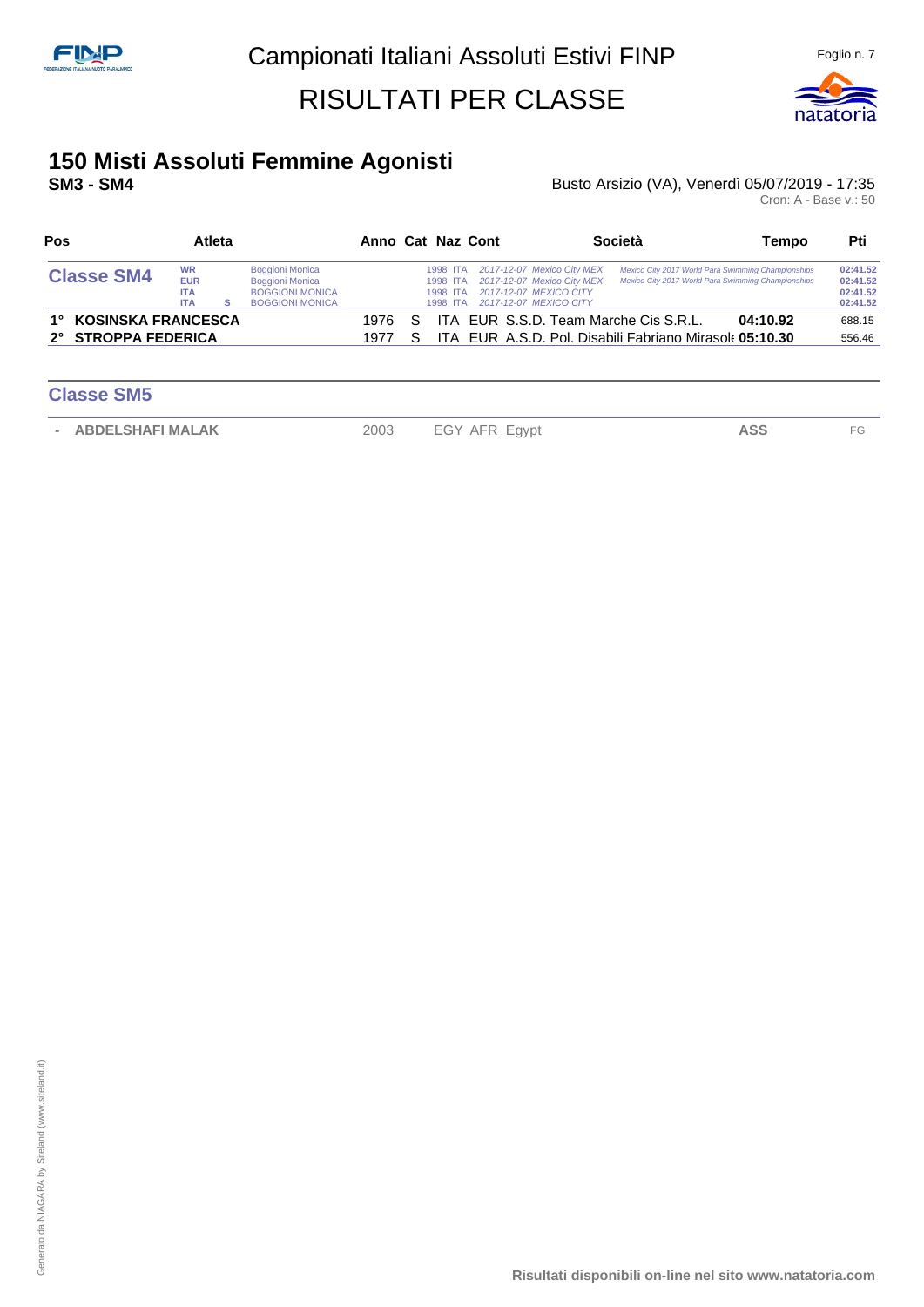

## **200 Misti Assoluti Maschi Agonisti**

#### **SM5 - SM14** Busto Arsizio (VA), Venerdì 05/07/2019 - 17:45

Cron: A - Base v.: 50

| Pos                                          | Atleta                                                            |        |                                                                                                                                      | Anno Cat Naz Cont |   |                                              |  |                                                                                                                                       | <b>Società</b>                                                                                                                                             | <b>Tempo</b>           | Pti                                                      |
|----------------------------------------------|-------------------------------------------------------------------|--------|--------------------------------------------------------------------------------------------------------------------------------------|-------------------|---|----------------------------------------------|--|---------------------------------------------------------------------------------------------------------------------------------------|------------------------------------------------------------------------------------------------------------------------------------------------------------|------------------------|----------------------------------------------------------|
| <b>Classe SM5</b>                            | <b>WR</b><br><b>EUR</b><br><b>ITA</b><br><b>ITA</b><br><b>ITA</b> | s<br>J | <b>Dias Daniel</b><br>Ponce Bertran Antoni<br><b>BOCCIARDO FRANCESCO</b><br><b>BOCCIARDO FRANCESCO</b><br><b>COTTICELLI GIUSEPPE</b> |                   |   | 1987 ESP<br>1994 ITA<br>1994 ITA<br>2000 ITA |  | 1988 BRA 2011-04-29 Berlin GER<br>2019-04-25 Glasgow GBR<br>2019-03-02 BOLOGNA<br>2019-03-02 BOLOGNA<br>2017-05-20 LIGNANO SABBIADORO | 25. Internationale Deutsche Meisterschaften im Schwimmen<br>Glasgow 2019 World Para Swimming World Series                                                  |                        | 02:48.92<br>02:54.44<br>03:05.59<br>03:05.59<br>04:17.40 |
| <b>BOCCIARDO FRANCESCO</b><br>1°             |                                                                   |        |                                                                                                                                      | 1994              | S |                                              |  |                                                                                                                                       | ITA EUR G.S Fiamme Oro/S.S.D. Nuotatori Genovesi                                                                                                           | 03:08.52               | 940.86                                                   |
| <b>MASSUSSI ANDREA</b><br>$2^{\circ}$        |                                                                   |        |                                                                                                                                      | 1994              | S |                                              |  |                                                                                                                                       | ITA EUR Pol. Bresciana No Frontiere Onlus A.S.D. 03:41.30                                                                                                  |                        | <b>WC</b> 801.49                                         |
| <b>COTTICELLI GIUSEPPE</b><br>$3^\circ$      |                                                                   |        |                                                                                                                                      | 2000              | J |                                              |  |                                                                                                                                       | ITA EUR A.S.D. Nuotatori Campani                                                                                                                           | 04:17.57               | 688.63                                                   |
| <b>Classe SM7</b>                            | <b>WR</b>                                                         |        | Bogodaiko levgenii                                                                                                                   |                   |   |                                              |  |                                                                                                                                       | 1994 UKR 2016-09-13 Rio de Janeiro BRA Rio 2016 Paralympic Games                                                                                           |                        | 02:30.72                                                 |
|                                              | <b>EUR</b><br><b>ITA</b><br><b>ITA</b>                            | s      | Bogodaiko levgenii<br><b>TARAS VALERIO</b><br><b>TARAS VALERIO</b>                                                                   |                   |   | 1988 ITA                                     |  | 2016-09-13 RIO DE JANEIRO<br>1988 ITA 2016-09-13 RIO DE JANEIRO                                                                       | 1994 UKR 2016-09-13 Rio de Janeiro BRA Rio 2016 Paralympic Games                                                                                           |                        | 02:30.72<br>02:47.27<br>02:47.27                         |
| <b>MISURI DAVIDE</b><br>1°                   |                                                                   |        |                                                                                                                                      | 1998              | S |                                              |  |                                                                                                                                       | ITA EUR Asd Verona Swimming Team                                                                                                                           | 03:32.68               | 723.62                                                   |
| <b>DE SIATO VITO</b><br>$2^{\circ}$          |                                                                   |        |                                                                                                                                      | 1971              | S |                                              |  |                                                                                                                                       | ITA EUR A.S.D. Il Faro Onlus Augusta                                                                                                                       | 04:04.12               | 630.43                                                   |
| <b>DI LUCA RAFFAELE VICENTE</b><br>$3^\circ$ |                                                                   |        |                                                                                                                                      | 1968              | S |                                              |  |                                                                                                                                       | ITA EUR Gruppo Sportivo Paralimpico Difesa/S.S. Lazio Nuoto Ssd                                                                                            | 04:26.55               | 577.38                                                   |
| <b>Classe SM8</b>                            | <b>WR</b><br><b>EUR</b><br><b>ITA</b><br><b>ITA</b>               | s      | <b>Hynd Oliver</b><br><b>Hynd Oliver</b><br><b>FERRARIN MICHELE</b><br><b>FERRARIN MICHELE</b>                                       |                   |   | 1971 ITA<br>1971 ITA                         |  | 2012-09-05 LONDRA<br>2012-09-05 LONDRA                                                                                                | 1994 GBR 2016-09-17 Rio de Janeiro BRA Rio 2016 Paralympic Games<br>1994 GBR 2016-09-17 Rio de Janeiro BRA Rio 2016 Paralympic Games                       |                        | 02:20.01<br>02:20.01<br>02:40.53<br>02:40.53             |
| <b>TOLASI ANTONIO</b><br>$1^{\circ}$         |                                                                   |        |                                                                                                                                      | 1962              | S |                                              |  |                                                                                                                                       | ITA EUR A.I.C.S. Pavia Nuoto A.S.D.                                                                                                                        | 03:33.07               | 672.31                                                   |
| <b>Classe SM10</b>                           | <b>WR</b><br><b>EUR</b><br><b>ITA</b><br><b>ITA</b>               | s      | <b>Dubrov Denys</b><br><b>Dubrov Denys</b><br><b>RAIMONDI STEFANO</b><br><b>RAIMONDI STEFANO</b>                                     |                   |   | <b>1989 UKR</b><br>1998 ITA<br>1998 ITA      |  | 1989 UKR 2018-08-18 Dublin IRL<br>2018-08-18 Dublin IRL<br>2019-07-05 BRESCIA<br>2019-07-05 BRESCIA                                   | Dublin 2018 World Para Swimming European Championships<br>Dublin 2018 World Para Swimming European Championships<br>Campionati Estivi<br>Campionati Estivi |                        | 02:05.63<br>02:05.63<br>02:11.77<br>02:11.77             |
| <b>RAIMONDI STEFANO</b>                      |                                                                   |        |                                                                                                                                      | 1998              | S |                                              |  |                                                                                                                                       | ITA EUR Asd Verona Swimming Team                                                                                                                           | 02:11.77<br><b>ITA</b> | 981.71                                                   |
| <b>MENCIOTTI RICCARDO</b><br>$2^{\circ}$     |                                                                   |        |                                                                                                                                      | 1994              | S |                                              |  |                                                                                                                                       | ITA EUR Asd Circolo Canottieri Aniene                                                                                                                      | 02:20.67               | 919.60                                                   |
| <b>Classe SM11</b>                           | <b>WR</b><br><b>EUR</b><br><b>ITA</b><br><b>ITA</b>               | R      | <b>Yang Bozun</b><br><b>Dorsman Rogier</b><br><b>URSO SALVATORE</b><br><b>GOUDA SAID HESSAN KARIM</b>                                |                   |   | 1986 CHN<br>1999 NED<br>1999 ITA<br>2004 ITA |  | 2012-09-08 London GBR<br>2019-06-09 Berlin GER<br>2018-08-17 DUBLINO<br>2019-07-05 BRESCIA                                            | London 2012 Paralympic Games<br>Berlin 2019 World Para Swimming World Series<br>Campionati Estivi                                                          |                        | 02:22.40<br>02:23.97<br>02:52.47<br>03:14.16             |

**1° GOUDA SAID HESSAN KARIM** 2004 R ITA EUR Asd Circolo Canottieri Aniene **03:14.16 ITA-R** 747.17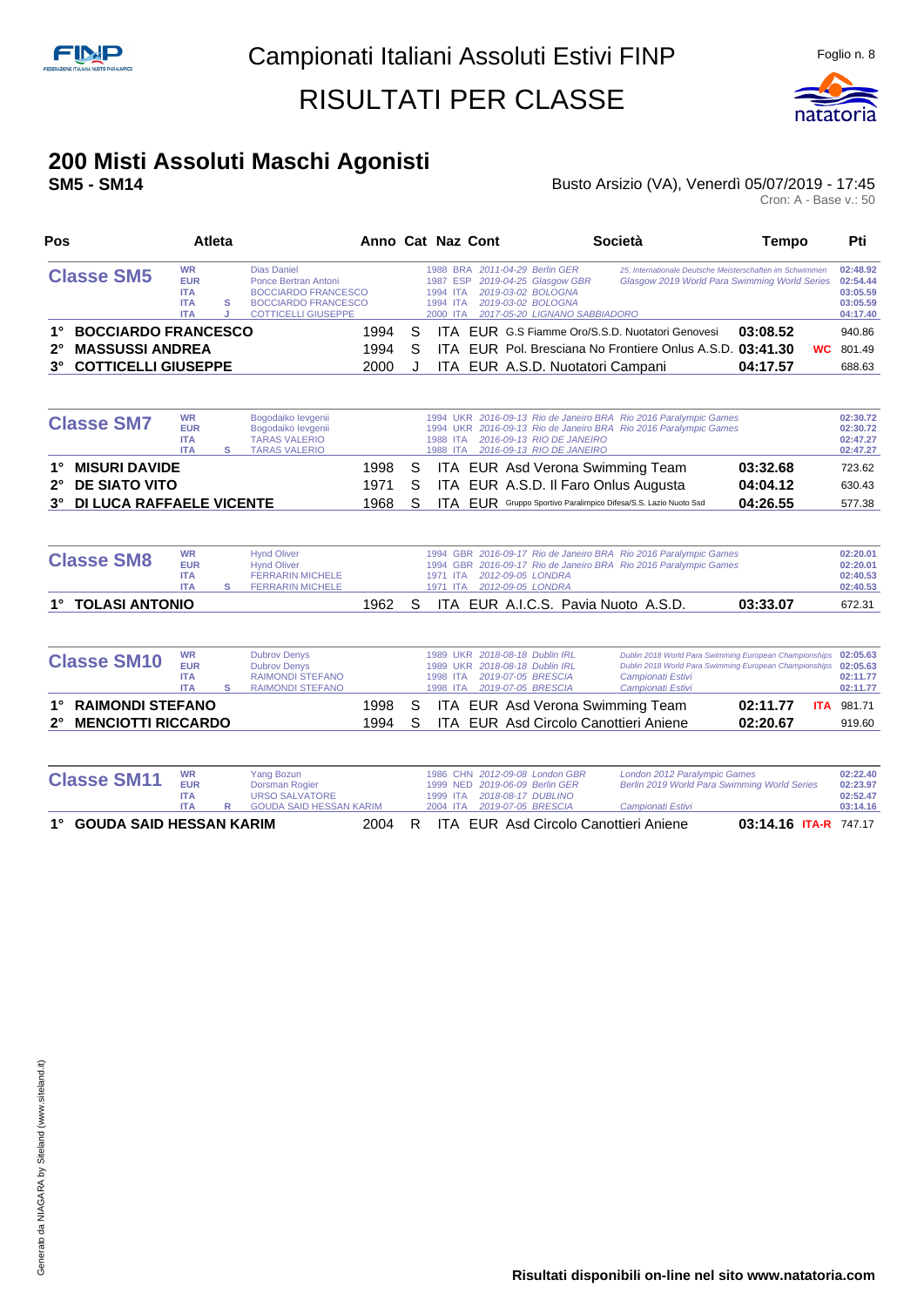

## **200 Misti Assoluti Femmine Agonisti**

#### Busto Arsizio (VA), Venerdì 05/07/2019 - 18:00

Cron: A - Base v.: 50

| Pos                                   | Atleta                                                            |         |                                                                                                                           | Anno Cat Naz Cont |    |                                              |                                                                                                                                            | Società                                                                                                                                                    | Tempo                                                                                                            | Pti                                          |
|---------------------------------------|-------------------------------------------------------------------|---------|---------------------------------------------------------------------------------------------------------------------------|-------------------|----|----------------------------------------------|--------------------------------------------------------------------------------------------------------------------------------------------|------------------------------------------------------------------------------------------------------------------------------------------------------------|------------------------------------------------------------------------------------------------------------------|----------------------------------------------|
| <b>Classe SM5</b>                     | <b>WR</b><br><b>EUR</b><br><b>ITA</b><br><b>ITA</b>               | s       | <b>Ziani Natalia</b><br><b>Ziani Natalia</b><br><b>TALAMONA ARIANNA</b><br><b>TALAMONA ARIANNA</b>                        |                   |    | 1994 ITA<br>1994 ITA                         | 1981 UKR 2012-08-31 London GBR<br>1981 UKR 2012-08-31 London GBR                                                                           | London 2012 Paralympic Games<br>London 2012 Paralympic Games<br>2019-06-01 LIGNANO SABBIADOROId Series 2019<br>2019-06-01 LIGNANO SABBIADOROId Series 2019 |                                                                                                                  | 03:13.43<br>03:13.43<br>03:21.70<br>03:21.70 |
| <b>BOGGIONI MONICA</b><br>1°          |                                                                   |         |                                                                                                                           | 1998              | S  |                                              |                                                                                                                                            | ITA EUR A.I.C.S. Pavia Nuoto A.S.D.                                                                                                                        | 03:46.23                                                                                                         | 897.76                                       |
| <b>POZZI FRANCESCA</b><br>$2^{\circ}$ |                                                                   |         |                                                                                                                           | 1989              | S  |                                              | ITA EUR Briantea84 A.S.D.                                                                                                                  |                                                                                                                                                            | 04:59.31                                                                                                         | 616.08                                       |
| <b>Classe SM7</b>                     | <b>WR</b><br><b>EUR</b><br><b>ITA</b><br><b>ITA</b>               | .1      | <b>Weggemann Mallory</b><br>Guseva Oxana<br><b>TALAMONA ARIANNA</b><br><b>TALAMONA ARIANNA</b>                            |                   |    | <b>1989 RUS</b><br>1994 ITA<br>1994 ITA      | 1989 USA 2010-08-18 Eindhoven NED<br>2012-04-28 Tyumen RUS<br>2016-09-13 RIO DE JANEIRO<br>2013-07-12 NAPOLI                               |                                                                                                                                                            | <b>IPC Swimming World Championships</b><br>2012 Russian Open Swimming Championships                              | 02:48.43<br>03:12.82<br>03:16.97<br>03:32.15 |
| <b>MAGGI CAMILLA</b><br>1°            |                                                                   |         |                                                                                                                           | 2001              | J. |                                              | ITA EUR A.S.D Effegiquadro                                                                                                                 |                                                                                                                                                            | 04:49.28                                                                                                         | 609.44                                       |
| <b>Classe SM8</b>                     | <b>WR</b><br><b>EUR</b><br><b>ITA</b><br><b>ITA</b>               | s       | Long Jessica<br><b>Whiston Brock</b><br>PALAZZO XENIA FRANCESCA<br><b>PALAZZO XENIA FRANCESCA</b>                         |                   |    | 1992 USA<br>1996 GBR<br>1998 ITA<br>1998 ITA | 2012-06-16 Bismarck USA<br>2019-04-25 Glasgow GBR<br>2018-08-13 DUBLINO<br>2018-08-13 DUBLINO                                              |                                                                                                                                                            | 2012 U.S. Paralympics Swimming Trials<br>Glasgow 2019 World Para Swimming World Series                           | 02:36.00<br>02:40.52<br>02:48.98<br>02:48.98 |
| <b>PALAZZO XENIA FRANCESCA</b>        |                                                                   |         |                                                                                                                           | 1998              | S  |                                              |                                                                                                                                            | ITA EUR Asd Verona Swimming Team                                                                                                                           | 02:50.99                                                                                                         | 932.92                                       |
| <b>Classe SM9</b>                     | <b>WR</b><br><b>EUR</b><br><b>ITA</b><br><b>ITA</b><br><b>ITA</b> | s<br>J. | Pascoe Sophie<br><b>Kearney Tully</b><br><b>SECCI FRANCESCA</b><br><b>SECCI FRANCESCA</b><br><b>ROSATO ALICE</b>          |                   |    | 1993 NZL<br>1990 ITA<br>1990 ITA<br>1990 ITA | 2019-05-12 Singapore SGP<br>1997 GBR 2015-07-19 Glasgow GBR<br>2016-09-11 RIO DE JANEIRO<br>2016-09-11 RIO DE JANEIRO<br>2006-12-03 DURBAN |                                                                                                                                                            | Singapore 2019 World Para Swimming World Series 02:25.22<br>2015 IPC Swimming World Championships                | 02:31.08<br>02:50.91<br>02:50.91<br>02:53.21 |
| <b>SECCI FRANCESCA</b>                |                                                                   |         |                                                                                                                           | 1990              | S  |                                              | ITA EUR Sa.Spo. Cagliari Onlus                                                                                                             |                                                                                                                                                            | 03:00.43                                                                                                         | 841.55                                       |
| <b>VICCH SILVIA</b><br>$2^{\circ}$    |                                                                   |         |                                                                                                                           | 2000              | J. |                                              |                                                                                                                                            | ITA EUR Phb Pol. Bergamasca Onlus                                                                                                                          | 03:22.50                                                                                                         | 749.83                                       |
| <b>Classe SM10</b>                    | <b>WR</b><br><b>EUR</b><br><b>ITA</b><br><b>ITA</b>               | R       | Pascoe Sophie<br><b>Kruger Lisa</b><br><b>SCORTECHINI ALESSIA</b><br><b>SORINI MARGHERITA</b>                             |                   |    | 1993 NZL<br>2000 NED<br>1997 ITA<br>2004 ITA | 2018-08-18 Dublin IRL<br>2017-06-16 ROMA<br>2019-07-05 BRESCIA                                                                             | 2016-09-11 Rio de Janeiro BRA Rio 2016 Paralympic Games<br>Campionati Estivi                                                                               | Dublin 2018 World Para Swimming European Championships                                                           | 02:24.90<br>02:27.80<br>02:34.47<br>03:07.11 |
| 1° SORINI MARGHERITA                  |                                                                   |         |                                                                                                                           | 2004              | R  |                                              | ITA EUR Adus Triestina Nuoto                                                                                                               |                                                                                                                                                            | 03:07.11 ITA-R 791.94                                                                                            |                                              |
| <b>Classe SM11</b>                    | <b>WR</b><br><b>EUR</b><br><b>ITA</b><br><b>ITA</b>               | s       | <b>Bruinsma Liesette</b><br><b>Bruinsma Liesette</b><br><b>CAMELLINI CECILIA</b><br><b>CAMELLINI CECILIA</b>              |                   |    | 1992 ITA<br>1992 ITA                         | 2000 NED 2018-08-17 Dublin IRL<br>2000 NED 2018-08-17 Dublin IRL<br>2010-08-15 EINDHOVEN<br>2010-08-15 EINDHOVEN                           |                                                                                                                                                            | Dublin 2018 World Para Swimming European Championships<br>Dublin 2018 World Para Swimming European Championships | 02:46.58<br>02:46.58<br>02:58.17<br>02:58.17 |
| 1° RABBOLINI MARTINA                  |                                                                   |         |                                                                                                                           | 1998              | S  |                                              |                                                                                                                                            |                                                                                                                                                            | ITA EUR G.S. Dil. Non Vedenti Milano - Onlus 03:09.75                                                            | 892.33                                       |
| <b>Classe SM14</b>                    | <b>WR</b><br><b>EUR</b><br><b>ITA</b><br><b>ITA</b><br><b>ITA</b> | s<br>J  | Shabalina Valeriia<br>Shabalina Valeriia<br>PALAZZO XENIA FRANCESCA<br>PALAZZO XENIA FRANCESCA<br>PALAZZO XENIA FRANCESCA |                   |    | 1998 ITA<br>1998 ITA<br>1998 ITA             | 1995 RUS 2016-05-07 Funchal POR<br>1995 RUS 2016-05-07 Funchal POR<br>2014-12-14 BRESCIA<br>2014-12-14 BRESCIA<br>2014-12-14 BRESCIA       |                                                                                                                                                            | 2016 IPC Swimming European Open Championship 02:18.37<br>2016 IPC Swimming European Open Championship 02:18.37   | 02:40.70<br>02:40.70<br>02:40.70             |
|                                       |                                                                   |         |                                                                                                                           |                   |    |                                              |                                                                                                                                            |                                                                                                                                                            |                                                                                                                  |                                              |

**1° MARCHI GIORGIA** 2001 J ITA EUR Adus Triestina Nuoto **02:55.79** 816.37 **2° PETTINELLA MARINA** 1995 S ITA EUR Asd Csi Trento Nuoto **03:09.62** 756.83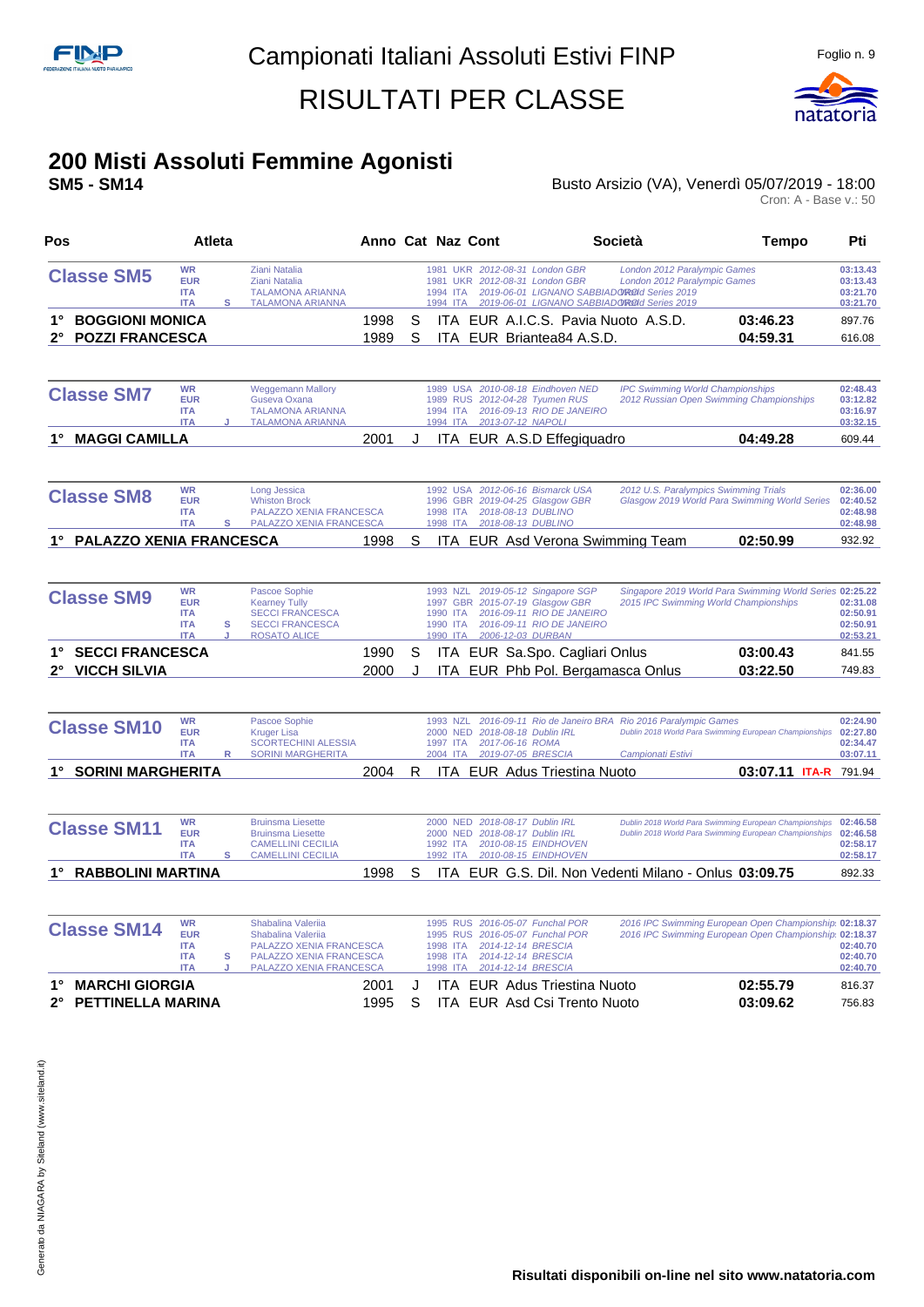

#### **50 Stile Libero Assoluti Maschi Agonisti**

**finale open S1 - S6 Busto Arsizio (VA), Venerdì 05/07/2019 - 18:10 Busto Arsizio (VA), Venerdì 05/07/2019 - 18:10**<br>Cron: A - Base v.: 50

|                                                     |                                                     | <b>Atleta</b> |                                                                                                           |              |        | Anno Cat Naz Cont                                                                                                                                               | <b>Società</b>                                                                                     | Tempo                                                                                             | Pti                                          |
|-----------------------------------------------------|-----------------------------------------------------|---------------|-----------------------------------------------------------------------------------------------------------|--------------|--------|-----------------------------------------------------------------------------------------------------------------------------------------------------------------|----------------------------------------------------------------------------------------------------|---------------------------------------------------------------------------------------------------|----------------------------------------------|
| <b>Classe S1</b>                                    | <b>WR</b><br><b>EUR</b><br><b>ITA</b><br><b>ITA</b> | s             | Mamistvalov Itzhak<br><b>Mamistvalov Itzhak</b><br><b>BETTELLA FRANCESCO</b><br><b>BETTELLA FRANCESCO</b> |              |        | 2014-03-09 Esbjerg DEN<br>1979 ISR<br>2014-03-09 Esbjerg DEN<br>1979 ISR<br>2016-05-05 FUNCHAL<br>1989 ITA<br>2016-05-05 FUNCHAL<br>1989 ITA                    | Danish Open 2014<br>Danish Open 2014                                                               |                                                                                                   | 01:03.80<br>01:03.80<br>01:15.74<br>01:15.74 |
| <b>SCARDINO AGOSTINO</b>                            |                                                     |               |                                                                                                           | 1980         | S      |                                                                                                                                                                 | ITA EUR A.S.D. Atlantide O.N.L.U.S.                                                                | 01:39.42                                                                                          | 673.81                                       |
| <b>Classe S4</b>                                    | <b>WR</b><br><b>EUR</b><br><b>ITA</b><br><b>ITA</b> | s             | Hanada Yuji<br><b>Smetanine David</b><br><b>MAZZONE LUCA</b><br><b>MAZZONE LUCA</b>                       |              |        | 2004-09-27 Athens GRE<br>1979 JPN<br>2008-09-15 Beijing CHN<br>1974 FRA<br>2008-09-15 PECHINO<br>1971<br><b>ITA</b><br>2008-09-15 PECHINO<br>1971<br><b>ITA</b> |                                                                                                    |                                                                                                   | 00:37.54<br>00:37.79<br>00:39.60<br>00:39.60 |
| <b>BEGGIATO LUIGI</b><br><b>MORELLI EFREM</b><br>2° |                                                     |               |                                                                                                           | 1998<br>1979 | S<br>S | ITA.                                                                                                                                                            | ITA EUR Asd A.S.P.E.A. Padova Onlus<br>EUR G.S Fiamme Oro/Asd Sea Sub Modena                       | 00:42.70<br>00:44.17                                                                              | 900.94<br>870.95                             |
|                                                     | <b>WR</b>                                           |               | <b>Fantin Antonio</b>                                                                                     |              |        | 2001 ITA                                                                                                                                                        |                                                                                                    | 2019-06-01 Lignano Sabbiadoro Illignano Sabbiadoro 2019 World Para Swimming World Series 00:30.16 |                                              |
| <b>Classe S5</b>                                    | <b>EUR</b><br><b>ITA</b><br><b>ITA</b>              | s             | <b>Fantin Antonio</b><br><b>FANTIN ANTONIO</b><br><b>FANTIN ANTONIO</b>                                   |              |        | 2001 ITA<br>2001 ITA<br>2001 ITA                                                                                                                                | 2019-06-01 Lignano Sabbiadoro World Series 2019<br>2019-06-01 Lignano Sabbiadoro World Series 2019 | 2019-06-01 Lignano Sabbiadoro Illignano Sabbiadoro 2019 World Para Swimming World Series 00:30.16 | 00:30.16<br>00:30.16                         |
| <b>BOCCIARDO FRANCESCO</b>                          |                                                     |               |                                                                                                           | 1994         | S      |                                                                                                                                                                 | <b>ITA FUR G.S Fiamme Oro/S.S.D. Nuotatori Genovesi</b>                                            | 00:33.61                                                                                          | 979.77                                       |
| <b>SCIACCALUGA GIOVANNI</b><br>$2^{\circ}$          |                                                     |               |                                                                                                           | 1994         | S      | ITA EUR S.S.D. Nuotatori Genovesi                                                                                                                               |                                                                                                    | 00:37.08                                                                                          | 888.08                                       |

| <b>Classe S6</b>         | Xu Qing    |                       |        | 1992 CHN 2012-09-04 London GBR | London 2012 Paralympic Games           |                                                   | 00:28.57 |          |
|--------------------------|------------|-----------------------|--------|--------------------------------|----------------------------------------|---------------------------------------------------|----------|----------|
|                          | <b>EUR</b> | Bogodaiko levgenii    |        |                                | 1994 UKR 2011-07-05 Berlin GER         | 2011 IPC Swimming European Championships          |          | 00:30.27 |
|                          | <b>ITA</b> | <b>FANTIN ANTONIO</b> |        |                                | 2001 ITA 2019-06-01 LIGNANO SABBIADORO |                                                   |          | 00:30.16 |
|                          | <b>ITA</b> | <b>FANTIN ANTONIO</b> |        |                                | 2001 ITA 2017-12-07 MEXICO CITY        |                                                   |          | 00:31.29 |
| 1° PRODOMO MILANA MATTIA |            |                       | 1984 S |                                | ITA EUR S.S. Lazio Nuoto Ssd           |                                                   | 00:38.61 | 752.65   |
| 2° DOLFIN MARCO MARIA    |            |                       | 1981   |                                |                                        | ITA EUR G.S Fiamme Oro/Briantea84 A.S.D. 00:46.88 |          | 619.88   |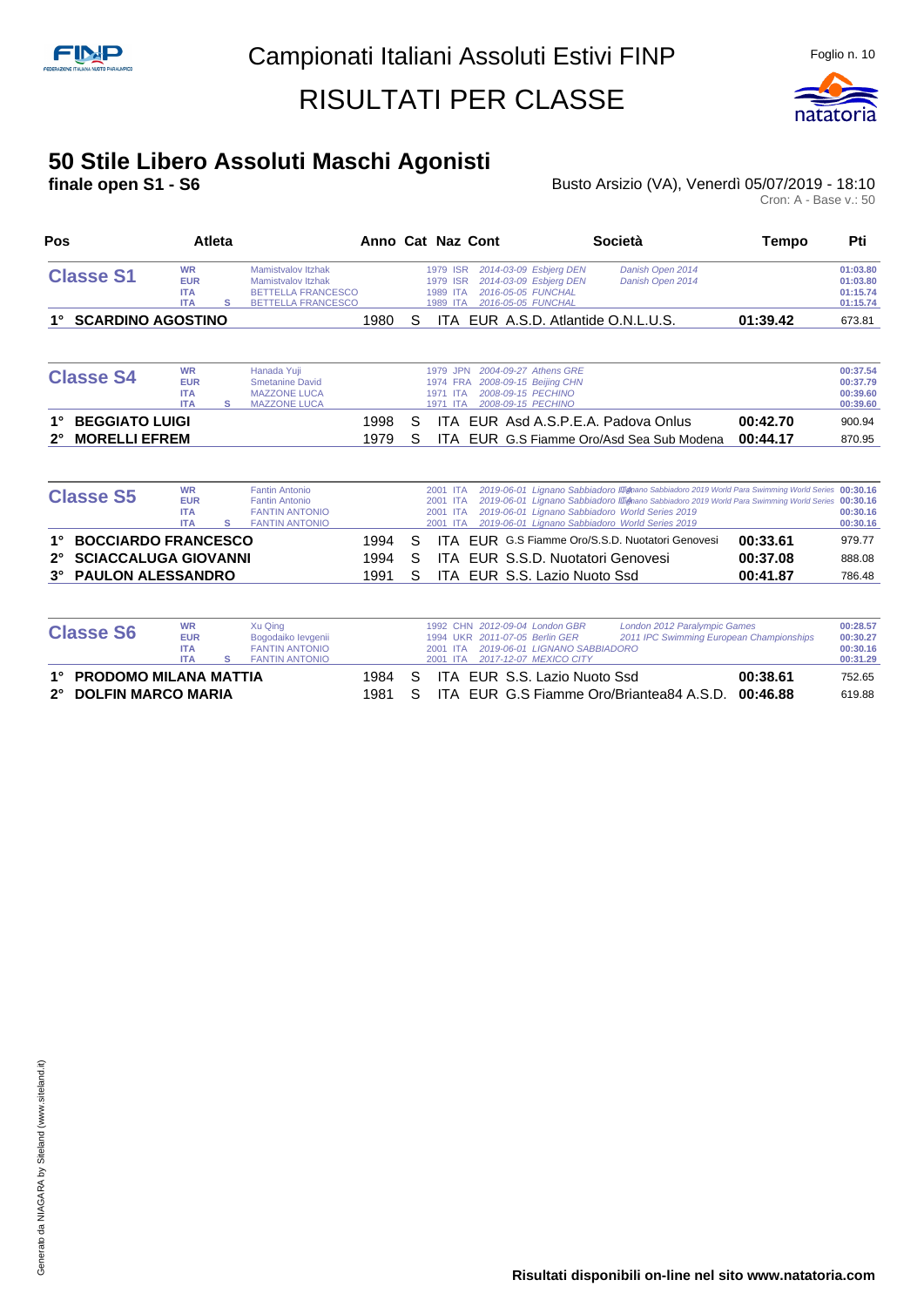

# **50 Stile Libero Assoluti Femmine Agonisti**

**finale open S1 - S6** Busto Arsizio (VA), Venerdì 05/07/2019 - 18:15

| Pos                                                                                            |                                                                   | Atleta  |                                                                                                             |                      |             | Anno Cat Naz Cont                                                                                                                                                                     | Società                                                                                                                 | Tempo                                                                                                                 | Pti                                                      |
|------------------------------------------------------------------------------------------------|-------------------------------------------------------------------|---------|-------------------------------------------------------------------------------------------------------------|----------------------|-------------|---------------------------------------------------------------------------------------------------------------------------------------------------------------------------------------|-------------------------------------------------------------------------------------------------------------------------|-----------------------------------------------------------------------------------------------------------------------|----------------------------------------------------------|
| <b>Classe S4</b>                                                                               | <b>WR</b><br><b>EUR</b><br><b>ITA</b><br><b>ITA</b>               | s       | <b>Watson Rachael</b><br><b>Boggioni Monica</b><br><b>BOGGIONI MONICA</b><br><b>BOGGIONI MONICA</b>         |                      |             | 2017-04-12 Brisbane AUS<br>1992 AUS<br>2017-07-14 Lodi ITA<br>1998 ITA<br>1998 ITA<br>2018-03-03 BRESCIA<br>2018-03-03 BRESCIA<br>1998 ITA                                            |                                                                                                                         | 2017 Hancock Prospecting Australian Swimming Championships<br><b>Italian Disability Summer Swimming Championships</b> | 00:37.87<br>00:38.66<br>00:38.55<br>00:38.55             |
| <b>TRIMI ARJOLA</b>                                                                            |                                                                   |         |                                                                                                             | 1987                 | S           |                                                                                                                                                                                       | ITA EUR Polha - Varese Ass. Polisp. Dile.                                                                               | 00:39.16                                                                                                              | 1050.82                                                  |
| <b>Classe S5</b>                                                                               | <b>WR</b><br><b>EUR</b><br><b>ITA</b><br><b>ITA</b><br><b>ITA</b> | s<br>J. | Ziani Natalia<br>Ziani Natalia<br><b>BOGGIONI MONICA</b><br><b>BOGGIONI MONICA</b><br><b>AGOSTINI IRENE</b> |                      |             | 2012-08-30 London GBR<br><b>LIKR</b><br>1981<br>2012-08-30 London GBR<br>1981<br><b>UKR</b><br>2018-06-09 BERLINO<br>1998 ITA<br>2018-06-09 BERLINO<br>1998<br><b>ITA</b><br>2001 ITA | London 2012 Paralympic Games<br>London 2012 Paralympic Games<br>2018-05-26 LIGNANO SABBIADORO                           |                                                                                                                       | 00:35.88<br>00:35.88<br>00:38.39<br>00:38.39<br>00:44.33 |
| TALAMONA ARIANNA<br>1°<br><b>AGOSTINI IRENE</b><br>$2^{\circ}$<br><b>GHIRETTI GIULIA</b><br>3° |                                                                   |         |                                                                                                             | 1994<br>2001<br>1994 | S<br>J<br>S | ITA.                                                                                                                                                                                  | ITA EUR Polha - Varese Ass. Polisp. Dile.<br>EUR Asd A.S.P.E.A. Padova Onlus<br>ITA EUR G.S Fiamme Oro/Ego Nuoto A.S.D. | 00:39.71<br>00:46.29<br>00:55.03                                                                                      | 920.17<br>789.37<br>664.00                               |

|             | <b>Classe S6</b>         | <b>WR</b>  |    | Mereshko Yelyzaveta    |      |    |          |  | 1992 UKR 2018-08-13 Dublin IRL   | Dublin 2018 World Para Swimming European Championships 00:32.78 |          |          |
|-------------|--------------------------|------------|----|------------------------|------|----|----------|--|----------------------------------|-----------------------------------------------------------------|----------|----------|
|             |                          | <b>EUR</b> |    | Mereshko Yelyzaveta    |      |    |          |  | 1992 UKR 2018-08-13 Dublin IRL   | Dublin 2018 World Para Swimming European Championships 00:32.78 |          |          |
|             |                          | <b>ITA</b> |    | <b>ROMANO EMANUELA</b> |      |    | 1990 ITA |  | 2016-01-31 BUSTO ARSIZIO         |                                                                 |          | 00:35.64 |
|             |                          | <b>ITA</b> | s  | <b>ROMANO EMANUELA</b> |      |    | 1990 ITA |  | 2016-01-31 BUSTO ARSIZIO         |                                                                 |          | 00:35.64 |
|             |                          | <b>ITA</b> |    | <b>CORDINI CHIARA</b>  |      |    | 2000 ITA |  | 2018-08-13 DUBLINO               |                                                                 |          | 00:38.81 |
|             |                          | <b>ITA</b> | F. | <b>FOTIA GIORGIA</b>   |      |    | 2006 ITA |  | 2019-06-29 HELSINKI              | <b>EPYG 2019</b>                                                |          | 00:47.19 |
| $1^{\circ}$ | <b>ROMANO EMANUELA</b>   |            |    |                        | 1990 | S. |          |  | ITA EUR A.S.D. Nuotatori Campani |                                                                 | 00:39.13 | 868.64   |
| $2^{\circ}$ | <b>MESCHINI CATERINA</b> |            |    |                        | 2002 |    |          |  | ITA EUR S.S. Lazio Nuoto Ssd     |                                                                 | 00:43.13 | 788.08   |
|             | 3° FOTIA GIORGIA         |            |    |                        | 2006 | E. |          |  |                                  | ITA EUR A.S.D. Il Faro Onlus Augusta                            | 00:47.20 | 720.13   |
|             | 4° SOLA YLENIA           |            |    |                        | 1995 |    |          |  |                                  | ITA EUR Pol. Bresciana No Frontiere Onlus A.S.D. 00:51.55       |          | 659.36   |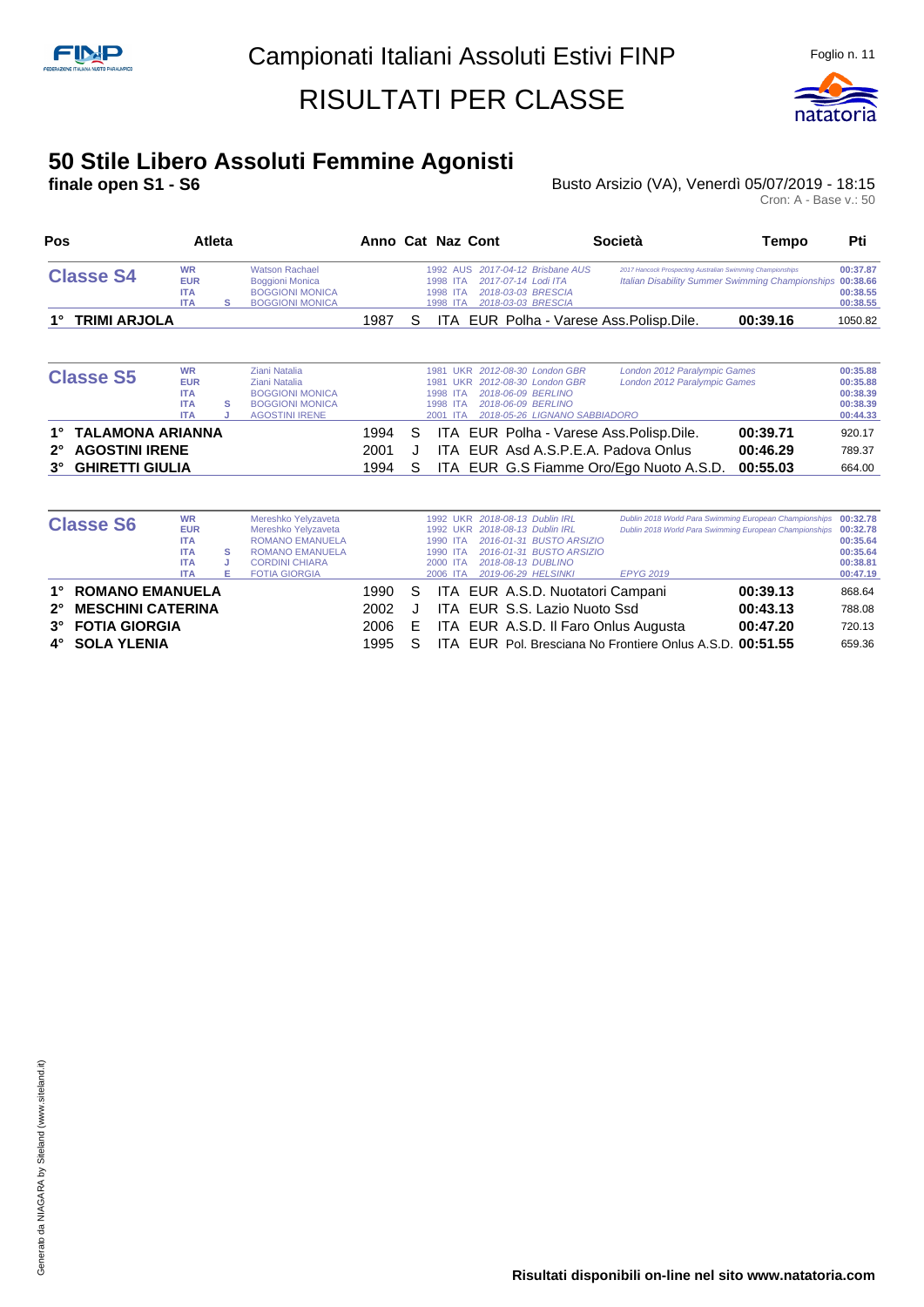

# **50 Stile Libero Assoluti Maschi Agonisti**

**finale open S7 - S13** Busto Arsizio (VA), Venerdì 05/07/2019 - 18:20

Cron: A - Base v.: 50

| Pos                                 |                                                                   | Atleta |                                                                                                                           |      |   | Anno Cat Naz Cont                                                                                                                        | <b>Società</b>                                                                                                                                        | Tempo                                                                                                                                                                                        | Pti                                          |
|-------------------------------------|-------------------------------------------------------------------|--------|---------------------------------------------------------------------------------------------------------------------------|------|---|------------------------------------------------------------------------------------------------------------------------------------------|-------------------------------------------------------------------------------------------------------------------------------------------------------|----------------------------------------------------------------------------------------------------------------------------------------------------------------------------------------------|----------------------------------------------|
| <b>Classe S7</b>                    | <b>WR</b><br><b>EUR</b><br><b>ITA</b><br><b>ITA</b>               | s      | Pan Shiyun<br>Bogodaiko levgenii<br><b>BICELLI FEDERICO</b><br><b>BICELLI FEDERICO</b>                                    |      |   | 2018-08-17 DUBLINO<br>1999 ITA<br>2018-08-17 DUBLINO<br>1999 ITA                                                                         | 1989 CHN 2016-09-09 Rio de Janeiro BRA Rio 2016 Paralympic Games<br>1994 UKR 2016-09-09 Rio de Janeiro BRA Rio 2016 Paralympic Games                  |                                                                                                                                                                                              | 00:27.35<br>00:27.64<br>00:29.18<br>00:29.18 |
| <b>BICELLI FEDERICO</b>             |                                                                   |        |                                                                                                                           | 1999 | S | ITA.                                                                                                                                     | EUR Pol. Bresciana No Frontiere Onlus A.S.D. 00:29.95                                                                                                 |                                                                                                                                                                                              | 930.22                                       |
| <b>Classe S9</b>                    | <b>WR</b><br><b>EUR</b><br><b>ITA</b><br><b>ITA</b><br><b>ITA</b> | s<br>J | <b>Barlaam Simone</b><br><b>Barlaam Simone</b><br><b>BARLAAM SIMONE</b><br><b>BARLAAM SIMONE</b><br><b>BARLAAM SIMONE</b> |      |   | 2000 ITA<br>2000 ITA<br>2000 ITA<br>2000 ITA<br>2000 ITA                                                                                 | 2019-06-01 Lignano Sabbiadoro World Series 2019<br>2019-06-01 Lignano Sabbiadoro World Series 2019<br>2019-06-01 Lignano Sabbiadoro World Series 2019 | 2019-06-01 Lianano Sabbiadoro I Tighano Sabbiadoro 2019 World Para Swimming World Series 00:24.39<br>2019-06-01 Lignano Sabbiadoro III mano Sabbiadoro 2019 World Para Swimming World Series | 00:24.39<br>00:24.39<br>00:24.39<br>00:24.39 |
| <b>BARLAAM SIMONE</b>               |                                                                   |        |                                                                                                                           | 2000 | J |                                                                                                                                          | ITA EUR Polha - Varese Ass. Polisp. Dile.                                                                                                             | 00:25.10                                                                                                                                                                                     | 1018.73                                      |
| <b>CIULLI SIMONE</b><br>$2^{\circ}$ |                                                                   |        |                                                                                                                           | 1986 | S | ITA.                                                                                                                                     | EUR Asd Circolo Canottieri Aniene                                                                                                                     | 00:26.25                                                                                                                                                                                     | 974.10                                       |
| <b>AMODEO ALBERTO</b><br>$3^\circ$  |                                                                   |        |                                                                                                                           | 2000 | J | ITA.                                                                                                                                     | EUR Polha - Varese Ass. Polisp. Dile.                                                                                                                 | 00:28.91                                                                                                                                                                                     | 884.47                                       |
| <b>L'ABBATE LORENZO</b><br>4°       |                                                                   |        |                                                                                                                           | 2001 | J | ITA.                                                                                                                                     | EUR Polha - Varese Ass. Polisp. Dile.                                                                                                                 | 00:30.91                                                                                                                                                                                     | 827.24                                       |
| <b>Classe S11</b>                   | <b>WR</b><br><b>EUR</b><br><b>ITA</b><br><b>ITA</b>               | s      | <b>Yang Bozun</b><br><b>Enhamed Enhamed</b><br><b>BASSANI FEDERICO</b><br><b>BASSANI FEDERICO</b>                         |      |   | 1986 CHN 2012-09-01 London GBR<br>1987 ESP<br>2008-09-14 Beijing CHN<br>2018-08-13 DUBLINO<br>1996 ITA<br>2018-08-13 DUBLINO<br>1996 ITA |                                                                                                                                                       | London 2012 Paralympic Games                                                                                                                                                                 | 00:25.27<br>00:25.82<br>00:29.81<br>00:29.81 |
| <b>BASSANI FEDERICO</b>             |                                                                   |        |                                                                                                                           | 1996 | S | ITA.                                                                                                                                     | EUR Asd Circolo Canottieri Aniene                                                                                                                     | 00:29.92                                                                                                                                                                                     | 865.64                                       |
| <b>URSO SALVATORE</b>               |                                                                   |        |                                                                                                                           | 1999 | S | ITA.                                                                                                                                     | EUR A.S.D. Noived Napoli                                                                                                                              | 00:30.19                                                                                                                                                                                     | 857.90                                       |
| <b>Classe S12</b>                   | <b>WR</b><br><b>EUR</b><br><b>ITA</b>                             |        | Veraksa Maksym<br>Veraksa Maksym<br><b>SOTTILE FABRIZIO</b>                                                               |      |   | 1984 UKR 2009-10-21 Reykjavik ISL<br>1984 UKR 2009-10-21 Reykjavik ISL<br>2018-08-15 DUBLINO<br>1993 ITA                                 |                                                                                                                                                       | 2009 IPC Swimming European Championships<br>2009 IPC Swimming European Championships                                                                                                         | 00:22.99<br>00:22.99<br>00:24.77             |

**ITA S** SOTTILE FABRIZIO 1993 ITA 2018-08-15 DUBLINO **00:24.77 1° SOTTILE FABRIZIO** 1993 S ITA EUR Polha - Varese Ass.Polisp.Dile. **00:26.27** 897.22

Generato da NIAGARA by Siteland (www.siteland.it) Generato da NIAGARA by Siteland (www.siteland.it)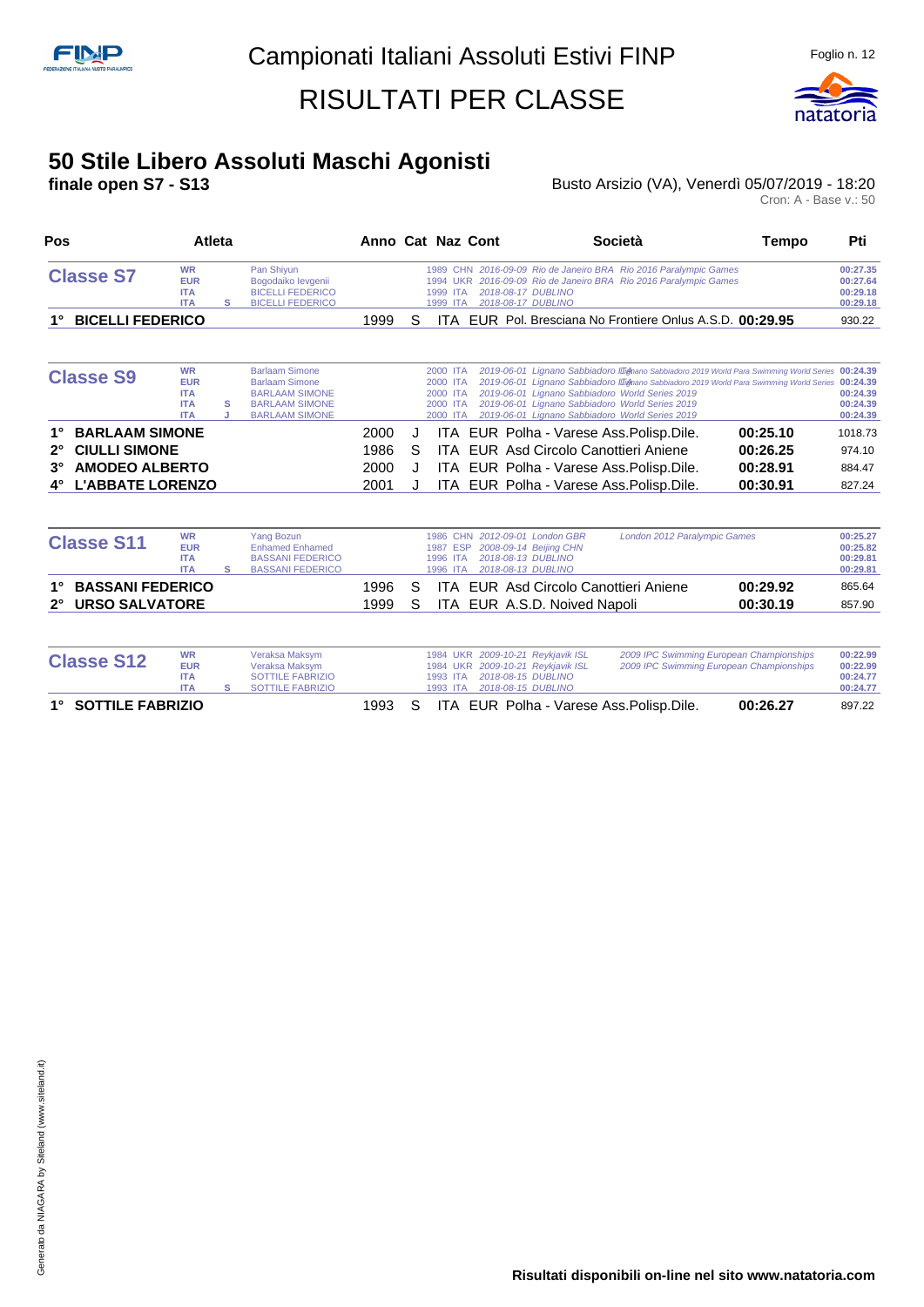

#### **50 Stile Libero Assoluti Femmine Agonisti**

**finale open S7 - S13 Busto Arsizio (VA), Venerdì 05/07/2019 - 18:25** 

| 00:31.64<br>2010-08-17 Eindhoven NED<br><b>IPC Swimming World Championships</b><br>Dublin 2018 World Para Swimming European Championships<br>00:32.83<br>2018-08-17 Dublin IRL<br>2019-06-01 Lignano Sabbiadoro World Series 2019<br>00:33.82<br>2019-06-01 Lignano Sabbiadoro World Series 2019<br>00:33.82 |
|--------------------------------------------------------------------------------------------------------------------------------------------------------------------------------------------------------------------------------------------------------------------------------------------------------------|
|                                                                                                                                                                                                                                                                                                              |
| 00:40.01<br><b>EUR</b> Asd Trivium<br>809.80                                                                                                                                                                                                                                                                 |
| ITA EUR Polha - Varese Ass. Polisp. Dile.<br>SQU<br>0                                                                                                                                                                                                                                                        |
| 2016-09-09 Rio de Janeiro BRA Rio 2016 Paralympic Games<br>00:27.37<br>2016 IPC Swimming European Open Championship<br>2016-05-03 Funchal POR<br>00:27.60<br>2018-08-16 DUBLINO<br>00:28.48<br>2018-08-16 DUBLINO<br>00:28.48                                                                                |
| EUR Asd Circolo Canottieri Aniene<br>00:29.39<br>944.54                                                                                                                                                                                                                                                      |
| EUR S.S. Lazio Nuoto Ssd<br>00:33.58<br>826.68                                                                                                                                                                                                                                                               |
|                                                                                                                                                                                                                                                                                                              |

| <b>Classe S12</b>          | <b>WR</b><br><b>EUR</b><br><b>ITA</b><br><b>ITA</b> | Savchenko Oxana<br>Savchenko Oxana<br><b>BERRA ALESSIA</b><br><b>BERRA ALESSIA</b> |  |  | 1990 RUS 2012-09-07 London GBR<br>1990 RUS 2012-09-07 London GBR<br>1994 ITA 2019-06-01 Lignano Sabbiadoro World Series 2019<br>1994 ITA 2019-06-01 Lignano Sabbiadoro World Series 2019 | London 2012 Paralympic Games<br>London 2012 Paralympic Games |          | 00:26.90<br>00:26.90<br>00:28.66<br>00:28.66 |
|----------------------------|-----------------------------------------------------|------------------------------------------------------------------------------------|--|--|------------------------------------------------------------------------------------------------------------------------------------------------------------------------------------------|--------------------------------------------------------------|----------|----------------------------------------------|
| 1°<br><b>BERRA ALESSIA</b> |                                                     |                                                                                    |  |  | 1994 S ITA EUR Polha - Varese Ass. Polisp. Dile.                                                                                                                                         |                                                              | 00:29.01 | 951.40                                       |

| <b>Classe S13</b>  | <b>WR</b><br><b>EUR</b> |   | Gilli Carlotta<br>Gilli Carlotta |      |   | 2001 ITA<br>2001 ITA | 2018-06-29 Roma ITA<br>2018-06-29 Roma ITA | 55th International Swimming Trophy "7 Colli"<br>55th International Swimming Trophy "7 Colli" |          | 00:26.67<br>00:26.67 |
|--------------------|-------------------------|---|----------------------------------|------|---|----------------------|--------------------------------------------|----------------------------------------------------------------------------------------------|----------|----------------------|
|                    | <b>ITA</b>              |   | <b>GILLI CARLOTTA</b>            |      |   | 2001 ITA             | 2018-06-29 ROMA                            |                                                                                              |          | 00:26.67             |
|                    | <b>ITA</b>              |   | <b>GILLI CARLOTTA</b>            |      |   | 2001 ITA             | 2018-06-29 ROMA                            |                                                                                              |          | 00:26.67             |
|                    | <b>ITA</b>              | R | <b>GILLI CARLOTTA</b>            |      |   | 2001 ITA             | 2017-10-03 EINDHOVEN                       |                                                                                              |          | 00:26.78             |
| 1° GILLI CARLOTTA  |                         |   |                                  | 2001 |   |                      |                                            | <b>ITA EUR G.S Fiamme Oro/Rari Nantes Torino Ssd Arl</b>                                     | 00:28.40 | 974.65               |
| 2° LUSCRI' CAMILLA |                         |   |                                  | 2002 |   |                      | ITA EUR A.I.C.S. Pavia Nuoto A.S.D.        |                                                                                              | 00:33.77 | 819.66               |
| 3° TEOFILI VIVIANA |                         |   |                                  | 2003 | R |                      | ITA EUR S.S. Lazio Nuoto Ssd               |                                                                                              | 00:36.32 | 762.11               |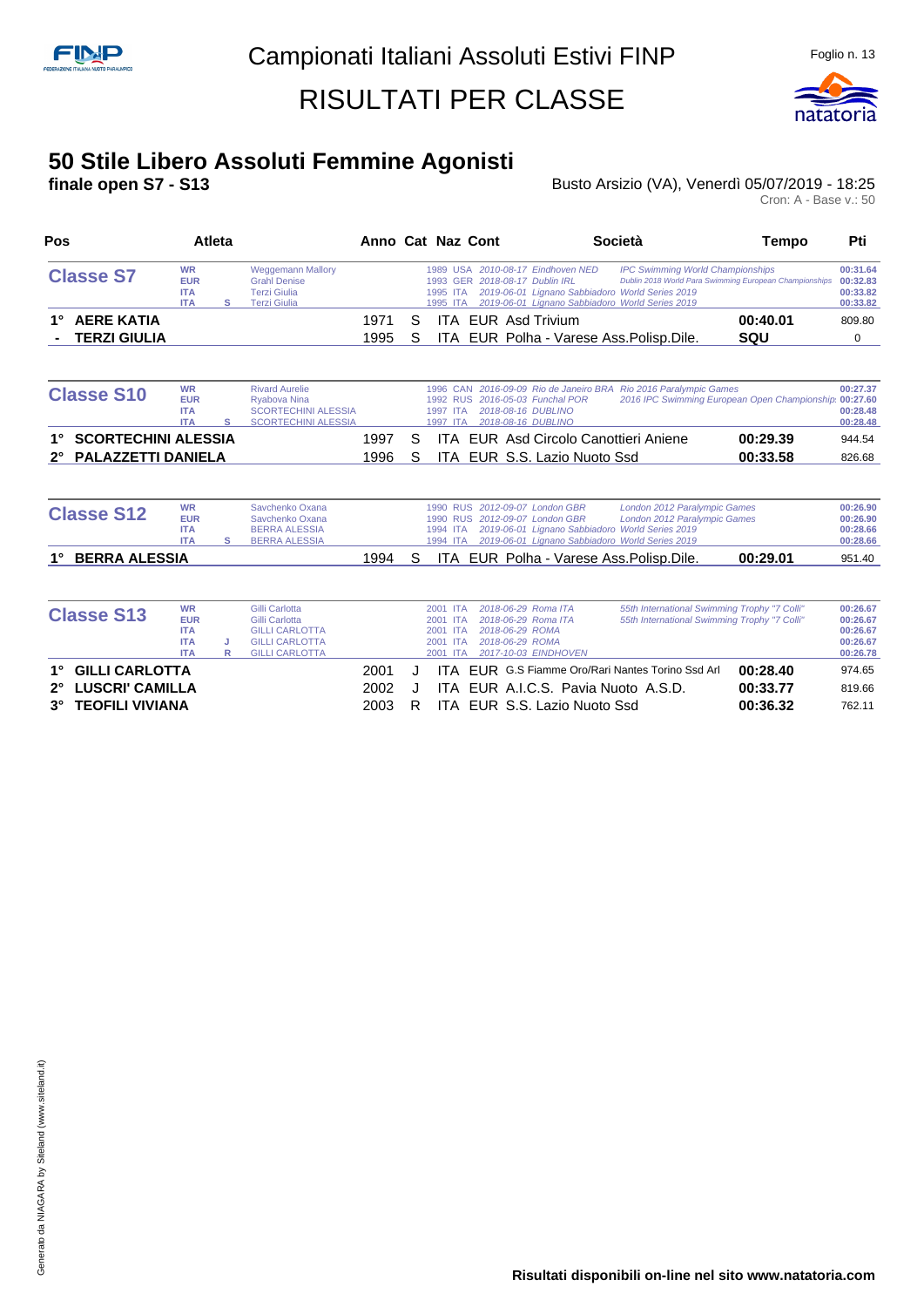

#### **150 Misti Assoluti Maschi Agonisti**

#### **premiazioni open SM3 - SM4 Busto Arsizio (VA), Venerdì 05/07/2019 - 18:30** Busto Arsizio (VA), Venerdì 05/07/2019 - 18:30<br>Cron: A - Base v.: 50

| Pos                                       |                                                                   | Atleta |                                                                                                                       |      |    | Anno Cat Naz Cont                | Società                                                                                                                                                                                                                       | Tempo    | Pti                                                      |
|-------------------------------------------|-------------------------------------------------------------------|--------|-----------------------------------------------------------------------------------------------------------------------|------|----|----------------------------------|-------------------------------------------------------------------------------------------------------------------------------------------------------------------------------------------------------------------------------|----------|----------------------------------------------------------|
| <b>Classe SM3</b>                         | <b>WR</b><br><b>EUR</b><br><b>ITA</b><br><b>ITA</b><br><b>ITA</b> | s      | Huang Wenpan<br><b>VYNOHRADETS' Dmytro</b><br><b>BENSI NICOLO'</b><br><b>BENSI NICOLO'</b><br><b>CONTI ALESSANDRO</b> |      |    | 1985 ITA<br>1985 ITA<br>2002 ITA | 1995 CHN 2016-09-16 Rio de Janeiro BRA Rio 2016 Paralympic Games<br>1985 UKR 2016-09-16 Rio de Janeiro BRA Rio 2016 Paralympic Games<br>2008-03-01 NAPOLI<br>2008-03-01 NAPOLI<br>2019-06-02 LIGNANO SABBIADOROId Series 2019 |          | 02:40.19<br>02:40.75<br>03:26.28<br>03:26.28<br>04:05.25 |
| <b>MARIGLIANO EMANUELE</b><br>$1^{\circ}$ |                                                                   |        |                                                                                                                       | 1995 | S. |                                  | ITA EUR A.S.D. Nuotatori Campani                                                                                                                                                                                              | 03:45.87 | 742.64                                                   |
| 2° CONTI ALESSANDRO                       |                                                                   |        |                                                                                                                       | 2002 |    |                                  | ITA EUR Pol. Bresciana No Frontiere Onlus A.S.D. 04:05.66                                                                                                                                                                     |          | 682.81                                                   |
| 3° SARCINA GIACOMO                        |                                                                   |        |                                                                                                                       | 1992 | S. |                                  | ITA EUR Ssd Sportmanagement Spa                                                                                                                                                                                               | 04:31.03 | 618.90                                                   |
| 4° BALDUZZI STEFANO                       |                                                                   |        |                                                                                                                       | 1987 | S. |                                  | ITA EUR Phb Pol. Bergamasca Onlus                                                                                                                                                                                             | 05:00.86 | 557.54                                                   |

| <b>Classe SM4</b>                                                                           | <b>WR</b><br><b>EUR</b><br><b>ITA</b><br><b>ITA</b> | Leslie Cameron<br><b>Zhdanov Roman</b><br><b>MORELLI EFREM</b><br><b>MORELLI EFREM</b> |                                  |          | 1979 ITA<br>1979 ITA | 2019-06-02 LIGNANO SABBIADOROId Series 2019<br>2019-06-02 LIGNANO SABBIADOROId Series 2019                | 1990 NZL 2016-09-12 Rio de Janeiro BRA Rio 2016 Paralympic Games<br>1998 RUS 2016-05-05 Funchal POR 2016 IPC Swimming European Open Championship 02:29.89 |                                              | 02:23.12<br>02:38.21<br>02:38.21     |
|---------------------------------------------------------------------------------------------|-----------------------------------------------------|----------------------------------------------------------------------------------------|----------------------------------|----------|----------------------|-----------------------------------------------------------------------------------------------------------|-----------------------------------------------------------------------------------------------------------------------------------------------------------|----------------------------------------------|--------------------------------------|
| 1° MORELLI EFREM<br>2° VIDAL MATTEO<br>3° CAZZATO GIUSEPPE<br>4° SERRAFINO CALOGERO ALBERTO |                                                     |                                                                                        | 1979 S<br>1984 S<br>1967<br>1992 | S.<br>S. |                      | ITA EUR Sport Life Onlus A.S.D.<br>ITA EUR Sport Life Onlus A.S.D.<br>ITA EUR A.S.D. Atlantide O.N.L.U.S. | ITA EUR G.S Fiamme Oro/Asd Sea Sub Modena                                                                                                                 | 02:41.42<br>04:12.50<br>04:30.55<br>04:42.83 | 914.76<br>584.79<br>545.78<br>522.08 |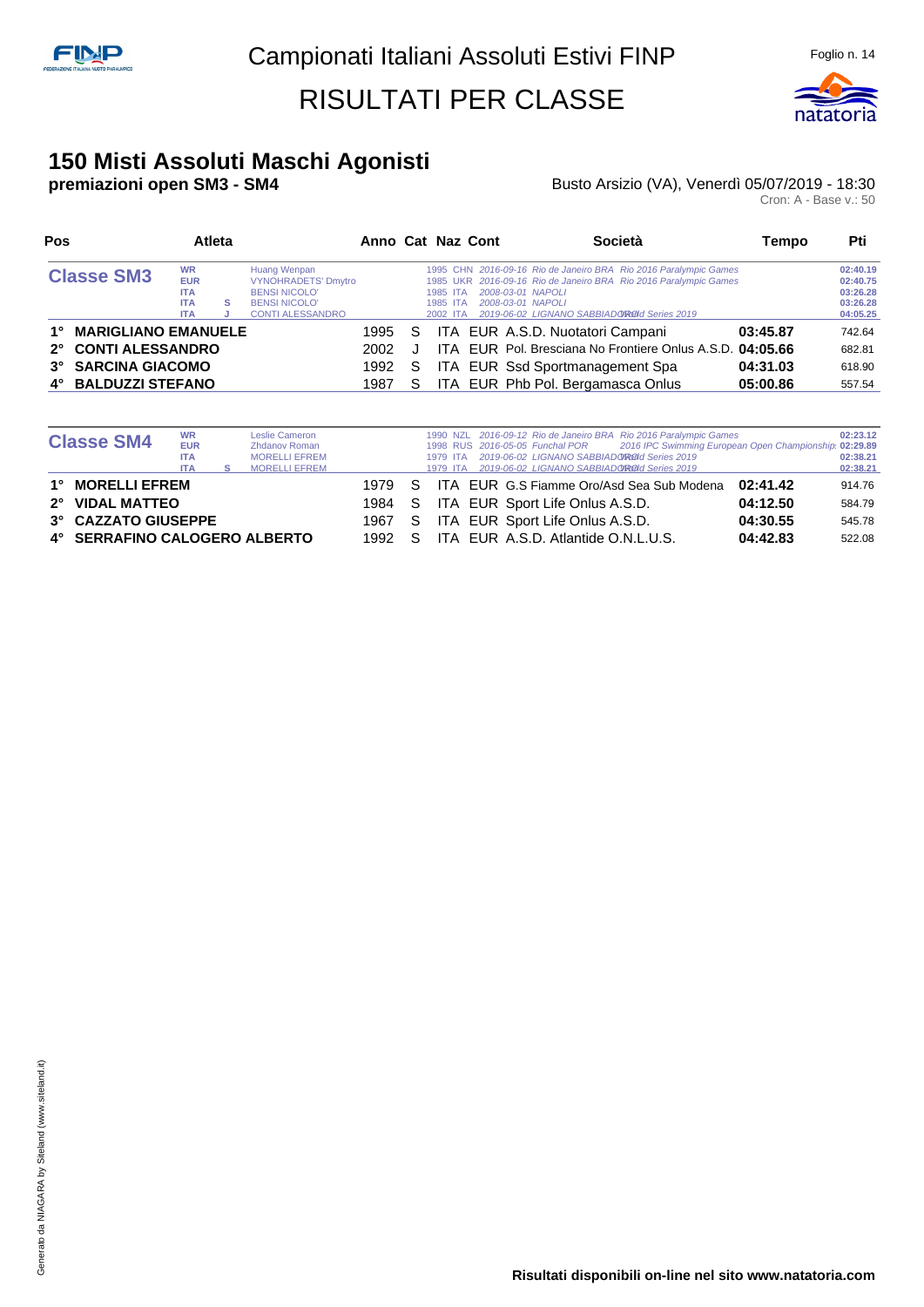

# **150 Misti Assoluti Femmine Agonisti**

**premiazioni open SM3 - SM4 Busto Arsizio (VA), Venerdì 05/07/2019 - 18:31** Cron: A - Base v.: 50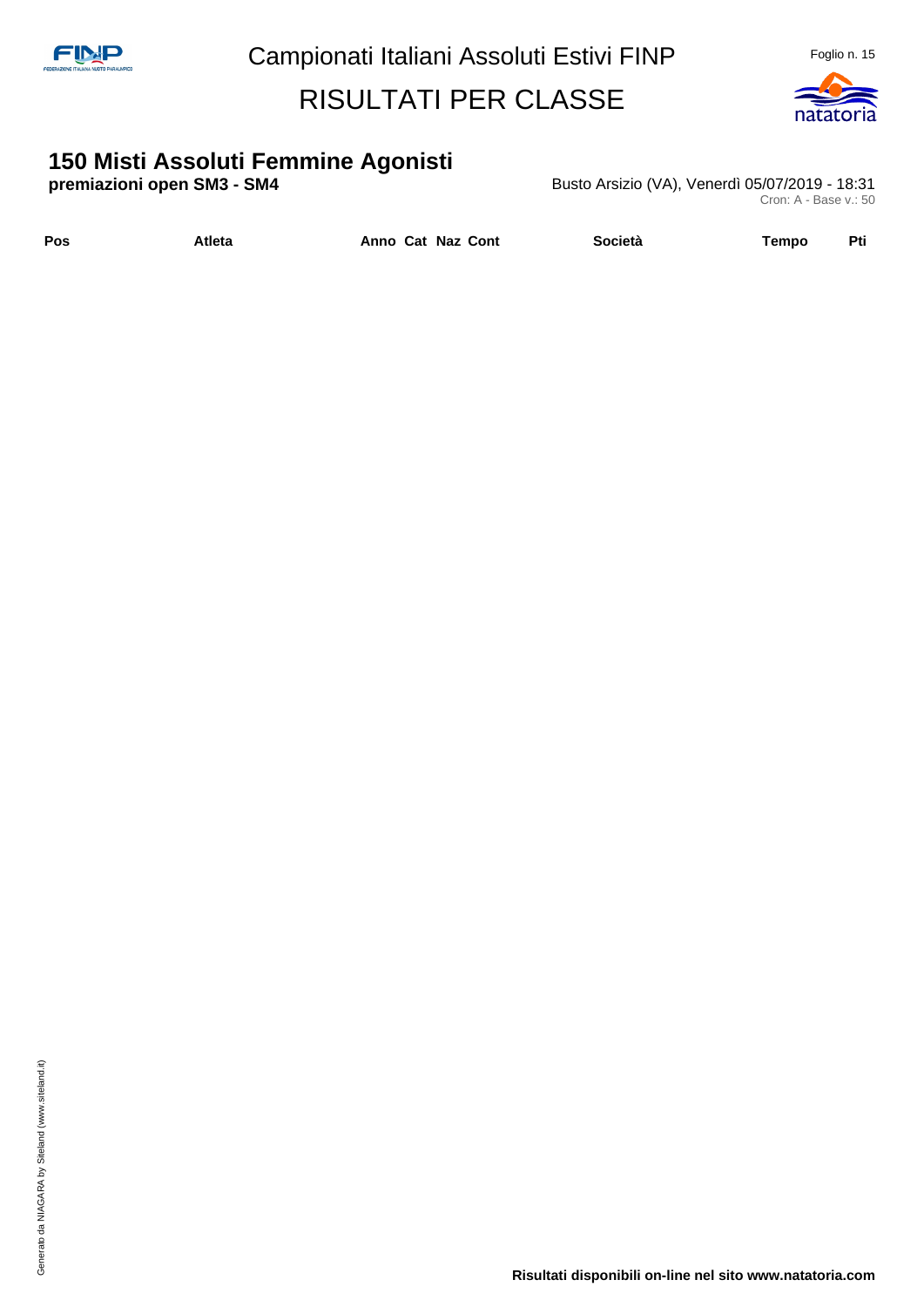

#### **200 Misti Assoluti Maschi Agonisti**

#### **premiazioni open SM5 - SM14 Busto Arsizio (VA), Venerdì 05/07/2019 - 18:32** Busto Arsizio (VA), Venerdì 05/07/2019 - 18:32<br>Cron: A - Base v.: 50

| Pos                                       | <b>Atleta</b>                                                     |        |                                                                                                                                      | Anno Cat Naz Cont |   |                                              |  |                                                                                                                                       | Società                                                                                                                              | <b>Tempo</b>                                                                                                     | Pti                                                      |
|-------------------------------------------|-------------------------------------------------------------------|--------|--------------------------------------------------------------------------------------------------------------------------------------|-------------------|---|----------------------------------------------|--|---------------------------------------------------------------------------------------------------------------------------------------|--------------------------------------------------------------------------------------------------------------------------------------|------------------------------------------------------------------------------------------------------------------|----------------------------------------------------------|
| <b>Classe SM5</b>                         | <b>WR</b><br><b>EUR</b><br><b>ITA</b><br><b>ITA</b><br><b>ITA</b> | s<br>J | <b>Dias Daniel</b><br>Ponce Bertran Antoni<br><b>BOCCIARDO FRANCESCO</b><br><b>BOCCIARDO FRANCESCO</b><br><b>COTTICELLI GIUSEPPE</b> |                   |   | 1987 ESP<br>1994 ITA<br>1994 ITA<br>2000 ITA |  | 1988 BRA 2011-04-29 Berlin GER<br>2019-04-25 Glasgow GBR<br>2019-03-02 BOLOGNA<br>2019-03-02 BOLOGNA<br>2017-05-20 LIGNANO SABBIADORO |                                                                                                                                      | 25. Internationale Deutsche Meisterschaften im Schwimmen<br>Glasgow 2019 World Para Swimming World Series        | 02:48.92<br>02:54.44<br>03:05.59<br>03:05.59<br>04:17.40 |
| <b>BOCCIARDO FRANCESCO</b><br>$1^{\circ}$ |                                                                   |        |                                                                                                                                      | 1994              | S | <b>ITA</b>                                   |  |                                                                                                                                       | EUR G.S Fiamme Oro/S.S.D. Nuotatori Genovesi                                                                                         | 03:08.52                                                                                                         | 940.86                                                   |
| <b>MASSUSSI ANDREA</b><br>$2^{\circ}$     |                                                                   |        |                                                                                                                                      | 1994              | S | ITA.                                         |  |                                                                                                                                       | EUR Pol. Bresciana No Frontiere Onlus A.S.D. 03:41.30                                                                                |                                                                                                                  | 801.49                                                   |
| <b>COTTICELLI GIUSEPPE</b><br>$3^\circ$   |                                                                   |        |                                                                                                                                      | 2000              | J | <b>ITA</b>                                   |  |                                                                                                                                       | EUR A.S.D. Nuotatori Campani                                                                                                         | 04:17.57                                                                                                         | 688.63                                                   |
| <b>Classe SM7</b>                         | <b>WR</b><br><b>EUR</b><br><b>ITA</b>                             |        | Bogodaiko levgenii<br>Bogodaiko levgenii<br><b>TARAS VALERIO</b>                                                                     |                   |   | 1988 ITA                                     |  | 2016-09-13 RIO DE JANEIRO                                                                                                             | 1994 UKR 2016-09-13 Rio de Janeiro BRA Rio 2016 Paralympic Games<br>1994 UKR 2016-09-13 Rio de Janeiro BRA Rio 2016 Paralympic Games |                                                                                                                  | 02:30.72<br>02:30.72<br>02:47.27                         |
| <b>MISURI DAVIDE</b><br>$1^{\circ}$       | <b>ITA</b>                                                        | s      | <b>TARAS VALERIO</b>                                                                                                                 | 1998              | S |                                              |  | 1988 ITA 2016-09-13 RIO DE JANEIRO                                                                                                    | ITA EUR Asd Verona Swimming Team                                                                                                     | 03:32.68                                                                                                         | 02:47.27<br>723.62                                       |
| <b>Classe SM8</b>                         | <b>WR</b><br><b>EUR</b><br><b>ITA</b><br><b>ITA</b>               | s      | <b>Hynd Oliver</b><br><b>Hynd Oliver</b><br><b>FERRARIN MICHELE</b><br><b>FERRARIN MICHELE</b>                                       |                   |   | 1971 ITA<br>1971 ITA                         |  | 2012-09-05 LONDRA<br>2012-09-05 LONDRA                                                                                                | 1994 GBR 2016-09-17 Rio de Janeiro BRA Rio 2016 Paralympic Games<br>1994 GBR 2016-09-17 Rio de Janeiro BRA Rio 2016 Paralympic Games |                                                                                                                  | 02:20.01<br>02:20.01<br>02:40.53<br>02:40.53             |
| <b>TOLASI ANTONIO</b><br>$1^{\circ}$      |                                                                   |        |                                                                                                                                      | 1962              | S |                                              |  |                                                                                                                                       | ITA EUR A.I.C.S. Pavia Nuoto A.S.D.                                                                                                  | 03:33.07                                                                                                         | 672.31                                                   |
| <b>Classe SM10</b>                        | <b>WR</b><br><b>EUR</b><br><b>ITA</b><br><b>ITA</b>               | s      | <b>Dubrov Denys</b><br><b>Dubrov Denvs</b><br><b>RAIMONDI STEFANO</b><br><b>RAIMONDI STEFANO</b>                                     |                   |   | <b>UKR</b><br>1989<br>1998 ITA<br>1998 ITA   |  | 1989 UKR 2018-08-18 Dublin IRL<br>2018-08-18 Dublin IRL<br>2019-07-05 BRESCIA<br>2019-07-05 BRESCIA                                   | Campionati Estivi<br>Campionati Estivi                                                                                               | Dublin 2018 World Para Swimming European Championships<br>Dublin 2018 World Para Swimming European Championships | 02:05.63<br>02:05.63<br>02:11.77<br>02:11.77             |
| <b>RAIMONDI STEFANO</b><br>$1^{\circ}$    |                                                                   |        |                                                                                                                                      | 1998              | S |                                              |  |                                                                                                                                       | <b>ITA EUR Asd Verona Swimming Team</b>                                                                                              | 02:11.77<br><b>ITA</b>                                                                                           | 981.71                                                   |
| <b>MENCIOTTI RICCARDO</b><br>$2^{\circ}$  |                                                                   |        |                                                                                                                                      | 1994              | S | ITA.                                         |  |                                                                                                                                       | EUR Asd Circolo Canottieri Aniene                                                                                                    | 02:20.67                                                                                                         | 919.60                                                   |
|                                           |                                                                   |        |                                                                                                                                      |                   |   |                                              |  |                                                                                                                                       |                                                                                                                                      |                                                                                                                  |                                                          |
| <b>Classe SM11</b>                        | <b>WR</b><br><b>EUR</b><br><b>ITA</b><br><b>ITA</b>               | R      | <b>Yang Bozun</b><br><b>Dorsman Rogier</b><br><b>URSO SALVATORE</b><br><b>GOUDA SAID HESSAN KARIM</b>                                |                   |   | 1999 NED<br>1999 ITA<br>2004 ITA             |  | 1986 CHN 2012-09-08 London GBR<br>2019-06-09 Berlin GER<br>2018-08-17 DUBLINO<br>2019-07-05 BRESCIA                                   | London 2012 Paralympic Games<br>Berlin 2019 World Para Swimming World Series<br>Campionati Estivi                                    |                                                                                                                  | 02:22.40<br>02:23.97<br>02:52.47<br>03:14.16             |

- 
- **1° GOUDA SAID HESSAN KARIM** 2004 R ITA EUR Asd Circolo Canottieri Aniene **03:14.16 ITA-R** 747.17
	- -
		-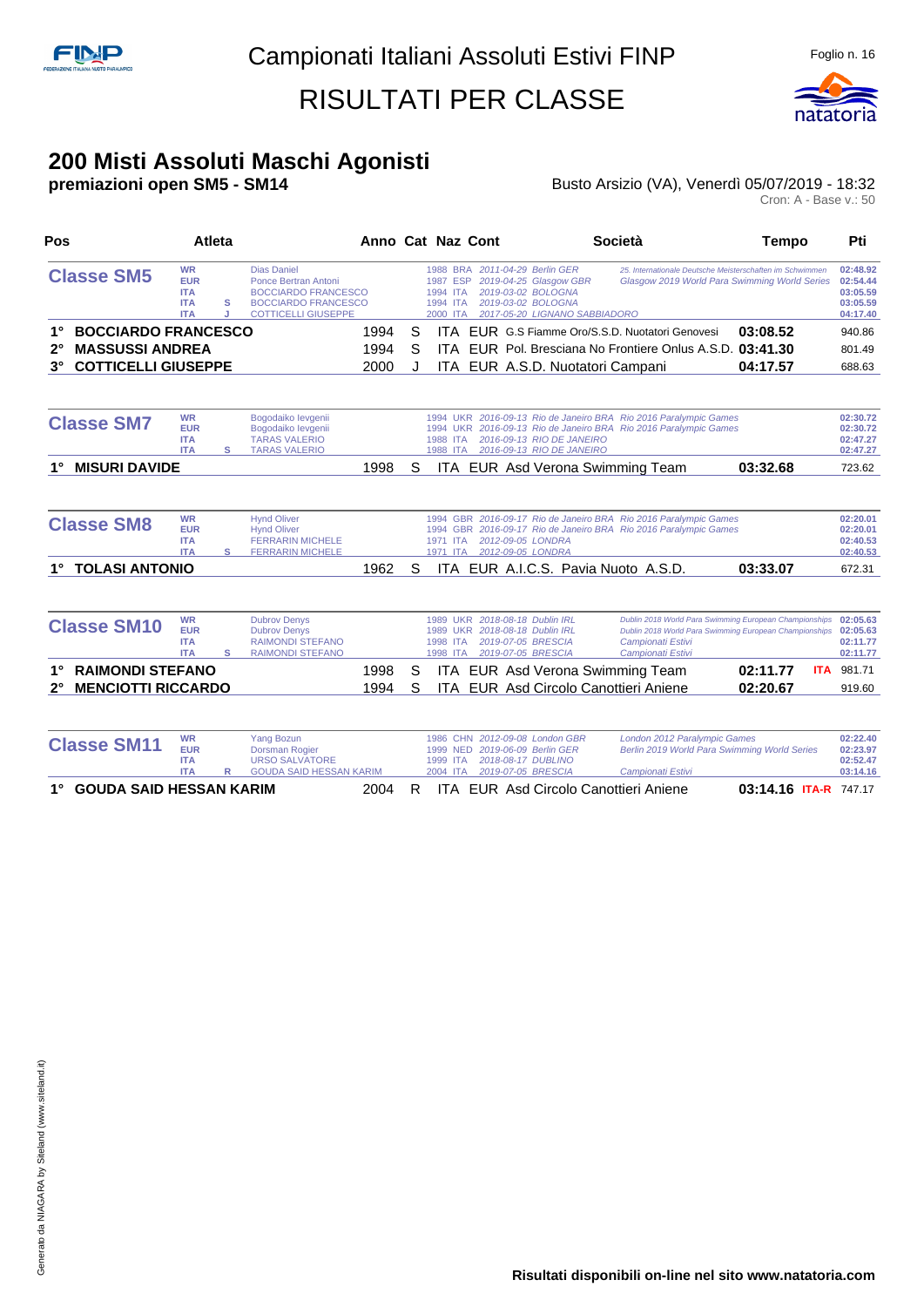

#### **200 Misti Assoluti Femmine Agonisti**

**premiazioni open SM5 - SM14 Busto Arsizio (VA), Venerdì 05/07/2019 - 18:33** Busto Arsizio (VA), Venerdì 05/07/2019 - 18:33<br>Cron: A - Base v.: 50

| Pos                                                                         | <b>Atleta</b>                                                     |        |                                                                                                                           | Anno Cat Naz Cont |        |                                                                        |                                                                                                                    |                                                                                    | <b>Società</b>                                                                                                                                             | <b>Tempo</b>                                                                                                     | Pti                                          |
|-----------------------------------------------------------------------------|-------------------------------------------------------------------|--------|---------------------------------------------------------------------------------------------------------------------------|-------------------|--------|------------------------------------------------------------------------|--------------------------------------------------------------------------------------------------------------------|------------------------------------------------------------------------------------|------------------------------------------------------------------------------------------------------------------------------------------------------------|------------------------------------------------------------------------------------------------------------------|----------------------------------------------|
| <b>Classe SM5</b>                                                           | <b>WR</b><br><b>EUR</b><br><b>ITA</b><br><b>ITA</b>               | s      | <b>Ziani Natalia</b><br><b>Ziani Natalia</b><br><b>TALAMONA ARIANNA</b><br><b>TALAMONA ARIANNA</b>                        |                   |        | 1981<br>1994 ITA<br>1994 ITA                                           | 1981 UKR 2012-08-31 London GBR<br>UKR 2012-08-31 London GBR                                                        |                                                                                    | London 2012 Paralympic Games<br>London 2012 Paralympic Games<br>2019-06-01 LIGNANO SABBIADOROId Series 2019<br>2019-06-01 LIGNANO SABBIADOROId Series 2019 |                                                                                                                  | 03:13.43<br>03:13.43<br>03:21.70<br>03:21.70 |
| <b>BOGGIONI MONICA</b><br>1°                                                |                                                                   |        |                                                                                                                           | 1998              | S      |                                                                        |                                                                                                                    |                                                                                    | ITA EUR A.I.C.S. Pavia Nuoto A.S.D.                                                                                                                        | 03:46.23                                                                                                         | 897.76                                       |
| <b>Classe SM8</b>                                                           | <b>WR</b><br><b>EUR</b><br><b>ITA</b><br><b>ITA</b>               | s      | Long Jessica<br><b>Whiston Brock</b><br><b>PALAZZO XENIA FRANCESCA</b><br>PALAZZO XENIA FRANCESCA                         |                   |        | 1996<br>1998 ITA<br>1998 ITA                                           | 1992 USA 2012-06-16 Bismarck USA<br>GBR 2019-04-25 Glasgow GBR<br>2018-08-13 DUBLINO<br>2018-08-13 DUBLINO         |                                                                                    | 2012 U.S. Paralympics Swimming Trials                                                                                                                      | Glasgow 2019 World Para Swimming World Series                                                                    | 02:36.00<br>02:40.52<br>02:48.98<br>02:48.98 |
| PALAZZO XENIA FRANCESCA<br>$1^{\circ}$                                      |                                                                   |        |                                                                                                                           | 1998              | S      |                                                                        |                                                                                                                    |                                                                                    | ITA EUR Asd Verona Swimming Team                                                                                                                           | 02:50.99                                                                                                         | 932.92                                       |
| <b>Classe SM9</b>                                                           | <b>WR</b><br><b>EUR</b><br><b>ITA</b><br><b>ITA</b><br><b>ITA</b> | s<br>J | Pascoe Sophie<br><b>Kearney Tully</b><br><b>SECCI FRANCESCA</b><br><b>SECCI FRANCESCA</b><br><b>ROSATO ALICE</b>          |                   |        | 1993 NZL<br>1990 ITA<br>1990 ITA<br>1990 ITA                           | 1997 GBR 2015-07-19 Glasgow GBR<br>2006-12-03 DURBAN                                                               | 2019-05-12 Singapore SGP<br>2016-09-11 RIO DE JANEIRO<br>2016-09-11 RIO DE JANEIRO |                                                                                                                                                            | Singapore 2019 World Para Swimming World Series 02:25.22<br>2015 IPC Swimming World Championships                | 02:31.08<br>02:50.91<br>02:50.91<br>02:53.21 |
| <b>SECCI FRANCESCA</b><br>$1^{\circ}$<br><b>VICCH SILVIA</b><br>$2^{\circ}$ |                                                                   |        |                                                                                                                           | 1990<br>2000      | S<br>J |                                                                        |                                                                                                                    | ITA EUR Sa.Spo. Cagliari Onlus                                                     | ITA EUR Phb Pol. Bergamasca Onlus                                                                                                                          | 03:00.43<br>03:22.50                                                                                             | 841.55<br>749.83                             |
| <b>Classe SM10</b>                                                          | <b>WR</b><br><b>EUR</b><br><b>ITA</b><br><b>ITA</b>               | R      | Pascoe Sophie<br><b>Kruger Lisa</b><br><b>SCORTECHINI ALESSIA</b><br><b>SORINI MARGHERITA</b>                             |                   |        | 1993 NZL<br>2000 NED<br>1997 ITA<br>2004 ITA                           | 2018-08-18 Dublin IRL<br>2017-06-16 ROMA<br>2019-07-05 BRESCIA                                                     |                                                                                    | 2016-09-11 Rio de Janeiro BRA Rio 2016 Paralympic Games<br>Campionati Estivi                                                                               | Dublin 2018 World Para Swimming European Championships                                                           | 02:24.90<br>02:27.80<br>02:34.47<br>03:07.11 |
| <b>SORINI MARGHERITA</b>                                                    |                                                                   |        |                                                                                                                           | 2004              | R      |                                                                        |                                                                                                                    | <b>ITA EUR Adus Triestina Nuoto</b>                                                |                                                                                                                                                            | 03:07.11 ITA-R 791.94                                                                                            |                                              |
| <b>Classe SM11</b>                                                          | <b>WR</b><br><b>EUR</b><br><b>ITA</b><br><b>ITA</b>               | s      | <b>Bruinsma Liesette</b><br><b>Bruinsma Liesette</b><br><b>CAMELLINI CECILIA</b><br><b>CAMELLINI CECILIA</b>              |                   |        | 1992 ITA<br>1992 ITA                                                   | 2000 NED 2018-08-17 Dublin IRL<br>2000 NED 2018-08-17 Dublin IRL<br>2010-08-15 EINDHOVEN<br>2010-08-15 EINDHOVEN   |                                                                                    |                                                                                                                                                            | Dublin 2018 World Para Swimming European Championships<br>Dublin 2018 World Para Swimming European Championships | 02:46.58<br>02:46.58<br>02:58.17<br>02:58.17 |
| 1° RABBOLINI MARTINA                                                        |                                                                   |        |                                                                                                                           | 1998              | S      |                                                                        |                                                                                                                    |                                                                                    | ITA EUR G.S. Dil. Non Vedenti Milano - Onlus 03:09.75                                                                                                      |                                                                                                                  | 892.33                                       |
| <b>Classe SM14</b>                                                          | <b>WR</b><br><b>EUR</b><br><b>ITA</b><br><b>ITA</b><br><b>ITA</b> | s<br>J | Shabalina Valerija<br>Shabalina Valerija<br>PALAZZO XENIA FRANCESCA<br>PALAZZO XENIA FRANCESCA<br>PALAZZO XENIA FRANCESCA |                   |        | <b>1995 RUS</b><br><b>1995 RUS</b><br>1998 ITA<br>1998 ITA<br>1998 ITA | 2016-05-07 Funchal POR<br>2016-05-07 Funchal POR<br>2014-12-14 BRESCIA<br>2014-12-14 BRESCIA<br>2014-12-14 BRESCIA |                                                                                    |                                                                                                                                                            | 2016 IPC Swimming European Open Championship 02:18.37<br>2016 IPC Swimming European Open Championship 02:18.37   | 02:40.70<br>02:40.70<br>02:40.70             |
| <b>MARCHI GIORGIA</b><br>$1^{\circ}$<br>PETTINELLA MARINA<br>$2^{\circ}$    |                                                                   |        |                                                                                                                           | 2001<br>1995      | J<br>S |                                                                        |                                                                                                                    | <b>ITA EUR Adus Triestina Nuoto</b><br><b>ITA EUR Asd Csi Trento Nuoto</b>         |                                                                                                                                                            | 02:55.79<br>03:09.62                                                                                             | 816.37<br>756.83                             |

**Risultati disponibili on-line nel sito www.natatoria.com**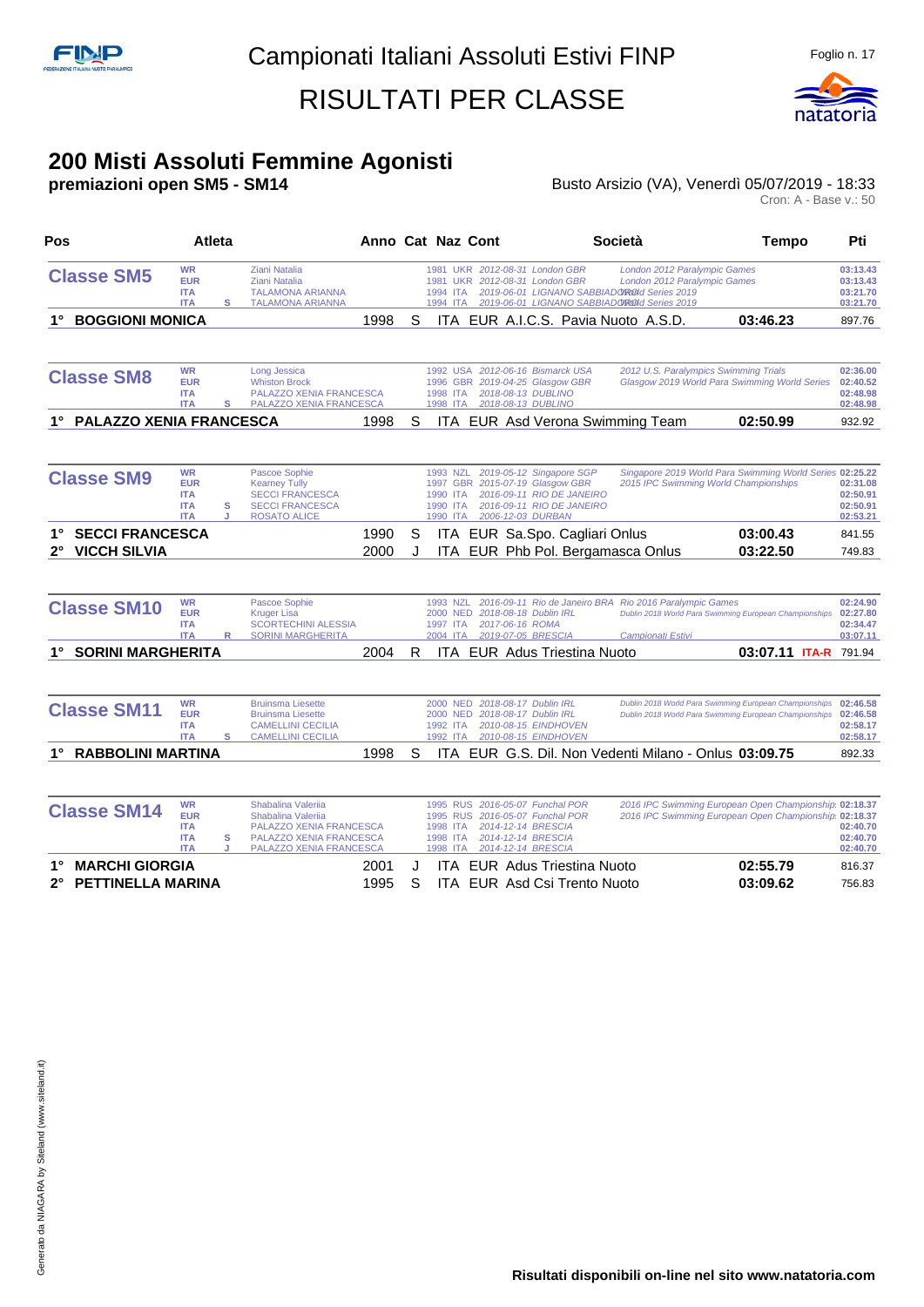

#### **100 Stile Libero Assoluti Maschi Agonisti S1 - S14** Busto Arsizio (VA), Sabato 06/07/2019 - 09:30

| Pos              |                                                     | Atleta |                                                                                                    |  |                                              | Anno Cat Naz Cont                                                                          | Società                                                      | Tempo                | Pti                                          |
|------------------|-----------------------------------------------------|--------|----------------------------------------------------------------------------------------------------|--|----------------------------------------------|--------------------------------------------------------------------------------------------|--------------------------------------------------------------|----------------------|----------------------------------------------|
| <b>Classe S1</b> | <b>WR</b><br><b>EUR</b><br><b>ITA</b><br><b>ITA</b> |        | Mamistvalov Itzhak<br>Mamistvalov Itzhak<br><b>BETTELLA FRANCESCO</b><br><b>BETTELLA FRANCESCO</b> |  | 1979 ISR<br>1979 ISR<br>1989 ITA<br>1989 ITA | 2012-09-01 London GBR<br>2012-09-01 London GBR<br>2017-07-07 BERLINO<br>2017-07-07 BERLINO | London 2012 Paralympic Games<br>London 2012 Paralympic Games |                      | 02:15.83<br>02:15.83<br>02:31.56<br>02:31.56 |
|                  | 1° SCARDINO AGOSTINO<br>2° PERENCIN LUCA            |        |                                                                                                    |  |                                              | ITA EUR A.S.D. Atlantide O.N.L.U.S.<br>ITA EUR A.S.D. Fai Sport                            |                                                              | 03:02.28<br>04:56.67 | 782.42<br>480.74                             |

| <b>Classe S2</b> | <b>WR</b><br><b>EUR</b><br><b>ITA</b><br><b>ITA</b> |  | Liu Benying<br>Palamarchuk Serhii<br><b>BETTELLA FRANCESCO</b><br>BETTELLA FRANCESCO |  |  |  | 1989 ITA 2013-06-08 ROMA<br>1989 ITA  2013-06-08 ROMA | 1996 CHN 2016-09-11 Rio de Janeiro BRA Rio 2016 Paralympic Games<br>1989 UKR 2016-09-11 Rio de Janeiro BRA Rio 2016 Paralympic Games | 01:46.63<br>01:48.07<br>02:27.50<br>02:27.50 |
|------------------|-----------------------------------------------------|--|--------------------------------------------------------------------------------------|--|--|--|-------------------------------------------------------|--------------------------------------------------------------------------------------------------------------------------------------|----------------------------------------------|
|                  | 1° LANZANI EMANUELE                                 |  |                                                                                      |  |  |  | ITA EUR Briantea84 A.S.D.                             | 03:11.01                                                                                                                             | 723.00                                       |

|           | <b>Classe S3</b>           | <b>WR</b><br><b>EUR</b><br><b>ITA</b><br><b>ITA</b> | s | Lopez Diaz Diego<br><b>VYNOHRADETS' Dmytro</b><br><b>BONI VINCENZO</b><br><b>BONI VINCENZO</b> |      |    | 1985<br>UKR.<br>1988 ITA<br>1988 ITA | 1994 MEX 2018-06-08 Berlin GER<br>2010-08-18 Eindhoven NED<br>2016-02-27 REGGIO EMILIA<br>2016-02-27 REGGIO EMILIA | Berlin 2018 World Para Swimming World Series<br><b>IPC Swimming World Championships</b> |          |           | 01:32.69<br>01:34.02<br>01:38.11<br>01:38.11 |
|-----------|----------------------------|-----------------------------------------------------|---|------------------------------------------------------------------------------------------------|------|----|--------------------------------------|--------------------------------------------------------------------------------------------------------------------|-----------------------------------------------------------------------------------------|----------|-----------|----------------------------------------------|
| 1°        | <b>BONI VINCENZO</b>       |                                                     |   |                                                                                                | 1988 | S  |                                      | ITA EUR G.S Fiamme Oro/Caravaggio Sporting Village Ssd. a R.L.                                                     |                                                                                         | 01:44.64 |           | 918.10                                       |
|           | 2° PIRONE VINCENZO         |                                                     |   |                                                                                                | 1988 | S  |                                      | ITA EUR A.S.D. Nuotatori Campani                                                                                   |                                                                                         | 02:29.05 |           | 644.55                                       |
|           | 3° PACCHIAROTTI ALESSANDRO |                                                     |   |                                                                                                | 1990 | S. |                                      | ITA EUR A.S.D. Vitersport                                                                                          |                                                                                         | 02:30.52 |           | 638.25                                       |
|           | 4° SARCINA GIACOMO         |                                                     |   |                                                                                                | 1992 | S. |                                      | ITA EUR Ssd Sportmanagement Spa                                                                                    |                                                                                         | 02:41.18 | <b>WC</b> | 596.04                                       |
| $5^\circ$ | <b>DURBACA ALEXANDRU</b>   |                                                     |   |                                                                                                | 1988 | S. |                                      | ROU EUR A.S.D Effegiguadro                                                                                         |                                                                                         | 02:41.34 |           | FG                                           |
| 6°        | <b>FRISON WILLIAM</b>      |                                                     |   |                                                                                                | 1978 | S  |                                      | ITA EUR Asd A.S.P.E.A. Padova Onlus                                                                                |                                                                                         | 02:45.45 |           | 580.66                                       |
| 7°        | <b>BALDUZZI STEFANO</b>    |                                                     |   |                                                                                                | 1987 | S  |                                      | ITA EUR Phb Pol. Bergamasca Onlus                                                                                  |                                                                                         | 02:54.37 |           | 550.95                                       |
| 8°        | <b>CAMPIONE VINCENZO</b>   |                                                     |   |                                                                                                | 1982 | S  |                                      | ITA EUR A.S.D Anthropos                                                                                            |                                                                                         | 03:06.83 |           | 514.21                                       |

|    | <b>Classe S4</b>       | <b>WR</b><br><b>EUR</b><br><b>AMR</b><br><b>ITA</b> |   | Suzuki Takayuki<br>Oribe Richard<br>Sanchez Martinez Gustavo<br><b>MAZZONE LUCA</b> |    | 1987 JPN<br><b>ESP</b><br>1974<br>1971 ITA | 2019-04-25 Glasgow GBR<br>2009-05-30 Berlin GER<br>1994 MEX 2012-09-08 London GBR<br>2002-01-01 OLANDA | London 2012 Paralympic Games                | Glasgow 2019 World Para Swimming World Series 01:21.73<br>International German Swimming Championships for Athletes with a Disability 2 01:22.43 |           | 01:24.07<br>01:28.17 |
|----|------------------------|-----------------------------------------------------|---|-------------------------------------------------------------------------------------|----|--------------------------------------------|--------------------------------------------------------------------------------------------------------|---------------------------------------------|-------------------------------------------------------------------------------------------------------------------------------------------------|-----------|----------------------|
|    |                        | <b>ITA</b>                                          | s | <b>MAZZONE LUCA</b>                                                                 |    | 1971 ITA                                   | 2002-01-01 OLANDA                                                                                      |                                             |                                                                                                                                                 |           | 01:28.17             |
|    |                        | <b>ITA</b>                                          | R | <b>LEGROTTAGLIE GIULIO</b>                                                          |    | 2004 ITA                                   | 2019-07-06 BRESCIA                                                                                     | Campionati Estivi                           |                                                                                                                                                 |           | 01:54.13             |
| 1° | <b>BEGGIATO LUIGI</b>  |                                                     |   | 1998                                                                                | S. |                                            | ITA EUR Asd A.S.P.E.A. Padova Onlus                                                                    |                                             | 01:34.71                                                                                                                                        |           | 889.45               |
|    | 2° LEGROTTAGLIE GIULIO |                                                     |   | 2004                                                                                | R. |                                            | ITA EUR Asd Elpis                                                                                      |                                             | 01:54.13 ITA-R 738.11                                                                                                                           |           |                      |
|    | 3° LORENZO GABRIELE    |                                                     |   | 2006                                                                                |    |                                            |                                                                                                        | E ARG AMR Polha - Varese Ass. Polisp. Dile. | 01:59.61                                                                                                                                        |           | FG                   |
| 4° | <b>VIDAL MATTEO</b>    |                                                     |   | 1984                                                                                | S. |                                            | ITA EUR Sport Life Onlus A.S.D.                                                                        |                                             | 02:13.07                                                                                                                                        |           | 633.05               |
|    | 5° SCALISE GABRIELE    |                                                     |   | 1981                                                                                | S  |                                            | ITA EUR Asd A.S.P.E.A. Padova Onlus                                                                    |                                             | 02:52.55                                                                                                                                        | <b>WC</b> | 488.21               |
|    | 6° PAPPALARDI MICHELE  |                                                     |   | 1978                                                                                | S. |                                            | ITA EUR Polisport Dream Team Asd                                                                       |                                             | 03:49.74                                                                                                                                        |           | <b>WC</b> 312.57     |
|    | - SONZA ALEN           |                                                     |   | 1980                                                                                | S  |                                            |                                                                                                        | ITA EUR Polha - Varese Ass. Polisp. Dile.   | SQU                                                                                                                                             |           | 0                    |

| <b>Classe S5</b>        | <b>WR</b><br><b>EUR</b><br><b>ITA</b><br><b>ITA</b> | <b>Fantin Antonio</b><br><b>Fantin Antonio</b><br><b>FANTIN ANTONIO</b><br><b>FANTIN ANTONIO</b> |        |   | 2001 ITA<br>2001 ITA<br>2001 ITA<br>2001 ITA | 2019-03-03 Bologna ITA<br>2019-03-03 Bologna ITA<br>2019-03-02 BOLOGNA<br>2019-03-03 BOLOGNA | <b>Italian Paraswimming Winter Championships</b><br><b>Italian Paraswimming Winter Championships</b> | 01:06.24<br>01:06.24<br>01:06.24<br>01:06.24 |
|-------------------------|-----------------------------------------------------|--------------------------------------------------------------------------------------------------|--------|---|----------------------------------------------|----------------------------------------------------------------------------------------------|------------------------------------------------------------------------------------------------------|----------------------------------------------|
|                         | <b>ITA</b>                                          | <b>FANTIN ANTONIO</b>                                                                            |        |   | 2001 ITA                                     | 2019-03-03 BOLOGNA                                                                           |                                                                                                      | 01:06.24                                     |
| 1° SCIACCALUGA GIOVANNI |                                                     |                                                                                                  | 1994 S |   |                                              | ITA EUR S.S.D. Nuotatori Genovesi                                                            | 01:23.34                                                                                             | 861.65                                       |
| 2° PERUZZO LORENZO      |                                                     |                                                                                                  | 2000   |   |                                              | ITA EUR S.S. Lazio Nuoto Ssd                                                                 | 01:40.54                                                                                             | 714.24                                       |
| 3° LAVIA THOMAS         |                                                     |                                                                                                  | 1982   | S |                                              | ITA EUR A.S.D. Fai Sport                                                                     | 02:12.55                                                                                             | 541.76                                       |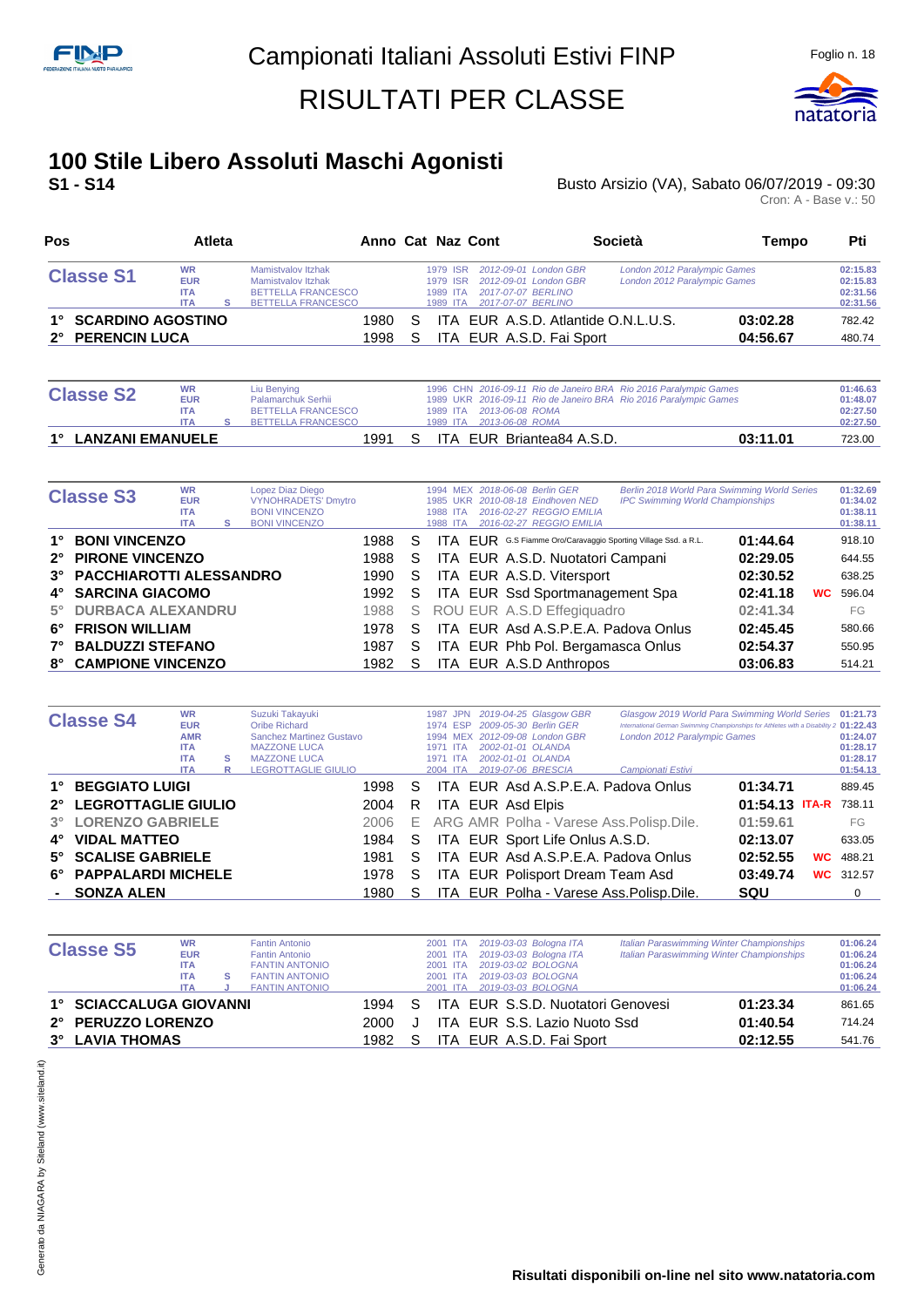

| <b>Classe S6</b>              | <b>WR</b><br><b>EUR</b><br><b>ITA</b><br><b>ITA</b><br><b>ITA</b> | s | Perez Escalona Lorenzo<br><b>Olsson Anders</b><br><b>FANTIN ANTONIO</b><br><b>FANTIN ANTONIO</b><br><b>FANTIN ANTONIO</b> |      |    | 2001 ITA<br>2001 ITA<br>2001 ITA | 1986 CUB 2015-08-12 Toronto CAN<br>1965 SWE 2009-10-22 Reykjavik ISL<br>2017-12-04 MEXICO CITY<br>2017-12-04 MEXICO CITY<br>2017-12-04 MEXICO CITY | Parapan American Games Toronto 2015<br>2009 IPC Swimming European Championships |          | 01:04.60<br>01:05.45<br>01:08.11<br>01:08.11<br>01:08.11 |
|-------------------------------|-------------------------------------------------------------------|---|---------------------------------------------------------------------------------------------------------------------------|------|----|----------------------------------|----------------------------------------------------------------------------------------------------------------------------------------------------|---------------------------------------------------------------------------------|----------|----------------------------------------------------------|
| 1° PRODOMO MILANA MATTIA      |                                                                   |   |                                                                                                                           | 1984 | S. |                                  | ITA EUR S.S. Lazio Nuoto Ssd                                                                                                                       |                                                                                 | 01:26.44 | 757.06                                                   |
| 2° ZENI LORENZO               |                                                                   |   |                                                                                                                           | 2001 | J  |                                  | ITA EUR Polha - Varese Ass. Polisp. Dile.                                                                                                          |                                                                                 | 01:27.81 | 745.25                                                   |
| 3° GERI RICCARDO              |                                                                   |   |                                                                                                                           | 1993 | S. |                                  | ITA EUR A.I.C.S. Pavia Nuoto A.S.D.                                                                                                                |                                                                                 | 01:31.82 | 712.70                                                   |
| 4° BRUSCA MATTEO              |                                                                   |   |                                                                                                                           | 1993 | S. |                                  | ITA EUR Polha - Varese Ass. Polisp. Dile.                                                                                                          |                                                                                 | 01:32.73 | 705.70                                                   |
| 5° RECCHIA MARIANO            |                                                                   |   |                                                                                                                           | 1986 | S. |                                  | ITA EUR Impianti Sportivi Nf Ssd Arl                                                                                                               |                                                                                 | 01:39.32 | 658.88                                                   |
| 6° CRESCINI LUCA              |                                                                   |   |                                                                                                                           | 1975 | S  |                                  |                                                                                                                                                    | ITA EUR Pol. Bresciana No Frontiere Onlus A.S.D. 01:43.59                       |          | 631.72                                                   |
| <b>7° CASTIGLIONI SAMUELE</b> |                                                                   |   |                                                                                                                           | 1991 |    |                                  | ITA EUR A.S.D. Propatria Disabili Busto Arsizio                                                                                                    |                                                                                 | 01:44.32 | 627.30                                                   |

|                     | <b>WR</b>  | <b>Roberts David</b>    |        |    |          | 1980 GBR 2008-04-02 Sheffield GBR |                                                           |          | 01:00.34 |
|---------------------|------------|-------------------------|--------|----|----------|-----------------------------------|-----------------------------------------------------------|----------|----------|
| <b>Classe S7</b>    | <b>EUR</b> | <b>Roberts David</b>    |        |    |          | 1980 GBR 2008-04-02 Sheffield GBR |                                                           |          | 01:00.34 |
|                     | <b>ITA</b> | <b>BICELLI FEDERICO</b> |        |    |          | 1999 ITA 2019-03-03 BOLOGNA       |                                                           |          | 01:02.44 |
|                     | <b>ITA</b> | <b>BICELLI FEDERICO</b> |        |    | 1999 ITA | 2019-03-03 BOLOGNA                |                                                           |          | 01:02.44 |
| 1° BICELLI FEDERICO |            |                         | 1999.  | S. |          |                                   | ITA EUR Pol. Bresciana No Frontiere Onlus A.S.D. 01:03.57 |          | 961.77   |
| 2° MISURI DAVIDE    |            |                         | 1998 S |    |          |                                   | ITA EUR Asd Verona Swimming Team                          | 01:17.23 | 791.66   |
| 3° ROTA MATTEO      |            |                         | 1994   | S. |          |                                   | ITA EUR Phb Pol. Bergamasca Onlus                         | 01:33.07 | 656.92   |

| <b>Classe S8</b>       | <b>WR</b><br><b>EUR</b><br><b>ITA</b> |   | <b>Tarasov Denis</b><br><b>Tarasov Denis</b><br><b>BICELLI FEDERICO</b> |      |              | <b>ITA</b> | 1993 RUS 2015-07-16 Glasgow GBR<br>1993 RUS 2015-07-16 Glasgow GBR<br>2018-03-04 BRESCIA | 2015 IPC Swimming World Championships<br>2015 IPC Swimming World Championships |                  | 00:55.84<br>00:55.84<br>01:02.05 |
|------------------------|---------------------------------------|---|-------------------------------------------------------------------------|------|--------------|------------|------------------------------------------------------------------------------------------|--------------------------------------------------------------------------------|------------------|----------------------------------|
|                        | <b>ITA</b>                            | s | <b>BICELLI FEDERICO</b>                                                 |      |              | 1999 ITA   | 2018-03-04 BRESCIA                                                                       |                                                                                |                  | 01:02.05                         |
|                        | <b>ITA</b>                            |   | <b>RESTA MASSIMO</b>                                                    |      |              | 2004 ITA   | 2019-07-06 BRESCIA                                                                       | Campionati Estivi                                                              |                  | 01:10.15                         |
|                        |                                       | R |                                                                         |      |              |            |                                                                                          |                                                                                |                  |                                  |
| 1° CIAMPRICOTTI GIOELE |                                       |   |                                                                         | 1998 | S            |            | <b>ITA EUR Asd Circolo Canottieri Aniene</b>                                             |                                                                                | 01:06.40         | 858.73                           |
| 2° RESTA MASSIMO       |                                       |   |                                                                         | 2004 | R.           |            | ITA EUR S.S.D. Dif Sport Bologna a R.L.                                                  |                                                                                | $01:10.15$ ITA-R | 812.83                           |
| 3° CARDANI RICCARDO    |                                       |   |                                                                         | 1992 | S.           |            | ITA EUR Polha - Varese Ass. Polisp. Dile.                                                |                                                                                | 01:16.87         | 741.77                           |
| 4° VALENTINO MATTIA    |                                       |   |                                                                         | 1988 | S.           |            | ITA EUR Asd Brianza Silvia Tremolada                                                     |                                                                                | 01:19.26         | 719.40                           |
| 5° GALLIULO GIACOMO    |                                       |   |                                                                         | 1997 | S.           |            | ITA EUR Framarossport S.S.D. Srl                                                         |                                                                                | 01:21.09         | 703.17                           |
| 6° TOLASI ANTONIO      |                                       |   |                                                                         | 1962 | S            |            | ITA EUR A.I.C.S. Pavia Nuoto A.S.D.                                                      |                                                                                | 01:22.90         | 687.82                           |
| 7° FAGIOLI LORENZO     |                                       |   |                                                                         | 1989 | <sub>S</sub> |            | ITA EUR S.S.D. Dif Sport Bologna a R.L.                                                  |                                                                                | 01:23.69         | 681.32                           |

|             | <b>Classe S9</b>       | <b>WR</b><br><b>EUR</b><br><b>ITA</b><br><b>ITA</b><br><b>ITA</b> | s | <b>Crothers Rowan</b><br><b>Barlaam Simone</b><br><b>BARLAAM SIMONE</b><br><b>BARLAAM SIMONE</b><br><b>BARLAAM SIMONE</b> |      |    | 1997 AUS<br>2000 ITA<br>2000 ITA<br>2000 ITA<br>2000 ITA | 2014-12-17 Brisbane AUS<br>2019-05-30 LIGNANO SABBIADOROId Series 2019<br>2019-05-30 LIGNANO SABBIADOROId Series 2019<br>2019-05-30 LIGNANO SABBIADOROId Series 2019 | 2014 McDonald's Queensland Championships<br>2019-05-30 Lignano Sabbiadoro III mano Sabbiadoro 2019 World Para Swimming World Series 00:54.29 | 00:54.18<br>00:54.29<br>00:54.29<br>00:54.29 |
|-------------|------------------------|-------------------------------------------------------------------|---|---------------------------------------------------------------------------------------------------------------------------|------|----|----------------------------------------------------------|----------------------------------------------------------------------------------------------------------------------------------------------------------------------|----------------------------------------------------------------------------------------------------------------------------------------------|----------------------------------------------|
| 1°          | <b>BARLAAM SIMONE</b>  |                                                                   |   |                                                                                                                           | 2000 | J  |                                                          | ITA EUR Polha - Varese Ass. Polisp. Dile.                                                                                                                            | 00:56.54                                                                                                                                     | 983.02                                       |
| $2^{\circ}$ | <b>CIULLI SIMONE</b>   |                                                                   |   |                                                                                                                           | 1986 | S  |                                                          | ITA EUR Asd Circolo Canottieri Aniene                                                                                                                                | 01:00.76                                                                                                                                     | 914.75                                       |
| $3^\circ$   | <b>AMODEO ALBERTO</b>  |                                                                   |   |                                                                                                                           | 2000 | J  |                                                          | ITA EUR Polha - Varese Ass. Polisp. Dile.                                                                                                                            | 01:02.96                                                                                                                                     | 882.78                                       |
|             | 4° RECALCATI MARCO     |                                                                   |   |                                                                                                                           | 1994 | S. |                                                          | ITA EUR Phb Pol. Bergamasca Onlus                                                                                                                                    | 01:08.70                                                                                                                                     | 809.02                                       |
|             | 5° L'ABBATE LORENZO    |                                                                   |   |                                                                                                                           | 2001 | J  |                                                          | ITA EUR Polha - Varese Ass. Polisp. Dile.                                                                                                                            | 01:12.60                                                                                                                                     | 765.56                                       |
| 6°          | <b>SICURANI SILVIO</b> |                                                                   |   |                                                                                                                           | 1978 | S  |                                                          | ITA EUR A.I.C.S. Pavia Nuoto A.S.D.                                                                                                                                  | 01:14.39                                                                                                                                     | 747.14                                       |
| $7^{\circ}$ | <b>MEUCCI JACOPO</b>   |                                                                   |   |                                                                                                                           | 1982 |    |                                                          | ITA EUR Asd Acqua Uisp Siena                                                                                                                                         | 01:16.15                                                                                                                                     | 729.88                                       |

|             | <b>Classe S10</b>             | <b>WR</b><br><b>EUR</b><br><b>ITA</b><br><b>ITA</b><br><b>ITA</b> | s | <b>Brasil Andre</b><br>Krypak Maksym<br><b>RAIMONDI STEFANO</b><br><b>RAIMONDI STEFANO</b><br><b>BARLAAM SIMONE</b> |      |   | 1984<br>1995<br>1998 ITA<br>1998 ITA<br>2000<br><b>ITA</b> |  | BRA 2010-08-17 Eindhoven NED<br><b>UKR</b> 2018-08-19 Dublin IRL<br>2018-08-19 DUBLINO<br>2018-08-19 DUBLINO<br>2016-07-02 BERGAMO | <b>IPC Swimming World Championships</b> | Dublin 2018 World Para Swimming European Championships | 00:50.87<br>00:50.92<br>00:51.99<br>00:51.99<br>00:59.56 |
|-------------|-------------------------------|-------------------------------------------------------------------|---|---------------------------------------------------------------------------------------------------------------------|------|---|------------------------------------------------------------|--|------------------------------------------------------------------------------------------------------------------------------------|-----------------------------------------|--------------------------------------------------------|----------------------------------------------------------|
|             | <b>MENCIOTTI RICCARDO</b>     |                                                                   |   |                                                                                                                     | 1994 | S |                                                            |  | ITA EUR Asd Circolo Canottieri Aniene                                                                                              |                                         | 00:59.52                                               | 859.88                                                   |
| $2^{\circ}$ | <b>PASQUINI ROBERTO</b>       |                                                                   |   |                                                                                                                     | 1968 | S |                                                            |  | ITA EUR S.S. Lazio Nuoto Ssd                                                                                                       |                                         | 01:03.58                                               | 804.97                                                   |
| $3^\circ$   | <b>APUANI ALESSANDRO</b>      |                                                                   |   |                                                                                                                     | 2000 | J |                                                            |  | ITA EUR Phb Pol. Bergamasca Onlus                                                                                                  |                                         | 01:05.19                                               | 785.09                                                   |
| $4^{\circ}$ | <b>MIF DARIUS VASILE</b>      |                                                                   |   |                                                                                                                     | 2005 | R |                                                            |  | ROU EUR S.S. Lazio Nuoto Ssd                                                                                                       |                                         | 01:06.91                                               | FG                                                       |
| 5°          | <b>COFRANCESCO PAOLO</b>      |                                                                   |   |                                                                                                                     | 2000 |   |                                                            |  | ITA EUR S.S. Lazio Nuoto Ssd                                                                                                       |                                         | 01:07.04                                               | 763.42                                                   |
|             | <b>FRANZONI ANTONIO MARCO</b> |                                                                   |   |                                                                                                                     | 1989 |   |                                                            |  | ITA EUR A.S.D. Nuotatori Campani                                                                                                   |                                         | <b>ASS</b>                                             |                                                          |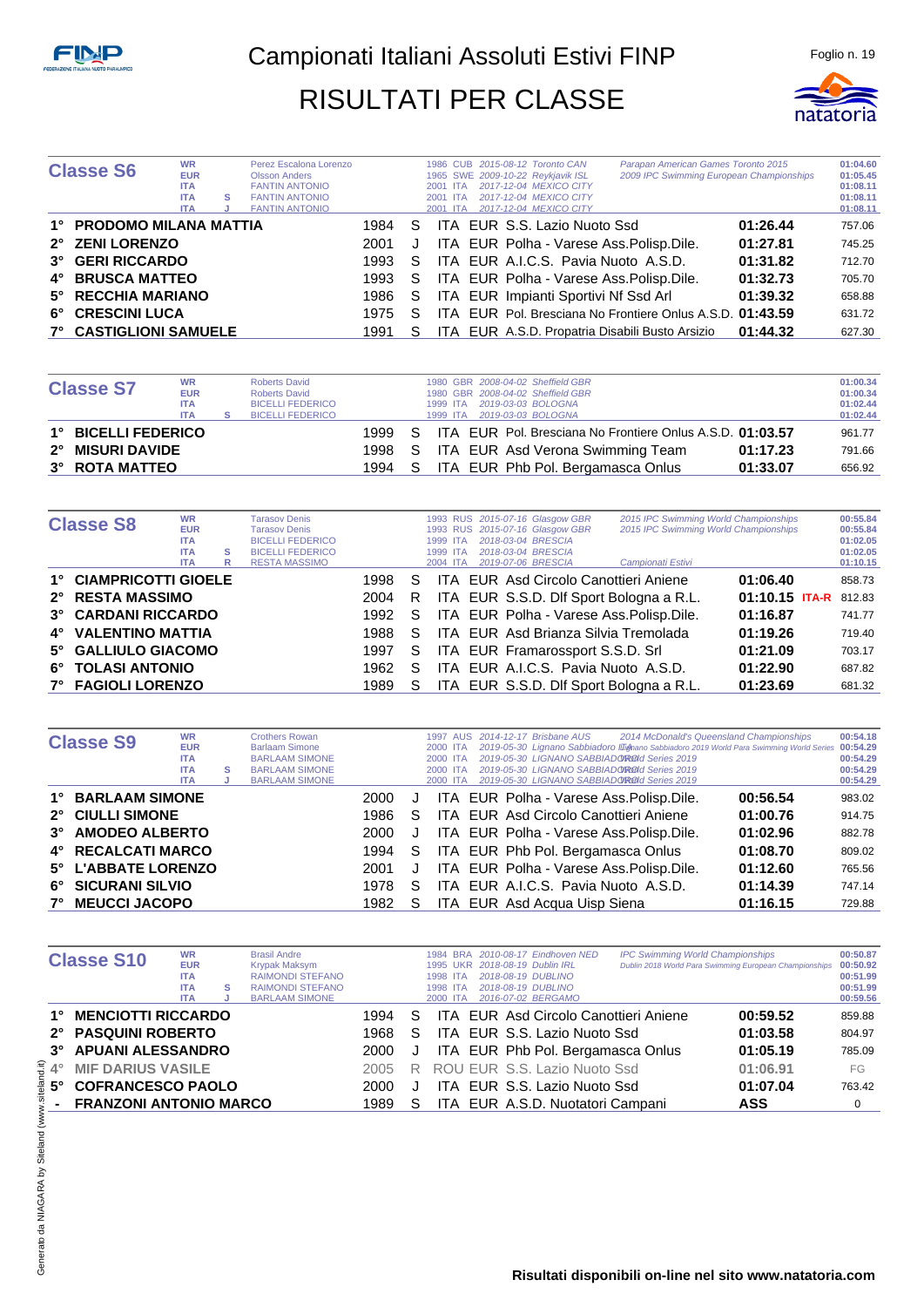

| <b>Classe S11</b>                      | <b>WR</b><br><b>EUR</b><br><b>ITA</b><br><b>ITA</b>               | s | <b>Snyder Bradley</b><br><b>Enhamed Enhamed</b><br><b>URSO SALVATORE</b><br><b>URSO SALVATORE</b>                 |      |   | 1984 USA 2016-09-15 Rio de Janeiro BRA Rio 2016 Paralympic Games<br>2008-09-12 Beijing CHN<br>1987 ESP<br>2018-08-18 DUBLINO<br><b>ITA</b><br>1999<br>2018-08-18 DUBLINO<br>1999 ITA                                                                                               | 00:56.15<br>00:57.64<br>01:06.66<br>01:06.66             |
|----------------------------------------|-------------------------------------------------------------------|---|-------------------------------------------------------------------------------------------------------------------|------|---|------------------------------------------------------------------------------------------------------------------------------------------------------------------------------------------------------------------------------------------------------------------------------------|----------------------------------------------------------|
| <b>BASSANI FEDERICO</b>                |                                                                   |   |                                                                                                                   | 1996 | S | <b>ITA EUR Asd Circolo Canottieri Aniene</b><br>01:08.23                                                                                                                                                                                                                           | 847.43                                                   |
| <b>URSO SALVATORE</b><br>$2^{\circ}$   |                                                                   |   |                                                                                                                   | 1999 | S | ITA EUR A.S.D. Noived Napoli<br>01:08.49                                                                                                                                                                                                                                           | 844.21                                                   |
| <b>Classe S12</b>                      | <b>WR</b><br><b>EUR</b><br><b>ITA</b><br><b>ITA</b><br><b>ITA</b> | s | Veraksa Maksym<br>Veraksa Maksym<br><b>SOTTILE FABRIZIO</b><br><b>SOTTILE FABRIZIO</b><br><b>SOTTILE FABRIZIO</b> |      |   | 2009-10-24 Reykjavik ISL<br>2009 IPC Swimming European Championships<br><b>1984 UKR</b><br>1984 UKR 2009-10-24 Reykjavik ISL<br>2009 IPC Swimming European Championships<br>2014-08-09 EINDHOVEN<br>1993 ITA<br>2014-08-09 EINDHOVEN<br>1993 ITA<br>1993 ITA<br>2011-07-09 BERLINO | 00:50.91<br>00:50.91<br>00:55.00<br>00:55.00<br>00:55.60 |
| <b>SOTTILE FABRIZIO</b><br>1°          |                                                                   |   |                                                                                                                   | 1993 | S | 00:59.15<br>ITA EUR Polha - Varese Ass. Polisp. Dile.                                                                                                                                                                                                                              | 880.64                                                   |
| <b>DRAIBINE MAHMOUD</b><br>$2^{\circ}$ |                                                                   |   |                                                                                                                   | 2002 |   | EUR A.S.D. Pol. Disabili Fabriano Mirasole 01:13.61<br>ITA I                                                                                                                                                                                                                       | 707.65                                                   |
| <b>Classe S13</b>                      | <b>WR</b><br><b>AMR</b><br><b>ITA</b>                             |   | <b>Boki</b> Ihar<br><b>Farrenberg Carlos</b><br><b>SOTTILE FABRIZIO</b>                                           |      |   | 2018-08-18 Dublin IRL<br>1994 BLR<br>Dublin 2018 World Para Swimming European Championships<br>2016-09-16 Rio de Janeiro BRA<br><b>Rio 2016 Paralympic Games</b><br>1980 BRA<br>2011-05-15 REGGIO EMILIA<br>1993 ITA                                                               | 00:50.65<br>00:53.63<br>00:57.14                         |
|                                        |                                                                   |   | DA SILVA BEJARANO CARLOS ALBERTO 1997                                                                             |      |   | <b>ASS</b><br><b>PAR AMR Paraguay</b>                                                                                                                                                                                                                                              | FG                                                       |
| $\mathbf{A}$ $\mathbf{A}$              | <b>WR</b>                                                         |   | Dunn Reece                                                                                                        |      |   | Berlin 2019 World Para Swimming World Series<br>1995 GBR 2019-06-07 Berlin GER                                                                                                                                                                                                     | 00:51.52                                                 |

| 1° MELONI EMANUELE |            |                         | 1999 | S. |  | ITA EUR Briantea84 A.S.D.      | 01:12.13                                     | 750.59   |
|--------------------|------------|-------------------------|------|----|--|--------------------------------|----------------------------------------------|----------|
|                    | <b>ITA</b> | <b>IANNAZZONE PAOLO</b> |      |    |  | 1997 ITA 2015-05-03 FIRENZE    |                                              | 00:56.68 |
|                    | ITA        | <b>IANNAZZONE PAOLO</b> |      |    |  |                                |                                              | 00:56.68 |
|                    | <b>EUR</b> | Dunn Reece              |      |    |  | 1995 GBR 2019-06-07 Berlin GER | Berlin 2019 World Para Swimming World Series | 00:51.52 |
| <b>Classe S14</b>  | WR         | Dunn Reece              |      |    |  | 1995 GBR 2019-06-07 Berlin GER | Berlin 2019 World Para Swimming World Series | 00:51.52 |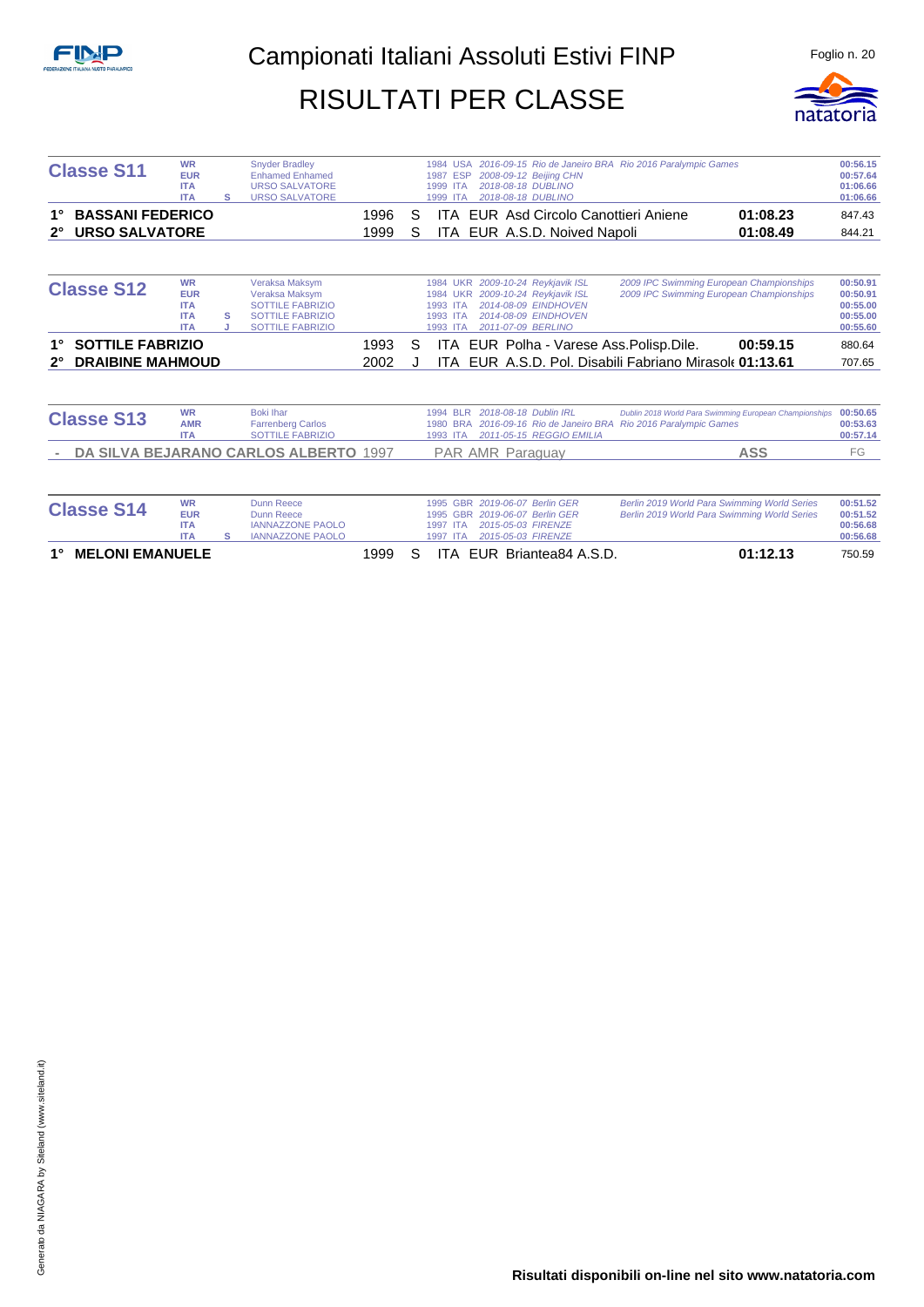**Pos Atleta Anno Cat Naz Cont Società Tempo Pti**



## **100 Stile Libero Assoluti Femmine Agonisti**

Busto Arsizio (VA), Sabato 06/07/2019 - 10:15 Cron: A - Base v.: 50

| <b>Classe S2</b>                        | <b>WR</b><br><b>EUR</b><br><b>ITA</b><br><b>ITA</b> | s | Thunem Ingrid<br><b>Thunem Inarid</b><br><b>BOCCANERA GLORIA</b><br><b>BOCCANERA GLORIA</b>          |      |   | 2014 IPC Swimming European Championships<br>1989 NOR 2014-08-04 Eindhoven NED<br>2014-08-04 Eindhoven NED<br>2014 IPC Swimming European Championships<br><b>NOR</b><br>1989<br>2016-05-28 LIGNANO SABBIADORO<br><b>ITA</b><br>1979<br>2016-05-28 LIGNANO SABBIADORO<br>1979<br><b>ITA</b> | 01:56.51<br>01:56.51<br>03:02.55<br>03:02.55 |
|-----------------------------------------|-----------------------------------------------------|---|------------------------------------------------------------------------------------------------------|------|---|-------------------------------------------------------------------------------------------------------------------------------------------------------------------------------------------------------------------------------------------------------------------------------------------|----------------------------------------------|
| <b>PINZONI CARLOTTA</b>                 |                                                     |   |                                                                                                      | 1982 | S | ITA EUR Ssd Sportmanagement Spa<br>04:32.13                                                                                                                                                                                                                                               | 449.56                                       |
| <b>Classe S3</b>                        | <b>WR</b><br><b>EUR</b><br><b>ITA</b><br><b>ITA</b> | s | Gabidullina Zulfiya<br>Sviderska Olga<br><b>GADOLA GIULIA</b><br><b>GADOLA GIULIA</b>                |      |   | 2016-09-08 Rio de Janeiro BRA Rio 2016 Paralympic Games<br>1965 KAZ<br>1989 UKR 2016-09-08 Rio de Janeiro BRA Rio 2016 Paralympic Games<br>2014-12-14 BRESCIA<br><b>ITA</b><br>1989<br>2014-12-14 BRESCIA<br>1989<br><b>ITA</b>                                                           | 01:30.07<br>01:34.86<br>02:36.85<br>02:36.85 |
| <b>BELLETTI DANIELA</b>                 |                                                     |   |                                                                                                      | 1984 | S | 04:17.84<br>ITA EUR Sport Life Onlus A.S.D.                                                                                                                                                                                                                                               | 363.13                                       |
| <b>PADOVAN MICHELA</b>                  |                                                     |   |                                                                                                      | 1999 | S | EUR A.S.D. Cus Torino<br><b>ASS</b><br>ITA.                                                                                                                                                                                                                                               | $\Omega$                                     |
| <b>FRANDOLI JASMIN</b>                  |                                                     |   |                                                                                                      | 1985 | S | <b>ASS</b><br><b>EUR</b> Adus Triestina Nuoto<br>ITA.                                                                                                                                                                                                                                     | $\Omega$                                     |
|                                         |                                                     |   |                                                                                                      |      |   |                                                                                                                                                                                                                                                                                           |                                              |
| <b>Classe S4</b>                        | <b>WR</b><br><b>EUR</b><br><b>ITA</b><br><b>ITA</b> | s | <b>Boggioni Monica</b><br><b>Boggioni Monica</b><br><b>BOGGIONI MONICA</b><br><b>BOGGIONI MONICA</b> |      |   | 2017-07-07 Berlin GER<br><b>IDM Swimming Berlin</b><br>1998 ITA<br>1998 ITA<br>2017-07-07 Berlin GER<br><b>IDM Swimming Berlin</b><br>2017-07-07 BERLINO<br>1998 ITA<br>2018-03-04 BRESCIA<br>1998 ITA                                                                                    | 01:25.42<br>01:25.42<br>01:25.42<br>01:25.42 |
| <b>KOSINSKA FRANCESCA</b>               |                                                     |   |                                                                                                      | 1976 | S | ITA EUR S.S.D. Team Marche Cis S.R.L.<br>02:27.72                                                                                                                                                                                                                                         | 617.72                                       |
| <b>DAL PAOS ELEONORA</b><br>$2^{\circ}$ |                                                     |   |                                                                                                      | 1993 | S | ITA EUR A.S.D. Fai Sport<br>02:38.28                                                                                                                                                                                                                                                      | 576.51                                       |
| <b>ZANCOPE CHIARA</b><br>$3^{\circ}$    |                                                     |   |                                                                                                      | 1973 | S | EUR Asd A.S.P.E.A. Padova Onlus<br>02:42.00<br>ITA.                                                                                                                                                                                                                                       | 563.27                                       |
| <b>CORTE ALESSIA</b><br>4°              |                                                     |   |                                                                                                      | 1985 | S | EUR Sport Life Onlus A.S.D.<br>03:10.36<br>ITA.                                                                                                                                                                                                                                           | 479.35                                       |
| <b>STROPPA FEDERICA</b><br>5°           |                                                     |   |                                                                                                      | 1977 | S | ITA EUR A.S.D. Pol. Disabili Fabriano Mirasole 03:11.12                                                                                                                                                                                                                                   | 477.45                                       |
| <b>BIFFI FRANCESCA</b><br>6°            |                                                     |   |                                                                                                      | 1997 | S | ITA EUR Phb Pol. Bergamasca Onlus<br>03:28.40                                                                                                                                                                                                                                             | 437.86                                       |

| <b>Classe S5</b>    | <b>WR</b><br><b>EUR</b><br><b>ITA</b><br><b>ITA</b><br><b>ITA</b> | s | <b>Perales Teresa</b><br><b>Perales Teresa</b><br><b>BOGGIONI MONICA</b><br><b>BOGGIONI MONICA</b><br><b>AGOSTINI IRENE</b> |      |    | 1998 ITA<br>1998 ITA<br>2001 ITA | 1975 ESP 2008-09-07 Beijing CHN<br>1975 ESP 2008-09-07 Beijing CHN<br>2019-04-25 GLASGOW<br>2019-04-25 GLASGOW<br>2019-03-03 BOLOGNA | <b>World Series 2019</b><br><b>World Series 2019</b> |          | 01:16.65<br>01:16.65<br>01:22.47<br>01:22.27<br>01:45.60 |
|---------------------|-------------------------------------------------------------------|---|-----------------------------------------------------------------------------------------------------------------------------|------|----|----------------------------------|--------------------------------------------------------------------------------------------------------------------------------------|------------------------------------------------------|----------|----------------------------------------------------------|
|                     |                                                                   |   |                                                                                                                             |      |    |                                  |                                                                                                                                      |                                                      |          |                                                          |
| 1° AGOSTINI IRENE   |                                                                   |   |                                                                                                                             | 2001 |    |                                  |                                                                                                                                      | ITA EUR Asd A.S.P.E.A. Padova Onlus                  | 01:49.28 | 725.75                                                   |
| 2° GHIRETTI GIULIA  |                                                                   |   |                                                                                                                             |      |    |                                  |                                                                                                                                      | 1994 S ITA EUR G.S Fiamme Oro/Ego Nuoto A.S.D.       | 01:54.95 | 689.95                                                   |
| 3° SIMION EMMA      |                                                                   |   |                                                                                                                             | 1997 | S. |                                  |                                                                                                                                      | ITA EUR Asd A.S.P.E.A. Padova Onlus                  | 02:23.20 | 553.84                                                   |
| 4° SANTONOCITO LISA |                                                                   |   |                                                                                                                             | 1982 | S. |                                  |                                                                                                                                      | ITA EUR Asd Brianza Silvia Tremolada                 | 02:27.16 | 538.94                                                   |
| 5° BONVECCHI MARIA  |                                                                   |   |                                                                                                                             | 1985 | S. |                                  |                                                                                                                                      | ITA EUR S.S.D. Team Marche Cis S.R.L.                | 02:35.78 | 509.12                                                   |

|           |                                 | <b>WR</b>  |   | Mereshko Yelyzaveta    |      |    |          |                                      | 1992 UKR 2016-09-17 Rio de Janeiro BRA Rio 2016 Paralympic Games |                | 01:11.40 |
|-----------|---------------------------------|------------|---|------------------------|------|----|----------|--------------------------------------|------------------------------------------------------------------|----------------|----------|
|           | <b>Classe S6</b>                | <b>EUR</b> |   | Mereshko Yelyzaveta    |      |    |          |                                      | 1992 UKR 2016-09-17 Rio de Janeiro BRA Rio 2016 Paralympic Games |                | 01:11.40 |
|           |                                 | <b>ITA</b> |   | <b>ROMANO EMANUELA</b> |      |    | 1990 ITA | 2016-06-26 ROMA                      |                                                                  |                | 01:17.27 |
|           |                                 | <b>ITA</b> | s | <b>ROMANO EMANUELA</b> |      |    | 1990 ITA | 2016-06-26 ROMA                      |                                                                  |                | 01:17.27 |
|           |                                 | <b>ITA</b> |   | <b>CORDINI CHIARA</b>  |      |    | 2000 ITA | 2019-03-03 BOLOGNA                   |                                                                  |                | 01:20.58 |
|           |                                 | <b>ITA</b> | R | <b>CATENA SOFIA</b>    |      |    | 1990 ITA | 2006-06-04 BERLINO                   |                                                                  |                | 01:37.49 |
|           |                                 | <b>ITA</b> | F | <b>FOTIA GIORGIA</b>   |      |    | 2006 ITA | 2019-07-06 BRESCIA                   | Campionati Estivi                                                |                | 01:44.72 |
| 1°        | <b>ROMANO EMANUELA</b>          |            |   |                        | 1990 | S. |          | ITA EUR A.S.D. Nuotatori Campani     |                                                                  | 01:28.88       | 820.54   |
|           | 2° PIETRONI ELENA               |            |   |                        | 1996 | S  |          | ITA EUR Briantea84 A.S.D.            |                                                                  | 01:37.18       | 720.11   |
| $3^\circ$ | <b>MESCHINI CATERINA</b>        |            |   |                        | 2002 |    |          | ITA EUR S.S. Lazio Nuoto Ssd         |                                                                  | 01:38.78       | 738.31   |
|           | 4° FOTIA GIORGIA                |            |   |                        | 2006 | E  |          | ITA EUR A.S.D. Il Faro Onlus Augusta |                                                                  | 01:44.72 ITA-E | 696.43   |
|           | 5° SOLA YLENIA                  |            |   |                        | 1995 | S  | ITA.     |                                      | EUR Pol. Bresciana No Frontiere Onlus A.S.D. 01:47.65            |                | 677.47   |
|           | 6° MELOCCHI GARCIA CHIARA MARIA |            |   |                        | 2003 |    |          | ITA EUR Phb Pol. Bergamasca Onlus    |                                                                  | 01:57.40       | 621.21   |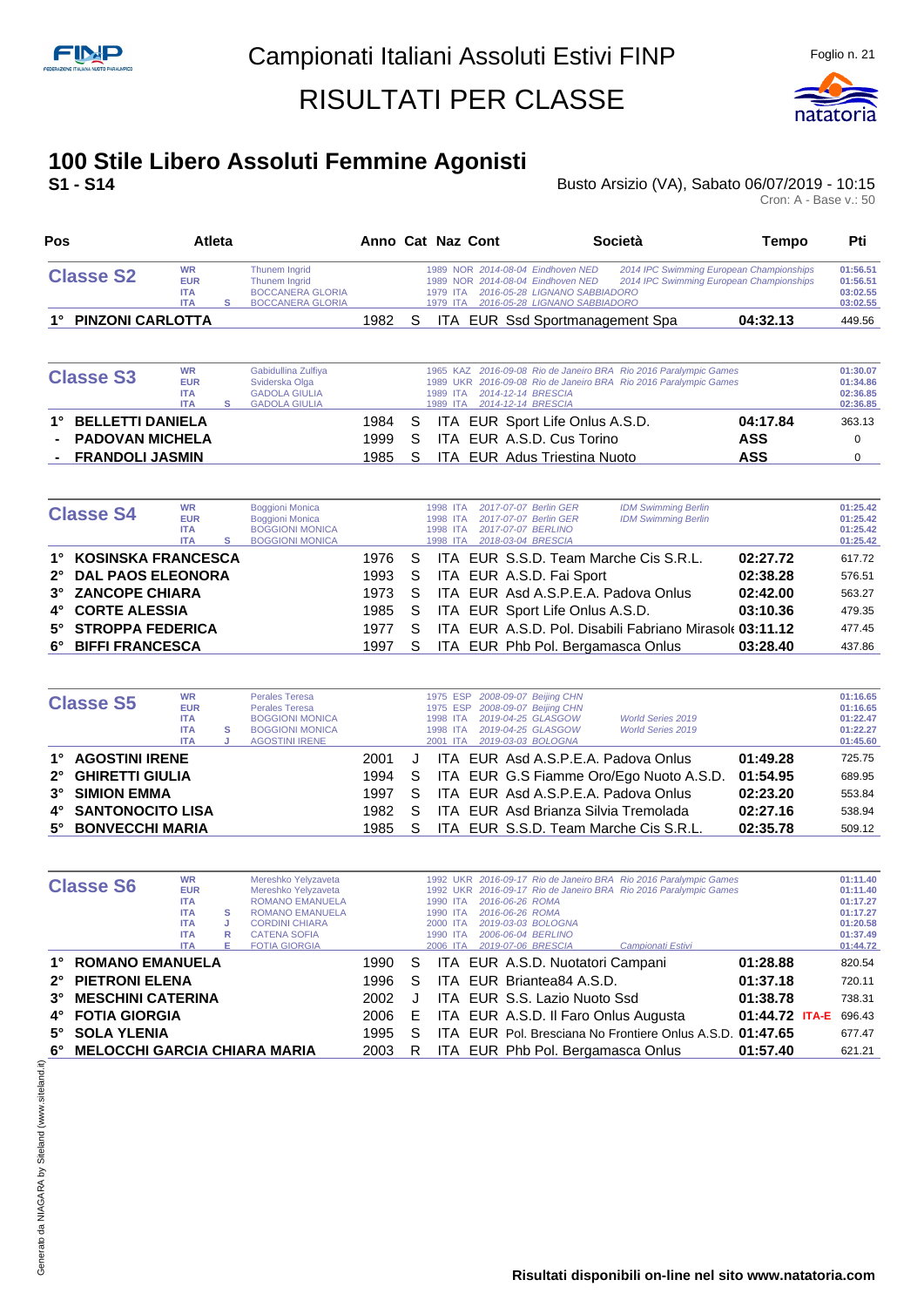

|             | <b>Classe S7</b>           | <b>WR</b><br><b>EUR</b>                                           |             | <b>Freney Jacqueline</b><br><b>Bruhn Kirsten</b>                                                                                |      |   |                                  | 1992 AUS 2012-03-19 Adelaide AUS<br>1969 GER 2005-06-25 Berlin GER                                                                                           | 2012 Australian Swimming Championships                                                                                                   |          | 01:08.03<br>01:11.61                                     |
|-------------|----------------------------|-------------------------------------------------------------------|-------------|---------------------------------------------------------------------------------------------------------------------------------|------|---|----------------------------------|--------------------------------------------------------------------------------------------------------------------------------------------------------------|------------------------------------------------------------------------------------------------------------------------------------------|----------|----------------------------------------------------------|
|             |                            | <b>ITA</b><br><b>ITA</b>                                          | s           | <b>TERZI GIULIA</b><br><b>TERZI GIULIA</b>                                                                                      |      |   | 1995 ITA                         | 2019-06-22 ROMA<br>1995 ITA 2019-06-22 ROMA                                                                                                                  | Settecolli 2019<br>Settecolli 2019                                                                                                       |          | 01:14.07<br>01:14.07                                     |
|             | 1° TERZI GIULIA            |                                                                   |             |                                                                                                                                 | 1995 | S |                                  | ITA EUR Polha - Varese Ass. Polisp. Dile.                                                                                                                    |                                                                                                                                          | 01:14.49 | 939.45                                                   |
|             |                            |                                                                   |             |                                                                                                                                 |      |   |                                  |                                                                                                                                                              |                                                                                                                                          |          |                                                          |
|             | <b>Classe S8</b>           | <b>WR</b><br><b>EUR</b><br><b>ITA</b><br><b>ITA</b>               | s           | <b>Tai Alice</b><br><b>Tai Alice</b><br>PALAZZO XENIA FRANCESCA<br>PALAZZO XENIA FRANCESCA                                      |      |   |                                  | 1999 GBR 2018-05-31 Sheffield GBR<br>1999 GBR 2018-05-31 Sheffield GBR<br>1998 ITA 2019-06-22 ROMA                                                           | Sheffield 2018 World Para Swimming World Series<br>Sheffield 2018 World Para Swimming World Series<br>Settecolli 2019<br>Settecolli 2019 |          | 01:03.66<br>01:03.66<br>01:06.59                         |
|             | 1° PALAZZO XENIA FRANCESCA |                                                                   |             |                                                                                                                                 | 1998 | S |                                  | 1998 ITA  2019-06-22 ROMA<br>ITA EUR Asd Verona Swimming Team                                                                                                |                                                                                                                                          | 01:11.43 | 01:06.59<br>913.06                                       |
| 2°          | <b>CORNACCHINI SOFIA</b>   |                                                                   |             |                                                                                                                                 | 1997 | S |                                  | ITA EUR A.S.D. Atlantide O.N.L.U.S.                                                                                                                          |                                                                                                                                          | 01:34.82 | 687.83                                                   |
|             |                            |                                                                   |             |                                                                                                                                 |      |   |                                  |                                                                                                                                                              |                                                                                                                                          |          |                                                          |
|             | <b>Classe S9</b>           | <b>WR</b><br><b>EUR</b><br><b>ITA</b><br><b>ITA</b><br><b>ITA</b> | s           | <b>Pascoe Sophie</b><br><b>Gascon Sarai</b><br><b>SECCI FRANCESCA</b><br><b>SECCI FRANCESCA</b><br><b>SECCI FRANCESCA</b>       |      |   | 1993 NZL<br>1992 ESP             | 2019-05-10 Singapore SGP<br>1990 ITA 2013-06-14 ROMA<br>1990 ITA 2013-06-14 ROMA<br>1990 ITA 2008-09-08 PECHINO                                              | Singapore 2019 World Para Swimming World Series 01:00.36<br>2016-09-12 Rio de Janeiro BRA Rio 2016 Paralympic Games                      |          | 01:02.81<br>01:07.93<br>01:07.93<br>01:09.15             |
| $1^{\circ}$ | <b>BIANCO VITTORIA</b>     |                                                                   |             |                                                                                                                                 | 1995 | S |                                  | ITA EUR Impianti Sportivi Nf Ssd Arl                                                                                                                         |                                                                                                                                          | 01:09.78 | 893.81                                                   |
| $2^{\circ}$ | <b>VICCH SILVIA</b>        |                                                                   |             |                                                                                                                                 | 2000 | J |                                  | ITA EUR Phb Pol. Bergamasca Onlus                                                                                                                            |                                                                                                                                          | 01:23.84 | 743.92                                                   |
| 3°          | <b>GRANATA SARA</b>        |                                                                   |             |                                                                                                                                 | 1995 | S |                                  | ITA EUR Polisport Dream Team Asd                                                                                                                             |                                                                                                                                          | 01:31.16 | 684.18                                                   |
| 4°          | <b>GRANCEA FLORENTINA</b>  |                                                                   |             |                                                                                                                                 | 2000 | J |                                  |                                                                                                                                                              | ITA EUR Pol. Bresciana No Frontiere Onlus A.S.D. 01:36.54                                                                                |          | 646.05                                                   |
| 5°          | <b>BARCELLAN FRANCESCA</b> |                                                                   |             |                                                                                                                                 | 1976 | S |                                  | ITA EUR S.S. Lazio Nuoto Ssd                                                                                                                                 |                                                                                                                                          | 01:38.61 | 632.49                                                   |
|             | <b>Classe S10</b>          | <b>WR</b><br><b>EUR</b><br><b>ITA</b><br><b>ITA</b><br><b>ITA</b> | s<br>R<br>Е | <b>Rivard Aurelie</b><br>Lorandi Elodie<br><b>SCORTECHINI ALESSIA</b><br><b>SCORTECHINI ALESSIA</b><br><b>SORINI MARGHERITA</b> |      |   | 1997 ITA<br>1997 ITA<br>2004 ITA | 1996 CAN 2015-08-14 Toronto CAN<br>1989 FRA 2013-08-12 Montreal CAN<br>2017-07-15 LODI<br>2017-07-15 LODI<br>2019-05-30 Lignano Sabbiadoro World Series 2019 | Parapan American Games Toronto 2015<br>2013 IPC Swimming World Championships                                                             |          | 00:59.17<br>01:00.47<br>01:02.07<br>01:02.07<br>01:08.56 |
| 1°          | <b>SCORTECHINI ALESSIA</b> | <b>ITA</b>                                                        |             | <b>CIKA ADKLIN</b>                                                                                                              | 1997 | S | 2008 ITA                         | 2019-06-02 LIGNANO SABBIADOROId Series 2019<br>ITA EUR Asd Circolo Canottieri Aniene                                                                         |                                                                                                                                          | 01:03.96 | 01:26.24<br>940.43                                       |
| $2^{\circ}$ | <b>SORINI MARGHERITA</b>   |                                                                   |             |                                                                                                                                 | 2004 | R |                                  | <b>ITA EUR Adus Triestina Nuoto</b>                                                                                                                          |                                                                                                                                          | 01:10.70 | 850.78                                                   |
| 3°          | <b>PALAZZETTI DANIELA</b>  |                                                                   |             |                                                                                                                                 | 1996 | S |                                  | ITA EUR S.S. Lazio Nuoto Ssd                                                                                                                                 |                                                                                                                                          | 01:14.25 | 810.10                                                   |
| 4°          | <b>CIKA ADLIN</b>          |                                                                   |             |                                                                                                                                 | 2008 | Ε |                                  | ITA EUR Polha - Varese Ass. Polisp. Dile.                                                                                                                    |                                                                                                                                          | 01:26.77 | 693.21                                                   |
| 5°          | <b>BRUNETTI ROSANNA</b>    |                                                                   |             |                                                                                                                                 | 1964 | S |                                  | ITA EUR Acquamarina Team Trieste Onlus                                                                                                                       |                                                                                                                                          | 01:40.29 | 599.76                                                   |
|             |                            |                                                                   |             |                                                                                                                                 |      |   |                                  |                                                                                                                                                              |                                                                                                                                          |          |                                                          |
|             | <b>Classe S12</b>          | WR<br><b>EUR</b><br><b>ITA</b><br><b>ITA</b><br><b>ITA</b>        | s<br>J      | Savchenko Oxana<br>Savchenko Oxana<br><b>BERRA ALESSIA</b><br><b>BERRA ALESSIA</b><br><b>BELOTTI SARA</b>                       |      |   | 1994 ITA<br>1994 ITA<br>1999 ITA | 1990 RUS 2012-09-04 London GBR<br>1990 RUS 2012-09-04 London GBR<br>2019-06-22 ROMA<br>2019-06-22 ROMA<br>2017-07-07 BERLINO                                 | London 2012 Paralympic Games<br>London 2012 Paralympic Games<br>Settecolli 2019<br>Settecolli 2019                                       |          | 00:58.41<br>00:58.41<br>01:01.55<br>01:01.55<br>01:17.40 |
|             | 1° BERRA ALESSIA           |                                                                   |             |                                                                                                                                 | 1994 | S |                                  | ITA EUR Polha - Varese Ass. Polisp. Dile.                                                                                                                    |                                                                                                                                          | 01:04.06 | 932.72                                                   |
| 2°          | <b>BELOTTI SARA</b>        |                                                                   |             |                                                                                                                                 | 1999 | S |                                  | ITA EUR Olimpic Swim Pro A.S.D.                                                                                                                              |                                                                                                                                          | 01:21.92 | 729.37                                                   |
|             | <b>GASTALDI ANNA LAURA</b> |                                                                   |             |                                                                                                                                 | 2000 | J |                                  | ITA EUR Asd A.S.P.E.A. Padova Onlus                                                                                                                          |                                                                                                                                          | 01:40.58 | 594.05                                                   |
|             | 4° ALBICINI CRISTINA       |                                                                   |             |                                                                                                                                 | 1969 | S |                                  |                                                                                                                                                              | ITA EUR Pol. Bresciana No Frontiere Onlus A.S.D. 01:47.72                                                                                |          | 554.68                                                   |
|             | <b>Classe S13</b>          | <b>WR</b><br><b>EUR</b><br><b>ITA</b>                             |             | Gilli Carlotta<br>Gilli Carlotta<br><b>GILLI CARLOTTA</b>                                                                       |      |   | 2001 ITA<br>2001 ITA             | 2018-06-30 Roma ITA<br>2018-06-30 Roma ITA<br>2001 ITA 2018-06-30 ROMA                                                                                       | 55th International Swimming Trophy "7 Colli"<br>55th International Swimming Trophy "7 Colli"                                             |          | 00:57.34<br>00:57.34<br>00:57.34                         |
|             |                            | <b>ITA</b>                                                        | R           | <b>GILLI CARLOTTA</b>                                                                                                           |      |   |                                  | 2001 ITA 2017-08-04 ROMA                                                                                                                                     |                                                                                                                                          |          | 00:58.58                                                 |

**1° TEOFILI VIVIANA** 2003 R ITA EUR S.S. Lazio Nuoto Ssd **01:19.98** 743.81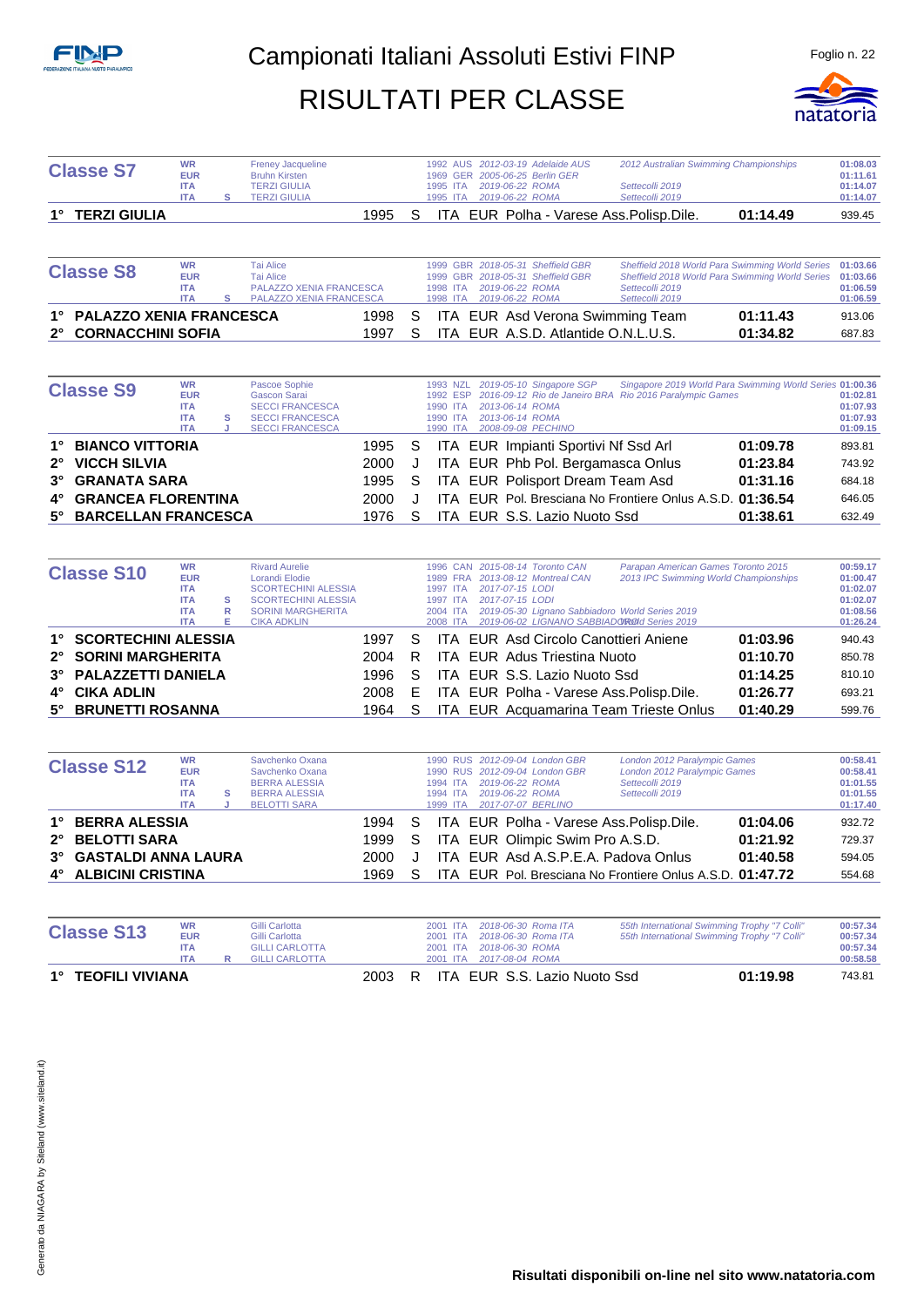

# **50 Rana Assoluti Maschi Agonisti**

### **Busto Arsizio (VA), Sabato 06/07/2019 - 11:00**<br>Cron: A - Base v.: 50

| Cron: A - Base v.: 50 |
|-----------------------|
|-----------------------|

| Pos                              |                                                     | <b>Atleta</b> |                                                                                                        |    | Anno Cat Naz Cont    |                                          |                                     | Società                                                                                                                                                                        | Tempo    |            | Pti                                          |
|----------------------------------|-----------------------------------------------------|---------------|--------------------------------------------------------------------------------------------------------|----|----------------------|------------------------------------------|-------------------------------------|--------------------------------------------------------------------------------------------------------------------------------------------------------------------------------|----------|------------|----------------------------------------------|
| <b>Classe SB2</b>                | <b>WR</b><br><b>EUR</b><br><b>ITA</b><br><b>ITA</b> | s             | Huang Wenpan<br><b>VYNOHRADETS' Dmytro</b><br><b>MARIGLIANO EMANUELE</b><br><b>MARIGLIANO EMANUELE</b> |    | 1995 ITA<br>1995 ITA | 2019-07-06 BRESCIA<br>2019-07-06 BRESCIA |                                     | 1995 CHN 2016-09-14 Rio de Janeiro BRA Rio 2016 Paralympic Games<br>1985 UKR 2016-09-14 Rio de Janeiro BRA Rio 2016 Paralympic Games<br>Campionati Estivi<br>Campionati Estivi |          |            | 00:50.65<br>00:55.03<br>01:17.40<br>01:17.40 |
| <b>MARIGLIANO EMANUELE</b><br>1° |                                                     |               | 1995                                                                                                   | S. |                      |                                          | ITA EUR A.S.D. Nuotatori Campani    |                                                                                                                                                                                | 01:17.40 | <b>ITA</b> | 682.69                                       |
| 2° BALDUZZI STEFANO              |                                                     |               | 1987                                                                                                   | S. |                      |                                          | ITA EUR Phb Pol. Bergamasca Onlus   |                                                                                                                                                                                | 01:33.58 |            | 564.65                                       |
| 3° FRIGERIO SIMONE               |                                                     |               | 1985                                                                                                   | S  |                      |                                          | ITA EUR Briantea84 A.S.D.           |                                                                                                                                                                                | 01:33.89 |            | 562.79                                       |
| <b>FRISON WILLIAM</b><br>4°      |                                                     |               | 1978                                                                                                   | S. |                      |                                          | ITA EUR Asd A.S.P.E.A. Padova Onlus |                                                                                                                                                                                | 01:35.52 |            | 553.18                                       |
| 5° FERMO FRANCESCO               |                                                     |               | 1997                                                                                                   | S. |                      |                                          | ITA EUR A.S.D Nuoto Valdinievole    |                                                                                                                                                                                | 01:57.56 |            | 449.47                                       |

|    | <b>Classe SB3</b>               | <b>WR</b>  |   | Jin Zhipeng                |      |    |          |                                           | 1992 CHN 2016-09-14 Rio de Janeiro BRA Rio 2016 Paralympic Games |          | 00:47.54 |
|----|---------------------------------|------------|---|----------------------------|------|----|----------|-------------------------------------------|------------------------------------------------------------------|----------|----------|
|    |                                 | <b>EUR</b> |   | Morelli Efrem              |      |    | 1979 ITA | 2017-07-08 Berlin GER                     | <b>IDM Swimming Berlin</b>                                       |          | 00:47.67 |
|    |                                 | <b>ITA</b> |   | <b>MORELLI EFREM</b>       |      |    | 1979 ITA | 2017-07-08 BERLINO                        |                                                                  |          | 00:47.67 |
|    |                                 | <b>ITA</b> | s | <b>MORELLI EFREM</b>       |      |    | 1979 ITA | 2017-07-08 BERLINO                        |                                                                  |          | 00:47.67 |
|    |                                 | <b>ITA</b> |   | <b>COTTICELLI GIUSEPPE</b> |      |    | 2000 ITA | 2014-07-12 BARI                           |                                                                  |          | 01:08.47 |
| 1° | <b>MORELLI EFREM</b>            |            |   |                            | 1979 | S. |          | ITA EUR G.S Fiamme Oro/Asd Sea Sub Modena |                                                                  | 00:48.89 | 993.05   |
|    | 2° MARSON CRISTIAN              |            |   |                            | 1973 | S. |          | ITA EUR Briantea84 A.S.D.                 |                                                                  | 01:07.27 | 721.72   |
|    | 3° SERRAFINO CALOGERO ALBERTO   |            |   |                            | 1992 | S. |          | ITA EUR A.S.D. Atlantide O.N.L.U.S.       |                                                                  | 01:12.73 | 667.54   |
| 4° | <b>MAGLIONE FRANCESCO MARIA</b> |            |   |                            | 2000 |    |          |                                           | ITA EUR Caravaggio Sporting Village Ssd. a R.L. 01:16.18         |          | 637.31   |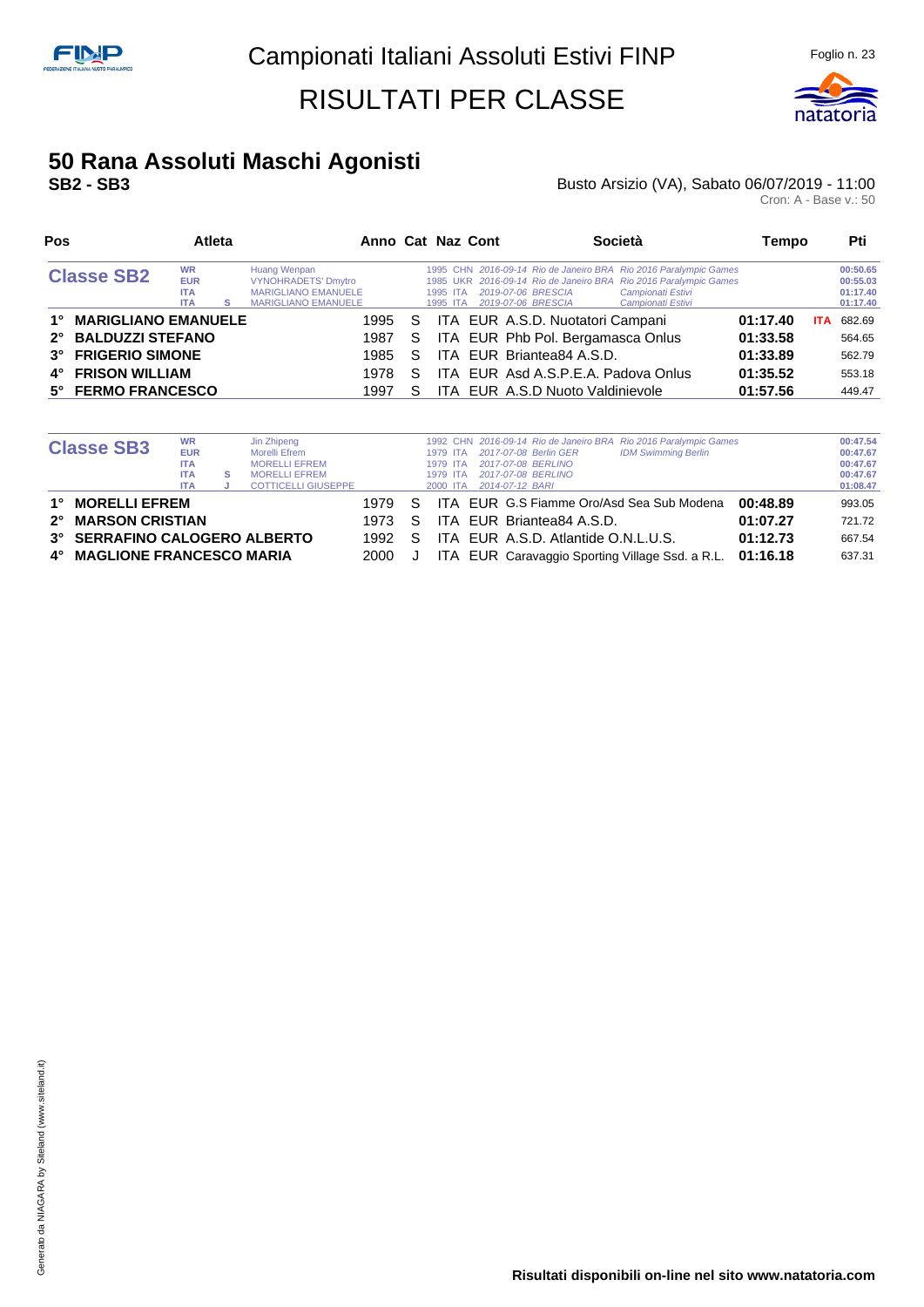

#### **50 Rana Assoluti Femmine Agonisti SB2 - SB3** Busto Arsizio (VA), Sabato 06/07/2019 - 11:10

| Pos<br>Atleta                                                                                                                                                        |  |  |  |              | Anno Cat Naz Cont |                                                                         | Società                                                                                                                                                                                                      | Tempo | Pti                  |                                              |
|----------------------------------------------------------------------------------------------------------------------------------------------------------------------|--|--|--|--------------|-------------------|-------------------------------------------------------------------------|--------------------------------------------------------------------------------------------------------------------------------------------------------------------------------------------------------------|-------|----------------------|----------------------------------------------|
| Cheng Jiao<br><b>WR</b><br><b>Classe SB3</b><br><b>EUR</b><br><b>Boggioni Monica</b><br><b>BOGGIONI MONICA</b><br><b>ITA</b><br><b>BOGGIONI MONICA</b><br><b>ITA</b> |  |  |  |              |                   | 1994 CHN 2017-12-05 Mexico City MEX<br>1998 ITA<br>1998 ITA<br>1998 ITA | Mexico City 2017 World Para Swimming Championships<br>2017-05-20 Lignano Sabbiadoro IITalian Disability Club Swimming Championships<br><i>2017-05-20 LIGNANO SABBIADORO</i><br>2017-05-20 LIGNANO SABBIADORO |       |                      | 00:52.65<br>00:53.40<br>00:53.40<br>00:53.40 |
| 1° TRIMI ARJOLA<br>2° TODARELLO IRENE                                                                                                                                |  |  |  | 1987<br>1988 | S.                |                                                                         | ITA EUR Polha - Varese Ass. Polisp. Dile.<br>ITA EUR A.S.D. Special Team Prato                                                                                                                               |       | 01:06.36<br>02:14.91 | 857.75<br>421.91                             |

| <b>Classe SB4</b>       | WR<br>ITA | <b>Rung Sarah Louise</b><br><b>GHIRETTI GIULIA</b> |      | 1989 NOR 2014-03-08 Esbjerg DEN<br>1994 ITA  2017-07-08 BERLINO | Danish Open 2014 |            | 00:48.05<br>00:53.75 |
|-------------------------|-----------|----------------------------------------------------|------|-----------------------------------------------------------------|------------------|------------|----------------------|
| <b>ABDELSHAFI MALAK</b> |           |                                                    | 2003 | EGY AFR Egypt                                                   |                  | <b>ASS</b> |                      |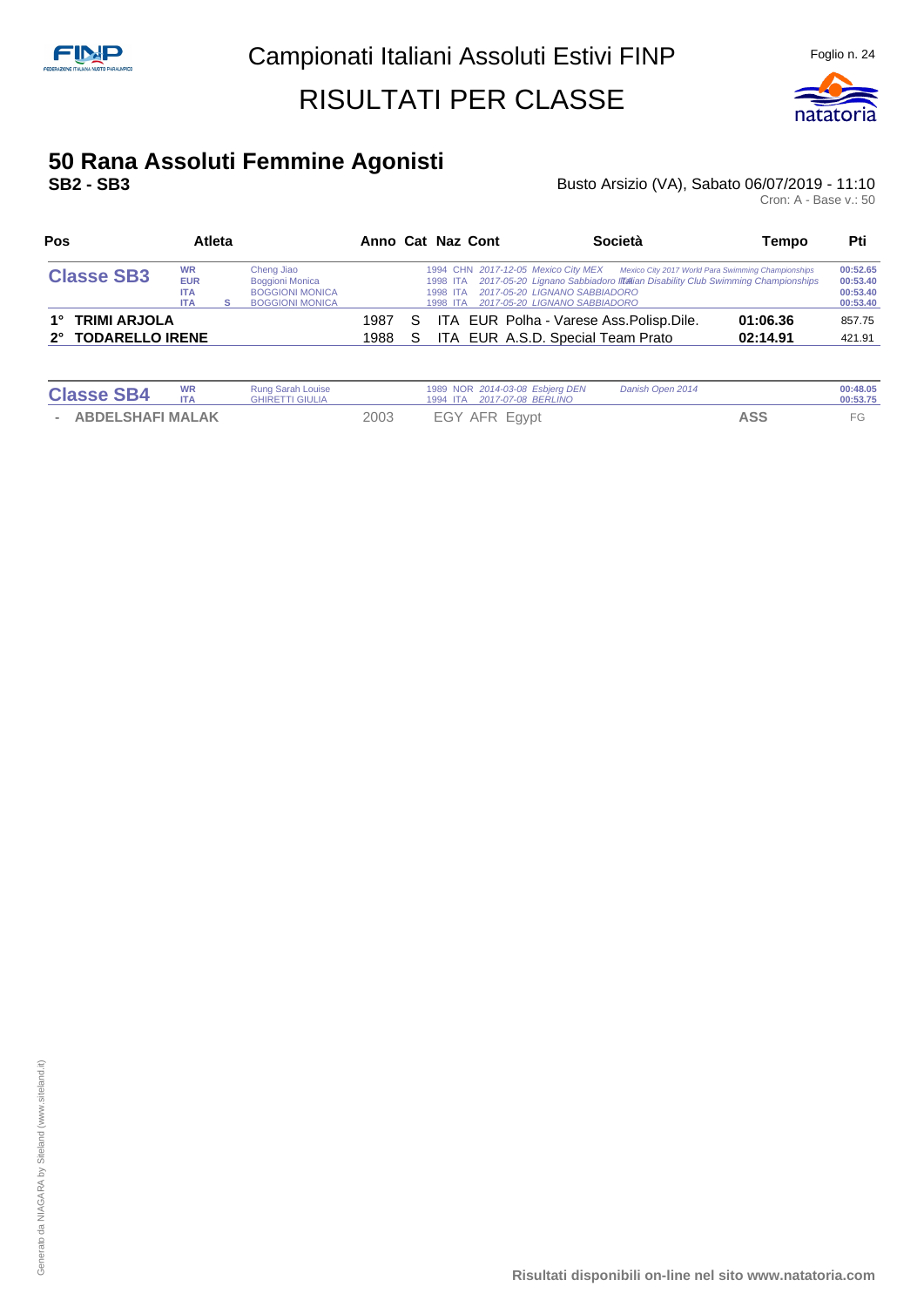

#### **100 Stile Libero Assoluti Maschi Agonisti**

**finale open S1 - S6 Busto Arsizio (VA), Sabato 06/07/2019 - 11:15** Busto Arsizio (VA), Sabato 06/07/2019 - 11:15<br>Cron: A - Base v.: 50

| Pos<br>Atleta                                                                         |                                                                                                                                      |              |        | Anno Cat Naz Cont                                        |                                                                                                                                                    | <b>Società</b>                                                                                                                       | <b>Tempo</b>                                                                                                                           | Pti                                                      |
|---------------------------------------------------------------------------------------|--------------------------------------------------------------------------------------------------------------------------------------|--------------|--------|----------------------------------------------------------|----------------------------------------------------------------------------------------------------------------------------------------------------|--------------------------------------------------------------------------------------------------------------------------------------|----------------------------------------------------------------------------------------------------------------------------------------|----------------------------------------------------------|
| <b>WR</b><br><b>Classe S1</b><br><b>EUR</b><br><b>ITA</b><br><b>ITA</b>               | <b>Mamistvalov Itzhak</b><br>Mamistvalov Itzhak<br><b>BETTELLA FRANCESCO</b><br>s<br><b>BETTELLA FRANCESCO</b>                       |              |        | 1979 ISR<br>1979 ISR<br>1989 ITA<br>1989 ITA             | 2012-09-01 London GBR<br>2012-09-01 London GBR<br>2017-07-07 BERLINO<br>2017-07-07 BERLINO                                                         | London 2012 Paralympic Games<br>London 2012 Paralympic Games                                                                         |                                                                                                                                        | 02:15.83<br>02:15.83<br>02:31.56<br>02:31.56             |
| 1° SCARDINO AGOSTINO                                                                  |                                                                                                                                      | 1980         | S      |                                                          |                                                                                                                                                    | ITA EUR A.S.D. Atlantide O.N.L.U.S.                                                                                                  | 03:02.15                                                                                                                               | 782.98                                                   |
| <b>WR</b><br><b>Classe S2</b><br><b>EUR</b><br><b>ITA</b><br><b>ITA</b>               | Liu Benying<br>Palamarchuk Serhii<br><b>BETTELLA FRANCESCO</b><br>s<br>BETTELLA FRANCESCO                                            |              |        | 1989 ITA                                                 | 2013-06-08 ROMA<br>1989 ITA 2013-06-08 ROMA                                                                                                        | 1996 CHN 2016-09-11 Rio de Janeiro BRA Rio 2016 Paralympic Games<br>1989 UKR 2016-09-11 Rio de Janeiro BRA Rio 2016 Paralympic Games |                                                                                                                                        | 01:46.63<br>01:48.07<br>02:27.50<br>02:27.50             |
| 1° LANZANI EMANUELE                                                                   |                                                                                                                                      | 1991         | S      |                                                          | ITA EUR Briantea84 A.S.D.                                                                                                                          |                                                                                                                                      | 03:17.19                                                                                                                               | 700.34                                                   |
| <b>WR</b><br><b>Classe S3</b><br><b>EUR</b><br><b>ITA</b><br><b>ITA</b>               | Lopez Diaz Diego<br><b>VYNOHRADETS' Dmytro</b><br><b>BONI VINCENZO</b><br>s<br><b>BONI VINCENZO</b>                                  |              |        | 1988<br><b>ITA</b><br>1988 ITA                           | 1994 MEX 2018-06-08 Berlin GER<br>1985 UKR 2010-08-18 Eindhoven NED<br>2016-02-27 REGGIO EMILIA<br>2016-02-27 REGGIO EMILIA                        | <b>IPC Swimming World Championships</b>                                                                                              | Berlin 2018 World Para Swimming World Series                                                                                           | 01:32.69<br>01:34.02<br>01:38.11<br>01:38.11             |
| <b>BONI VINCENZO</b>                                                                  |                                                                                                                                      | 1988         | S      |                                                          |                                                                                                                                                    | ITA EUR G.S Fiamme Oro/Caravaggio Sporting Village Ssd. a R.L.                                                                       | 01:42.50                                                                                                                               | 937.27                                                   |
| <b>WR</b><br><b>Classe S4</b><br><b>EUR</b><br><b>ITA</b><br><b>ITA</b><br><b>ITA</b> | Suzuki Takayuki<br><b>Oribe Richard</b><br><b>MAZZONE LUCA</b><br>s<br><b>MAZZONE LUCA</b><br>R<br><b>LEGROTTAGLIE GIULIO</b>        |              |        | 1987 JPN<br>1974 ESP<br>1971 ITA<br>1971 ITA<br>2004 ITA | 2019-04-25 Glasgow GBR<br>2009-05-30 Berlin GER<br>2002-01-01 OLANDA<br>2002-01-01 OLANDA<br>2019-07-06 BRESCIA                                    | Campionati Estivi                                                                                                                    | Glasgow 2019 World Para Swimming World Series<br>International German Swimming Championships for Athletes with a Disability 2 01:22.43 | 01:21.73<br>01:28.17<br>01:28.17<br>01:54.13             |
| <b>BEGGIATO LUIGI</b><br>$1^{\circ}$<br><b>LEGROTTAGLIE GIULIO</b>                    |                                                                                                                                      | 1998<br>2004 | S<br>R |                                                          | ITA EUR Asd Elpis                                                                                                                                  | ITA EUR Asd A.S.P.E.A. Padova Onlus                                                                                                  | 01:33.50<br>01:55.28                                                                                                                   | 900.96<br>730.74                                         |
| <b>WR</b><br><b>Classe S5</b><br><b>EUR</b><br><b>ITA</b><br><b>ITA</b>               | <b>Fantin Antonio</b><br><b>Fantin Antonio</b><br><b>FANTIN ANTONIO</b><br>s<br><b>FANTIN ANTONIO</b>                                |              |        | 2001 ITA<br>2001 ITA<br>2001 ITA                         | 2019-03-03 Bologna ITA<br>2019-03-03 Bologna ITA<br>2019-03-02 BOLOGNA<br>2001 ITA 2019-03-03 BOLOGNA                                              |                                                                                                                                      | <b>Italian Paraswimming Winter Championships</b><br><b>Italian Paraswimming Winter Championships</b>                                   | 01:06.24<br>01:06.24<br>01:06.24<br>01:06.24             |
| 1° SCIACCALUGA GIOVANNI                                                               |                                                                                                                                      | 1994         | S      |                                                          |                                                                                                                                                    | ITA EUR S.S.D. Nuotatori Genovesi                                                                                                    | 01:21.54                                                                                                                               | 880.67                                                   |
| <b>WR</b><br><b>Classe S6</b><br><b>EUR</b><br><b>ITA</b><br><b>ITA</b><br><b>ITA</b> | Perez Escalona Lorenzo<br><b>Olsson Anders</b><br><b>FANTIN ANTONIO</b><br>s<br><b>FANTIN ANTONIO</b><br>J.<br><b>FANTIN ANTONIO</b> |              |        | 2001 ITA<br>2001 ITA<br>2001 ITA                         | 1986 CUB 2015-08-12 Toronto CAN<br>1965 SWE 2009-10-22 Reykjavik ISL<br>2017-12-04 MEXICO CITY<br>2017-12-04 MEXICO CITY<br>2017-12-04 MEXICO CITY | Parapan American Games Toronto 2015                                                                                                  | 2009 IPC Swimming European Championships                                                                                               | 01:04.60<br>01:05.45<br>01:08.11<br>01:08.11<br>01:08.11 |
| <b>PRODOMO MILANA MATTIA</b><br>1°<br><b>ZENI LORENZO</b><br>2°                       |                                                                                                                                      | 1984<br>2001 | S<br>J |                                                          | ITA EUR S.S. Lazio Nuoto Ssd                                                                                                                       | ITA EUR Polha - Varese Ass. Polisp. Dile.                                                                                            | 01:26.86<br>01:27.12                                                                                                                   | 753.40<br>751.15                                         |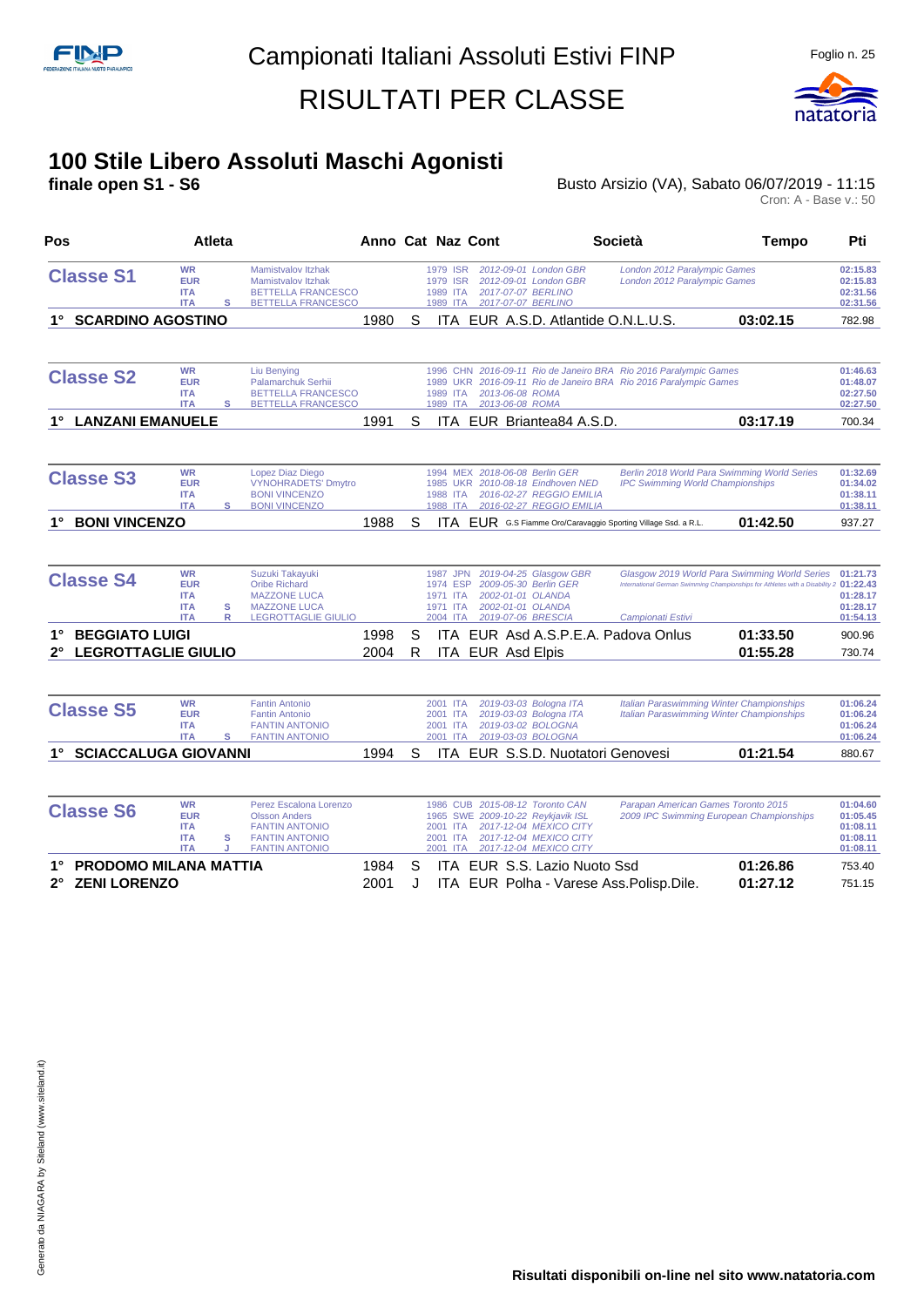

# **100 Stile Libero Assoluti Femmine Agonisti**

**finale open S1 - S6** Busto Arsizio (VA), Sabato 06/07/2019 - 11:20 Cron: A - Base v.: 50

| Pos<br><b>Atleta</b>                                                 |                                                                                               |                  |                                                                                                                                                                        |              |              | Anno Cat Naz Cont<br>Società                                                                                                                                                             |                                                                                                                                                           |                      |                                                                                  |  |  | Tempo | Pti |
|----------------------------------------------------------------------|-----------------------------------------------------------------------------------------------|------------------|------------------------------------------------------------------------------------------------------------------------------------------------------------------------|--------------|--------------|------------------------------------------------------------------------------------------------------------------------------------------------------------------------------------------|-----------------------------------------------------------------------------------------------------------------------------------------------------------|----------------------|----------------------------------------------------------------------------------|--|--|-------|-----|
| <b>Classe S4</b>                                                     | <b>WR</b><br><b>EUR</b><br><b>ITA</b><br><b>ITA</b>                                           | s                | <b>Boggioni Monica</b><br><b>Boggioni Monica</b><br><b>BOGGIONI MONICA</b><br><b>BOGGIONI MONICA</b>                                                                   |              |              | 2017-07-07 Berlin GER<br>1998 ITA<br>2017-07-07 Berlin GER<br>1998 ITA<br>2017-07-07 BERLINO<br>1998 ITA<br>2018-03-04 BRESCIA<br>1998 ITA                                               | <b>IDM Swimming Berlin</b><br><b>IDM Swimming Berlin</b>                                                                                                  |                      | 01:25.42<br>01:25.42<br>01:25.42<br>01:25.42                                     |  |  |       |     |
| <b>KOSINSKA FRANCESCA</b>                                            |                                                                                               |                  |                                                                                                                                                                        | 1976         | S            | ITA.                                                                                                                                                                                     | EUR S.S.D. Team Marche Cis S.R.L.                                                                                                                         | 02:27.18             | 619.99                                                                           |  |  |       |     |
| <b>Classe S5</b>                                                     | <b>WR</b><br><b>EUR</b><br><b>ITA</b><br><b>ITA</b><br><b>ITA</b>                             | s                | <b>Perales Teresa</b><br><b>Perales Teresa</b><br><b>BOGGIONI MONICA</b><br><b>BOGGIONI MONICA</b><br><b>AGOSTINI IRENE</b>                                            |              |              | 2008-09-07 Beijing CHN<br>1975 ESP<br>2008-09-07 Beijing CHN<br>1975 ESP<br>2019-04-25 GLASGOW<br>1998 ITA<br>2019-04-25 GLASGOW<br>1998 ITA<br>2019-03-03 BOLOGNA<br>2001<br><b>ITA</b> | <b>World Series 2019</b><br><b>World Series 2019</b>                                                                                                      |                      | 01:16.65<br>01:16.65<br>01:22.47<br>01:22.27<br>01:45.60                         |  |  |       |     |
| <b>AGOSTINI IRENE</b><br>1°<br><b>GHIRETTI GIULIA</b><br>$2^{\circ}$ |                                                                                               |                  |                                                                                                                                                                        | 2001<br>1994 | $\cdot$<br>S | ITA.<br>ITA.                                                                                                                                                                             | EUR Asd A.S.P.E.A. Padova Onlus<br>EUR G.S Fiamme Oro/Ego Nuoto A.S.D.                                                                                    | 01:49.75<br>01:58.21 | 722.64<br>670.92                                                                 |  |  |       |     |
|                                                                      |                                                                                               |                  |                                                                                                                                                                        |              |              |                                                                                                                                                                                          |                                                                                                                                                           |                      |                                                                                  |  |  |       |     |
| <b>Classe S6</b>                                                     | <b>WR</b><br><b>EUR</b><br><b>ITA</b><br><b>ITA</b><br><b>ITA</b><br><b>ITA</b><br><b>ITA</b> | s<br>J<br>R<br>Е | Mereshko Yelyzaveta<br>Mereshko Yelyzaveta<br><b>ROMANO EMANUELA</b><br><b>ROMANO EMANUELA</b><br><b>CORDINI CHIARA</b><br><b>CATENA SOFIA</b><br><b>FOTIA GIORGIA</b> |              |              | 2016-06-26 ROMA<br>1990 ITA<br>1990 ITA<br>2016-06-26 ROMA<br>2019-03-03 BOLOGNA<br>2000 ITA<br>2006-06-04 BERLINO<br>1990 ITA<br>2019-07-06 BRESCIA<br>2006 ITA                         | 1992 UKR 2016-09-17 Rio de Janeiro BRA Rio 2016 Paralympic Games<br>1992 UKR 2016-09-17 Rio de Janeiro BRA Rio 2016 Paralympic Games<br>Campionati Estivi |                      | 01:11.40<br>01:11.40<br>01:17.27<br>01:17.27<br>01:20.58<br>01:37.49<br>01:44.72 |  |  |       |     |
| <b>ROMANO EMANUELA</b><br>1°                                         |                                                                                               |                  |                                                                                                                                                                        | 1990         | S            | EUR A.S.D. Nuotatori Campani<br>ITA.                                                                                                                                                     |                                                                                                                                                           | 01:28.68             | 822.40                                                                           |  |  |       |     |
| <b>MESCHINI CATERINA</b><br>$2^{\circ}$                              |                                                                                               |                  |                                                                                                                                                                        | 2002         |              | EUR S.S. Lazio Nuoto Ssd<br>ITA                                                                                                                                                          |                                                                                                                                                           | 01:38.50             | 740.41                                                                           |  |  |       |     |

**3° FOTIA GIORGIA** 2006 E ITA EUR A.S.D. Il Faro Onlus Augusta **01:45.82** 689.19 **4° SOLA YLENIA** 1995 S ITA EUR Pol. Bresciana No Frontiere Onlus A.S.D. 01:49.39 **5° MELOCCHI GARCIA CHIARA MARIA** 2003 R ITA EUR Phb Pol. Bergamasca Onlus **02:00.59** 604.78

**Risultati disponibili on-line nel sito www.natatoria.com**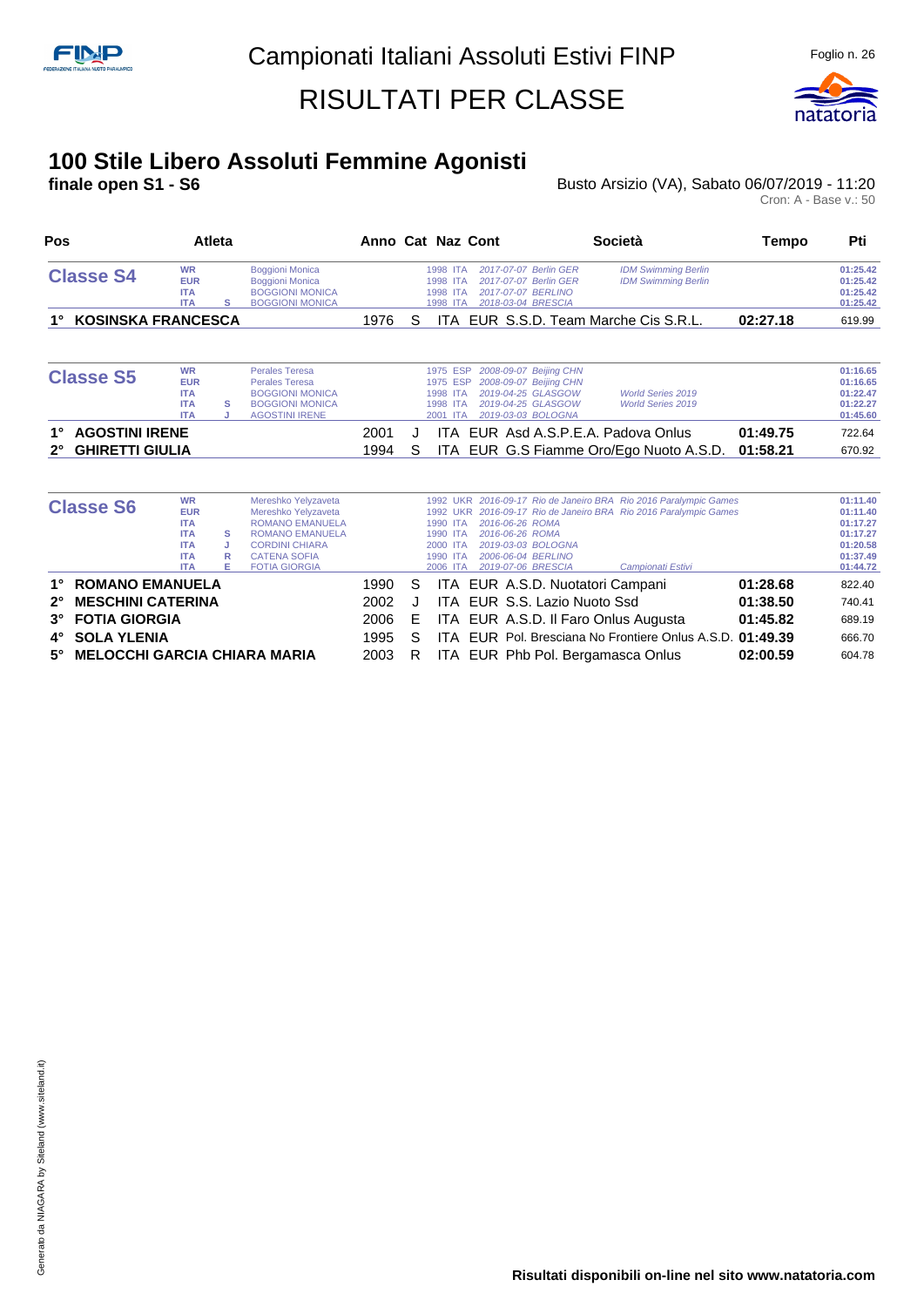

## **100 Stile Libero Assoluti Maschi Agonisti**

**finale open S7 - S14 Busto Arsizio (VA), Sabato 06/07/2019 - 11:25** Busto Arsizio (VA), Sabato 06/07/2019 - 11:25<br>Cron: A - Base v.: 50

| Pos                                                                                                |                                                                   | <b>Atleta</b> |                                                                                                                           |                      |             | Anno Cat Naz Cont                                                                                                                                    |                                              | Società                                                                                                                                                                                                                                                                          | <b>Tempo</b>                     | Pti                                                      |
|----------------------------------------------------------------------------------------------------|-------------------------------------------------------------------|---------------|---------------------------------------------------------------------------------------------------------------------------|----------------------|-------------|------------------------------------------------------------------------------------------------------------------------------------------------------|----------------------------------------------|----------------------------------------------------------------------------------------------------------------------------------------------------------------------------------------------------------------------------------------------------------------------------------|----------------------------------|----------------------------------------------------------|
| <b>Classe S7</b>                                                                                   | <b>WR</b><br><b>EUR</b><br><b>ITA</b><br><b>ITA</b>               | s             | <b>Roberts David</b><br><b>Roberts David</b><br><b>BICELLI FEDERICO</b><br><b>BICELLI FEDERICO</b>                        |                      |             | 1980 GBR 2008-04-02 Sheffield GBR<br>1980 GBR 2008-04-02 Sheffield GBR<br>2019-03-03 BOLOGNA<br>1999<br><b>ITA</b><br>2019-03-03 BOLOGNA<br>1999 ITA |                                              |                                                                                                                                                                                                                                                                                  |                                  | 01:00.34<br>01:00.34<br>01:02.44<br>01:02.44             |
| <b>BICELLI FEDERICO</b>                                                                            |                                                                   |               |                                                                                                                           | 1999                 | S           |                                                                                                                                                      |                                              | ITA EUR Pol. Bresciana No Frontiere Onlus A.S.D. 01:03.93                                                                                                                                                                                                                        |                                  | 956.36                                                   |
| <b>Classe S8</b>                                                                                   | <b>WR</b><br><b>EUR</b><br><b>ITA</b><br><b>ITA</b>               | s             | <b>Tarasov Denis</b><br><b>Tarasov Denis</b><br><b>BICELLI FEDERICO</b><br><b>BICELLI FEDERICO</b>                        |                      |             | 1993 RUS 2015-07-16 Glasgow GBR<br>1993 RUS 2015-07-16 Glasgow GBR<br>2018-03-04 BRESCIA<br>1999 ITA<br>2018-03-04 BRESCIA<br>1999<br><b>ITA</b>     |                                              | 2015 IPC Swimming World Championships<br>2015 IPC Swimming World Championships                                                                                                                                                                                                   |                                  | 00:55.84<br>00:55.84<br>01:02.05<br>01:02.05             |
| <b>CIAMPRICOTTI GIOELE</b><br>1°                                                                   |                                                                   |               |                                                                                                                           | 1998                 | S           | ITA EUR Asd Circolo Canottieri Aniene                                                                                                                |                                              |                                                                                                                                                                                                                                                                                  | 01:07.60                         | 843.49                                                   |
| <b>Classe S9</b>                                                                                   | <b>WR</b><br><b>EUR</b><br><b>ITA</b><br><b>ITA</b><br><b>ITA</b> | s<br>J        | <b>Crothers Rowan</b><br><b>Barlaam Simone</b><br><b>BARLAAM SIMONE</b><br><b>BARLAAM SIMONE</b><br><b>BARLAAM SIMONE</b> |                      |             | 1997 AUS 2014-12-17 Brisbane AUS<br>2000<br><b>ITA</b><br>2000<br><b>ITA</b><br>2000 ITA<br>2000 ITA                                                 |                                              | 2014 McDonald's Queensland Championships<br>2019-05-30 Lignano Sabbiadoro III mano Sabbiadoro 2019 World Para Swimming World Series<br>2019-05-30 LIGNANO SABBIADOROOI Series 2019<br>2019-05-30 LIGNANO SABBIADOROOI Series 2019<br>2019-05-30 LIGNANO SABBIADOROId Series 2019 |                                  | 00:54.18<br>00:54.29<br>00:54.29<br>00:54.29<br>00:54.29 |
| <b>BARLAAM SIMONE</b><br><b>CIULLI SIMONE</b><br>$2^{\circ}$<br><b>AMODEO ALBERTO</b><br>$3^\circ$ |                                                                   |               |                                                                                                                           | 2000<br>1986<br>2000 | J<br>S<br>J | ITA EUR Polha - Varese Ass. Polisp. Dile.<br>ITA EUR Asd Circolo Canottieri Aniene<br>ITA EUR Polha - Varese Ass. Polisp. Dile.                      |                                              |                                                                                                                                                                                                                                                                                  | 00:55.49<br>00:58.50<br>01:02.64 | 1001.62<br>950.09<br>887.29                              |
| <b>Classe S10</b>                                                                                  | <b>WR</b><br><b>EUR</b><br><b>ITA</b><br><b>ITA</b>               | s             | <b>Brasil Andre</b><br><b>Krypak Maksym</b><br><b>RAIMONDI STEFANO</b><br><b>RAIMONDI STEFANO</b>                         |                      |             | 1984 BRA 2010-08-17 Eindhoven NED<br>1995 UKR 2018-08-19 Dublin IRL<br>1998 ITA<br>2018-08-19 DUBLINO<br>1998 ITA<br>2018-08-19 DUBLINO              |                                              | <b>IPC Swimming World Championships</b><br>Dublin 2018 World Para Swimming European Championships                                                                                                                                                                                |                                  | 00:50.87<br>00:50.92<br>00:51.99<br>00:51.99             |
| <b>MENCIOTTI RICCARDO</b><br>1°                                                                    |                                                                   |               |                                                                                                                           | 1994                 | S           | <b>ITA EUR Asd Circolo Canottieri Aniene</b>                                                                                                         |                                              |                                                                                                                                                                                                                                                                                  | 00:56.78                         | 901.37                                                   |
| <b>Classe S11</b>                                                                                  | <b>WR</b><br><b>EUR</b><br><b>ITA</b><br><b>ITA</b>               | s             | <b>Snyder Bradley</b><br><b>Enhamed Enhamed</b><br><b>URSO SALVATORE</b><br><b>URSO SALVATORE</b>                         |                      |             | 1984 USA<br>1987 ESP<br>1999 ITA<br>2018-08-18 DUBLINO<br>2018-08-18 DUBLINO<br>1999 ITA                                                             | 2008-09-12 Beijing CHN                       | 2016-09-15 Rio de Janeiro BRA Rio 2016 Paralympic Games                                                                                                                                                                                                                          |                                  | 00:56.15<br>00:57.64<br>01:06.66<br>01:06.66             |
| <b>BASSANI FEDERICO</b><br>1°                                                                      |                                                                   |               |                                                                                                                           | 1996                 | S           | ITA EUR Asd Circolo Canottieri Aniene                                                                                                                |                                              |                                                                                                                                                                                                                                                                                  | 01:07.34                         | 858.63                                                   |
| <b>Classe S12</b>                                                                                  | <b>WR</b><br><b>EUR</b><br><b>ITA</b><br><b>ITA</b>               | s             | Veraksa Maksym<br>Veraksa Maksym<br><b>SOTTILE FABRIZIO</b><br><b>SOTTILE FABRIZIO</b>                                    |                      |             | 1984 UKR 2009-10-24 Reykjavik ISL<br>1984 UKR 2009-10-24 Reykjavik ISL<br>1993 ITA<br>1993 ITA                                                       | 2014-08-09 EINDHOVEN<br>2014-08-09 EINDHOVEN | 2009 IPC Swimming European Championships<br>2009 IPC Swimming European Championships                                                                                                                                                                                             |                                  | 00:50.91<br>00:50.91<br>00:55.00<br>00:55.00             |
| 1° SOTTILE FABRIZIO                                                                                |                                                                   |               |                                                                                                                           | 1993                 | S           | ITA EUR Polha - Varese Ass. Polisp. Dile.                                                                                                            |                                              |                                                                                                                                                                                                                                                                                  | 01:00.80                         | 856.74                                                   |

**Risultati disponibili on-line nel sito www.natatoria.com**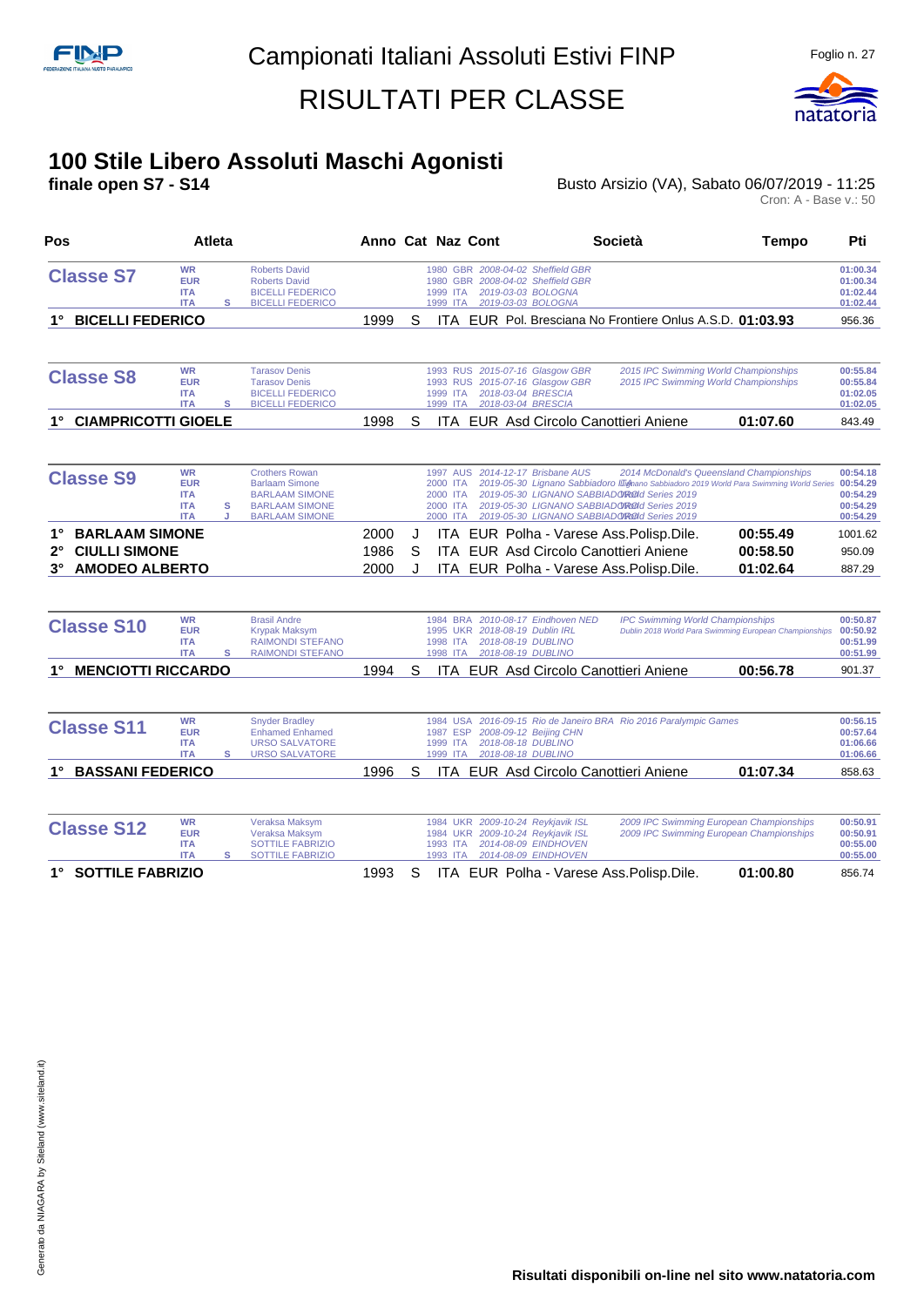

#### **100 Stile Libero Assoluti Femmine Agonisti**

**finale open S7 - S14 Busto Arsizio (VA), Sabato 06/07/2019 - 11:30** Busto Arsizio (VA), Sabato 06/07/2019 - 11:30<br>Cron: A - Base v.: 50

| Pos                                                          | <b>Atleta</b>                                                     |        |                                                                                                                                        |              |   | Anno Cat Naz Cont                                                                                                                                   | <b>Società</b>                                                                                                                  | Tempo                                                                                              | Pti                                                      |
|--------------------------------------------------------------|-------------------------------------------------------------------|--------|----------------------------------------------------------------------------------------------------------------------------------------|--------------|---|-----------------------------------------------------------------------------------------------------------------------------------------------------|---------------------------------------------------------------------------------------------------------------------------------|----------------------------------------------------------------------------------------------------|----------------------------------------------------------|
| <b>Classe S7</b>                                             | <b>WR</b><br><b>EUR</b><br><b>ITA</b><br><b>ITA</b>               | s      | <b>Freney Jacqueline</b><br><b>Bruhn Kirsten</b><br><b>TERZI GIULIA</b><br><b>TERZI GIULIA</b>                                         |              |   | 1992 AUS 2012-03-19 Adelaide AUS<br>2005-06-25 Berlin GER<br>1969<br><b>GER</b><br>2019-06-22 ROMA<br>1995 ITA<br>2019-06-22 ROMA<br>1995 ITA       | 2012 Australian Swimming Championships<br>Settecolli 2019<br>Settecolli 2019                                                    |                                                                                                    | 01:08.03<br>01:11.61<br>01:14.07<br>01:14.07             |
| <b>TERZI GIULIA</b>                                          |                                                                   |        |                                                                                                                                        | 1995         | S | ITA.                                                                                                                                                | EUR Polha - Varese Ass. Polisp. Dile.                                                                                           | 01:15.36                                                                                           | 928.61                                                   |
| <b>Classe S8</b>                                             | <b>WR</b><br><b>EUR</b><br><b>ITA</b><br><b>ITA</b>               | s      | <b>Tai Alice</b><br><b>Tai Alice</b><br><b>PALAZZO XENIA FRANCESCA</b><br>PALAZZO XENIA FRANCESCA                                      |              |   | 1999 GBR 2018-05-31 Sheffield GBR<br>GBR 2018-05-31 Sheffield GBR<br>1999<br>2019-06-22 ROMA<br>1998 ITA<br>1998 ITA<br>2019-06-22 ROMA             | Settecolli 2019<br>Settecolli 2019                                                                                              | Sheffield 2018 World Para Swimming World Series<br>Sheffield 2018 World Para Swimming World Series | 01:03.66<br>01:03.66<br>01:06.59<br>01:06.59             |
| <b>PALAZZO XENIA FRANCESCA</b>                               |                                                                   |        |                                                                                                                                        | 1998         | S | EUR Asd Verona Swimming Team<br>ITA.                                                                                                                |                                                                                                                                 | 01:08.52                                                                                           | 951.84                                                   |
| <b>Classe S9</b>                                             | <b>WR</b><br><b>EUR</b><br><b>ITA</b><br><b>ITA</b><br><b>ITA</b> | s<br>J | Pascoe Sophie<br><b>Gascon Sarai</b><br><b>SECCI FRANCESCA</b><br><b>SECCI FRANCESCA</b><br><b>SECCI FRANCESCA</b>                     |              |   | 2019-05-10 Singapore SGP<br>1993 NZL<br>1992 ESP<br>1990 ITA<br>2013-06-14 ROMA<br>2013-06-14 ROMA<br>1990 ITA<br>2008-09-08 PECHINO<br>1990 ITA    | 2016-09-12 Rio de Janeiro BRA Rio 2016 Paralympic Games                                                                         | Singapore 2019 World Para Swimming World Series 01:00.36                                           | 01:02.81<br>01:07.93<br>01:07.93<br>01:09.15             |
| <b>BIANCO VITTORIA</b><br><b>VICCH SILVIA</b><br>$2^{\circ}$ |                                                                   |        |                                                                                                                                        | 1995<br>2000 | S | EUR Impianti Sportivi Nf Ssd Arl<br>ITA<br>ITA<br>EUR Phb Pol. Bergamasca Onlus                                                                     |                                                                                                                                 | 01:09.96<br>01:24.12                                                                               | 891.51<br>741.44                                         |
| <b>Classe S10</b>                                            | <b>WR</b><br><b>EUR</b><br><b>ITA</b><br><b>ITA</b><br><b>ITA</b> | s<br>R | <b>Rivard Aurelie</b><br><b>Lorandi Elodie</b><br><b>SCORTECHINI ALESSIA</b><br><b>SCORTECHINI ALESSIA</b><br><b>SORINI MARGHERITA</b> |              |   | 2015-08-14 Toronto CAN<br>1996 CAN<br>1989 FRA<br>2013-08-12 Montreal CAN<br>2017-07-15 LODI<br>1997 ITA<br>2017-07-15 LODI<br>1997 ITA<br>2004 ITA | Parapan American Games Toronto 2015<br>2013 IPC Swimming World Championships<br>2019-05-30 Lignano Sabbiadoro World Series 2019 |                                                                                                    | 00:59.17<br>01:00.47<br>01:02.07<br>01:02.07<br>01:08.56 |
| <b>SCORTECHINI ALESSIA</b>                                   |                                                                   |        |                                                                                                                                        | 1997         | S | <b>ITA EUR Asd Circolo Canottieri Aniene</b>                                                                                                        |                                                                                                                                 | 01:03.24                                                                                           | 951.14                                                   |

| 3° PALAZZETTI DANIELA   |  | 1996 S ITA EUR S.S. Lazio Nuoto Ssd         | 01:14.91 | 802.96 |
|-------------------------|--|---------------------------------------------|----------|--------|
| 2° SORINI MARGHERITA    |  | 2004 R ITA EUR Adus Triestina Nuoto         | 01:10.36 | 854.89 |
| 1' SUURTEUHINI ALESSIA. |  | 1997 S TTA EUR ASO CIRCOIO CANOTHERI ANIENE | U1:03.24 | 951.14 |

| <b>Classe S12</b>          | WR<br><b>EUR</b><br><b>ITA</b><br><b>ITA</b> | Savchenko Oxana<br>Savchenko Oxana<br><b>BERRA ALESSIA</b><br><b>BERRA ALESSIA</b> |        |  | 1994 ITA  2019-06-22 ROMA<br>1994 ITA  2019-06-22 ROMA | 1990 RUS 2012-09-04 London GBR<br>1990 RUS 2012-09-04 London GBR | London 2012 Paralympic Games<br>London 2012 Paralympic Games<br>Settecolli 2019<br>Settecolli 2019 |          | 00:58.41<br>00:58.41<br>01:01.55<br>01:01.55 |
|----------------------------|----------------------------------------------|------------------------------------------------------------------------------------|--------|--|--------------------------------------------------------|------------------------------------------------------------------|----------------------------------------------------------------------------------------------------|----------|----------------------------------------------|
| <b>BERRA ALESSIA</b><br>1. |                                              |                                                                                    | 1994 S |  |                                                        |                                                                  | ITA EUR Polha - Varese Ass. Polisp. Dile.                                                          | 01:02.04 | 963.09                                       |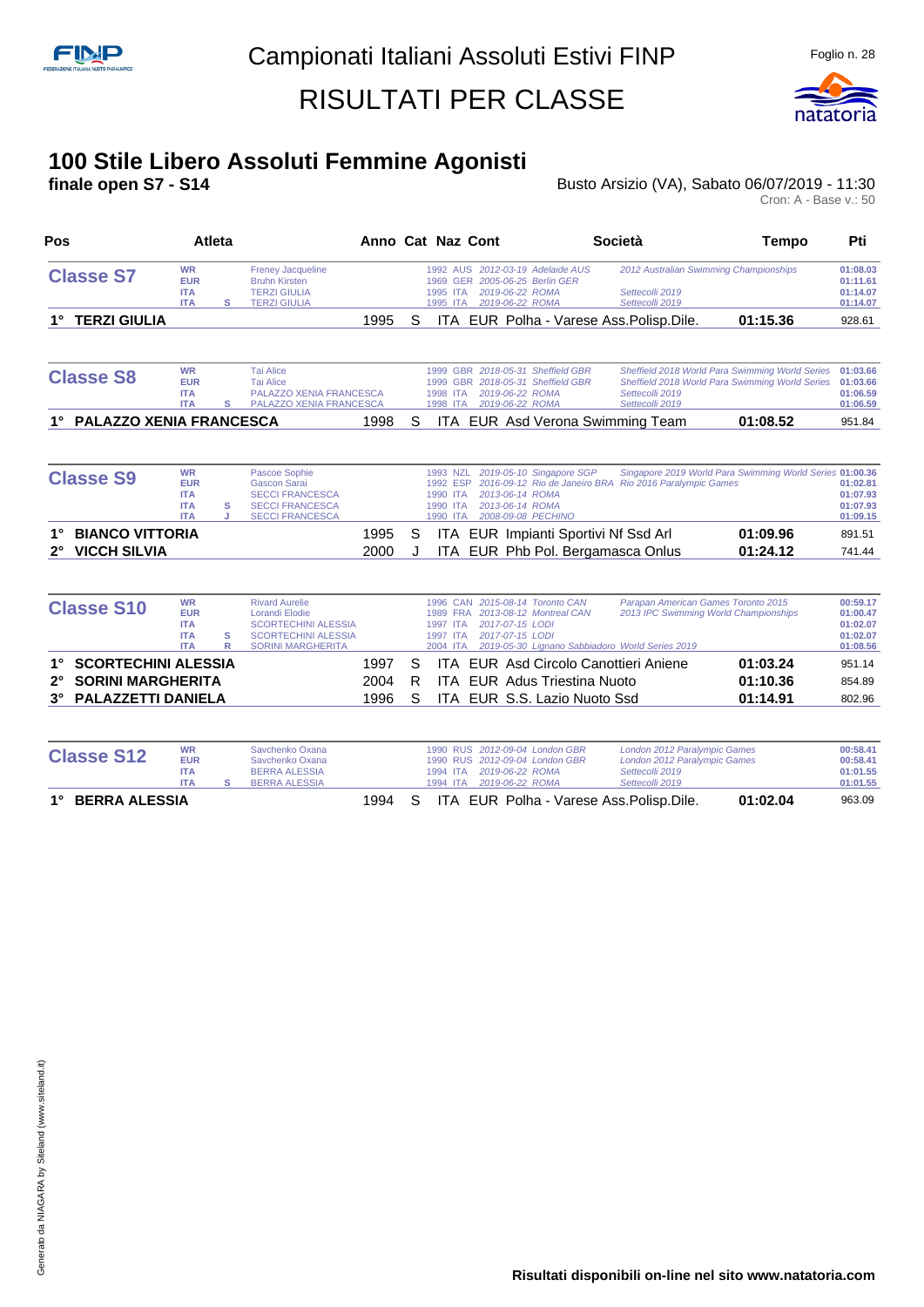

#### **50 Rana Assoluti Maschi Agonisti**

#### **finale open SB2 - SB3 Busto Arsizio (VA), Sabato 06/07/2019 - 11:35** Busto Arsizio (VA), Sabato 06/07/2019 - 11:35<br>Cron: A - Base v.: 50

| Pos                              |                                                     | <b>Atleta</b> |                                                                                                        |    | Anno Cat Naz Cont |                                                            |                                     | Società                                                                                                                                                                        | Tempo      |            | Pti                                          |
|----------------------------------|-----------------------------------------------------|---------------|--------------------------------------------------------------------------------------------------------|----|-------------------|------------------------------------------------------------|-------------------------------------|--------------------------------------------------------------------------------------------------------------------------------------------------------------------------------|------------|------------|----------------------------------------------|
| <b>Classe SB2</b>                | <b>WR</b><br><b>EUR</b><br><b>ITA</b><br><b>ITA</b> | s             | Huang Wenpan<br><b>VYNOHRADETS' Dmytro</b><br><b>MARIGLIANO EMANUELE</b><br><b>MARIGLIANO EMANUELE</b> |    |                   | 1995 ITA 2019-07-06 BRESCIA<br>1995 ITA 2019-07-06 BRESCIA |                                     | 1995 CHN 2016-09-14 Rio de Janeiro BRA Rio 2016 Paralympic Games<br>1985 UKR 2016-09-14 Rio de Janeiro BRA Rio 2016 Paralympic Games<br>Campionati Estivi<br>Campionati Estivi |            |            | 00:50.65<br>00:55.03<br>01:17.40<br>01:17.40 |
| <b>MARIGLIANO EMANUELE</b><br>1° |                                                     |               | 1995                                                                                                   | -S |                   |                                                            | ITA EUR A.S.D. Nuotatori Campani    |                                                                                                                                                                                | 01:15.58   | <b>ITA</b> | 699.13                                       |
| 2° FRIGERIO SIMONE               |                                                     |               | 1985                                                                                                   | S. |                   |                                                            | ITA EUR Briantea84 A.S.D.           |                                                                                                                                                                                | 01:33.88   |            | 562.85                                       |
| 3° BALDUZZI STEFANO              |                                                     |               | 1987                                                                                                   | S. |                   |                                                            | ITA EUR Phb Pol. Bergamasca Onlus   |                                                                                                                                                                                | 01:35.12   |            | 555.51                                       |
| 4° FERMO FRANCESCO               |                                                     |               | 1997                                                                                                   | S. |                   |                                                            | ITA EUR A.S.D Nuoto Valdinievole    |                                                                                                                                                                                | 01:57.17   |            | 450.97                                       |
| - FRISON WILLIAM                 |                                                     |               | 1978                                                                                                   | S. |                   |                                                            | ITA EUR Asd A.S.P.E.A. Padova Onlus |                                                                                                                                                                                | <b>ASS</b> |            | $\Omega$                                     |

|             |                                 | <b>WR</b>  |   | Jin Zhipeng                |      |    |          |                           | 1992 CHN 2016-09-14 Rio de Janeiro BRA Rio 2016 Paralympic Games |          | 00:47.54 |
|-------------|---------------------------------|------------|---|----------------------------|------|----|----------|---------------------------|------------------------------------------------------------------|----------|----------|
|             | <b>Classe SB3</b>               | <b>EUR</b> |   | Morelli Efrem              |      |    | 1979 ITA | 2017-07-08 Berlin GER     | <b>IDM Swimming Berlin</b>                                       |          | 00:47.67 |
|             |                                 | <b>ITA</b> |   | <b>MORELLI EFREM</b>       |      |    | 1979 ITA | 2017-07-08 BERLINO        |                                                                  |          | 00:47.67 |
|             |                                 | <b>ITA</b> | s | <b>MORELLI EFREM</b>       |      |    | 1979 ITA | 2017-07-08 BERLINO        |                                                                  |          | 00:47.67 |
|             |                                 | <b>ITA</b> |   | <b>COTTICELLI GIUSEPPE</b> |      |    | 2000 ITA | 2014-07-12 BARI           |                                                                  |          | 01:08.47 |
| 1°          | <b>MORELLI EFREM</b>            |            |   |                            | 1979 | S. |          |                           | ITA EUR G.S Fiamme Oro/Asd Sea Sub Modena                        | 00:48.24 | 1006.43  |
| $2^{\circ}$ | <b>MARSON CRISTIAN</b>          |            |   |                            | 1973 | S  |          | ITA EUR Briantea84 A.S.D. |                                                                  | 01:05.87 | 737.06   |
| $3^\circ$   | <b>MAGLIONE FRANCESCO MARIA</b> |            |   |                            | 2000 |    |          |                           | ITA EUR Caravaggio Sporting Village Ssd. a R.L. 01:17.77         |          | 624.28   |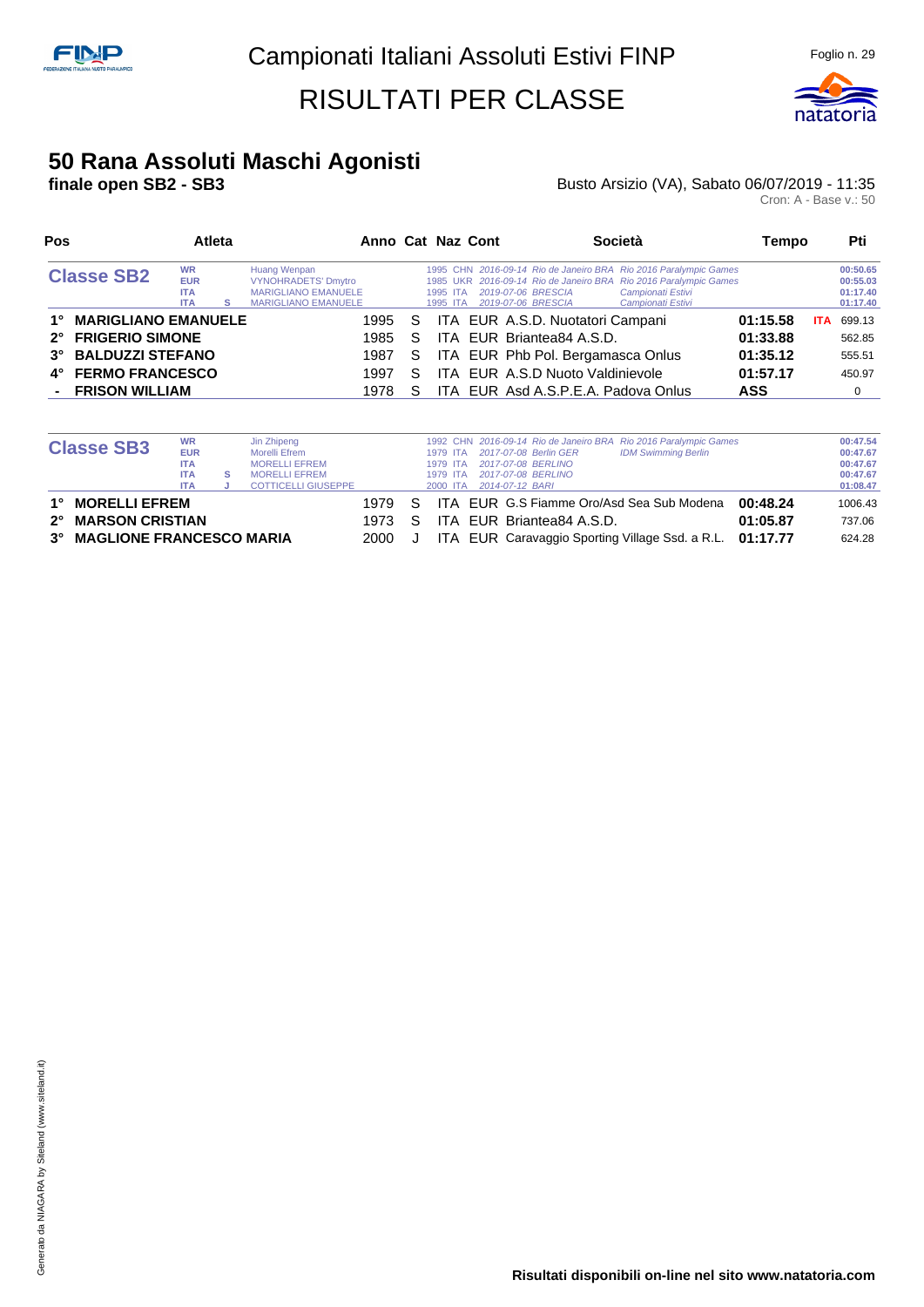

# **50 Rana Assoluti Femmine Agonisti**

**finale open SB2 - SB3 Busto Arsizio (VA), Sabato 06/07/2019 - 11:40** Cron: A - Base v.: 50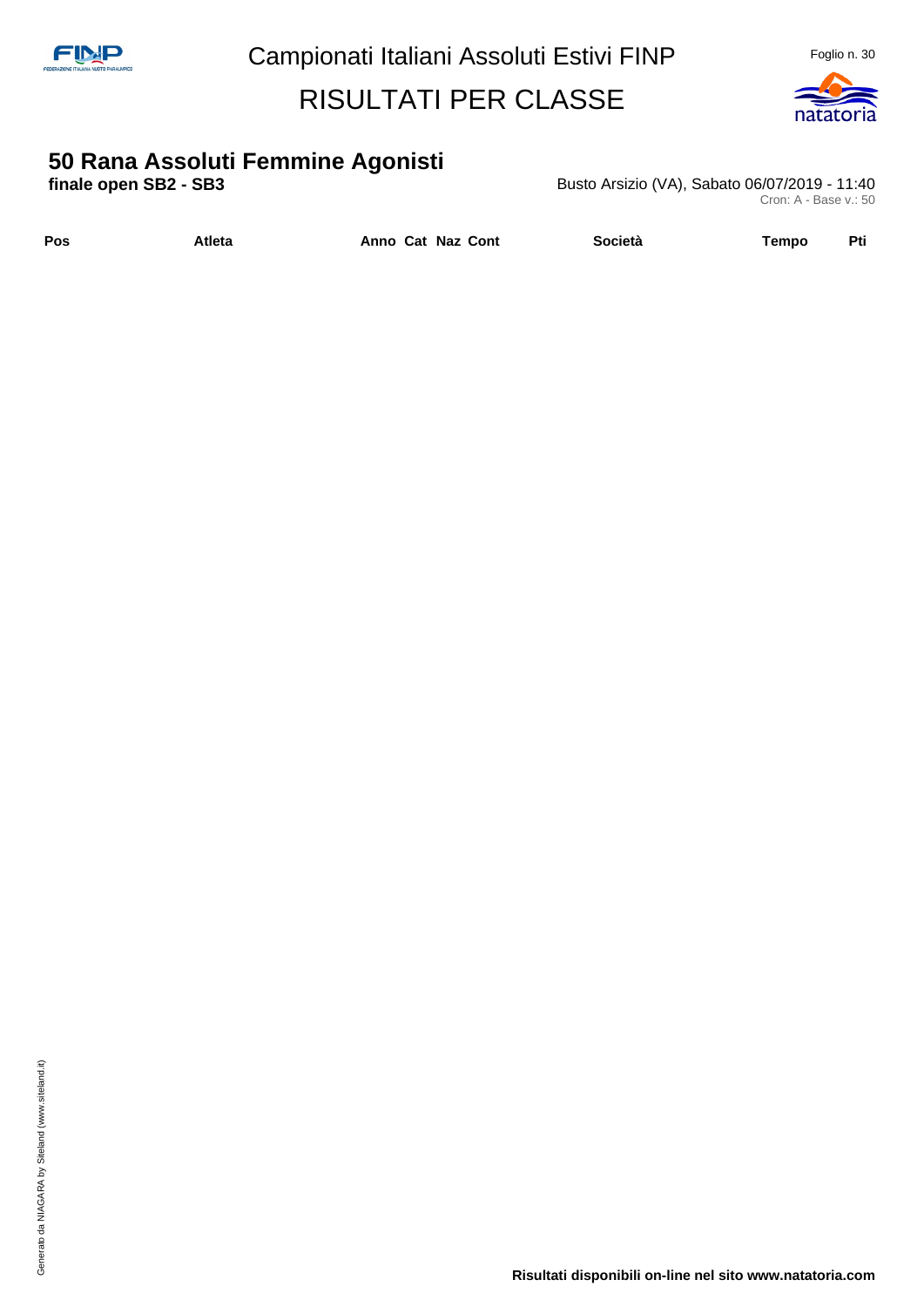

#### **100 Dorso Assoluti Maschi Agonisti**

#### **S1- S2 e S6 - S14** Busto Arsizio (VA), Sabato 06/07/2019 - 17:00 Busto Arsizio (VA), Sabato 06/07/2019 - 17:00<br>Cron: A - Base v.: 50

| Pos                    |            | <b>Atleta</b> |                            |    | Anno Cat Naz Cont | Società                                                          | Tempo    | Pti      |
|------------------------|------------|---------------|----------------------------|----|-------------------|------------------------------------------------------------------|----------|----------|
| <b>Classe S6</b>       | <b>WR</b>  |               | Zheng Tao                  |    |                   | 1990 CHN 2016-09-08 Rio de Janeiro BRA Rio 2016 Paralympic Games |          | 01:10.84 |
|                        | <b>EUR</b> |               | Plotnikov Igor             |    |                   | 1982 RUS 2004-09-21 Athens GRE                                   |          | 01:13.99 |
|                        | <b>ITA</b> |               | <b>BOCCIARDO FRANCESCO</b> |    |                   | 1994 ITA 2015-07-18 GLASGOW                                      |          | 01:21.09 |
|                        | <b>ITA</b> |               | <b>BOCCIARDO FRANCESCO</b> |    |                   | 1994 ITA 2015-07-18 GLASGOW                                      |          | 01:21.09 |
| 1° DOLFIN MARCO MARIA  |            |               | 1981                       | S. |                   | ITA EUR G.S Fiamme Oro/Briantea84 A.S.D. 01:36.74                |          | 752.64   |
| 2° MATTIAZZI ANDREA    |            |               | 1993                       | S. |                   | ITA EUR Sport Life Onlus A.S.D.                                  | 01:58.99 | 611.90   |
| 3° PECORARO GRAZIANO   |            |               | 1999                       | S. |                   | ITA EUR A.S.D. Project Diver                                     | 02:05.23 | 581.41   |
| 4° CASTIGLIONI SAMUELE |            |               | 1991                       | S  |                   | ITA EUR A.S.D. Propatria Disabili Busto Arsizio                  | 02:06.84 | 574.03   |

| <b>Classe S7</b>    | <b>WR</b><br><b>EUR</b><br><b>ITA</b><br><b>ITA</b> | Fox Jonathan<br>Fox Jonathan<br><b>BICELLI FEDERICO</b><br><b>BICELLI FEDERICO</b> |       |    | 1991 GBR 2016-07-27 Sheffield GBR<br><b>British Summer Championships</b><br>1991 GBR 2016-07-27 Sheffield GBR<br><b>British Summer Championships</b><br>1999 ITA 2018-08-16 DUBLINO<br>2018-08-16 DUBLINO<br>1999 ITA | 01:09.15<br>01:09.15<br>01:12.63<br>01:12.63 |
|---------------------|-----------------------------------------------------|------------------------------------------------------------------------------------|-------|----|-----------------------------------------------------------------------------------------------------------------------------------------------------------------------------------------------------------------------|----------------------------------------------|
| 1° BICELLI FEDERICO |                                                     |                                                                                    | 1999. | S. | ITA EUR Pol. Bresciana No Frontiere Onlus A.S.D. 01:15.50                                                                                                                                                             | 938.01                                       |
| 2° CIAGLIA ALESSIO  |                                                     |                                                                                    | 1974  |    | 01:56.46<br>ITA EUR Asd Brianza Silvia Tremolada                                                                                                                                                                      | 608.11                                       |

| <b>Classe S8</b>     | <b>WR</b><br><b>EUR</b><br><b>ITA</b><br><b>ITA</b> | <b>Zhou Cong</b><br>Lisenkov Konstantin<br>BICELLI FEDERICO<br>BICELLI FEDERICO |      |  | 1989 RUS 2013-08-12 Montreal CAN<br>1999 ITA 2018-03-03 BRESCIA<br>1999 ITA 2018-03-03 BRESCIA | 1989 CHN 2016-09-13 Rio de Janeiro BRA Rio 2016 Paralympic Games<br>2013 IPC Swimming World Championships |          | 01:02.90<br>01:03.32<br>01:10.94<br>01:10.94 |
|----------------------|-----------------------------------------------------|---------------------------------------------------------------------------------|------|--|------------------------------------------------------------------------------------------------|-----------------------------------------------------------------------------------------------------------|----------|----------------------------------------------|
| 1° MARINELLI MICHELE |                                                     |                                                                                 | 1995 |  | ITA EUR Asd Polisportiva Senigallia                                                            |                                                                                                           | 01:42.54 | 627.66                                       |

| <b>Classe S9</b>       | <b>WR</b><br><b>EUR</b><br><b>ITA</b><br><b>ITA</b> | Zook Justin<br><b>Barlaam Simone</b><br><b>BARLAAM SIMONE</b><br><b>BARLAAM SIMONE</b> |    | 1985 USA 2012-06-15 Bismarck USA<br>2000 ITA 2019-03-02 Bologna ITA<br>2000 ITA 2018-08-16 DUBLINO<br>2000 ITA 2019-03-02 BOLOGNA | 2012 U.S. Paralympics Swimming Trials     | <b>Italian Paraswimming Winter Championships</b> | 01:01.75<br>01:02.99<br>01:02.99<br>01:02.99 |  |
|------------------------|-----------------------------------------------------|----------------------------------------------------------------------------------------|----|-----------------------------------------------------------------------------------------------------------------------------------|-------------------------------------------|--------------------------------------------------|----------------------------------------------|--|
|                        | <b>ITA</b>                                          | NICOLETTI FRANCESCO                                                                    |    | 2006 ITA 2019-07-06 BRESCIA                                                                                                       | Campionati Estivi                         |                                                  | 01:24.27                                     |  |
| 1° RECALCATI MARCO     |                                                     | 1994 S                                                                                 |    |                                                                                                                                   | ITA EUR Phb Pol. Bergamasca Onlus         | 01:21.16                                         | 777.60                                       |  |
| 2° NICOLETTI FRANCESCO |                                                     | 2006                                                                                   | E. |                                                                                                                                   | ITA EUR Polha - Varese Ass. Polisp. Dile. | 01:24.27 ITA-E 748.90                            |                                              |  |

|           | <b>Classe S10</b>         | <b>WR</b><br><b>EUR</b><br><b>ITA</b><br><b>ITA</b><br><b>ITA</b> | s | Krypak Maksym<br>Krypak Maksym<br><b>RAIMONDI STEFANO</b><br><b>RAIMONDI STEFANO</b><br><b>MONETA STEFANO</b> |        |    | 1995 UKR 2016-09-10 Rio de Janeiro BRA Rio 2016 Paralympic Games<br>1995 UKR 2016-09-10 Rio de Janeiro BRA Rio 2016 Paralympic Games<br>2018-08-14 DUBLINO<br>1998 ITA<br>2018-08-14 DUBLINO<br>1998 ITA<br>2016-07-02 BERGAMO<br>1998 ITA | 00:57.24<br>00:57.24<br>00:59.30<br>00:59.30<br>01:09.74 |
|-----------|---------------------------|-------------------------------------------------------------------|---|---------------------------------------------------------------------------------------------------------------|--------|----|--------------------------------------------------------------------------------------------------------------------------------------------------------------------------------------------------------------------------------------------|----------------------------------------------------------|
| 1°        | <b>MENCIOTTI RICCARDO</b> |                                                                   |   |                                                                                                               | 1994   | S. | 01:02.95<br>ITA EUR Asd Circolo Canottieri Aniene                                                                                                                                                                                          | 927.72                                                   |
|           | 2° RAIMONDI STEFANO       |                                                                   |   |                                                                                                               | 1998 S |    | 01:03.85<br>ITA EUR Asd Verona Swimming Team                                                                                                                                                                                               | 914.64                                                   |
| $3^\circ$ | <b>MIF DARIUS VASILE</b>  |                                                                   |   |                                                                                                               | 2005   |    | R ROU EUR S.S. Lazio Nuoto Ssd<br>01:20.76                                                                                                                                                                                                 | FG                                                       |
|           | 4° COFRANCESCO PAOLO      |                                                                   |   |                                                                                                               | 2000   |    | ITA EUR S.S. Lazio Nuoto Ssd<br>01:20.97                                                                                                                                                                                                   | 721.25                                                   |

| <b>Classe S11</b>          | <b>WR</b><br><b>EUR</b><br><b>ITA</b><br><b>ITA</b> | Zalevskyi Dmytro<br>Zalevskyi Dmytro<br><b>GOUDA SAID HESSAN KARIM</b><br>GOUDA SAID HESSAN KARIM |      |    |  |                                       | 1993 UKR 2016-09-09 Rio de Janeiro BRA Rio 2016 Paralympic Games<br>1993 UKR 2016-09-09 Rio de Janeiro BRA Rio 2016 Paralympic Games<br>Campionati Estivi<br>Campionati Estivi |          | 01:06.66<br>01:06.66<br>01:23.95<br>01:23.95 |
|----------------------------|-----------------------------------------------------|---------------------------------------------------------------------------------------------------|------|----|--|---------------------------------------|--------------------------------------------------------------------------------------------------------------------------------------------------------------------------------|----------|----------------------------------------------|
| 1° GOUDA SAID HESSAN KARIM |                                                     |                                                                                                   | 2004 | R. |  | ITA EUR Asd Circolo Canottieri Aniene |                                                                                                                                                                                | 01:25.26 | 792.99                                       |

| <b>Classe S13</b> | <b>WR</b><br><b>AMR</b><br>ΙΤΔ | Boki Ihar<br><b>Turbide Nicolas Guy</b><br>SOTTILE FABRIZIO | 1994 BLR 2016-09-17 Rio de Janeiro BRA Rio 2016 Paralympic Games<br>1997 CAN 2018-08-12 Cairns AUS<br>1993 ITA 2011-05-15 REGGIO EMILIA | Pan Pacific Para Swimming Championships | 00:56.68<br>00:59.28<br>01:16.80 |
|-------------------|--------------------------------|-------------------------------------------------------------|-----------------------------------------------------------------------------------------------------------------------------------------|-----------------------------------------|----------------------------------|
|                   |                                | - DA SILVA BEJARANO CARLOS ALBERTO 1997                     | PAR AMR Paraguay                                                                                                                        | ASS                                     | FQ                               |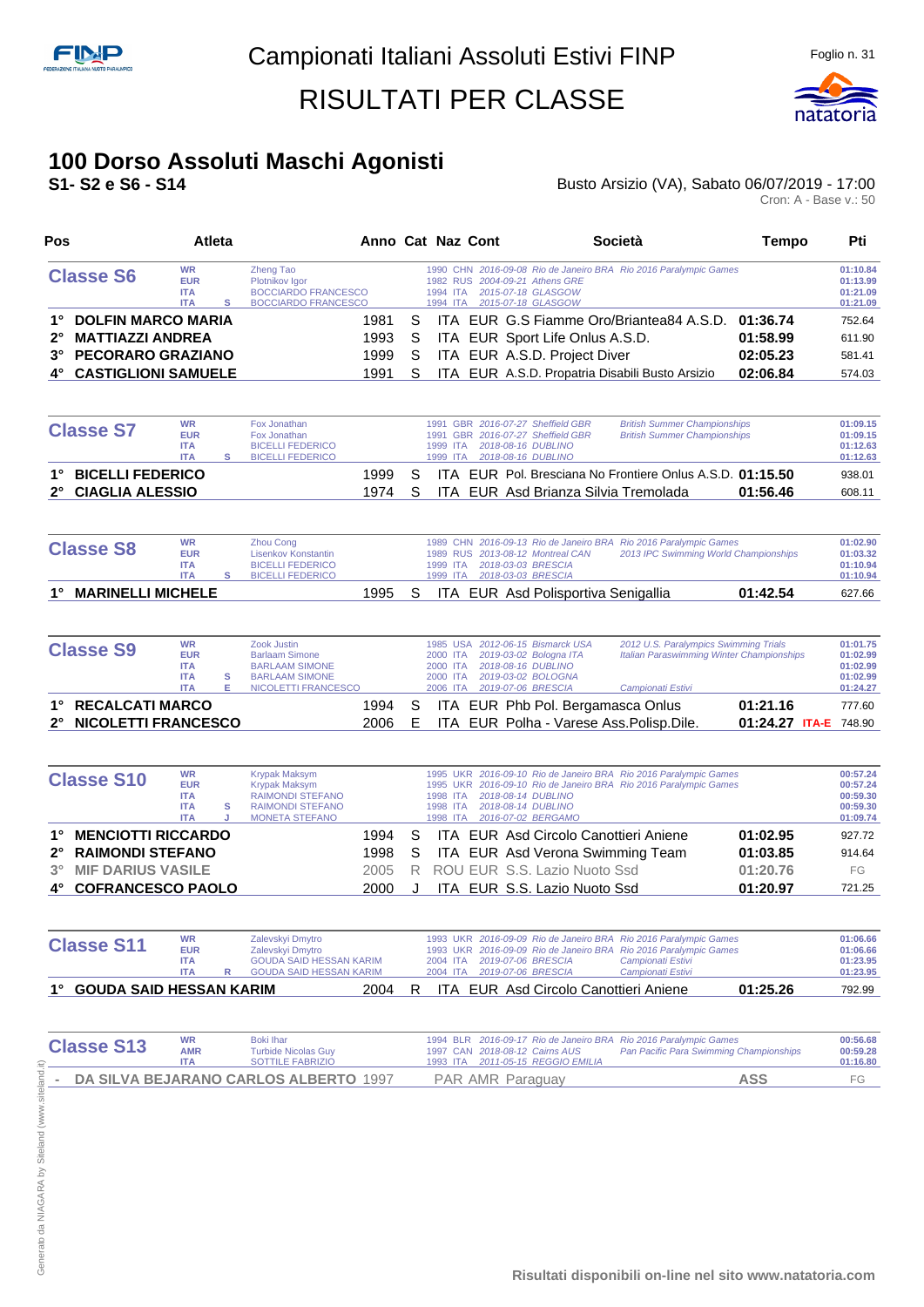

| <b>Classe S14</b> | <b>WR</b><br><b>EUR</b><br><b>ITA</b><br><b>ITA</b> | <b>Emeliantsey Viacheslay</b><br><b>Emeliantsey Viacheslay</b><br>PALAZZO MISHA<br>PALAZZO MISHA |  |  | 1994 RUS 2015-07-19 Glasgow GBR<br>1994 RUS 2015-07-19 Glasgow GBR | 2002 ITA 2019-05-31 LIGNANO SABBIADO RODI Series 2019<br>2002 ITA 2019-05-31 LIGNANO SABBIADO ROOI Series 2019 | 2015 IPC Swimming World Championships<br>2015 IPC Swimming World Championships | 00:59.26<br>00:59.26<br>01:07.98<br>01:07.98 |
|-------------------|-----------------------------------------------------|--------------------------------------------------------------------------------------------------|--|--|--------------------------------------------------------------------|----------------------------------------------------------------------------------------------------------------|--------------------------------------------------------------------------------|----------------------------------------------|
| 1° PALAZZO MISHA  |                                                     |                                                                                                  |  |  |                                                                    | 2002 J ITA EUR Asd Verona Swimming Team                                                                        | 01:10.35                                                                       | 862.97                                       |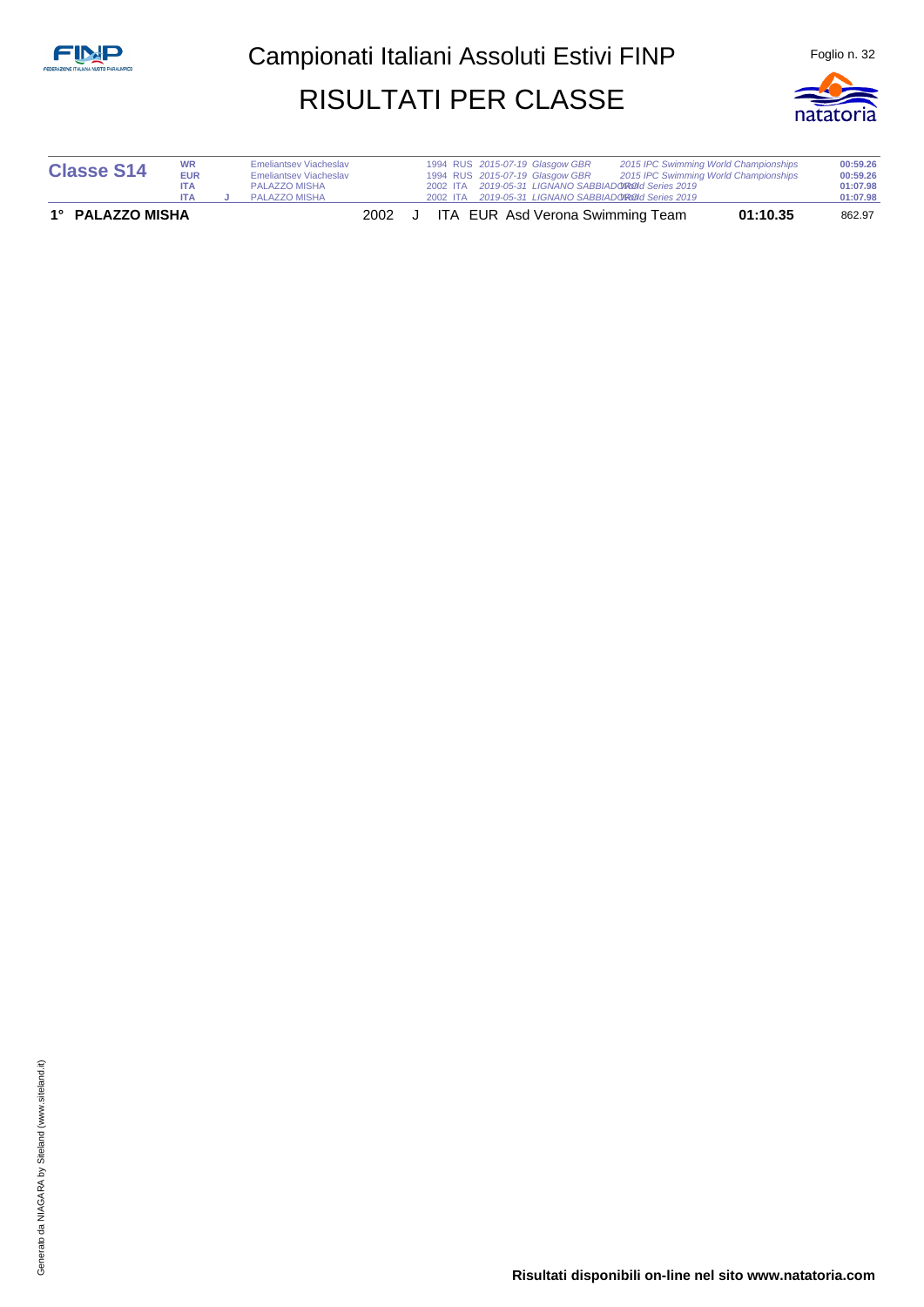

#### **100 Dorso Assoluti Femmine Agonisti**

**S1- S2 e S6 - S14** Busto Arsizio (VA), Sabato 06/07/2019 - 17:30 Busto Arsizio (VA), Sabato 06/07/2019 - 17:30<br>Cron: A - Base v.: 50

| Pos         |                            | <b>Atleta</b>                                                     |        |                                                                                                                              | Anno Cat Naz Cont |   |                                  |                                                       |                                                                                                                              | Società                                                                                                                                                                                                                   | Tempo    | Pti                                                      |
|-------------|----------------------------|-------------------------------------------------------------------|--------|------------------------------------------------------------------------------------------------------------------------------|-------------------|---|----------------------------------|-------------------------------------------------------|------------------------------------------------------------------------------------------------------------------------------|---------------------------------------------------------------------------------------------------------------------------------------------------------------------------------------------------------------------------|----------|----------------------------------------------------------|
|             | <b>Classe S2</b>           | <b>WR</b><br><b>EUR</b><br><b>ITA</b><br><b>ITA</b>               | s      | <b>Yip Pin Xiu</b><br><b>Ielisavetska Ganna</b><br>PROCIDA ANGELA<br>PROCIDA ANGELA                                          |                   |   | 1980<br>2000 ITA                 |                                                       | 1992 SGP 2016-09-09 Rio de Janeiro BRA<br>UKR 2014-08-07 Eindhoven NED<br>2019-07-06 BRESCIA<br>2000 ITA  2019-07-06 BRESCIA | Rio 2016 Paralympic Games<br>2014 IPC Swimming European Championships<br>Campionati Estivi<br>Campionati Estivi                                                                                                           |          | 02:07.09<br>02:16.31<br>02:44.70<br>02:44.70             |
| 1°          | <b>PROCIDA ANGELA</b>      |                                                                   |        |                                                                                                                              | 2000              | J |                                  |                                                       | ITA EUR A.S.D. Nuotatori Campani                                                                                             |                                                                                                                                                                                                                           | 02:46.30 | 802.41                                                   |
|             | <b>PINZONI CARLOTTA</b>    |                                                                   |        |                                                                                                                              | 1982              | S |                                  |                                                       | ITA EUR Ssd Sportmanagement Spa                                                                                              |                                                                                                                                                                                                                           | 04:18.60 | 516.01                                                   |
|             | <b>Classe S7</b>           | WR<br><b>EUR</b><br><b>ITA</b><br><b>ITA</b><br><b>ITA</b>        | s<br>J | Gaffney Julia<br><b>Bruhn Kirsten</b><br><b>TERZI GIULIA</b><br><b>TERZI GIULIA</b><br><b>TALAMONA ARIANNA</b>               |                   |   | 1995 ITA<br>1995 ITA             |                                                       | 2000 USA 2019-04-04 Indianapolis USA<br>1969 GER 2012-04-06 Sheffield GBR<br>1994 ITA 2011-07-07 BERLINO                     | Indianapolis 2019 World Para Swimming World Series<br>British International Disability Swimming Championships 2012 01:21.57<br>2019-05-31 LIGNANO SABBIADOROId Series 2019<br>2019-05-31 LIGNANO SABBIADOROId Series 2019 |          | 01:19.47<br>01:27.01<br>01:27.01<br>01:32.53             |
| 1°          | <b>MAGGI CAMILLA</b>       |                                                                   |        |                                                                                                                              | 2001              | J |                                  |                                                       | ITA EUR A.S.D Effegiquadro                                                                                                   |                                                                                                                                                                                                                           | 02:10.22 | 634.31                                                   |
| 2°          | <b>ESABOTINI AURORA</b>    |                                                                   |        |                                                                                                                              | 2002              | J |                                  |                                                       | ITA EUR A.S.D. Polisportiva Team 14                                                                                          |                                                                                                                                                                                                                           | 02:20.13 | 589.45                                                   |
|             | <b>TOTO JESSICA</b>        |                                                                   |        |                                                                                                                              | 1998              | S |                                  |                                                       | ITA EUR A.S.D Effegiquadro                                                                                                   |                                                                                                                                                                                                                           | SQU      | 0                                                        |
|             | <b>Classe S8</b>           | <b>WR</b><br><b>EUR</b><br><b>ITA</b><br><b>ITA</b>               | s      | <b>Tai Alice</b><br><b>Tai Alice</b><br>PALAZZO XENIA FRANCESCA<br>PALAZZO XENIA FRANCESCA                                   |                   |   | 1998 ITA                         |                                                       | 1999 GBR 2019-04-27 Glasgow GBR<br>1999 GBR 2019-04-27 Glasgow GBR                                                           | Glasgow 2019 World Para Swimming World Series<br>Glasgow 2019 World Para Swimming World Series 01:08.09<br>1998 ITA 2019-05-31 LIGNANO SABBIADOROId Series 2019<br>2019-05-31 LIGNANO SABBIADOROId Series 2019            |          | 01:08.09<br>01:21.53<br>01:21.53                         |
| 1°          | <b>CORNACCHINI SOFIA</b>   |                                                                   |        |                                                                                                                              | 1997              | S |                                  |                                                       | ITA EUR A.S.D. Atlantide O.N.L.U.S.                                                                                          |                                                                                                                                                                                                                           | 02:09.14 | 585.49                                                   |
|             |                            |                                                                   |        |                                                                                                                              |                   |   |                                  |                                                       |                                                                                                                              |                                                                                                                                                                                                                           |          |                                                          |
|             | <b>Classe S9</b>           | <b>WR</b><br><b>EUR</b><br><b>ITA</b><br><b>ITA</b><br><b>ITA</b> | s<br>J | <b>Tai Alice</b><br><b>Tai Alice</b><br>PALAZZO XENIA FRANCESCA<br><b>PALAZZO XENIA FRANCESCA</b><br>PALAZZO XENIA FRANCESCA |                   |   | 1998 ITA<br>1998 ITA<br>1998 ITA | 2017-07-15 LODI<br>2017-07-15 LODI<br>2017-07-15 LODI | 1999 GBR 2017-04-29 Sheffield GBR<br>1999 GBR 2017-04-29 Sheffield GBR                                                       | Sheffield 2017 World Para Swimming World Series<br>Sheffield 2017 World Para Swimming World Series                                                                                                                        |          | 01:07.66<br>01:07.66<br>01:19.89<br>01:19.89<br>01:19.89 |
| 1°          | <b>BARCELLAN FRANCESCA</b> |                                                                   |        |                                                                                                                              | 1976              | S |                                  |                                                       | ITA EUR S.S. Lazio Nuoto Ssd                                                                                                 |                                                                                                                                                                                                                           | 02:04.06 | 561.58                                                   |
| $2^{\circ}$ | <b>GRANCEA FLORENTINA</b>  |                                                                   |        |                                                                                                                              | 2000              | J |                                  |                                                       |                                                                                                                              | ITA EUR Pol. Bresciana No Frontiere Onlus A.S.D. 02:05.09                                                                                                                                                                 |          | 556.96                                                   |
|             | <b>Classe S10</b>          | <b>WR</b><br><b>EUR</b><br><b>ITA</b><br><b>ITA</b>               | s      | <b>Mortimer Summer</b><br><b>Mortimer Summer</b><br><b>SCORTECHINI ALESSIA</b><br><b>SCORTECHINI ALESSIA</b>                 |                   |   | 1997 ITA                         |                                                       | 1993 NED 2015-07-16 Glasgow GBR<br>1993 NED 2015-07-16 Glasgow GBR<br>1997 ITA 2018-08-14 DUBLINO<br>2018-08-14 DUBLINO      | 2015 IPC Swimming World Championships<br>2015 IPC Swimming World Championships                                                                                                                                            |          | 01:05.86<br>01:05.86<br>01:14.53<br>01:14.53             |
| 1°          | <b>CIKA ADLIN</b>          |                                                                   |        |                                                                                                                              | 2008              | Е |                                  |                                                       |                                                                                                                              | ITA EUR Polha - Varese Ass. Polisp. Dile.                                                                                                                                                                                 | 01:42.81 | 653.24                                                   |
| 2°          | <b>BRUNETTI ROSANNA</b>    |                                                                   |        |                                                                                                                              | 1964              | S |                                  |                                                       |                                                                                                                              | ITA EUR Acquamarina Team Trieste Onlus                                                                                                                                                                                    | 01:54.20 | 588.09                                                   |
|             | <b>Classe S12</b>          | <b>WR</b><br><b>EUR</b><br><b>ITA</b><br><b>ITA</b><br><b>ITA</b> | s      | <b>Russell Hannah</b><br><b>Russell Hannah</b><br><b>BERRA ALESSIA</b><br><b>BERRA ALESSIA</b><br>RABBOLINI MARTINA          |                   |   | 1994 ITA<br>1994 ITA<br>1998 ITA |                                                       | 2018-08-18 DUBLINO<br>2018-08-18 DUBLINO<br>2013-07-13 NAPOLI                                                                | 1996 GBR 2016-09-14 Rio de Janeiro BRA Rio 2016 Paralympic Games<br>1996 GBR 2016-09-14 Rio de Janeiro BRA Rio 2016 Paralympic Games                                                                                      |          | 01:06.06<br>01:06.06<br>01:15.83<br>01:15.83<br>01:30.83 |
| 1°          | <b>BERRA ALESSIA</b>       |                                                                   |        |                                                                                                                              | 1994              | S |                                  |                                                       |                                                                                                                              | ITA EUR Polha - Varese Ass. Polisp. Dile.                                                                                                                                                                                 | 01:16.57 | 906.36                                                   |
| 2°          | <b>BELOTTI SARA</b>        |                                                                   |        |                                                                                                                              | 1999              | S |                                  |                                                       | ITA EUR Olimpic Swim Pro A.S.D.                                                                                              |                                                                                                                                                                                                                           | 01:38.14 | 707.15                                                   |
| 3°          | <b>MANTOAN LARA</b>        |                                                                   |        |                                                                                                                              | 1999              | S |                                  |                                                       | ITA EUR Asd A.S.P.E.A. Padova Onlus                                                                                          |                                                                                                                                                                                                                           | 01:54.65 | 605.32                                                   |
| 4°          | <b>GASTALDI ANNA LAURA</b> |                                                                   |        |                                                                                                                              | 2000              | J |                                  |                                                       | ITA EUR Asd A.S.P.E.A. Padova Onlus                                                                                          |                                                                                                                                                                                                                           | 02:00.99 | 573.60                                                   |
|             |                            | <b>WR</b>                                                         |        | Gilli Carlotta                                                                                                               |                   |   |                                  |                                                       | 2001 ITA 2018-08-17 Dublin IRL                                                                                               | Dublin 2018 World Para Swimming European Championships 01:05.76                                                                                                                                                           |          |                                                          |
|             | Classe C42                 |                                                                   |        |                                                                                                                              |                   |   |                                  |                                                       |                                                                                                                              |                                                                                                                                                                                                                           |          |                                                          |

| <b>Classe S13</b>   | WR<br><b>EUR</b><br><b>ITA</b><br><b>ITA</b> | Gilli Carlotta<br>Gilli Carlotta<br><b>GILLI CARLOTTA</b><br>LUSCRI' CAMILLA |  |  | 2001 ITA 2018-08-17 Dublin IRL<br>2001 ITA 2018-08-17 Dublin IRL<br>2001 ITA 2018-08-17 DUBLINO<br>2002 ITA 2015-02-08 NAPOLI | Dublin 2018 World Para Swimming European Championships 01:05.76<br>Dublin 2018 World Para Swimming European Championships 01:05.76 | 01:05.76<br>01:36.39 |
|---------------------|----------------------------------------------|------------------------------------------------------------------------------|--|--|-------------------------------------------------------------------------------------------------------------------------------|------------------------------------------------------------------------------------------------------------------------------------|----------------------|
| 1° PEZZOTTA CAMILLA |                                              |                                                                              |  |  | 2007 E ITA EUR Asd Omero Bergamo                                                                                              | 02:00.61                                                                                                                           | 563.55               |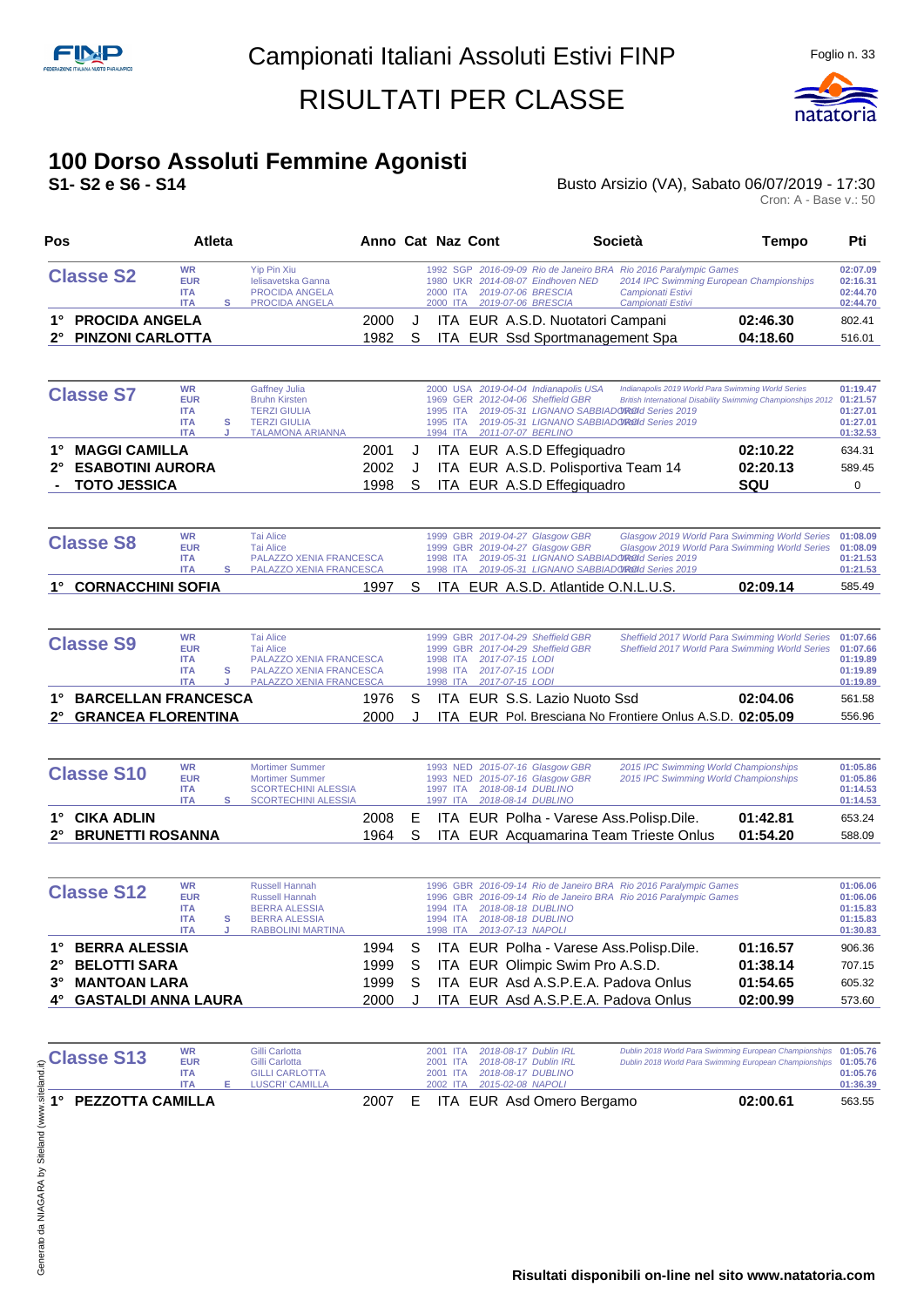

## **50 Dorso Assoluti Maschi Agonisti**

#### **S1 - S5** Busto Arsizio (VA), Sabato 06/07/2019 - 18:00 Busto Arsizio (VA), Sabato 06/07/2019 - 18:00<br>Cron: A - Base v.: 50

| Pos                                      |                                                     | Atleta | Anno Cat Naz Cont                                                                          |          |                                                            | Società                                                                                                                              | Tempo                | Pti                                          |
|------------------------------------------|-----------------------------------------------------|--------|--------------------------------------------------------------------------------------------|----------|------------------------------------------------------------|--------------------------------------------------------------------------------------------------------------------------------------|----------------------|----------------------------------------------|
| <b>Classe S1</b>                         | <b>WR</b><br><b>EUR</b><br><b>ITA</b><br><b>ITA</b> |        | Boiko Hennadii<br>Boiko Hennadii<br><b>BETTELLA FRANCESCO</b><br><b>BETTELLA FRANCESCO</b> |          | 1989 ITA 2016-05-06 FUNCHAL<br>1989 ITA 2016-05-06 FUNCHAL | 1974 UKR 2016-09-09 Rio de Janeiro BRA Rio 2016 Paralympic Games<br>1974 UKR 2016-09-09 Rio de Janeiro BRA Rio 2016 Paralympic Games |                      | 00:59.96<br>00:59.96<br>01:11.27<br>01:11.27 |
| 1° SCARDINO AGOSTINO<br>2° PERENCIN LUCA |                                                     |        | 1980<br>1998                                                                               | S.<br>S. |                                                            | ITA EUR A.S.D. Atlantide O.N.L.U.S.<br>ITA EUR A.S.D. Fai Sport                                                                      | 01:25.83<br>02:22.18 | 744.38<br>449.36                             |

| <b>Classe S2</b>    | <b>WR</b><br><b>EUR</b><br><b>ITA</b><br><b>ITA</b> | Zou Liankang<br>Palamarchuk Serhii<br>PIRONE VINCENZO<br>PIRONE VINCENZO |      |    |  |  | 1988 ITA 2019-03-02 BOLOGNA<br>1988 ITA 2019-03-02 BOLOGNA | 1995 CHN 2016-09-15 Rio de Janeiro BRA Rio 2016 Paralympic Games<br>1989 UKR 2016-09-15 Rio de Janeiro BRA Rio 2016 Paralympic Games |          | 00:47.17<br>00:50.23<br>01:07.28<br>01:07.28 |
|---------------------|-----------------------------------------------------|--------------------------------------------------------------------------|------|----|--|--|------------------------------------------------------------|--------------------------------------------------------------------------------------------------------------------------------------|----------|----------------------------------------------|
| 1° LANZANI EMANUELE |                                                     |                                                                          | 1991 | S. |  |  | ITA EUR Briantea84 A.S.D.                                  |                                                                                                                                      | 01:34.98 | 521.48                                       |

|             | <b>Classe S3</b>           | <b>WR</b><br><b>EUR</b><br><b>ITA</b><br><b>ITA</b> | s | Min Byeong-Eon<br><b>VYNOHRADETS' Dmytro</b><br><b>BONI VINCENZO</b><br><b>BONI VINCENZO</b> |      |    | <b>UKR</b><br>1988<br><b>ITA</b><br>1988<br><b>ITA</b> | 1985 KOR 2012-09-02 London GBR<br>2016-09-10 Rio de Janeiro BRA<br>2016-06-10 BERLINO<br>2016-06-10 BERLINO | London 2012 Paralympic Games<br>Rio 2016 Paralympic Games |          |       | 00:42.21<br>00:44.94<br>00:45.46<br>00:45.46 |
|-------------|----------------------------|-----------------------------------------------------|---|----------------------------------------------------------------------------------------------|------|----|--------------------------------------------------------|-------------------------------------------------------------------------------------------------------------|-----------------------------------------------------------|----------|-------|----------------------------------------------|
|             |                            | <b>ITA</b>                                          |   | <b>CONTI ALESSANDRO</b>                                                                      |      |    | 2002 ITA                                               | 2019-07-06 BRESCIA                                                                                          | Campionati Estivi                                         |          |       | 01:10.57                                     |
| 1°          | <b>BONI VINCENZO</b>       |                                                     |   |                                                                                              | 1988 | S  |                                                        | ITA EUR G.S Fiamme Oro/Caravaggio Sporting Village Ssd. a R.L.                                              |                                                           | 00:48.33 |       | 913.72                                       |
| $2^{\circ}$ | <b>MARIGLIANO EMANUELE</b> |                                                     |   |                                                                                              | 1995 | S  |                                                        | ITA EUR A.S.D. Nuotatori Campani                                                                            |                                                           | 01:05.73 |       | 671.84                                       |
| $3^\circ$   | <b>DURBACA ALEXANDRU</b>   |                                                     |   |                                                                                              | 1988 | S. |                                                        | ROU EUR A.S.D Effegiquadro                                                                                  |                                                           | 01:06.71 |       | FG                                           |
| 4°          | <b>PIRONE VINCENZO</b>     |                                                     |   |                                                                                              | 1988 | S  |                                                        | ITA EUR A.S.D. Nuotatori Campani                                                                            |                                                           | 01:08.17 |       | 647.79                                       |
|             | 5° PACCHIAROTTI ALESSANDRO |                                                     |   |                                                                                              | 1990 | S  |                                                        | ITA EUR A.S.D. Vitersport                                                                                   |                                                           | 01:08.36 |       | 645.99                                       |
|             | 6° CONTI ALESSANDRO        |                                                     |   |                                                                                              | 2002 |    |                                                        |                                                                                                             | ITA EUR Pol. Bresciana No Frontiere Onlus A.S.D. 01:10.57 |          | ITA-J | 625.76                                       |
| $7^{\circ}$ | <b>FRIGERIO SIMONE</b>     |                                                     |   |                                                                                              | 1985 | S  |                                                        | ITA EUR Briantea84 A.S.D.                                                                                   |                                                           | 01:16.63 |       | 576.28                                       |
| 8°          | <b>SARCINA GIACOMO</b>     |                                                     |   |                                                                                              | 1992 | S  |                                                        | ITA EUR Ssd Sportmanagement Spa                                                                             |                                                           | 01:16.65 |       | 576.13                                       |
|             | 9° GASPARINI YURI GIUSEPPE |                                                     |   |                                                                                              | 1977 | S  |                                                        | ITA EUR A.S.D. Atlantide O.N.L.U.S.                                                                         |                                                           | 01:28.24 |       | 500.45                                       |

| <b>Classe S4</b>           | <b>WR</b><br><b>EUR</b><br><b>AMR</b><br><b>ITA</b><br><b>ITA</b>                  | s      | Petracek Arnost<br>Petracek Arnost<br>Reyes Juan<br><b>PANCALLI LUCA</b><br><b>PANCALLI LUCA</b> |      |    | CZE<br>1991<br>CZE<br>1991<br>1964 ITA<br>1964 ITA | <b>IDM Swimming Berlin</b><br>2017-07-07 Berlin GER<br><b>IDM Swimming Berlin</b><br>2017-07-07 Berlin GER<br>1981 MEX 2008-09-08 Beijing CHN<br>1994-01-01 MALTA<br>1994-01-01 MALTA |          | 00:41.63<br>00:41.63<br>00:42.71<br>00:47.67<br>00:47.67 |
|----------------------------|------------------------------------------------------------------------------------|--------|--------------------------------------------------------------------------------------------------|------|----|----------------------------------------------------|---------------------------------------------------------------------------------------------------------------------------------------------------------------------------------------|----------|----------------------------------------------------------|
| 1° MORELLI EFREM           |                                                                                    |        |                                                                                                  | 1979 | S  |                                                    | ITA EUR G.S Fiamme Oro/Asd Sea Sub Modena                                                                                                                                             | 00:49.86 | FG                                                       |
| 2° SAPIO MASSIMO           | 01:04.81<br><b>ITA EUR</b> Gruppo Sportivo Paralimpico Difesa/S.S. Lazio Nuoto Ssd | 672.27 |                                                                                                  |      |    |                                                    |                                                                                                                                                                                       |          |                                                          |
| 3° LORENZO GABRIELE        |                                                                                    |        |                                                                                                  | 2006 |    |                                                    | E ARG AMR Polha - Varese Ass. Polisp. Dile.                                                                                                                                           | 01:05.14 | FG                                                       |
| 4° AZZARITO ANDREA         |                                                                                    |        |                                                                                                  | 1999 | S. |                                                    | ITA EUR S.S.D. Nuotatori Genovesi                                                                                                                                                     | 01:07.46 | 645.86                                                   |
| 5° SONZA ALEN              |                                                                                    |        |                                                                                                  | 1980 | S. |                                                    | ITA EUR Polha - Varese Ass. Polisp. Dile.                                                                                                                                             | 01:13.62 | 591.82                                                   |
| 6° CATINO FRANCESCO        |                                                                                    |        |                                                                                                  | 1975 | S. |                                                    | ITA EUR Polisportiva Milanese 1979 A.S.D.                                                                                                                                             | 01:14.68 | 583.42                                                   |
| <b>7° SCALISE GABRIELE</b> |                                                                                    |        |                                                                                                  | 1981 |    |                                                    | ITA EUR Asd A.S.P.E.A. Padova Onlus                                                                                                                                                   | 01:20.05 | 544.28                                                   |

|             | <b>Classe S5</b>           | <b>WR</b><br><b>EUR</b><br><b>ITA</b><br><b>ITA</b><br><b>ITA</b> | s | Wang Lichao<br>Semenenko Yaroslav<br><b>FANTIN ANTONIO</b><br><b>FANTIN ANTONIO</b><br><b>FANTIN ANTONIO</b> |      |    | 1987<br>2001 ITA<br>2001<br>-ITA<br>2001 ITA | 1993 CHN 2019-04-06 Indianapolis USA<br>UKR 2018-08-14 Dublin IRL<br>2018-08-14 DUBLINO<br>2018-08-14 DUBLINO<br>2018-08-14 DUBLINO | Indianapolis 2019 World Para Swimming World Series<br>Dublin 2018 World Para Swimming European Championships |                       | 00:34.60<br>00:34.80<br>00:36.17<br>00:36.17<br>00:36.17 |
|-------------|----------------------------|-------------------------------------------------------------------|---|--------------------------------------------------------------------------------------------------------------|------|----|----------------------------------------------|-------------------------------------------------------------------------------------------------------------------------------------|--------------------------------------------------------------------------------------------------------------|-----------------------|----------------------------------------------------------|
|             | <b>MASSUSSI ANDREA</b>     |                                                                   |   |                                                                                                              | 1994 | S  |                                              |                                                                                                                                     | ITA EUR Pol. Bresciana No Frontiere Onlus A.S.D. 00:45.40                                                    |                       | 808.37                                                   |
| $2^{\circ}$ | <b>ARIANO ENRICO</b>       |                                                                   |   |                                                                                                              | 1968 | S. |                                              |                                                                                                                                     | ITA EUR Phb Pol. Bergamasca Onlus                                                                            | 00:56.88              | 645.22                                                   |
| $3^\circ$   | <b>SBRICCOLI CARLO</b>     |                                                                   |   |                                                                                                              | 1991 | S  |                                              |                                                                                                                                     | ITA EUR A.S.D. Pol. Disabili Fabriano Mirasole 01:05.65                                                      |                       | 559.03                                                   |
| 4°          | <b>LOMBARDINI SERGIO</b>   |                                                                   |   |                                                                                                              | 1977 | S. |                                              |                                                                                                                                     | ITA EUR Phb Pol. Bergamasca Onlus                                                                            | 01:17.76              | 471.97                                                   |
| 5°          | <b>ANDRIESH DAVYD</b>      |                                                                   |   |                                                                                                              | 2002 |    |                                              |                                                                                                                                     | ITA EUR Asd Brianza Silvia Tremolada                                                                         | 01:18.60              | 466.92                                                   |
| $6^{\circ}$ | <b>BALDI DIEGO</b>         |                                                                   |   |                                                                                                              | 1986 | S  |                                              |                                                                                                                                     | ITA EUR A.S.D. Pol. Disabili Fabriano Mirasole 01:22.52                                                      |                       | 444.74                                                   |
|             | <b>SCARAMUZZI GIOVANNI</b> |                                                                   |   |                                                                                                              | 1975 | S  |                                              | ITA EUR A.C.S.D. Pentotary                                                                                                          |                                                                                                              | 01:28.65<br><b>WC</b> | 413.99                                                   |
|             | <b>MARONGIU ALESSANDRO</b> |                                                                   |   |                                                                                                              | 1985 | S  |                                              | ITA EUR A.S.D. Ticino Cuggiono                                                                                                      |                                                                                                              | ASS                   | $\Omega$                                                 |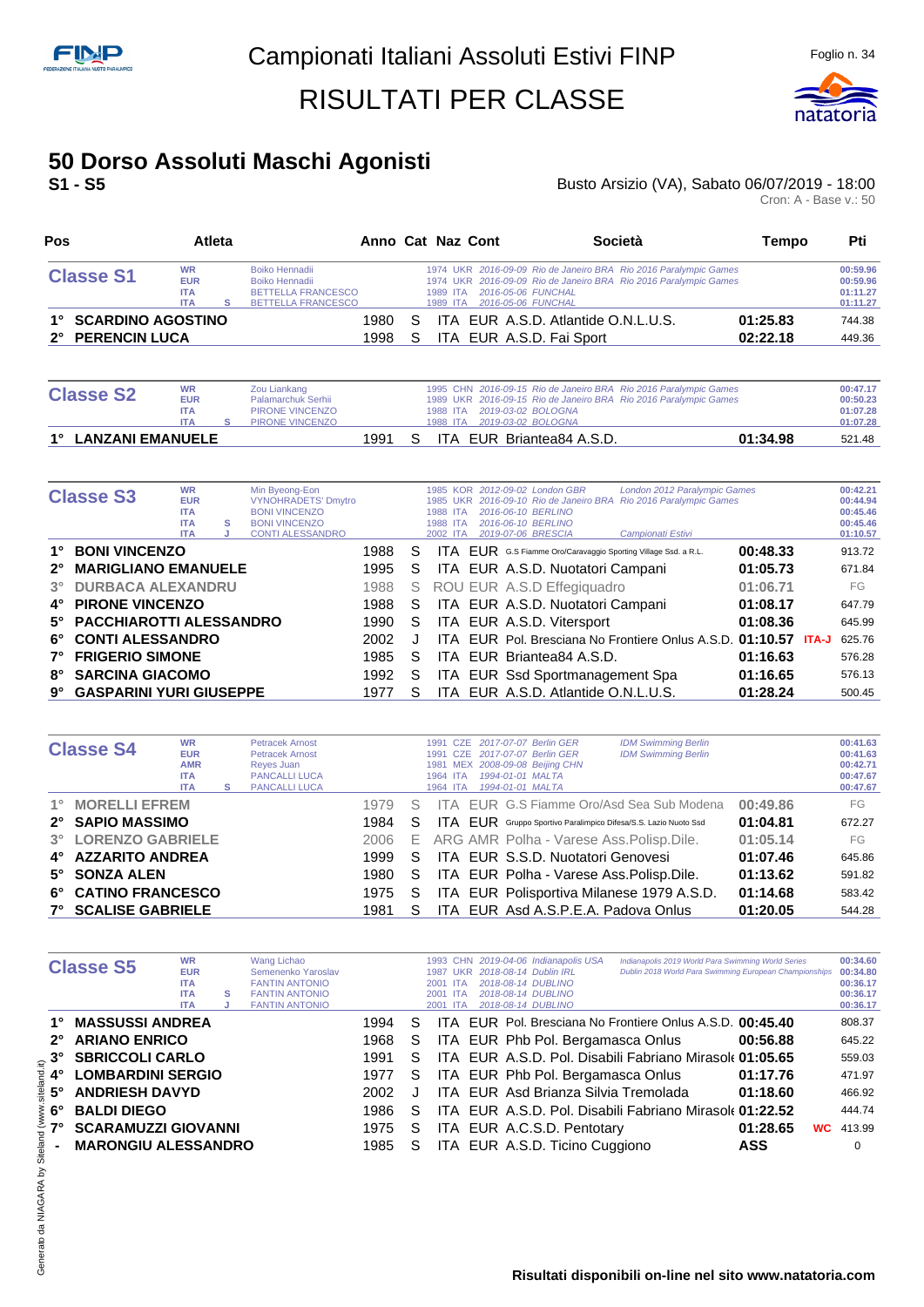

## **50 Dorso Assoluti Femmine Agonisti**

**S1 - S5** Busto Arsizio (VA), Sabato 06/07/2019 - 18:15 Busto Arsizio (VA), Sabato 06/07/2019 - 18:15<br>Cron: A - Base v.: 50

| Pos                                    |                                                     | Atleta |                                                                                     |              | Anno Cat Naz Cont    |                                          |                                                                   | <b>Società</b>                                                                                                                                      | Tempo                |            | Pti                                          |
|----------------------------------------|-----------------------------------------------------|--------|-------------------------------------------------------------------------------------|--------------|----------------------|------------------------------------------|-------------------------------------------------------------------|-----------------------------------------------------------------------------------------------------------------------------------------------------|----------------------|------------|----------------------------------------------|
| <b>Classe S2</b>                       | <b>WR</b><br><b>EUR</b><br><b>ITA</b><br><b>ITA</b> |        | Yip Pin Xiu<br>lelisavetska Ganna<br><b>PROCIDA ANGELA</b><br><b>PROCIDA ANGELA</b> |              | 2000 ITA<br>2000 ITA | 2019-07-06 BRESCIA<br>2019-07-06 BRESCIA | 1980 UKR 2013-08-14 Montreal CAN                                  | 1992 SGP 2016-09-09 Rio de Janeiro BRA Rio 2016 Paralympic Games<br>2013 IPC Swimming World Championships<br>Campionati Estivi<br>Campionati Estivi |                      |            | 00:59.38<br>01:03.21<br>01:17.82<br>01:17.82 |
| 1° PROCIDA ANGELA<br>2° AMODEO GIORGIA |                                                     |        |                                                                                     | 2000<br>2001 |                      |                                          | ITA EUR A.S.D. Nuotatori Campani<br>ITA EUR Pol. Dil. Integrabili |                                                                                                                                                     | 01:17.82<br>01:52.27 | <b>ITA</b> | 814.32<br>564.44                             |

| <b>Classe S3</b>       | <b>WR</b>  | <b>Peng Qiuping</b>      |        | 1994 CHN 2016-09-10 Rio de Janeiro BRA Rio 2016 Paralympic Games | 00:48.49 |
|------------------------|------------|--------------------------|--------|------------------------------------------------------------------|----------|
|                        | <b>EUR</b> | <b>Teunissen Lisette</b> |        | 1986 NED 2015-12-11 Amsterdam NED Amsterdam Swimcup              | 00:50.31 |
|                        | <b>ITA</b> | <b>PADOVAN MICHELA</b>   |        | 1999 ITA 2018-06-23 PALERMO                                      | 01:14.01 |
|                        | <b>ITA</b> | <b>PADOVAN MICHELA</b>   |        | 1999 ITA 2018-06-23 PALERMO                                      | 01:14.01 |
| 1° BELLETTI DANIELA    |            |                          | 1984 S | ITA EUR Sport Life Onlus A.S.D.<br>01:51.09                      | 458.28   |
| 2° ZANMARCHI VALENTINA |            |                          | 1976 S | ITA EUR A.S.D. Fai Sport<br>01:51.55                             | 456.39   |
| - FRANDOLI JASMIN      |            |                          | 1985 S | <b>ITA EUR Adus Triestina Nuoto</b><br>ASS                       |          |

| <b>Classe S4</b>        | <b>WR</b><br><b>EUR</b><br><b>ITA</b><br><b>ITA</b> | s | Cheng Jiao<br><b>Boggioni Monica</b><br><b>BOGGIONI MONICA</b><br><b>BOGGIONI MONICA</b> |      |    | 1998 ITA<br>1998 ITA<br>1998 ITA | 1994 CHN 2017-12-03 Mexico City MEX<br>2017-12-03 Mexico City MEX<br>2017-12-03 MEXICO CITY<br>2017-12-03 MEXICO CITY | Mexico City 2017 World Para Swimming Championships<br>Mexico City 2017 World Para Swimming Championships |          |           | 00:46.51<br>00:46.86<br>00:46.86<br>00:46.86 |
|-------------------------|-----------------------------------------------------|---|------------------------------------------------------------------------------------------|------|----|----------------------------------|-----------------------------------------------------------------------------------------------------------------------|----------------------------------------------------------------------------------------------------------|----------|-----------|----------------------------------------------|
| 1° TRIMI ARJOLA         |                                                     |   |                                                                                          | 1987 | S. |                                  | ITA EUR Polha - Varese Ass. Polisp. Dile.                                                                             |                                                                                                          | 01:00.24 |           | 826.36                                       |
| 2° DAL PAOS ELEONORA    |                                                     |   |                                                                                          | 1993 | S. |                                  | ITA EUR A.S.D. Fai Sport                                                                                              |                                                                                                          | 01:10.87 |           | 702.41                                       |
| 3° ZANCOPE CHIARA       |                                                     |   |                                                                                          | 1973 | S  |                                  | ITA EUR Asd A.S.P.E.A. Padova Onlus                                                                                   |                                                                                                          | 01:11.93 |           | 692.06                                       |
| 4° STROPPA FEDERICA     |                                                     |   |                                                                                          | 1977 | S  |                                  |                                                                                                                       | ITA EUR A.S.D. Pol. Disabili Fabriano Mirasole 01:33.53                                                  |          |           | 532.24                                       |
| 5° CORTE ALESSIA        |                                                     |   |                                                                                          | 1985 | S  |                                  | ITA EUR Sport Life Onlus A.S.D.                                                                                       |                                                                                                          | 01:38.34 |           | 506.20                                       |
| 6° BIFFI FRANCESCA      |                                                     |   |                                                                                          | 1997 | S. |                                  | ITA EUR Phb Pol. Bergamasca Onlus                                                                                     |                                                                                                          | 01:39.65 |           | 499.55                                       |
| 7° SCARAMUZZI NUNZIAPIA |                                                     |   |                                                                                          | 1986 |    |                                  | ITA EUR A.C.S.D. Pentotary                                                                                            |                                                                                                          | 01:43.39 | <b>WC</b> | 481.48                                       |

|    | <b>Classe S5</b>       | <b>WR</b><br><b>EUR</b><br><b>ITA</b><br><b>ITA</b><br><b>ITA</b> | s | Ziani Natalia<br>Ziani Natalia<br><b>BOGGIONI MONICA</b><br><b>BOGGIONI MONICA</b><br><b>GHIRETTI GIULIA</b> |      |    | 1981<br>1981<br>ITA.<br>1998<br>1998<br>ITA.<br>1994<br><b>ITA</b> | UKR 2010-08-17 Eindhoven NED<br>UKR 2010-08-17 Eindhoven NED<br>2018-12-16 BRESCIA<br>2018-12-16 BRESCIA<br>2013-06-08 ROMA | <b>IPC Swimming World Championships</b><br><b>IPC Swimming World Championships</b> |          |           | 00:38.68<br>00:38.68<br>00:45.27<br>00:45.27<br>00:51.45 |
|----|------------------------|-------------------------------------------------------------------|---|--------------------------------------------------------------------------------------------------------------|------|----|--------------------------------------------------------------------|-----------------------------------------------------------------------------------------------------------------------------|------------------------------------------------------------------------------------|----------|-----------|----------------------------------------------------------|
| 1° | <b>BOGGIONI MONICA</b> |                                                                   |   |                                                                                                              | 1998 | S. |                                                                    | ITA EUR A.I.C.S. Pavia Nuoto A.S.D.                                                                                         |                                                                                    | 00:46.68 |           | 869.97                                                   |
|    | 2° GHIRETTI GIULIA     |                                                                   |   |                                                                                                              | 1994 | S. |                                                                    |                                                                                                                             | ITA EUR G.S Fiamme Oro/Ego Nuoto A.S.D.                                            | 00:49.93 |           | 813.34                                                   |
|    | 3° AGOSTINI IRENE      |                                                                   |   |                                                                                                              | 2001 |    |                                                                    | ITA EUR Asd A.S.P.E.A. Padova Onlus                                                                                         |                                                                                    | 00:56.87 |           | 714.08                                                   |
|    | 4° SANTONOCITO LISA    |                                                                   |   |                                                                                                              | 1982 | S. |                                                                    | ITA EUR Asd Brianza Silvia Tremolada                                                                                        |                                                                                    | 01:10.19 |           | 578.57                                                   |
|    | 5° BONVECCHI MARIA     |                                                                   |   |                                                                                                              | 1985 | S  |                                                                    | ITA EUR S.S.D. Team Marche Cis S.R.L.                                                                                       |                                                                                    | 01:12.33 |           | 561.45                                                   |
| 6° | <b>SIMION EMMA</b>     |                                                                   |   |                                                                                                              | 1997 | S  |                                                                    | ITA EUR Asd A.S.P.E.A. Padova Onlus                                                                                         |                                                                                    | 01:15.66 | <b>WC</b> | 536.74                                                   |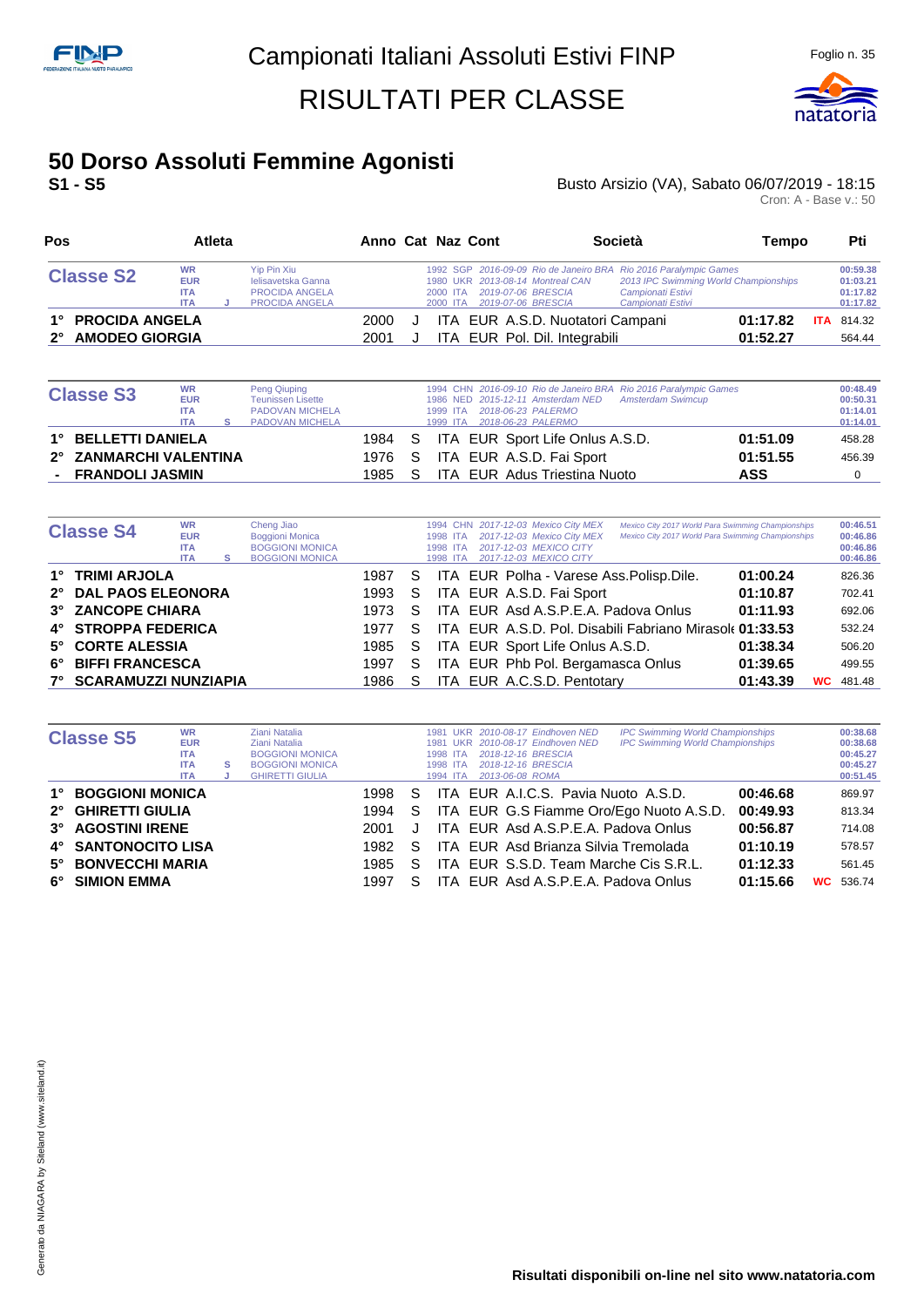

#### **400 Stile Libero Assoluti Maschi Agonisti S6 - S13** Busto Arsizio (VA), Sabato 06/07/2019 - 18:30

| Pos                                 |                                                     | Atleta |                                                                                                   |    | Anno Cat Naz Cont                                                                                                                          | Società                                   | Tempo                                                                                | Pti                                          |
|-------------------------------------|-----------------------------------------------------|--------|---------------------------------------------------------------------------------------------------|----|--------------------------------------------------------------------------------------------------------------------------------------------|-------------------------------------------|--------------------------------------------------------------------------------------|----------------------------------------------|
| <b>Classe S6</b>                    | <b>WR</b><br><b>EUR</b><br><b>ITA</b><br><b>ITA</b> |        | Olsson Anders<br><b>Olsson Anders</b><br><b>BOCCIARDO FRANCESCO</b><br><b>BOCCIARDO FRANCESCO</b> |    | 1965 SWE 2009-10-18 Reykjavik ISL<br>1965 SWE 2009-10-18 Reykjavik ISL<br>2016-07-01 BERGAMO<br>1994 ITA<br>2016-07-01 BERGAMO<br>1994 ITA |                                           | 2009 IPC Swimming European Championships<br>2009 IPC Swimming European Championships | 04:47.75<br>04:47.75<br>05:00.77<br>05:00.77 |
| <b>BRUSCA MATTEO</b><br>$1^{\circ}$ |                                                     |        | 1993                                                                                              | -S |                                                                                                                                            | ITA EUR Polha - Varese Ass. Polisp. Dile. | 06:54.28                                                                             | 718.81                                       |
| 2° RECCHIA MARIANO                  |                                                     |        | 1986                                                                                              | S  | ITA EUR Impianti Sportivi Nf Ssd Arl                                                                                                       |                                           | 07:38.84                                                                             | 649.01                                       |
| <b>PREZIOSA MAURO</b><br>$3^\circ$  |                                                     |        | 1980                                                                                              | S  | ITA EUR Polisport Dream Team Asd                                                                                                           |                                           | 09:51.34                                                                             | <b>WC</b> 503.59                             |

| <b>Classe S7</b>           | WR<br><b>EUR</b><br><b>ITA</b><br><b>ITA</b> | Craig Josef<br><b>Craig Josef</b><br><b>BICELLI FEDERICO</b><br><b>BICELLI FEDERICO</b> |        |    |  | 1997 GBR 2013-08-12 Montreal CAN<br>1997 GBR 2013-08-12 Montreal CAN | 1999 ITA 2019-06-01 LIGNANO SABBIADO ROOI Series 2019<br>1999 ITA 2019-06-01 LIGNANO SABBIADORO d Series 2019 | 2013 IPC Swimming World Championships<br>2013 IPC Swimming World Championships | 04:39.14<br>04:39.14<br>04:55.00<br>04:55.00 |
|----------------------------|----------------------------------------------|-----------------------------------------------------------------------------------------|--------|----|--|----------------------------------------------------------------------|---------------------------------------------------------------------------------------------------------------|--------------------------------------------------------------------------------|----------------------------------------------|
| <b>MISURI DAVIDE</b><br>1° |                                              |                                                                                         | 1998 S |    |  |                                                                      | ITA EUR Asd Verona Swimming Team                                                                              | 05:49.42                                                                       | 812.98                                       |
| 2° ROTA MATTEO             |                                              |                                                                                         | 1994   | S. |  |                                                                      | ITA EUR Phb Pol. Bergamasca Onlus                                                                             | 06:37.63                                                                       | 714.41                                       |

|           | <b>Classe S8</b>        | <b>WR</b><br><b>EUR</b><br><b>ITA</b><br><b>ITA</b> | <b>Hynd Oliver</b><br><b>Hynd Oliver</b><br>AMODEO ALBERTO<br>AMODEO ALBERTO |        | 2000 ITA | 1994 GBR 2017-07-25 Sheffiled GBR<br>1994 GBR 2017-07-25 Sheffiled GBR<br>2019-03-02 BOLOGNA<br>2000 ITA 2019-03-02 BOLOGNA | <b>British Summer Championships 2017</b><br><b>British Summer Championships 2017</b> |          | 04:19.74<br>04:19.74<br>04:49.65<br>04:49.65 |
|-----------|-------------------------|-----------------------------------------------------|------------------------------------------------------------------------------|--------|----------|-----------------------------------------------------------------------------------------------------------------------------|--------------------------------------------------------------------------------------|----------|----------------------------------------------|
|           | 1° CIAMPRICOTTI GIOELE  |                                                     |                                                                              | 1998 S |          |                                                                                                                             | ITA EUR Asd Circolo Canottieri Aniene                                                | 04:58.49 | 896.24                                       |
|           | 2° TOLASI ANTONIO       |                                                     |                                                                              | 1962 S |          |                                                                                                                             | ITA EUR A.I.C.S. Pavia Nuoto A.S.D.                                                  | 06:17.33 | 708.98                                       |
| $3^\circ$ | <b>AMBROSINI DANILO</b> |                                                     |                                                                              | 1976 S |          |                                                                                                                             | ITA EUR Polha - Varese Ass. Polisp. Dile.                                            | 06:34.59 | 677.97                                       |

| <b>Classe S9</b>      | <b>WR</b><br><b>EUR</b><br><b>ITA</b><br><b>ITA</b> | <b>Hall Brenden</b><br>Morlacchi Federico<br><b>MORLACCHI FEDERICO</b><br><b>MORLACCHI FEDERICO</b> | 1993 AUS 2013-08-16 Montreal CAN<br>2013 IPC Swimming World Championships<br>2013 IPC Swimming World Championships<br>2013-08-16 Montreal CAN<br>1993 ITA<br>2013-08-16 MONTREAL<br>1993 ITA<br>1993 ITA 2013-08-16 MONTREAL | 04:09.93<br>04:14.46<br>04:14.46<br>04:14.46 |
|-----------------------|-----------------------------------------------------|-----------------------------------------------------------------------------------------------------|------------------------------------------------------------------------------------------------------------------------------------------------------------------------------------------------------------------------------|----------------------------------------------|
| 1° MORLACCHI FEDERICO |                                                     | 1993 S                                                                                              | 04:23.61<br>ITA EUR Polha - Varese Ass. Polisp. Dile.                                                                                                                                                                        | 969.84                                       |
| 2° RECALCATI MARCO    |                                                     | 1994 S                                                                                              | ITA EUR Phb Pol. Bergamasca Onlus<br>05:22.62                                                                                                                                                                                | 792.45                                       |
| 3° SICURANI SILVIO    |                                                     | 1978 S                                                                                              | 06:28.29<br>ITA EUR A.I.C.S. Pavia Nuoto A.S.D.                                                                                                                                                                              | 658.43                                       |

| <b>Classe S10</b>        | <b>WR</b><br><b>EUR</b> | Krypak Maksym<br>Krypak Maksym |        |    | 1995 UKR 2016-09-15 Rio de Janeiro BRA Rio 2016 Paralympic Games<br>1995 UKR 2016-09-15 Rio de Janeiro BRA Rio 2016 Paralympic Games | 03:57.71<br>03:57.71 |
|--------------------------|-------------------------|--------------------------------|--------|----|--------------------------------------------------------------------------------------------------------------------------------------|----------------------|
|                          | <b>ITA</b>              | <b>RAIMONDI STEFANO</b>        |        |    | 2018-08-15 DUBLINO<br>1998 ITA                                                                                                       | 04:06.61             |
|                          | <b>ITA</b>              | RAIMONDI STEFANO               |        |    | 1998 ITA 2018-08-15 DUBLINO                                                                                                          | 04:06.61             |
| 1° RAIMONDI STEFANO      |                         |                                | 1998 S |    | ITA EUR Asd Verona Swimming Team                                                                                                     | 04:14.55<br>949.09   |
| 2° PASQUINI ROBERTO      |                         |                                | 1968   | S. | ITA EUR S.S. Lazio Nuoto Ssd                                                                                                         | 05:03.33<br>796.46   |
| - FRANZONI ANTONIO MARCO |                         |                                | 1989   |    | ITA EUR A.S.D. Nuotatori Campani<br><b>ASS</b>                                                                                       |                      |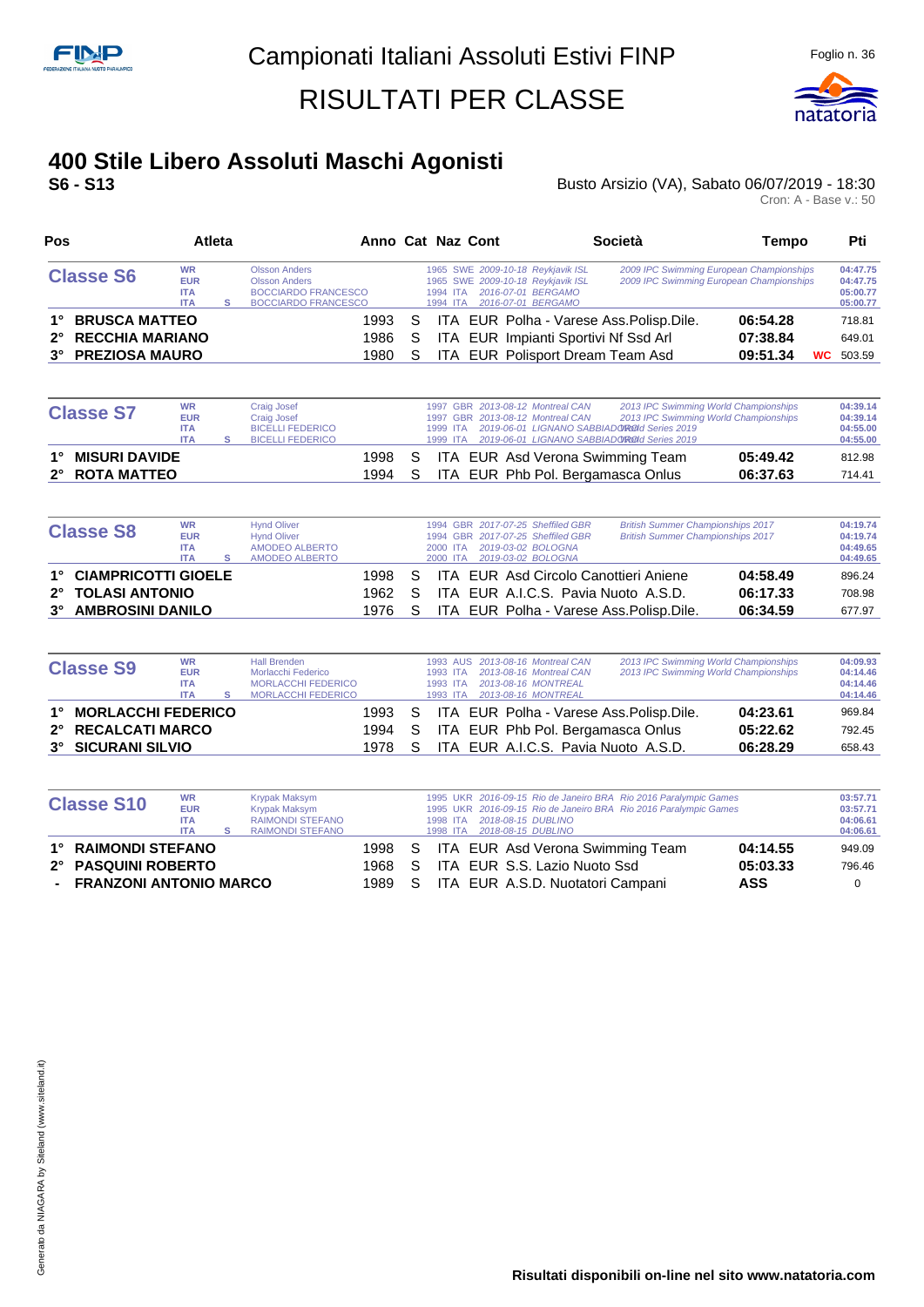

# **400 Stile Libero Assoluti Femmine Agonisti**

**S6 - S13** Busto Arsizio (VA), Sabato 06/07/2019 - 19:00

| Pos                                                                                 | Atleta                                                                      |                                                                                                                         | Anno Cat Naz Cont    |             |                                  |                                                                                                                                                                         | <b>Società</b>                                                                                                                  | Tempo                                                                                                            | Pti                                          |
|-------------------------------------------------------------------------------------|-----------------------------------------------------------------------------|-------------------------------------------------------------------------------------------------------------------------|----------------------|-------------|----------------------------------|-------------------------------------------------------------------------------------------------------------------------------------------------------------------------|---------------------------------------------------------------------------------------------------------------------------------|------------------------------------------------------------------------------------------------------------------|----------------------------------------------|
| <b>Classe S6</b>                                                                    | <b>WR</b><br><b>EUR</b><br><b>ITA</b><br><b>ITA</b><br>s<br><b>ITA</b><br>J | Mereshko Yelyzaveta<br>Mereshko Yelyzaveta<br><b>ROMANO EMANUELA</b><br><b>ROMANO EMANUELA</b><br><b>CORDINI CHIARA</b> |                      |             | 1990 ITA<br>1990 ITA<br>2001 ITA | 1992 UKR 2016-05-06 Funchal POR<br>1992 UKR 2016-05-06 Funchal POR<br>2012-09-01 LONDRA<br>2012-09-01 LONDRA<br>2018-08-17 DUBLINO                                      |                                                                                                                                 | 2016 IPC Swimming European Open Championship 05:14.69<br>2016 IPC Swimming European Open Championship            | 05:14.69<br>05:44.36<br>05:44.36<br>05:53.89 |
| <b>MESCHINI CATERINA</b><br>1°<br>$2^{\circ}$<br><b>SOLA YLENIA</b>                 |                                                                             |                                                                                                                         | 2002<br>1995         | J<br>S      |                                  | ITA EUR S.S. Lazio Nuoto Ssd                                                                                                                                            | ITA EUR Pol. Bresciana No Frontiere Onlus A.S.D. 07:20.51                                                                       | 07:14.52                                                                                                         | 739.00<br>728.95                             |
| <b>Classe S7</b>                                                                    | <b>WR</b><br><b>EUR</b><br><b>ITA</b><br>s<br><b>ITA</b>                    | <b>Freney Jacqueline</b><br>Rodgers Susannah<br><b>TALAMONA ARIANNA</b><br><b>TALAMONA ARIANNA</b>                      |                      |             | 1994 ITA                         | 1992 AUS 2012-09-06 London GBR<br>1983 GBR 2012-09-06 London GBR<br>2015-04-18 BERLINO<br>1994 ITA 2015-04-18 BERLINO                                                   | London 2012 Paralympic Games<br>London 2012 Paralympic Games                                                                    |                                                                                                                  | 04:59.02<br>05:18.93<br>05:40.73<br>05:40.73 |
| <b>AERE KATIA</b><br>1°<br><b>TOTO JESSICA</b>                                      |                                                                             |                                                                                                                         | 1971<br>1998         | S<br>S      |                                  | ITA EUR Asd Trivium<br>ITA EUR A.S.D Effegiquadro                                                                                                                       |                                                                                                                                 | 06:39.12<br>07:31.03                                                                                             | 773.23<br>684.23                             |
| <b>Classe S8</b>                                                                    | <b>WR</b><br><b>EUR</b><br><b>ITA</b><br><b>ITA</b><br>s                    | Patterson Lakeisha<br><b>Frederiksen Heather</b><br>PALAZZO XENIA FRANCESCA<br>PALAZZO XENIA FRANCESCA                  |                      |             | 1998 ITA<br>1998 ITA             | 2018-08-14 DUBLINO<br>2018-08-14 DUBLINO                                                                                                                                | 1999 AUS 2016-09-08 Rio de Janeiro BRA Rio 2016 Paralympic Games<br>1985 GBR 2009-03-17 Ponds Forge, Sheffieldr@BRChampionships |                                                                                                                  | 04:40.33<br>04:45.67<br>04:59.51<br>04:59.51 |
| <b>PALAZZO XENIA FRANCESCA</b><br>$1^{\circ}$                                       |                                                                             |                                                                                                                         | 1998                 | S           |                                  | ITA EUR Asd Verona Swimming Team                                                                                                                                        |                                                                                                                                 | 05:03.74                                                                                                         | 958.09                                       |
| <b>Classe S9</b>                                                                    | <b>WR</b><br><b>EUR</b><br><b>ITA</b><br><b>ITA</b><br>s                    | Du Toit Natalie<br><b>Kearney Tully</b><br><b>TOZZINI MARINA</b><br><b>TOZZINI MARINA</b>                               |                      |             | 1962 ITA<br>1962 ITA             | 1984 RSA 2008-09-12 Beijing CHN<br>1997 GBR 2015-07-18 Glasgow GBR<br><b>ATLANTA</b><br><b>ATLANTA</b>                                                                  | 2015 IPC Swimming World Championships                                                                                           |                                                                                                                  | 04:23.81<br>04:39.29<br>05:01.96<br>05:01.96 |
| <b>BIANCO VITTORIA</b><br>1°<br><b>SECCI FRANCESCA</b><br>2°<br><b>GRANATA SARA</b> |                                                                             |                                                                                                                         | 1995<br>1990<br>1995 | S<br>S<br>S |                                  | ITA EUR Impianti Sportivi Nf Ssd Arl<br>ITA EUR Sa.Spo. Cagliari Onlus<br>ITA EUR Polisport Dream Team Asd                                                              |                                                                                                                                 | 05:14.78<br>05:29.66<br>SQU                                                                                      | 867.91<br>828.73<br>0                        |
| <b>Classe S10</b>                                                                   | <b>WR</b><br><b>EUR</b><br><b>ITA</b><br><b>ITA</b><br>R                    | <b>Rivard Aurelie</b><br>Jablonska Oliwia<br><b>SORINI MARGHERITA</b><br><b>SORINI MARGHERITA</b>                       |                      |             | 2004 ITA                         | 1996 CAN 2018-08-09 Cairns AUS<br>1997 POL 2019-06-08 Berlin GER<br>2019-06-01 LIGNANO SABBIADOROId Series 2019<br>2004 ITA 2019-06-01 LIGNANO SABBIADOROId Series 2019 | Pan Pacific Para Swimming Championships                                                                                         | Berlin 2019 World Para Swimming World Series                                                                     | 04:29.27<br>04:32.16<br>04:54.34<br>04:54.34 |
| <b>SORINI MARGHERITA</b><br>1°                                                      |                                                                             |                                                                                                                         | 2004                 | R           |                                  | <b>ITA EUR Adus Triestina Nuoto</b>                                                                                                                                     |                                                                                                                                 | 05:00.53                                                                                                         | 907.53                                       |
| <b>Classe S11</b>                                                                   | <b>WR</b><br><b>EUR</b><br><b>ITA</b><br><b>ITA</b><br>s                    | <b>Bruinsma Liesette</b><br><b>Bruinsma Liesette</b><br><b>CAMELLINI CECILIA</b><br><b>CAMELLINI CECILIA</b>            |                      |             | 1992 ITA                         | 2000 NED 2018-08-15 Dublin IRL<br>2000 NED 2018-08-15 Dublin IRL<br>2012-06-30 BERLINO<br>1992 ITA 2012-06-30 BERLINO                                                   |                                                                                                                                 | Dublin 2018 World Para Swimming European Championships<br>Dublin 2018 World Para Swimming European Championships | 05:04.74<br>05:04.74<br>05:16.34<br>05:16.34 |
| <b>RABBOLINI MARTINA</b>                                                            |                                                                             |                                                                                                                         | 1998                 | S           |                                  |                                                                                                                                                                         | ITA EUR G.S. Dil. Non Vedenti Milano - Onlus 05:59.14                                                                           |                                                                                                                  | 878.82                                       |
| <b>Classe S12</b>                                                                   | <b>WR</b><br><b>EUR</b><br><b>ITA</b><br><b>ITA</b><br>s                    | <b>Meyers Rebecca</b><br><b>Russell Hannah</b><br><b>BERRA ALESSIA</b><br><b>BERRA ALESSIA</b>                          |                      |             | 1996<br>1994 ITA<br>1994 ITA     | 1994 USA 2018-08-09 Cairns AUS<br>GBR 2015-04-18 Berlin GER<br>2018-08-13 DUBLINO<br>2018-08-13 DUBLINO                                                                 | Pan Pacific Para Swimming Championships                                                                                         | 2015 International German Swimming Championships for people with disabilitiv 04:37.14                            | 04:24.30<br>04:53.13<br>04:53.13             |
| <b>ALBICINI CRISTINA</b>                                                            |                                                                             |                                                                                                                         | 1969                 | S           |                                  |                                                                                                                                                                         | <b>ITA EUR Pol. Bresciana No Frontiere Onlus A.S.D. 07:31.93</b>                                                                |                                                                                                                  | 627.82                                       |
| $\frac{2}{3}$ Classe S13                                                            | <b>WR</b><br><b>EUR</b><br><b>ITA</b><br><b>ITA</b>                         | <b>Meyers Rebecca</b><br>Stetsenko Anna<br><b>GILLI CARLOTTA</b><br><b>GILLI CARLOTTA</b>                               |                      |             | 2001 ITA<br>2001 ITA             | 1992 UKR 2015-04-18 Berlin GER<br>2018-07-06 TORINO<br>2018-07-06 TORINO                                                                                                | 1994 USA 2016-09-12 Rio de Janeiro BRA Rio 2016 Paralympic Games                                                                | 2015 International German Swimming Championships for people with disabiliti 04:23.01                             | 04:19.59<br>04:28.20<br>04:28.20             |
| Generato da NIAGARA by Siteland (www.<br>1°<br><b>GILLI CARLOTTA</b>                |                                                                             |                                                                                                                         | 2001                 | J           |                                  |                                                                                                                                                                         | <b>ITA EUR G.S Fiamme Oro/Rari Nantes Torino Ssd Arl</b>                                                                        | 04:37.06                                                                                                         | 981.09                                       |
|                                                                                     |                                                                             |                                                                                                                         |                      |             |                                  |                                                                                                                                                                         |                                                                                                                                 | Risultati disponibili on-line nel sito www.natatoria.com                                                         |                                              |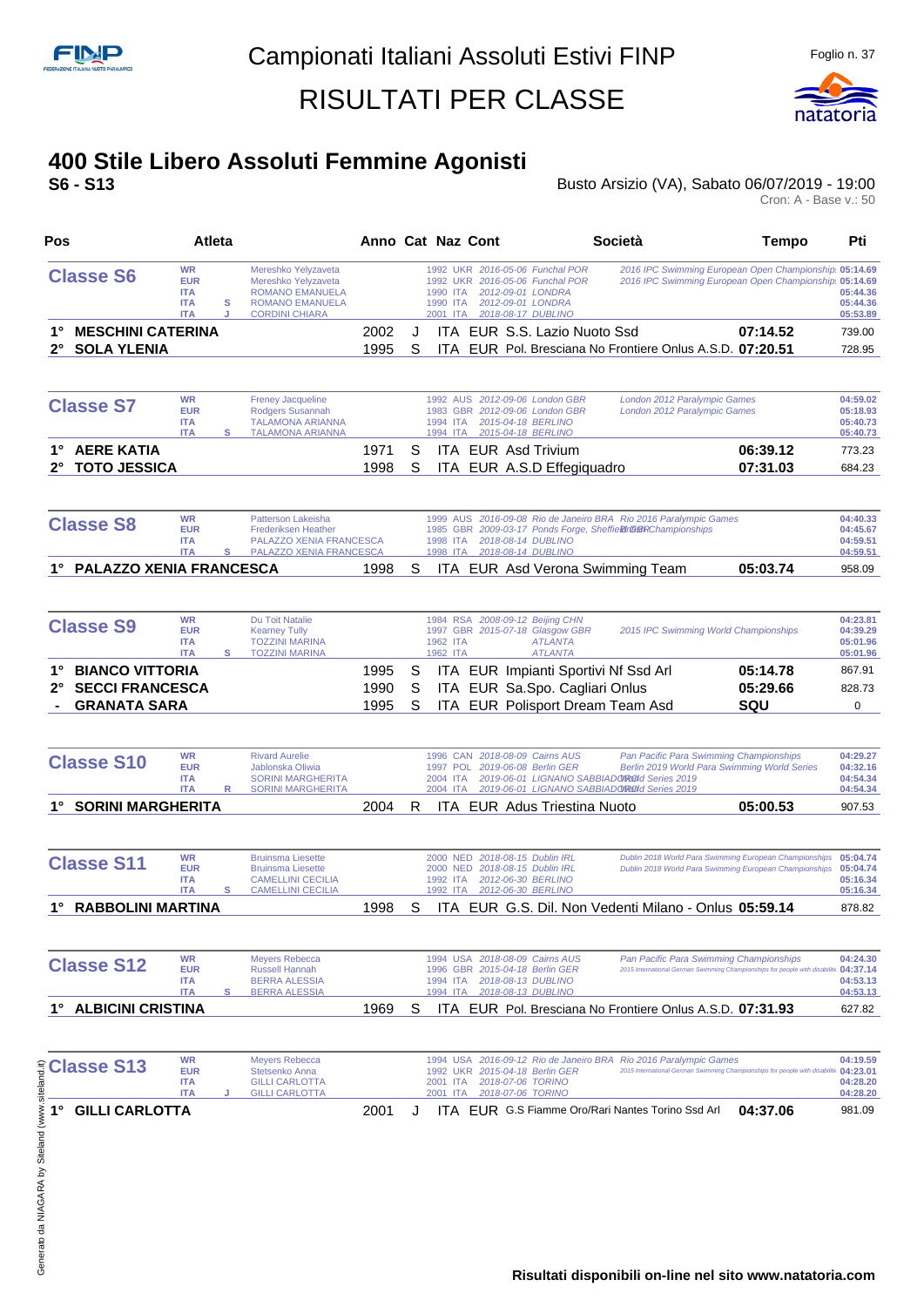

#### **200 Stile Libero Assoluti Maschi Agonisti**

**S2 - S5 e S14** Busto Arsizio (VA), Sabato 06/07/2019 - 19:15 Busto Arsizio (VA), Sabato 06/07/2019 - 19:15<br>Cron: A - Base v.: 50

| Pos                                        |                                                                   | <b>Atleta</b> |                                                                                                                                        | Anno Cat Naz Cont |   |                                                          |                                                                                                                  | Società                                                                                                                              | Tempo    | Pti                                                      |
|--------------------------------------------|-------------------------------------------------------------------|---------------|----------------------------------------------------------------------------------------------------------------------------------------|-------------------|---|----------------------------------------------------------|------------------------------------------------------------------------------------------------------------------|--------------------------------------------------------------------------------------------------------------------------------------|----------|----------------------------------------------------------|
| <b>Classe S3</b>                           | <b>WR</b><br><b>EUR</b><br><b>ITA</b><br><b>ITA</b>               | s             | <b>Huang Wenpan</b><br><b>VYNOHRADETS' Dmytro</b><br><b>BONI VINCENZO</b><br><b>BONI VINCENZO</b>                                      |                   |   | 1988 ITA<br>1988 ITA                                     | 2016-09-15 RIO DE JANEIRO<br>2016-09-15 RIO DE JANEIRO                                                           | 1995 CHN 2016-09-15 Rio de Janeiro BRA Rio 2016 Paralympic Games<br>1985 UKR 2016-09-15 Rio de Janeiro BRA Rio 2016 Paralympic Games |          | 03:09.04<br>03:09.77<br>03:30.02<br>03:30.02             |
| <b>BONI VINCENZO</b>                       |                                                                   |               |                                                                                                                                        | 1988              | S |                                                          | ITA EUR G.S Fiamme Oro/Caravaggio Sporting Village Ssd. a R.L.                                                   |                                                                                                                                      | 03:32.61 | 934.25                                                   |
| <b>Classe S4</b>                           | <b>WR</b><br><b>EUR</b><br><b>ITA</b><br><b>ITA</b>               | s             | <b>Oribe Richard</b><br><b>Oribe Richard</b><br><b>MAZZONE LUCA</b><br><b>MAZZONE LUCA</b>                                             |                   |   | 1974 ESP<br>1974 ESP<br>1971 ITA<br>1971<br><b>ITA</b>   | 2008-09-09 Beijing CHN<br>2008-09-09 Beijing CHN<br>2008-09-09 PECHINO<br>2008-09-09 PECHINO                     |                                                                                                                                      |          | 02:55.81<br>02:55.81<br>03:14.81<br>03:14.81             |
| <b>BEGGIATO LUIGI</b>                      |                                                                   |               |                                                                                                                                        | 1998              | S |                                                          | ITA EUR Asd A.S.P.E.A. Padova Onlus                                                                              |                                                                                                                                      | 03:30.53 | 854.08                                                   |
| <b>VIDAL MATTEO</b><br>$2^{\circ}$         |                                                                   |               |                                                                                                                                        | 1984              | S | ITA.                                                     | EUR Sport Life Onlus A.S.D.                                                                                      |                                                                                                                                      | 04:47.75 | 624.88                                                   |
| <b>Classe S5</b>                           | <b>WR</b><br><b>EUR</b><br><b>ITA</b><br><b>ITA</b><br><b>ITA</b> | s<br>J        | <b>Bocciardo Francesco</b><br>Bocciardo Francesco<br><b>BOCCIARDO FRANCESCO</b><br><b>BOCCIARDO FRANCESCO</b><br><b>FANTIN ANTONIO</b> |                   |   | 1994 ITA<br>1994 ITA<br>1994 ITA<br>1994 ITA<br>2001 ITA | 2018-08-13 Dublin IRL<br>2018-08-13 Dublin IRL<br>2018-08-13 DUBLINO<br>2018-08-13 DUBLINO<br>2019-03-03 BOLOGNA | Dublin 2018 World Para Swimming European Championships<br>Dublin 2018 World Para Swimming European Championships                     |          | 02:23.65<br>02:23.65<br>02:23.65<br>02:23.65<br>02:24.48 |
| <b>BOCCIARDO FRANCESCO</b>                 |                                                                   |               |                                                                                                                                        | 1994              | S |                                                          |                                                                                                                  | ITA EUR G.S Fiamme Oro/S.S.D. Nuotatori Genovesi                                                                                     | 02:26.68 | 1047.04                                                  |
| <b>SCIACCALUGA GIOVANNI</b><br>$2^{\circ}$ |                                                                   |               |                                                                                                                                        | 1994              | S | ITA.                                                     | EUR S.S.D. Nuotatori Genovesi                                                                                    |                                                                                                                                      | 02:54.37 | 880.77                                                   |
|                                            |                                                                   |               |                                                                                                                                        | 2000              | J | ITA.                                                     | EUR S.S. Lazio Nuoto Ssd                                                                                         |                                                                                                                                      | 03:28.83 | 735.43                                                   |
| PERUZZO LORENZO<br>$3^{\circ}$             |                                                                   |               |                                                                                                                                        | 1968              | S | <b>ITA</b>                                               | EUR Phb Pol. Bergamasca Onlus                                                                                    |                                                                                                                                      | 03:42.28 | 690.93                                                   |

| <b>Classe S14</b>                     | <b>WR</b><br><b>EUR</b> | Dunn Reece<br>Dunn Reece |  |  | 1995 GBR 2019-06-06 Berlin GER<br>1995 GBR 2019-06-06 Berlin GER | Berlin 2019 World Para Swimming World Series<br>Berlin 2019 World Para Swimming World Series | 01:53.57<br>01:53.57 |
|---------------------------------------|-------------------------|--------------------------|--|--|------------------------------------------------------------------|----------------------------------------------------------------------------------------------|----------------------|
|                                       | <b>ITA</b>              | PALAZZO MISHA            |  |  | 2002 ITA 2019-05-30 LIGNANO SABBIADO ROOI Series 2019            |                                                                                              | 02:00.98             |
|                                       | <b>ITA</b>              | PALAZZO MISHA            |  |  |                                                                  | 2002 ITA 2019-05-30 LIGNANO SABBIADO ROOI Series 2019                                        | 02:00.98             |
| $1^{\circ}$<br><b>MELONI EMANUELE</b> |                         |                          |  |  | 1999 S ITA EUR Briantea84 A.S.D.                                 | 02:42.28                                                                                     | 717.46               |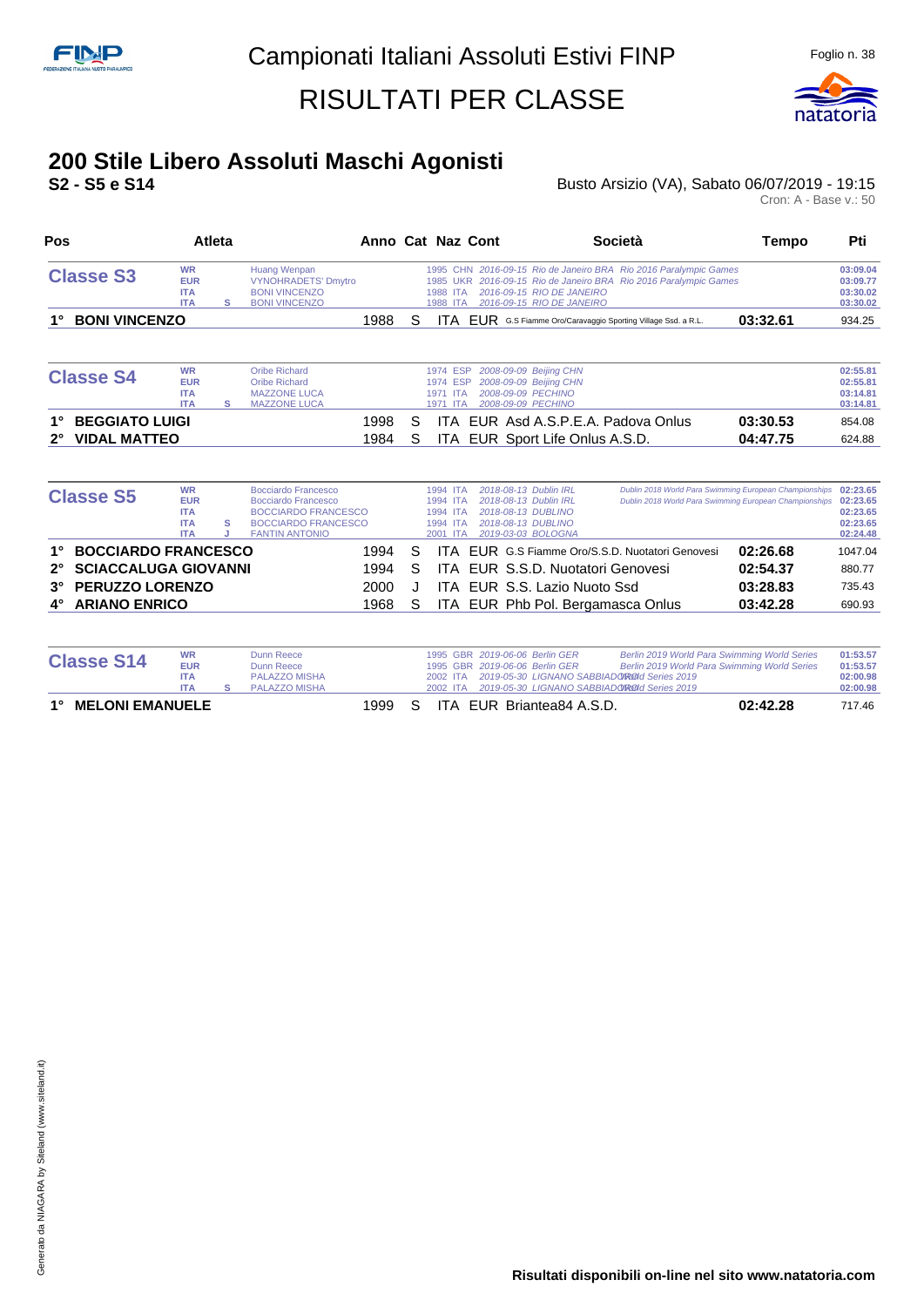

# **200 Stile Libero Assoluti Femmine Agonisti**

**S2 - S5 e S14** Busto Arsizio (VA), Sabato 06/07/2019 - 19:25

| Pos                       | <b>Atleta</b>                                       |   |                                                                                                                  | Anno Cat Naz Cont |   |                                              |                                                                                                                                      | Società                                                                                    | <b>Tempo</b>                                                                                                           | Pti                                          |
|---------------------------|-----------------------------------------------------|---|------------------------------------------------------------------------------------------------------------------|-------------------|---|----------------------------------------------|--------------------------------------------------------------------------------------------------------------------------------------|--------------------------------------------------------------------------------------------|------------------------------------------------------------------------------------------------------------------------|----------------------------------------------|
| <b>Classe S2</b>          | <b>WR</b><br><b>EUR</b><br><b>ITA</b>               |   | Feng Yazhu<br>Sotska Iryna<br>PROCIDA ANGELA                                                                     |                   |   | 2000 ITA                                     | 1992 CHN 2015-09-29 Sochi RUS<br>1979 UKR 2011-07-05 Berlin GER<br>2019-07-06 BRESCIA                                                | <b>IWAS World Games 2015- Swimming</b><br>Campionati Estivi                                | 2011 IPC Swimming European Championships                                                                               | 04:47.10<br>04:50.03<br>05:38.19             |
| <b>PROCIDA ANGELA</b>     |                                                     |   |                                                                                                                  | 2000              |   |                                              |                                                                                                                                      | ITA EUR A.S.D. Nuotatori Campani                                                           | 05:38.19                                                                                                               | <b>ITA</b> 891.39                            |
| <b>Classe S3</b>          | <b>WR</b><br><b>EUR</b><br><b>ITA</b><br><b>ITA</b> | s | Gabidullina Zulfiya<br><b>Teunissen Lisette</b><br><b>GADOLA GIULIA</b><br><b>GADOLA GIULIA</b>                  |                   |   | 1986 NED<br>1986 ITA<br>1986 ITA             | 1965 KAZ 2017-07-06 Berlin GER<br>2016-06-11 Berlin GER<br>2014-02-22 COMO<br>2014-02-22 COMO                                        | <b>IDM Swimming Berlin</b>                                                                 | Internationale Deutsche Meisterschaften im Schwimmen der Behinderten                                                   | 03:24.53<br>03:25.17<br>05:47.72<br>05:47.72 |
| <b>PADOVAN MICHELA</b>    |                                                     |   |                                                                                                                  | 1999              | S | ITA.                                         | EUR A.S.D. Cus Torino                                                                                                                |                                                                                            | <b>ASS</b>                                                                                                             | $\Omega$                                     |
| <b>Classe S4</b>          | <b>WR</b><br><b>EUR</b><br><b>ITA</b><br><b>ITA</b> | s | <b>Boggioni Monica</b><br><b>Boggioni Monica</b><br><b>BOGGIONI MONICA</b><br><b>BOGGIONI MONICA</b>             |                   |   | 1998 ITA<br>1998 ITA<br>1998 ITA<br>1998 ITA | 2017-07-15 Lodi ITA<br>2017-07-15 Lodi ITA<br>2017-07-15 LODI<br>2017-07-15 LODI                                                     |                                                                                            | Italian Disability Summer Swimming Championships 02:57.95<br>Italian Disability Summer Swimming Championships 02:57.95 | 02:57.95<br>02:57.95                         |
| <b>KOSINSKA FRANCESCA</b> |                                                     |   |                                                                                                                  | 1976              | S |                                              |                                                                                                                                      | ITA EUR S.S.D. Team Marche Cis S.R.L.                                                      | 05:12.14                                                                                                               | 624.37                                       |
| <b>Classe S5</b>          | <b>WR</b><br><b>EUR</b><br><b>ITA</b><br><b>ITA</b> | s | <b>Hess Beatrice</b><br><b>Hess Beatrice</b><br><b>BOGGIONI MONICA</b><br><b>BOGGIONI MONICA</b>                 |                   |   | 1961 FRA<br>1998 ITA<br>1998 ITA             | 1961 FRA 2000-10-23 Sydney AUS<br>2000-10-23 Sydney AUS                                                                              | 2019-05-30 LIGNANO SABBIADOROOI Series 2019<br>2019-05-30 LIGNANO SABBIADOROId Series 2019 |                                                                                                                        | 02:44.61<br>02:44.61<br>02:54.95<br>02:54.95 |
| <b>FRESTA DENISE</b>      |                                                     |   |                                                                                                                  | 1996              | S | ITA                                          | EUR Asd All Sporting                                                                                                                 |                                                                                            | 03:58.41                                                                                                               | 704.63                                       |
| <b>Classe S14</b>         | <b>WR</b><br><b>EUR</b><br><b>ITA</b><br><b>ITA</b> | s | <b>Firth Bethany</b><br><b>Firth Bethany</b><br><b>PALAZZO XENIA FRANCESCA</b><br><b>PALAZZO XENIA FRANCESCA</b> |                   |   | 1998 ITA<br>1998 ITA                         | 1996 GBR 2016-06-30 Glasgow GBR<br>1996 GBR 2016-06-30 Glasgow GBR<br>2016-05-28 LIGNANO SABBIADORO<br>2016-05-28 LIGNANO SABBIADORO |                                                                                            | <b>Scottish National Open Championships</b><br><b>Scottish National Open Championships</b>                             | 02:02.09<br>02:02.09<br>02:19.15<br>02:19.15 |
| <b>PETTINELLA MARINA</b>  |                                                     |   |                                                                                                                  | 1995              | S |                                              | <b>ITA EUR Asd Csi Trento Nuoto</b>                                                                                                  |                                                                                            | 02:39.05                                                                                                               | 793.15                                       |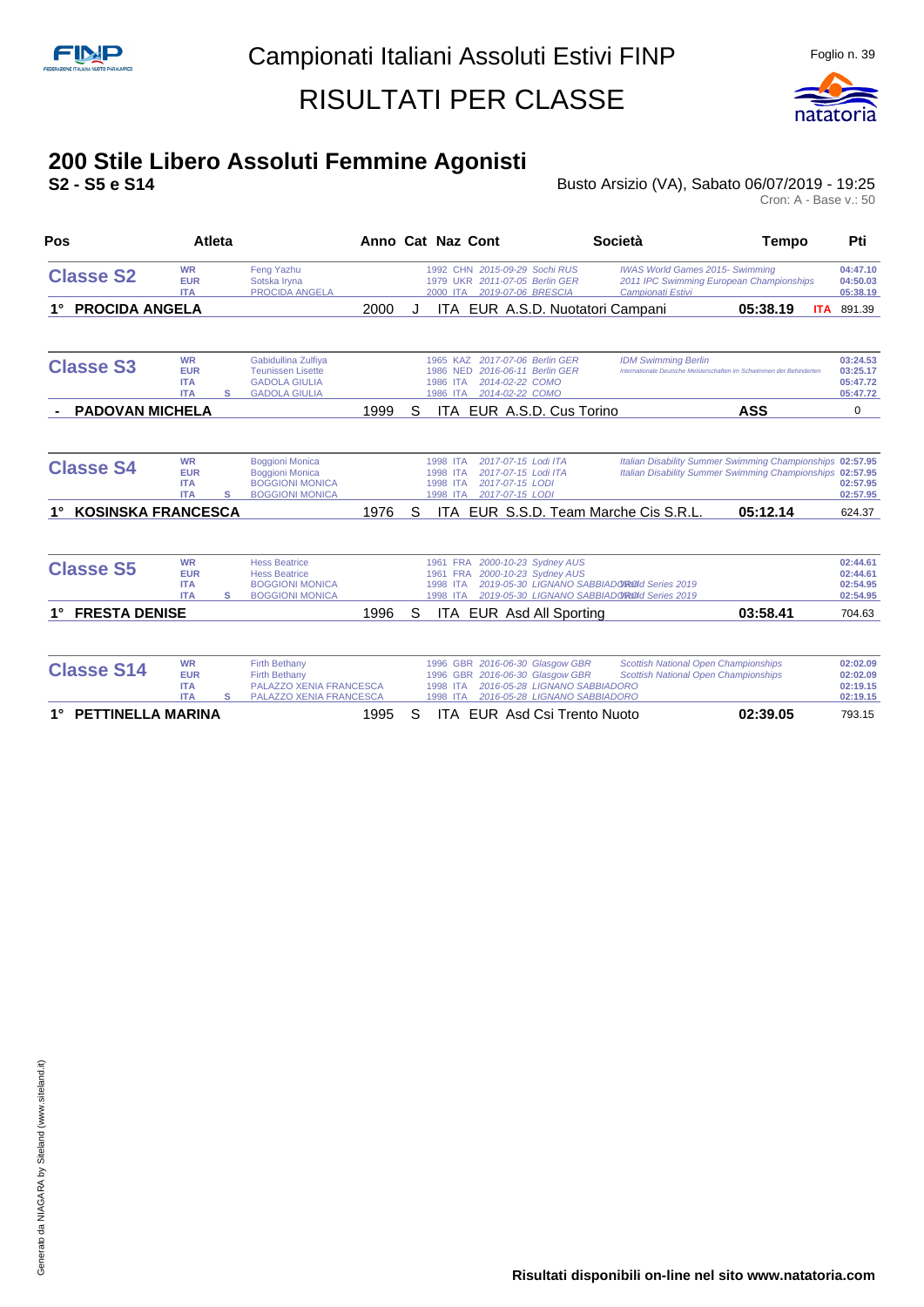

#### **100 Dorso Assoluti Maschi Agonisti**

**finale open S1- S2 e S6 - S14 Busto Arsizio (VA), Sabato 06/07/2019 - 19:30** Busto Arsizio (VA), Sabato 06/07/2019 - 19:30<br>Cron: A - Base v.: 50

| Pos                                                                 | Atleta                                                            |                                                                                                                         | Anno Cat Naz Cont |        |                                              |  |                                                                                                                              | <b>Società</b>                                                                                                                                                                 | Tempo                |            | Pti                                                      |
|---------------------------------------------------------------------|-------------------------------------------------------------------|-------------------------------------------------------------------------------------------------------------------------|-------------------|--------|----------------------------------------------|--|------------------------------------------------------------------------------------------------------------------------------|--------------------------------------------------------------------------------------------------------------------------------------------------------------------------------|----------------------|------------|----------------------------------------------------------|
| <b>Classe S6</b>                                                    | <b>WR</b><br><b>EUR</b><br><b>ITA</b><br><b>ITA</b>               | <b>Zheng Tao</b><br>Plotnikov Igor<br><b>BOCCIARDO FRANCESCO</b><br><b>BOCCIARDO FRANCESCO</b><br>s                     |                   |        | 1994 ITA                                     |  | 1982 RUS 2004-09-21 Athens GRE<br>2015-07-18 GLASGOW<br>1994 ITA 2015-07-18 GLASGOW                                          | 1990 CHN 2016-09-08 Rio de Janeiro BRA Rio 2016 Paralympic Games                                                                                                               |                      |            | 01:10.84<br>01:13.99<br>01:21.09<br>01:21.09             |
| <b>DOLFIN MARCO MARIA</b><br>1°                                     |                                                                   |                                                                                                                         | 1981              | S      |                                              |  |                                                                                                                              | ITA EUR G.S Fiamme Oro/Briantea84 A.S.D. 01:38.24                                                                                                                              |                      |            | 741.14                                                   |
| <b>Classe S7</b>                                                    | <b>WR</b><br><b>EUR</b><br><b>ITA</b><br><b>ITA</b>               | Fox Jonathan<br>Fox Jonathan<br><b>BICELLI FEDERICO</b><br>s<br><b>BICELLI FEDERICO</b>                                 |                   |        | 1999 ITA<br>1999 ITA                         |  | 1991 GBR 2016-07-27 Sheffield GBR<br>1991 GBR 2016-07-27 Sheffield GBR<br>2018-08-16 DUBLINO<br>2018-08-16 DUBLINO           | <b>British Summer Championships</b><br><b>British Summer Championships</b>                                                                                                     |                      |            | 01:09.15<br>01:09.15<br>01:12.63<br>01:12.63             |
| <b>BICELLI FEDERICO</b>                                             |                                                                   |                                                                                                                         | 1999              | S      |                                              |  |                                                                                                                              | ITA EUR Pol. Bresciana No Frontiere Onlus A.S.D. 01:14.57                                                                                                                      |                      |            | 949.71                                                   |
| <b>Classe S9</b>                                                    | <b>WR</b><br><b>EUR</b><br><b>ITA</b><br><b>ITA</b><br><b>ITA</b> | Zook Justin<br><b>Barlaam Simone</b><br><b>BARLAAM SIMONE</b><br>s<br><b>BARLAAM SIMONE</b><br>Е<br>NICOLETTI FRANCESCO |                   |        | 2000 ITA<br>2000 ITA<br>2000 ITA<br>2006 ITA |  | 1985 USA 2012-06-15 Bismarck USA<br>2019-03-02 Bologna ITA<br>2018-08-16 DUBLINO<br>2019-03-02 BOLOGNA<br>2019-07-06 BRESCIA | 2012 U.S. Paralympics Swimming Trials<br><b>Italian Paraswimming Winter Championships</b><br>Campionati Estivi                                                                 |                      |            | 01:01.75<br>01:02.99<br>01:02.99<br>01:02.99<br>01:24.27 |
| <b>RECALCATI MARCO</b><br>$1^{\circ}$<br><b>NICOLETTI FRANCESCO</b> |                                                                   |                                                                                                                         | 1994<br>2006      | S<br>E |                                              |  | ITA EUR Phb Pol. Bergamasca Onlus                                                                                            | ITA EUR Polha - Varese Ass. Polisp. Dile.                                                                                                                                      | 01:22.28<br>01:24.66 |            | 767.02<br>745.45                                         |
| <b>Classe S10</b>                                                   | <b>WR</b><br><b>EUR</b><br><b>ITA</b><br><b>ITA</b>               | <b>Krypak Maksym</b><br><b>Krypak Maksym</b><br><b>RAIMONDI STEFANO</b><br>s<br><b>RAIMONDI STEFANO</b>                 |                   |        | 1998 ITA                                     |  | 1998 ITA 2018-08-14 DUBLINO<br>2018-08-14 DUBLINO                                                                            | 1995 UKR 2016-09-10 Rio de Janeiro BRA Rio 2016 Paralympic Games<br>1995 UKR 2016-09-10 Rio de Janeiro BRA Rio 2016 Paralympic Games                                           |                      |            | 00:57.24<br>00:57.24<br>00:59.30<br>00:59.30             |
| <b>RAIMONDI STEFANO</b><br>1°<br><b>MENCIOTTI RICCARDO</b><br>2°    |                                                                   |                                                                                                                         | 1998<br>1994      | S<br>S |                                              |  | ITA EUR Asd Verona Swimming Team<br>ITA EUR Asd Circolo Canottieri Aniene                                                    |                                                                                                                                                                                | 01:01.00<br>01:02.69 |            | 957.38<br>931.57                                         |
| <b>Classe S11</b>                                                   | <b>WR</b><br><b>EUR</b><br><b>ITA</b><br><b>ITA</b>               | Zalevskyi Dmytro<br>Zalevskyi Dmytro<br><b>GOUDA SAID HESSAN KARIM</b><br><b>GOUDA SAID HESSAN KARIM</b><br>R           |                   |        | 2004 ITA                                     |  | 2019-07-06 BRESCIA<br>2004 ITA 2019-07-06 BRESCIA                                                                            | 1993 UKR 2016-09-09 Rio de Janeiro BRA Rio 2016 Paralympic Games<br>1993 UKR 2016-09-09 Rio de Janeiro BRA Rio 2016 Paralympic Games<br>Campionati Estivi<br>Campionati Estivi |                      |            | 01:06.66<br>01:06.66<br>01:23.95<br>01:23.95             |
| <b>GOUDA SAID HESSAN KARIM</b><br>$1^{\circ}$                       |                                                                   |                                                                                                                         | 2004              | R      |                                              |  | ITA EUR Asd Circolo Canottieri Aniene                                                                                        |                                                                                                                                                                                | 01:23.95             | <b>ITA</b> | 805.36                                                   |
| <b>Classe S14</b>                                                   | <b>WR</b><br><b>EUR</b><br><b>ITA</b><br><b>ITA</b>               | <b>Emeliantsev Viacheslav</b><br><b>Emeliantsev Viacheslav</b><br>PALAZZO MISHA<br><b>PALAZZO MISHA</b>                 |                   |        | 2002 ITA<br>2002 ITA                         |  | 1994 RUS 2015-07-19 Glasgow GBR<br>1994 RUS 2015-07-19 Glasgow GBR                                                           | 2015 IPC Swimming World Championships<br>2015 IPC Swimming World Championships<br>2019-05-31 LIGNANO SABBIADOROId Series 2019<br>2019-05-31 LIGNANO SABBIADOROId Series 2019   |                      |            | 00:59.26<br>00:59.26<br>01:07.98<br>01:07.98             |
| 1° PALAZZO MISHA                                                    |                                                                   |                                                                                                                         | 2002              | J      |                                              |  | ITA EUR Asd Verona Swimming Team                                                                                             |                                                                                                                                                                                | 01:09.46             |            | 874.03                                                   |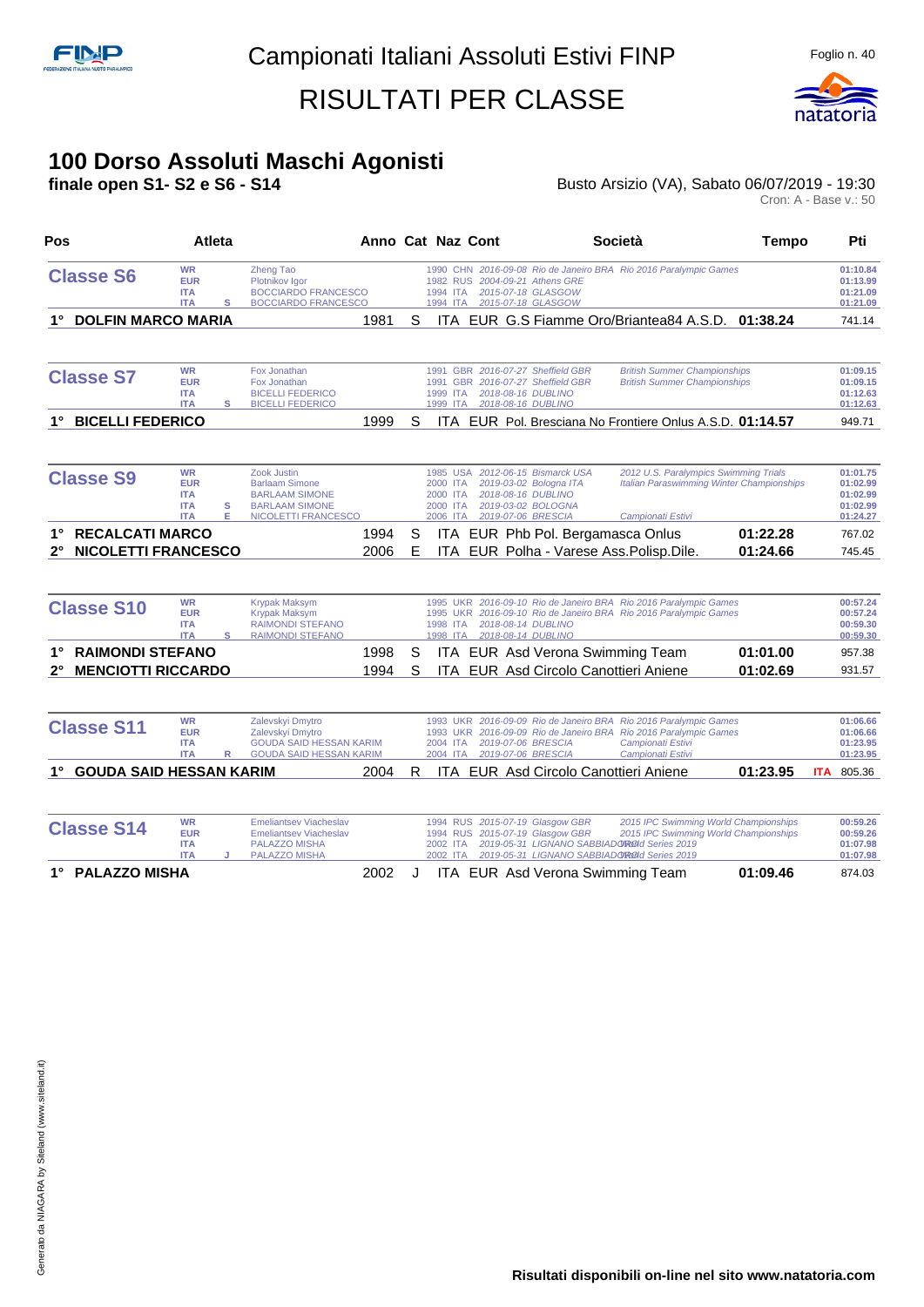

# **100 Dorso Assoluti Femmine Agonisti**

**finale open S1- S2 e S6 - S14** Busto Arsizio (VA), Sabato 06/07/2019 - 19:34

Cron: A - Base v.: 50

| Pos                                                |                                                     | Atleta |                                                                                                              | Anno Cat Naz Cont |        |                      |  |                                                                                                                | <b>Società</b>                                                                                                                       | Tempo                                                                                          | Pti                                          |
|----------------------------------------------------|-----------------------------------------------------|--------|--------------------------------------------------------------------------------------------------------------|-------------------|--------|----------------------|--|----------------------------------------------------------------------------------------------------------------|--------------------------------------------------------------------------------------------------------------------------------------|------------------------------------------------------------------------------------------------|----------------------------------------------|
| <b>Classe S2</b>                                   | <b>WR</b><br><b>EUR</b><br><b>ITA</b>               |        | <b>Yip Pin Xiu</b><br>Ielisavetska Ganna<br>PROCIDA ANGELA                                                   |                   |        |                      |  | 1980 UKR 2014-08-07 Eindhoven NED<br>2000 ITA 2019-07-06 BRESCIA                                               | 1992 SGP 2016-09-09 Rio de Janeiro BRA Rio 2016 Paralympic Games<br>Campionati Estivi                                                | 2014 IPC Swimming European Championships                                                       | 02:07.09<br>02:16.31<br>02:44.70             |
| <b>PROCIDA ANGELA</b>                              |                                                     |        |                                                                                                              | 2000              | J      |                      |  | ITA EUR A.S.D. Nuotatori Campani                                                                               |                                                                                                                                      | 02:44.70                                                                                       | <b>ITA</b> 810.20                            |
| <b>Classe S7</b>                                   | <b>WR</b><br><b>EUR</b><br><b>ITA</b><br><b>ITA</b> | J      | <b>Gaffney Julia</b><br><b>Bruhn Kirsten</b><br><b>TERZI GIULIA</b><br><b>TALAMONA ARIANNA</b>               |                   |        | 1995 ITA<br>1994 ITA |  | 2000 USA 2019-04-04 Indianapolis USA<br>1969 GER 2012-04-06 Sheffield GBR<br>2011-07-07 BERLINO                | Indianapolis 2019 World Para Swimming World Series<br>2019-05-31 LIGNANO SABBIADOROId Series 2019                                    | <b>British International Disability Swimming Championships 2012</b>                            | 01:19.47<br>01:21.57<br>01:27.01<br>01:32.53 |
| <b>MAGGI CAMILLA</b>                               |                                                     |        |                                                                                                              | 2001              | J      |                      |  | ITA EUR A.S.D Effegiquadro                                                                                     |                                                                                                                                      | 02:11.59                                                                                       | 627.71                                       |
| <b>Classe S8</b>                                   | <b>WR</b><br><b>EUR</b><br><b>ITA</b><br><b>ITA</b> | s      | <b>Tai Alice</b><br><b>Tai Alice</b><br><b>PALAZZO XENIA FRANCESCA</b><br>PALAZZO XENIA FRANCESCA            |                   |        | 1998 ITA<br>1998 ITA |  | 1999 GBR 2019-04-27 Glasgow GBR<br>1999 GBR 2019-04-27 Glasgow GBR                                             | 2019-05-31 LIGNANO SABBIADOROId Series 2019<br>2019-05-31 LIGNANO SABBIADOROOI Series 2019                                           | Glasgow 2019 World Para Swimming World Series<br>Glasgow 2019 World Para Swimming World Series | 01:08.09<br>01:08.09<br>01:21.53<br>01:21.53 |
| <b>CORNACCHINI SOFIA</b>                           |                                                     |        |                                                                                                              | 1997              | S      |                      |  | ITA EUR A.S.D. Atlantide O.N.L.U.S.                                                                            |                                                                                                                                      | 02:11.96                                                                                       | 572.98                                       |
| <b>Classe S10</b>                                  | <b>WR</b><br><b>EUR</b><br><b>ITA</b><br><b>ITA</b> | s      | <b>Mortimer Summer</b><br><b>Mortimer Summer</b><br><b>SCORTECHINI ALESSIA</b><br><b>SCORTECHINI ALESSIA</b> |                   |        | 1997 ITA<br>1997 ITA |  | 1993 NED 2015-07-16 Glasgow GBR<br>1993 NED 2015-07-16 Glasgow GBR<br>2018-08-14 DUBLINO<br>2018-08-14 DUBLINO | 2015 IPC Swimming World Championships<br>2015 IPC Swimming World Championships                                                       |                                                                                                | 01:05.86<br>01:05.86<br>01:14.53<br>01:14.53 |
| <b>CIKA ADLIN</b><br>1°<br><b>BRUNETTI ROSANNA</b> |                                                     |        |                                                                                                              | 2008<br>1964      | Е<br>S | <b>ITA</b>           |  |                                                                                                                | ITA EUR Polha - Varese Ass. Polisp. Dile.<br>EUR Acquamarina Team Trieste Onlus                                                      | 01:43.87<br>01:53.78                                                                           | 646.58<br>590.26                             |
| <b>Classe S12</b>                                  | <b>WR</b><br><b>EUR</b><br><b>ITA</b><br><b>ITA</b> | s      | <b>Russell Hannah</b><br><b>Russell Hannah</b><br><b>BERRA ALESSIA</b><br><b>BERRA ALESSIA</b>               |                   |        | 1994 ITA<br>1994 ITA |  | 2018-08-18 DUBLINO<br>2018-08-18 DUBLINO                                                                       | 1996 GBR 2016-09-14 Rio de Janeiro BRA Rio 2016 Paralympic Games<br>1996 GBR 2016-09-14 Rio de Janeiro BRA Rio 2016 Paralympic Games |                                                                                                | 01:06.06<br>01:06.06<br>01:15.83<br>01:15.83 |
| <b>BERRA ALESSIA</b>                               |                                                     |        |                                                                                                              | 1994              | S      | <b>ITA</b>           |  |                                                                                                                | EUR Polha - Varese Ass. Polisp. Dile.                                                                                                | 01:16.34                                                                                       | 909.09                                       |

**2° BELOTTI SARA** 1999 S ITA EUR Olimpic Swim Pro A.S.D. **01:38.28** 706.15 **3° MANTOAN LARA** 1999 S ITA EUR Asd A.S.P.E.A. Padova Onlus **01:55.33** 601.75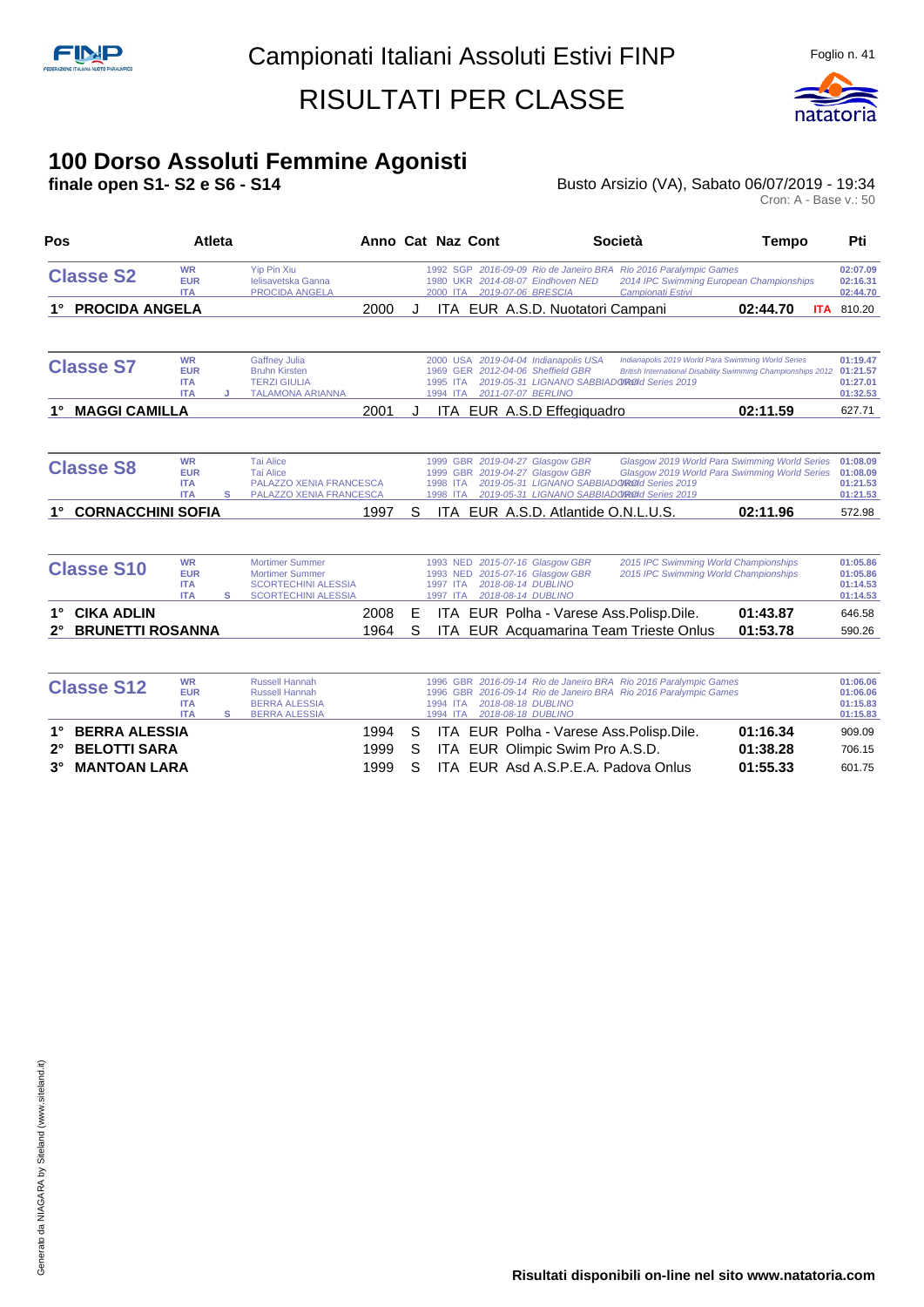

#### **50 Dorso Assoluti Maschi Agonisti**

#### **finale open S1- S5 Busto Arsizio (VA), Sabato 06/07/2019 - 19:38** Busto Arsizio (VA), Sabato 06/07/2019 - 19:38<br>Cron: A - Base v.: 50

| Pos                                       |                                                     | <b>Atleta</b> |                                                                                                   |      |   | Anno Cat Naz Cont                                                                                                               | Società                                                                                                                     | <b>Tempo</b> | Pti                                          |
|-------------------------------------------|-----------------------------------------------------|---------------|---------------------------------------------------------------------------------------------------|------|---|---------------------------------------------------------------------------------------------------------------------------------|-----------------------------------------------------------------------------------------------------------------------------|--------------|----------------------------------------------|
| <b>Classe S1</b>                          | <b>WR</b><br><b>EUR</b><br><b>ITA</b><br><b>ITA</b> | s             | <b>Boiko Hennadii</b><br>Boiko Hennadii<br><b>BETTELLA FRANCESCO</b><br><b>BETTELLA FRANCESCO</b> |      |   | 1974 UKR<br>2016-05-06 FUNCHAL<br>1989 ITA<br>2016-05-06 FUNCHAL<br>1989 ITA                                                    | 1974 UKR 2016-09-09 Rio de Janeiro BRA Rio 2016 Paralympic Games<br>2016-09-09 Rio de Janeiro BRA Rio 2016 Paralympic Games |              | 00:59.96<br>00:59.96<br>01:11.27<br>01:11.27 |
| <b>SCARDINO AGOSTINO</b>                  |                                                     |               |                                                                                                   | 1980 | S |                                                                                                                                 | ITA EUR A.S.D. Atlantide O.N.L.U.S.                                                                                         | 01:26.28     | 740.50                                       |
| <b>Classe S3</b>                          | <b>WR</b><br><b>EUR</b><br><b>ITA</b><br><b>ITA</b> | s             | Min Byeong-Eon<br><b>VYNOHRADETS' Dmytro</b><br><b>BONI VINCENZO</b><br><b>BONI VINCENZO</b>      |      |   | 2012-09-02 London GBR<br>KOR<br>1985<br><b>LIKR</b><br>1985<br>2016-06-10 BERLINO<br>1988 ITA<br>2016-06-10 BERLINO<br>1988 ITA | London 2012 Paralympic Games<br>Rio 2016 Paralympic Games<br>2016-09-10 Rio de Janeiro BRA                                  |              | 00:42.21<br>00:44.94<br>00:45.46<br>00:45.46 |
| <b>BONI VINCENZO</b>                      |                                                     |               |                                                                                                   | 1988 | S |                                                                                                                                 | <b>ITA EUR</b> G.S Fiamme Oro/Caravaggio Sporting Village Ssd. a R.L.                                                       | 00:48.71     | 906.59                                       |
| <b>MARIGLIANO EMANUELE</b><br>$2^{\circ}$ |                                                     |               |                                                                                                   | 1995 | S |                                                                                                                                 | ITA EUR A.S.D. Nuotatori Campani                                                                                            | 01:05.31     | 676.16                                       |
| <b>PIRONE VINCENZO</b><br>$3^\circ$       |                                                     |               |                                                                                                   | 1988 | S |                                                                                                                                 | ITA EUR A.S.D. Nuotatori Campani                                                                                            | 01:06.29     | 666.16                                       |
| <b>Classe S4</b>                          | <b>WR</b><br><b>EUR</b>                             |               | <b>Petracek Arnost</b><br><b>Petracek Arnost</b>                                                  |      |   | 2017-07-07 Berlin GER<br>1991<br>CZE<br>2017-07-07 Berlin GER<br><b>CZE</b><br>1991                                             | <b>IDM Swimming Berlin</b><br><b>IDM Swimming Berlin</b>                                                                    |              | 00:41.63<br>00:41.63                         |

|                  | 2° AZZARITO ANDREA |                      | 1999 | S. | ITA EUR S.S.D. Nuotatori Genovesi<br>01:12.93                                 | 597.42   |
|------------------|--------------------|----------------------|------|----|-------------------------------------------------------------------------------|----------|
| 1° SAPIO MASSIMO |                    |                      | 1984 |    | 01:05.44<br>S ITA EUR Gruppo Sportivo Paralimpico Difesa/S.S. Lazio Nuoto Ssd | 665.80   |
|                  | ITA                | PANCALLI LUCA        |      |    |                                                                               | 00:47.67 |
|                  | <b>ITA</b>         | <b>PANCALLI LUCA</b> |      |    | 1964 ITA  1994-01-01 MALTA                                                    | 00:47.67 |
| דט סכפוסוט       | <b>EUR</b>         | Petracek Arnost      |      |    | 1991 CZE 2017-07-07 Berlin GER<br>IDM Swimming Berlin                         | 00:41.63 |

| <b>Classe S5</b>                       | <b>WR</b><br><b>EUR</b><br><b>ITA</b><br><b>ITA</b> | Wang Lichao<br>Semenenko Yaroslav<br><b>FANTIN ANTONIO</b><br><b>FANTIN ANTONIO</b> |              |          | 2001 ITA<br>2001 ITA |  | 1993 CHN 2019-04-06 Indianapolis USA<br>1987 UKR 2018-08-14 Dublin IRL<br>2018-08-14 DUBLINO<br>2018-08-14 DUBLINO | Indianapolis 2019 World Para Swimming World Series<br>Dublin 2018 World Para Swimming European Championships 00:34.80 |          | 00:34.60<br>00:36.17<br>00:36.17 |
|----------------------------------------|-----------------------------------------------------|-------------------------------------------------------------------------------------|--------------|----------|----------------------|--|--------------------------------------------------------------------------------------------------------------------|-----------------------------------------------------------------------------------------------------------------------|----------|----------------------------------|
| 1° MASSUSSI ANDREA<br>2° ARIANO ENRICO |                                                     |                                                                                     | 1994<br>1968 | S.<br>S. |                      |  |                                                                                                                    | ITA EUR Pol. Bresciana No Frontiere Onlus A.S.D. 00:45.55<br>ITA EUR Phb Pol. Bergamasca Onlus                        | 00:55.73 | 805.71<br>658.53                 |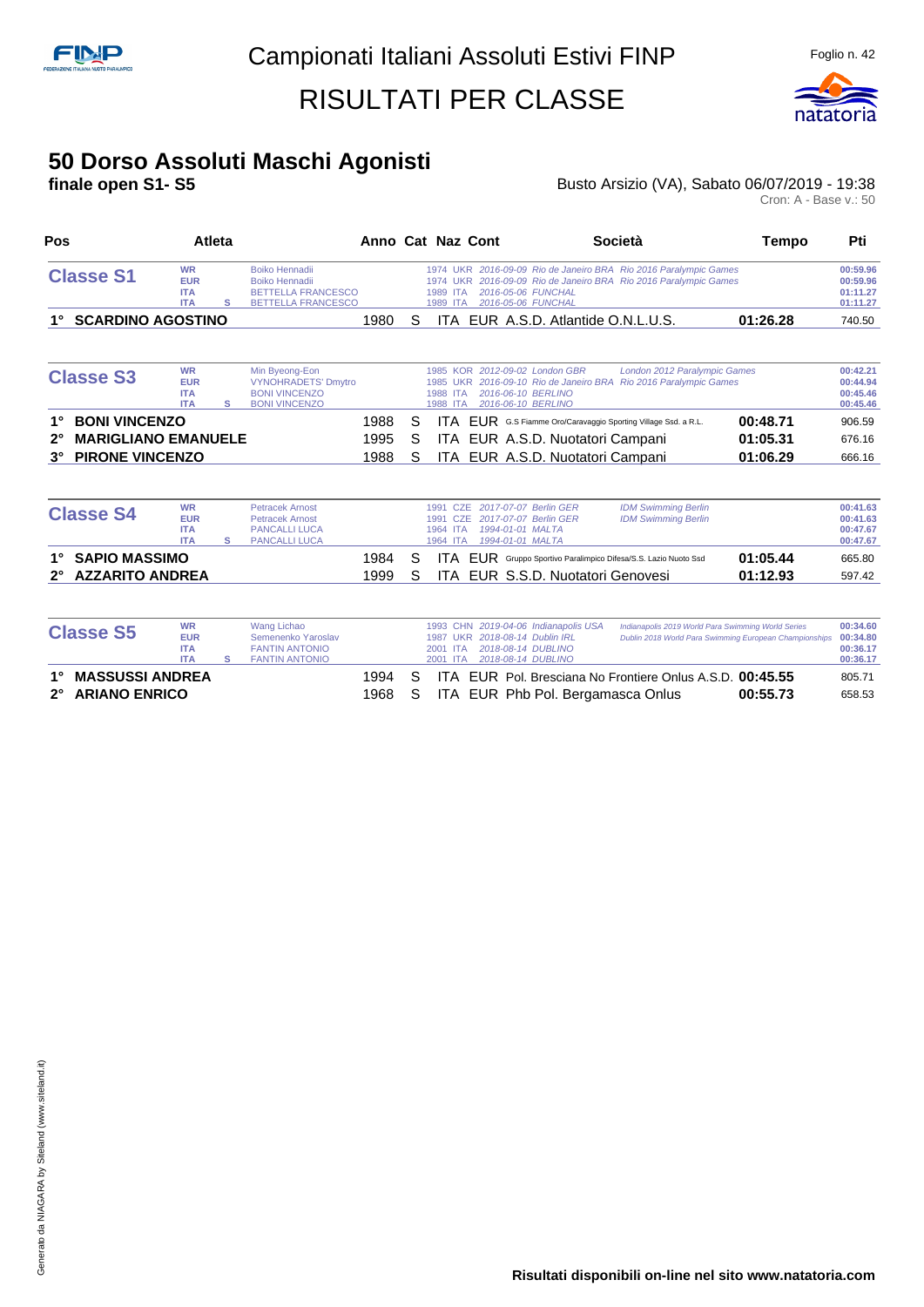

#### **50 Dorso Assoluti Femmine Agonisti**

**finale open S1- S5 Busto Arsizio (VA), Sabato 06/07/2019 - 19:42** Busto Arsizio (VA), Sabato 06/07/2019 - 19:42<br>Cron: A - Base v.: 50

| Pos                                                                                                  |                                                     | Atleta |                                                                                            |                      |             | Anno Cat Naz Cont                                                                                                                                 |                                                          | Società                                                                                                      | Tempo                            | Pti                                          |
|------------------------------------------------------------------------------------------------------|-----------------------------------------------------|--------|--------------------------------------------------------------------------------------------|----------------------|-------------|---------------------------------------------------------------------------------------------------------------------------------------------------|----------------------------------------------------------|--------------------------------------------------------------------------------------------------------------|----------------------------------|----------------------------------------------|
| <b>Classe S2</b>                                                                                     | <b>WR</b><br><b>EUR</b><br><b>ITA</b><br><b>ITA</b> | J      | <b>Yip Pin Xiu</b><br>lelisavetska Ganna<br><b>PROCIDA ANGELA</b><br><b>PROCIDA ANGELA</b> |                      |             | 1992 SGP 2016-09-09 Rio de Janeiro BRA<br>2013-08-14 Montreal CAN<br>1980 UKR<br>2019-07-06 BRESCIA<br>2000 ITA<br>2019-07-06 BRESCIA<br>2000 ITA |                                                          | Rio 2016 Paralympic Games<br>2013 IPC Swimming World Championships<br>Campionati Estivi<br>Campionati Estivi |                                  | 00:59.38<br>01:03.21<br>01:17.82<br>01:17.82 |
| <b>PROCIDA ANGELA</b>                                                                                |                                                     |        |                                                                                            | 2000                 | ٠.          | ITA EUR A.S.D. Nuotatori Campani                                                                                                                  |                                                          |                                                                                                              | 01:18.44                         | 807.88                                       |
| <b>Classe S4</b>                                                                                     | <b>WR</b><br><b>EUR</b><br><b>ITA</b><br><b>ITA</b> | s      | Cheng Jiao<br>Boggioni Monica<br><b>BOGGIONI MONICA</b><br><b>BOGGIONI MONICA</b>          |                      |             | 1994 CHN<br>1998 ITA<br>2017-12-03 MEXICO CITY<br>1998 ITA<br>2017-12-03 MEXICO CITY<br>1998<br><b>ITA</b>                                        | 2017-12-03 Mexico City MEX<br>2017-12-03 Mexico City MEX | Mexico City 2017 World Para Swimming Championships<br>Mexico City 2017 World Para Swimming Championships     |                                  | 00:46.51<br>00:46.86<br>00:46.86<br>00:46.86 |
| <b>TRIMI ARJOLA</b><br><b>DAL PAOS ELEONORA</b><br>$2^{\circ}$<br><b>ZANCOPE CHIARA</b><br>$3^\circ$ |                                                     |        |                                                                                            | 1987<br>1993<br>1973 | S<br>S<br>S | ITA EUR Polha - Varese Ass. Polisp. Dile.<br>ITA EUR A.S.D. Fai Sport<br>ITA EUR Asd A.S.P.E.A. Padova Onlus                                      |                                                          |                                                                                                              | 00:59.38<br>01:09.97<br>01:11.41 | 838.33<br>711.45<br>697.10                   |

| <b>Classe S5</b>   | <b>WR</b><br><b>EUR</b><br><b>ITA</b><br><b>ITA</b><br><b>ITA</b> | s | Ziani Natalia<br>Ziani Natalia<br><b>BOGGIONI MONICA</b><br><b>BOGGIONI MONICA</b><br><b>GHIRETTI GIULIA</b> |      |    | 1998 ITA<br>1998 ITA<br>1994 ITA | 1981 UKR 2010-08-17 Eindhoven NED<br>1981 UKR 2010-08-17 Eindhoven NED<br>2018-12-16 BRESCIA<br>2018-12-16 BRESCIA<br>2013-06-08 ROMA | <b>IPC Swimming World Championships</b><br><b>IPC Swimming World Championships</b> |            | 00:38.68<br>00:38.68<br>00:45.27<br>00:45.27<br>00:51.45 |
|--------------------|-------------------------------------------------------------------|---|--------------------------------------------------------------------------------------------------------------|------|----|----------------------------------|---------------------------------------------------------------------------------------------------------------------------------------|------------------------------------------------------------------------------------|------------|----------------------------------------------------------|
| 1° BOGGIONI MONICA |                                                                   |   |                                                                                                              | 1998 | S. |                                  | ITA EUR A.I.C.S. Pavia Nuoto A.S.D.                                                                                                   |                                                                                    | 00:46.37   | 875.78                                                   |
| 2° GHIRETTI GIULIA |                                                                   |   |                                                                                                              | 1994 | S. |                                  |                                                                                                                                       | ITA EUR G.S Fiamme Oro/Ego Nuoto A.S.D.                                            | 00:49.83   | 814.97                                                   |
| 3° AGOSTINI IRENE  |                                                                   |   |                                                                                                              | 2001 |    |                                  | ITA EUR Asd A.S.P.E.A. Padova Onlus                                                                                                   |                                                                                    | 00:56.82   | 714.71                                                   |
| - SANTONOCITO LISA |                                                                   |   |                                                                                                              | 1982 |    |                                  | ITA EUR Asd Brianza Silvia Tremolada                                                                                                  |                                                                                    | <b>ASS</b> |                                                          |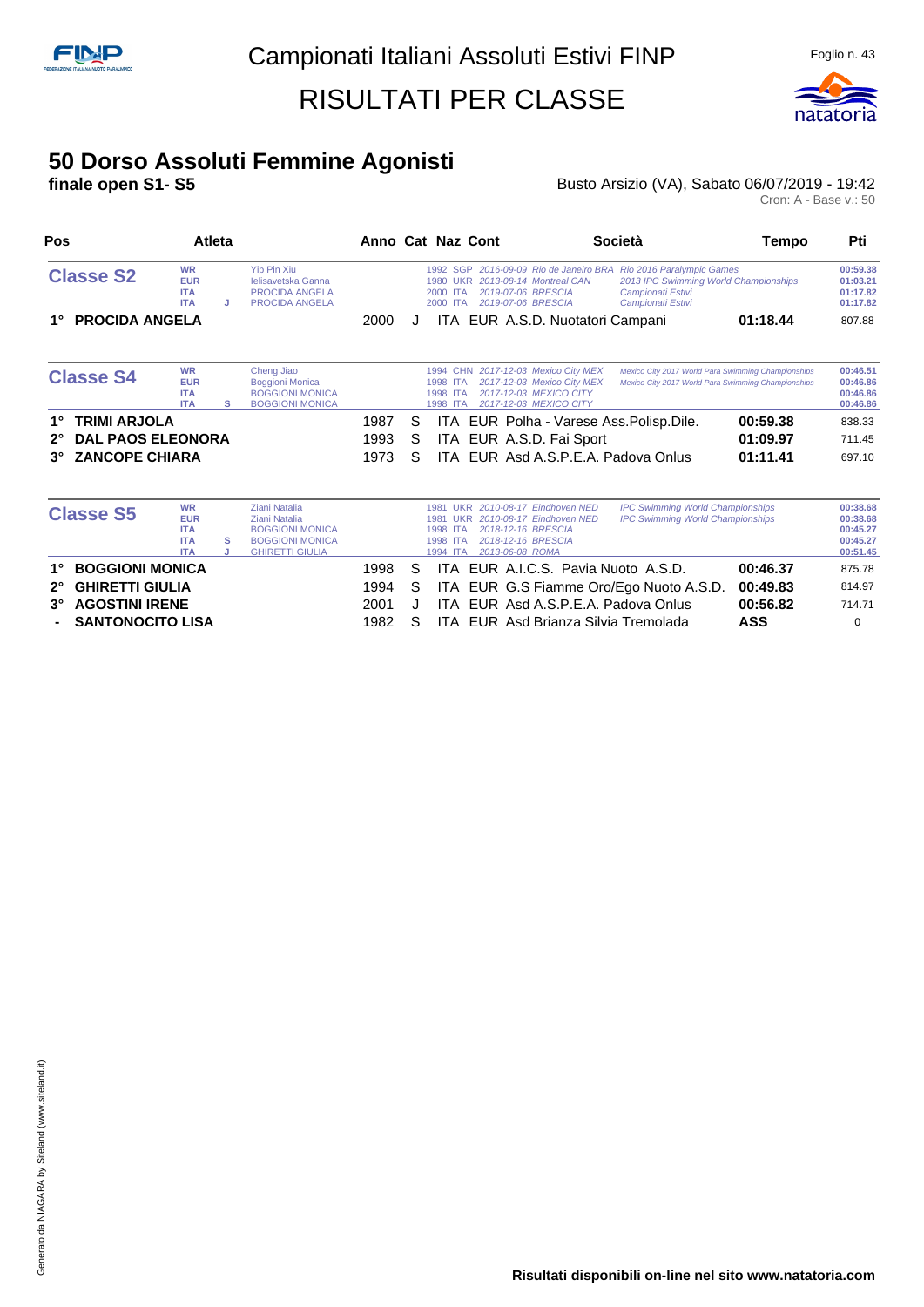

# **400 Stile Libero Assoluti Maschi Agonisti**

Busto Arsizio (VA), Sabato 06/07/2019 - 19:45

| Pos                                                                | Atleta                                              |   |                                                                                                          | Anno Cat Naz Cont |        |                                                     |                                          |                                                                                                                    | <b>Società</b>                                                                                                                                                               | Tempo                | Pti                                          |
|--------------------------------------------------------------------|-----------------------------------------------------|---|----------------------------------------------------------------------------------------------------------|-------------------|--------|-----------------------------------------------------|------------------------------------------|--------------------------------------------------------------------------------------------------------------------|------------------------------------------------------------------------------------------------------------------------------------------------------------------------------|----------------------|----------------------------------------------|
| <b>Classe S6</b>                                                   | <b>WR</b><br><b>EUR</b><br><b>ITA</b><br><b>ITA</b> | s | <b>Olsson Anders</b><br><b>Olsson Anders</b><br><b>BOCCIARDO FRANCESCO</b><br><b>BOCCIARDO FRANCESCO</b> |                   |        | 1994 ITA<br>1994 ITA                                |                                          | 1965 SWE 2009-10-18 Reykjavik ISL<br>1965 SWE 2009-10-18 Reykjavik ISL<br>2016-07-01 BERGAMO<br>2016-07-01 BERGAMO | 2009 IPC Swimming European Championships<br>2009 IPC Swimming European Championships                                                                                         |                      | 04:47.75<br>04:47.75<br>05:00.77<br>05:00.77 |
| <b>BRUSCA MATTEO</b>                                               |                                                     |   |                                                                                                          | 1993              | S      |                                                     |                                          |                                                                                                                    | ITA EUR Polha - Varese Ass.Polisp.Dile.                                                                                                                                      | 06:54.28             | 718.81                                       |
| <b>Classe S7</b>                                                   | <b>WR</b><br><b>EUR</b><br><b>ITA</b><br><b>ITA</b> | s | <b>Craig Josef</b><br><b>Craig Josef</b><br><b>BICELLI FEDERICO</b><br><b>BICELLI FEDERICO</b>           |                   |        | 1999 ITA<br>1999 ITA                                |                                          | 1997 GBR 2013-08-12 Montreal CAN<br>1997 GBR 2013-08-12 Montreal CAN                                               | 2013 IPC Swimming World Championships<br>2013 IPC Swimming World Championships<br>2019-06-01 LIGNANO SABBIADOROId Series 2019<br>2019-06-01 LIGNANO SABBIADOROId Series 2019 |                      | 04:39.14<br>04:39.14<br>04:55.00<br>04:55.00 |
| <b>MISURI DAVIDE</b><br><b>ROTA MATTEO</b><br>$2^{\circ}$          |                                                     |   |                                                                                                          | 1998<br>1994      | S<br>S |                                                     |                                          |                                                                                                                    | ITA EUR Asd Verona Swimming Team<br>ITA EUR Phb Pol. Bergamasca Onlus                                                                                                        | 05:49.42<br>06:37.63 | 812.98<br>714.41                             |
| <b>Classe S8</b>                                                   | <b>WR</b><br><b>EUR</b><br><b>ITA</b><br><b>ITA</b> | s | <b>Hynd Oliver</b><br><b>Hynd Oliver</b><br><b>AMODEO ALBERTO</b><br><b>AMODEO ALBERTO</b>               |                   |        | 2000 ITA<br>2000 ITA                                | 2019-03-02 BOLOGNA<br>2019-03-02 BOLOGNA | 1994 GBR 2017-07-25 Sheffiled GBR<br>1994 GBR 2017-07-25 Sheffiled GBR                                             | <b>British Summer Championships 2017</b><br><b>British Summer Championships 2017</b>                                                                                         |                      | 04:19.74<br>04:19.74<br>04:49.65<br>04:49.65 |
| <b>CIAMPRICOTTI GIOELE</b>                                         |                                                     |   |                                                                                                          | 1998              | S      |                                                     |                                          |                                                                                                                    | <b>ITA EUR Asd Circolo Canottieri Aniene</b>                                                                                                                                 | 04:58.49             | 896.24                                       |
| <b>Classe S9</b>                                                   | <b>WR</b><br><b>EUR</b><br><b>ITA</b><br><b>ITA</b> | s | <b>Hall Brenden</b><br>Morlacchi Federico<br><b>MORLACCHI FEDERICO</b><br><b>MORLACCHI FEDERICO</b>      |                   |        | <b>1993 AUS</b><br>1993 ITA<br>1993 ITA<br>1993 ITA |                                          | 2013-08-16 Montreal CAN<br>2013-08-16 Montreal CAN<br>2013-08-16 MONTREAL<br>2013-08-16 MONTREAL                   | 2013 IPC Swimming World Championships<br>2013 IPC Swimming World Championships                                                                                               |                      | 04:09.93<br>04:14.46<br>04:14.46<br>04:14.46 |
| <b>MORLACCHI FEDERICO</b><br><b>RECALCATI MARCO</b><br>$2^{\circ}$ |                                                     |   |                                                                                                          | 1993<br>1994      | S<br>S |                                                     |                                          |                                                                                                                    | ITA EUR Polha - Varese Ass. Polisp. Dile.<br>ITA EUR Phb Pol. Bergamasca Onlus                                                                                               | 04:23.61<br>05:22.62 | 969.84<br>792.45                             |
| <b>Classe S10</b>                                                  | <b>WR</b><br><b>EUR</b><br><b>ITA</b><br><b>ITA</b> | s | <b>Krypak Maksym</b><br><b>Krypak Maksym</b><br><b>RAIMONDI STEFANO</b><br><b>RAIMONDI STEFANO</b>       |                   |        | 1998 ITA<br>1998 ITA                                | 2018-08-15 DUBLINO<br>2018-08-15 DUBLINO |                                                                                                                    | 1995 UKR 2016-09-15 Rio de Janeiro BRA Rio 2016 Paralympic Games<br>1995 UKR 2016-09-15 Rio de Janeiro BRA Rio 2016 Paralympic Games                                         |                      | 03:57.71<br>03:57.71<br>04:06.61<br>04:06.61 |
| <b>RAIMONDI STEFANO</b>                                            |                                                     |   |                                                                                                          | 1998              | S      | ITA.                                                |                                          |                                                                                                                    | EUR Asd Verona Swimming Team                                                                                                                                                 | 04:14.55             | 949.09                                       |

- 
- **2° PASQUINI ROBERTO** 1968 S ITA EUR S.S. Lazio Nuoto Ssd **05:03.33** 796.46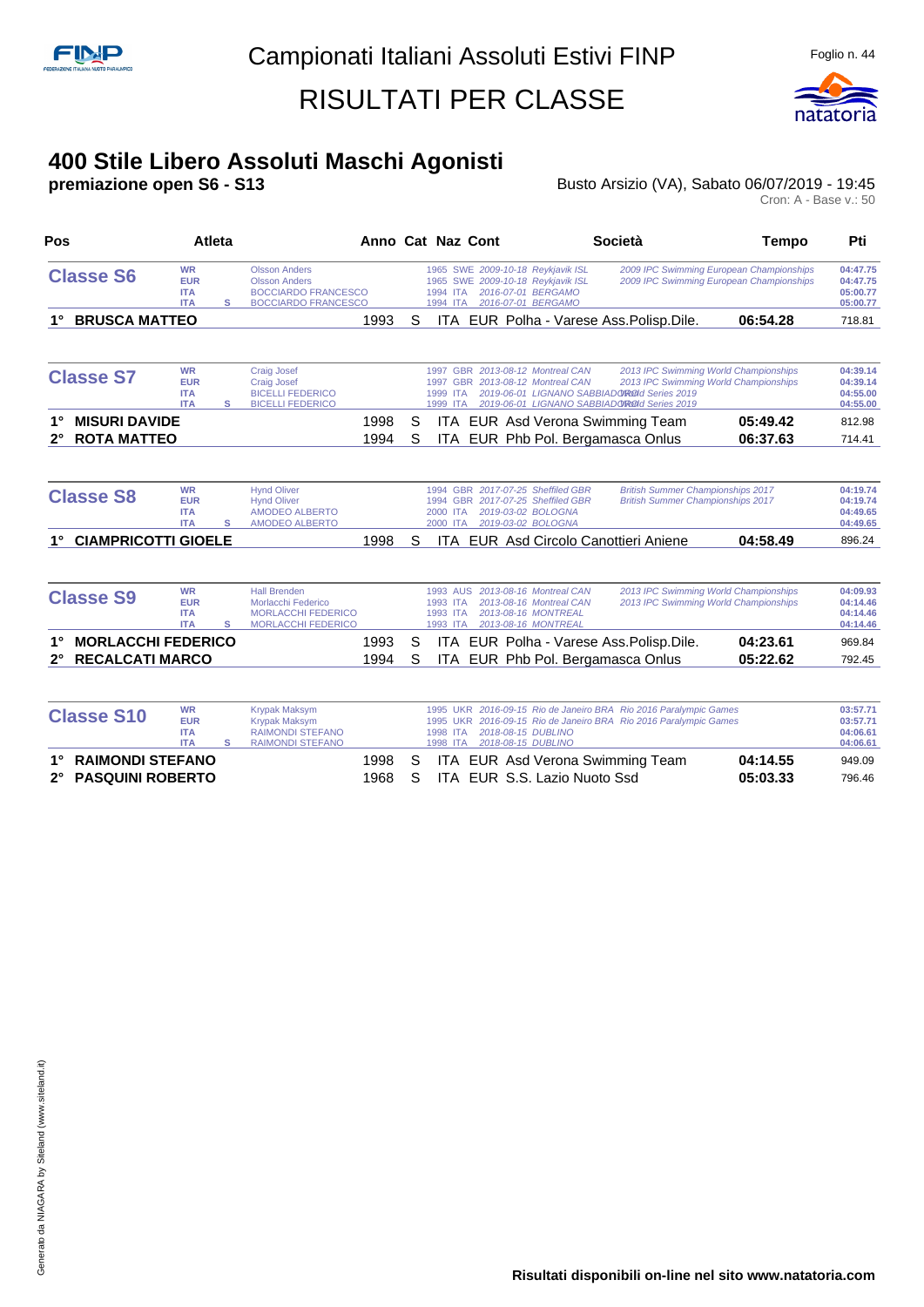

# **400 Stile Libero Assoluti Femmine Agonisti**

Busto Arsizio (VA), Sabato 06/07/2019 - 19:47

Cron: A - Base v.: 50

| Pos                                                    | Atleta                                              |   |                                                                                                              | Anno Cat Naz Cont |        |                                         |  |                                                                                                              | Società                                                                                                                       | <b>Tempo</b>                                                                                                     | Pti                                          |
|--------------------------------------------------------|-----------------------------------------------------|---|--------------------------------------------------------------------------------------------------------------|-------------------|--------|-----------------------------------------|--|--------------------------------------------------------------------------------------------------------------|-------------------------------------------------------------------------------------------------------------------------------|------------------------------------------------------------------------------------------------------------------|----------------------------------------------|
| <b>Classe S6</b>                                       | <b>WR</b><br><b>EUR</b><br><b>ITA</b><br><b>ITA</b> | J | Mereshko Yelyzaveta<br>Mereshko Yelyzaveta<br><b>ROMANO EMANUELA</b><br><b>CORDINI CHIARA</b>                |                   |        | <b>1992 UKR</b><br>1990 ITA<br>2001 ITA |  | 1992 UKR 2016-05-06 Funchal POR<br>2016-05-06 Funchal POR<br>2012-09-01 LONDRA<br>2018-08-17 DUBLINO         |                                                                                                                               | 2016 IPC Swimming European Open Championship 05:14.69<br>2016 IPC Swimming European Open Championship 05:14.69   | 05:44.36<br>05:53.89                         |
| <b>MESCHINI CATERINA</b>                               |                                                     |   |                                                                                                              | 2002              | J      |                                         |  | ITA EUR S.S. Lazio Nuoto Ssd                                                                                 |                                                                                                                               | 07:14.52                                                                                                         | 739.00                                       |
| <b>Classe S7</b>                                       | <b>WR</b><br><b>EUR</b><br><b>ITA</b><br><b>ITA</b> | s | <b>Freney Jacqueline</b><br>Rodgers Susannah<br><b>TALAMONA ARIANNA</b><br><b>TALAMONA ARIANNA</b>           |                   |        | 1994 ITA<br>1994 ITA                    |  | 1992 AUS 2012-09-06 London GBR<br>1983 GBR 2012-09-06 London GBR<br>2015-04-18 BERLINO<br>2015-04-18 BERLINO | London 2012 Paralympic Games<br>London 2012 Paralympic Games                                                                  |                                                                                                                  | 04:59.02<br>05:18.93<br>05:40.73<br>05:40.73 |
| 1° AERE KATIA                                          |                                                     |   |                                                                                                              | 1971              | S      |                                         |  | ITA EUR Asd Trivium                                                                                          |                                                                                                                               | 06:39.12                                                                                                         | 773.23                                       |
| <b>Classe S8</b>                                       | <b>WR</b><br><b>EUR</b><br><b>ITA</b><br><b>ITA</b> | s | Patterson Lakeisha<br><b>Frederiksen Heather</b><br>PALAZZO XENIA FRANCESCA<br>PALAZZO XENIA FRANCESCA       |                   |        | 1998 ITA<br>1998 ITA                    |  | 2018-08-14 DUBLINO<br>2018-08-14 DUBLINO                                                                     | 1999 AUS 2016-09-08 Rio de Janeiro BRA Rio 2016 Paralympic Games<br>1985 GBR 2009-03-17 Ponds Forge, Sheffie Br G ampionships |                                                                                                                  | 04:40.33<br>04:45.67<br>04:59.51<br>04:59.51 |
| <b>PALAZZO XENIA FRANCESCA</b><br>1°                   |                                                     |   |                                                                                                              | 1998              | S      |                                         |  |                                                                                                              | ITA EUR Asd Verona Swimming Team                                                                                              | 05:03.74                                                                                                         | 958.09                                       |
| <b>Classe S9</b>                                       | <b>WR</b><br><b>EUR</b><br><b>ITA</b><br><b>ITA</b> | s | <b>Du Toit Natalie</b><br><b>Kearney Tully</b><br><b>TOZZINI MARINA</b><br><b>TOZZINI MARINA</b>             |                   |        | 1962 ITA<br>1962 ITA                    |  | 1984 RSA 2008-09-12 Beijing CHN<br>1997 GBR 2015-07-18 Glasgow GBR<br><b>ATLANTA</b><br><b>ATLANTA</b>       |                                                                                                                               | 2015 IPC Swimming World Championships                                                                            | 04:23.81<br>04:39.29<br>05:01.96<br>05:01.96 |
| <b>BIANCO VITTORIA</b><br><b>SECCI FRANCESCA</b><br>2° |                                                     |   |                                                                                                              | 1995<br>1990      | S<br>S |                                         |  | ITA EUR Impianti Sportivi Nf Ssd Arl<br>ITA EUR Sa.Spo. Cagliari Onlus                                       |                                                                                                                               | 05:14.78<br>05:29.66                                                                                             | 867.91<br>828.73                             |
| <b>Classe S10</b>                                      | <b>WR</b><br><b>EUR</b><br><b>ITA</b><br><b>ITA</b> | R | <b>Rivard Aurelie</b><br>Jablonska Oliwia<br><b>SORINI MARGHERITA</b><br><b>SORINI MARGHERITA</b>            |                   |        | 2004 ITA<br>2004 ITA                    |  | 1996 CAN 2018-08-09 Cairns AUS<br>1997 POL 2019-06-08 Berlin GER                                             | 2019-06-01 LIGNANO SABBIADOROOI Series 2019<br>2019-06-01 LIGNANO SABBIADOROId Series 2019                                    | Pan Pacific Para Swimming Championships<br>Berlin 2019 World Para Swimming World Series                          | 04:29.27<br>04:32.16<br>04:54.34<br>04:54.34 |
| 1° SORINI MARGHERITA                                   |                                                     |   |                                                                                                              | 2004              | R      |                                         |  | <b>ITA EUR Adus Triestina Nuoto</b>                                                                          |                                                                                                                               | 05:00.53                                                                                                         | 907.53                                       |
| <b>Classe S11</b>                                      | <b>WR</b><br><b>EUR</b><br><b>ITA</b><br><b>ITA</b> | s | <b>Bruinsma Liesette</b><br><b>Bruinsma Liesette</b><br><b>CAMELLINI CECILIA</b><br><b>CAMELLINI CECILIA</b> |                   |        | 1992 ITA<br>1992 ITA                    |  | 2000 NED 2018-08-15 Dublin IRL<br>2000 NED 2018-08-15 Dublin IRL<br>2012-06-30 BERLINO<br>2012-06-30 BERLINO |                                                                                                                               | Dublin 2018 World Para Swimming European Championships<br>Dublin 2018 World Para Swimming European Championships | 05:04.74<br>05:04.74<br>05:16.34<br>05:16.34 |
| 1° RABBOLINI MARTINA                                   |                                                     |   |                                                                                                              | 1998              | S      |                                         |  |                                                                                                              |                                                                                                                               | ITA EUR G.S. Dil. Non Vedenti Milano - Onlus 05:59.14                                                            | 878.82                                       |
| <b>Classe S13</b>                                      | <b>WR</b><br><b>EUR</b><br><b>ITA</b><br><b>ITA</b> |   | <b>Meyers Rebecca</b><br>Stetsenko Anna<br><b>GILLI CARLOTTA</b><br><b>GILLI CARLOTTA</b>                    |                   |        | <b>1992 UKR</b><br>2001 ITA<br>2001 ITA |  | 2015-04-18 Berlin GER<br>2018-07-06 TORINO<br>2018-07-06 TORINO                                              | 1994 USA 2016-09-12 Rio de Janeiro BRA Rio 2016 Paralympic Games                                                              | 2015 International German Swimming Championships for people with disabiliti 04:23.01                             | 04:19.59<br>04:28.20<br>04:28.20             |

**1° GILLI CARLOTTA** 2001 J ITA EUR G.S Fiamme Oro/Rari Nantes Torino Ssd Arl **04:37.06** 981.09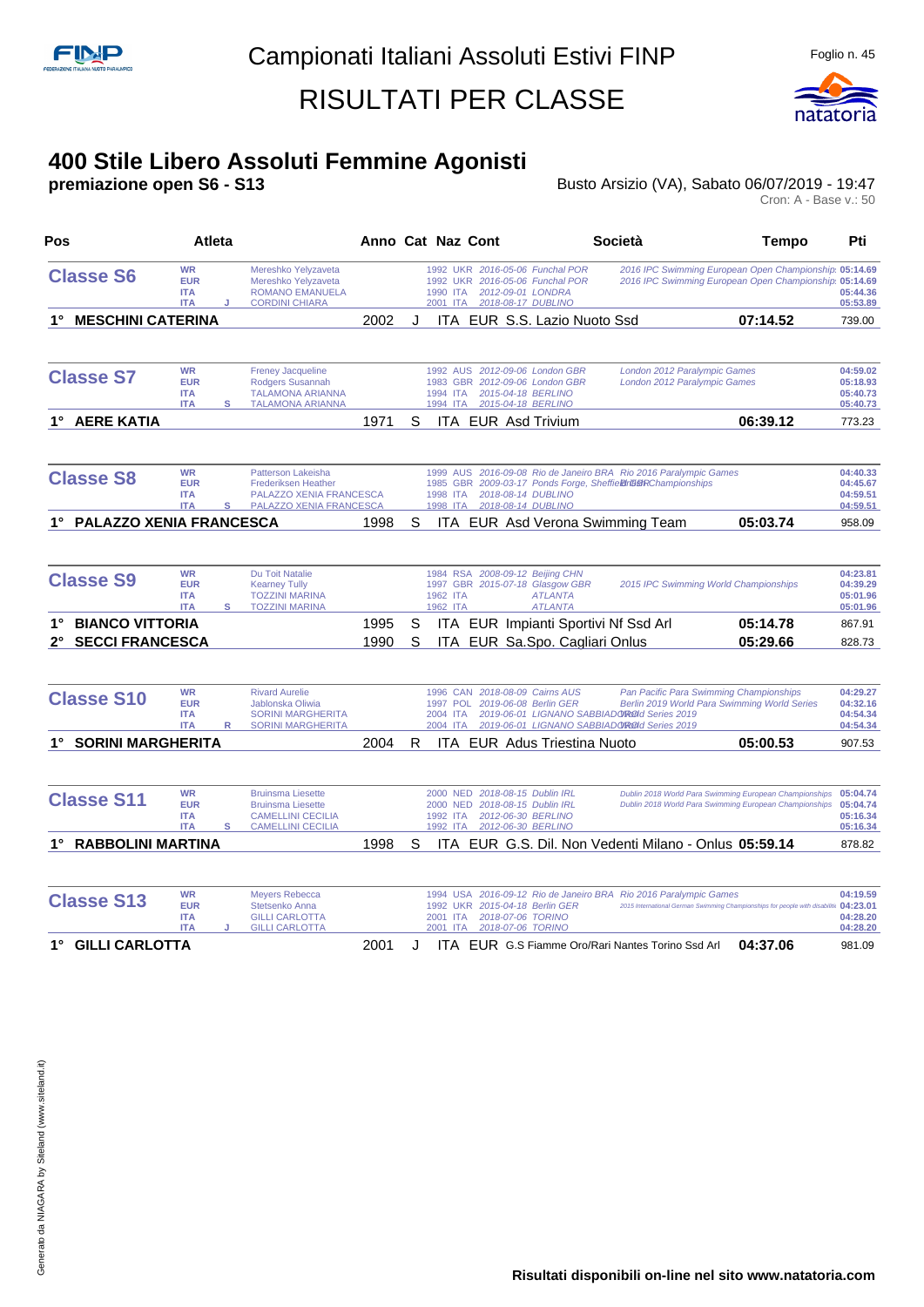

#### **200 Stile Libero Assoluti Maschi Agonisti**

**premiazione open S2 - S5 e S14** Busto Arsizio (VA), Sabato 06/07/2019 - 19:49 Busto Arsizio (VA), Sabato 06/07/2019 - 19:49<br>Cron: A - Base v.: 50

| Pos         |                             | <b>Atleta</b>                                                     |   |                                                                                                                                        | Anno Cat Naz Cont |    |                                                          |                                                                                                                  | Società                                                                                                                              | Tempo                                                                                                            | Pti                                                      |
|-------------|-----------------------------|-------------------------------------------------------------------|---|----------------------------------------------------------------------------------------------------------------------------------------|-------------------|----|----------------------------------------------------------|------------------------------------------------------------------------------------------------------------------|--------------------------------------------------------------------------------------------------------------------------------------|------------------------------------------------------------------------------------------------------------------|----------------------------------------------------------|
|             | <b>Classe S3</b>            | <b>WR</b><br><b>EUR</b><br><b>ITA</b><br><b>ITA</b>               | s | <b>Huang Wenpan</b><br><b>VYNOHRADETS' Dmytro</b><br><b>BONI VINCENZO</b><br><b>BONI VINCENZO</b>                                      |                   |    | 1988 ITA<br>1988<br><b>ITA</b>                           | 2016-09-15 RIO DE JANEIRO<br>2016-09-15 RIO DE JANEIRO                                                           | 1995 CHN 2016-09-15 Rio de Janeiro BRA Rio 2016 Paralympic Games<br>1985 UKR 2016-09-15 Rio de Janeiro BRA Rio 2016 Paralympic Games |                                                                                                                  | 03:09.04<br>03:09.77<br>03:30.02<br>03:30.02             |
|             | <b>BONI VINCENZO</b>        |                                                                   |   |                                                                                                                                        | 1988              | S  |                                                          |                                                                                                                  | <b>ITA EUR</b> G.S Fiamme Oro/Caravaggio Sporting Village Ssd. a R.L.                                                                | 03:32.61                                                                                                         | 934.25                                                   |
|             | <b>Classe S4</b>            | <b>WR</b><br><b>EUR</b><br><b>ITA</b><br><b>ITA</b>               | s | <b>Oribe Richard</b><br><b>Oribe Richard</b><br><b>MAZZONE LUCA</b><br><b>MAZZONE LUCA</b>                                             |                   |    | 1974 ESP<br>1974 ESP<br>1971 ITA<br>1971 ITA             | 2008-09-09 Beijing CHN<br>2008-09-09 Beijing CHN<br>2008-09-09 PECHINO<br>2008-09-09 PECHINO                     |                                                                                                                                      |                                                                                                                  | 02:55.81<br>02:55.81<br>03:14.81<br>03:14.81             |
|             | <b>BEGGIATO LUIGI</b>       |                                                                   |   |                                                                                                                                        | 1998              | S  | ITA.                                                     | EUR Asd A.S.P.E.A. Padova Onlus                                                                                  |                                                                                                                                      | 03:30.53                                                                                                         | 854.08                                                   |
| $2^{\circ}$ | <b>VIDAL MATTEO</b>         |                                                                   |   |                                                                                                                                        | 1984              | S  | ITA.                                                     | EUR Sport Life Onlus A.S.D.                                                                                      |                                                                                                                                      | 04:47.75                                                                                                         | 624.88                                                   |
|             | <b>Classe S5</b>            | <b>WR</b><br><b>EUR</b><br><b>ITA</b><br><b>ITA</b><br><b>ITA</b> | s | Bocciardo Francesco<br><b>Bocciardo Francesco</b><br><b>BOCCIARDO FRANCESCO</b><br><b>BOCCIARDO FRANCESCO</b><br><b>FANTIN ANTONIO</b> |                   |    | 1994 ITA<br>1994 ITA<br>1994 ITA<br>1994 ITA<br>2001 ITA | 2018-08-13 Dublin IRL<br>2018-08-13 Dublin IRL<br>2018-08-13 DUBLINO<br>2018-08-13 DUBLINO<br>2019-03-03 BOLOGNA |                                                                                                                                      | Dublin 2018 World Para Swimming European Championships<br>Dublin 2018 World Para Swimming European Championships | 02:23.65<br>02:23.65<br>02:23.65<br>02:23.65<br>02:24.48 |
|             | <b>BOCCIARDO FRANCESCO</b>  |                                                                   |   |                                                                                                                                        | 1994              | S  | ITA.                                                     |                                                                                                                  | FUR G.S Fiamme Oro/S.S.D. Nuotatori Genovesi                                                                                         | 02:26.68                                                                                                         | 1047.04                                                  |
| $2^{\circ}$ | <b>SCIACCALUGA GIOVANNI</b> |                                                                   |   |                                                                                                                                        | 1994              | S  | ITA.                                                     | EUR S.S.D. Nuotatori Genovesi                                                                                    |                                                                                                                                      | 02:54.37                                                                                                         | 880.77                                                   |
| $3^\circ$   | <b>PERUZZO LORENZO</b>      |                                                                   |   |                                                                                                                                        | 2000              | J. |                                                          | ITA EUR S.S. Lazio Nuoto Ssd                                                                                     |                                                                                                                                      | 03:28.83                                                                                                         | 735.43                                                   |
|             | <b>ARIANO ENRICO</b>        |                                                                   |   |                                                                                                                                        | 1968              | S  | ITA.                                                     | EUR Phb Pol. Bergamasca Onlus                                                                                    |                                                                                                                                      | 03:42.28                                                                                                         | 690.93                                                   |

| <b>Classe S14</b>         | <b>WR</b><br><b>EUR</b> | Dunn Reece<br>Dunn Reece |  |  | 1995 GBR 2019-06-06 Berlin GER<br>1995 GBR 2019-06-06 Berlin GER | Berlin 2019 World Para Swimming World Series<br>Berlin 2019 World Para Swimming World Series | 01:53.57<br>01:53.57 |
|---------------------------|-------------------------|--------------------------|--|--|------------------------------------------------------------------|----------------------------------------------------------------------------------------------|----------------------|
|                           | <b>ITA</b>              | PALAZZO MISHA            |  |  | 2002 ITA 2019-05-30 LIGNANO SABBIADO ROOI Series 2019            |                                                                                              | 02:00.98             |
|                           | <b>ITA</b>              | PALAZZO MISHA            |  |  | 2002 ITA 2019-05-30 LIGNANO SABBIADO ROOI Series 2019            |                                                                                              | 02:00.98             |
| <b>1° MELONI EMANUELE</b> |                         |                          |  |  | 1999 S ITA EUR Briantea84 A.S.D.                                 | 02:42.28                                                                                     | 717.46               |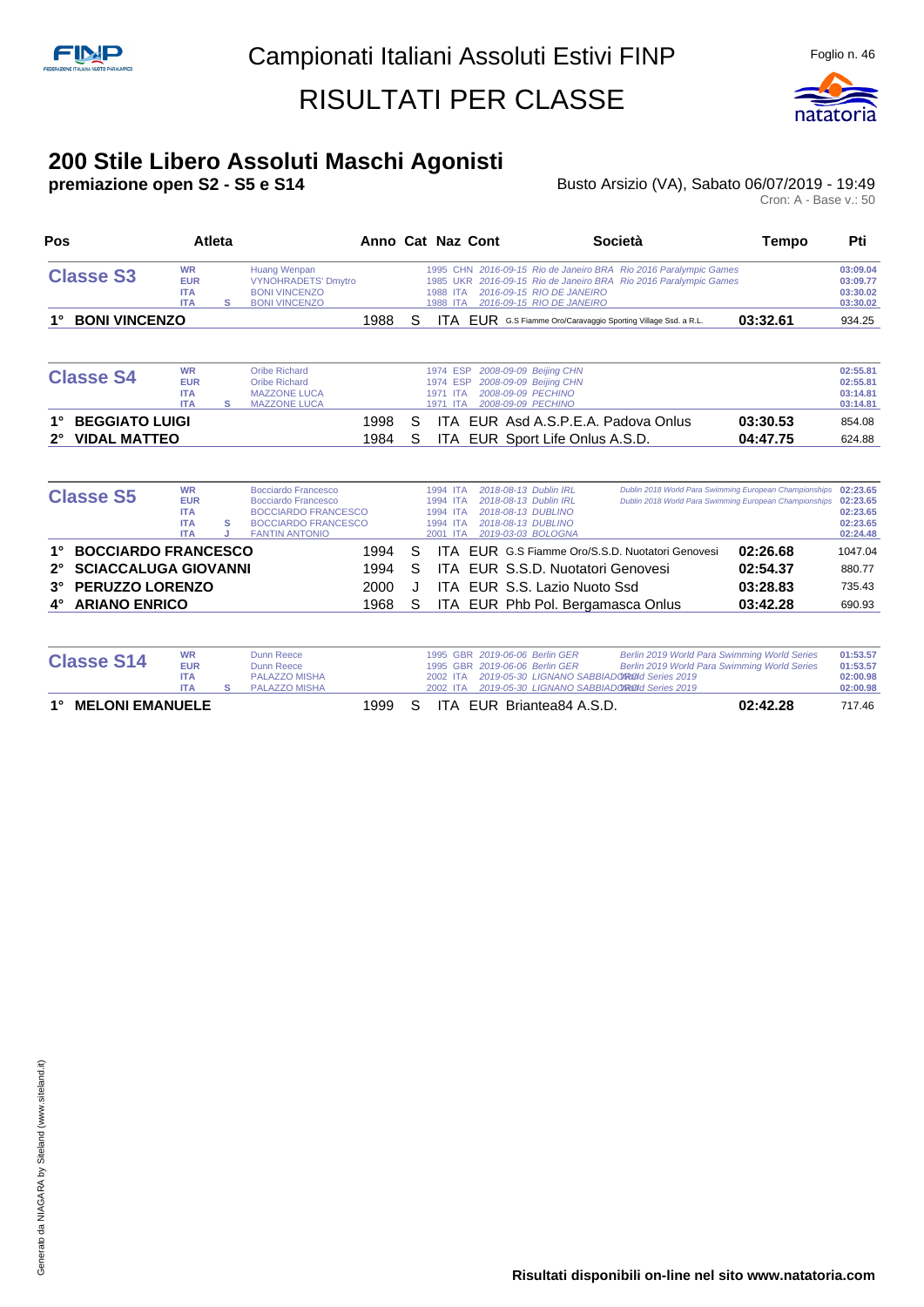

# **200 Stile Libero Assoluti Femmine Agonisti**

**Busto Arsizio (VA), Sabato 06/07/2019 - 19:51** Cron: A - Base v.: 50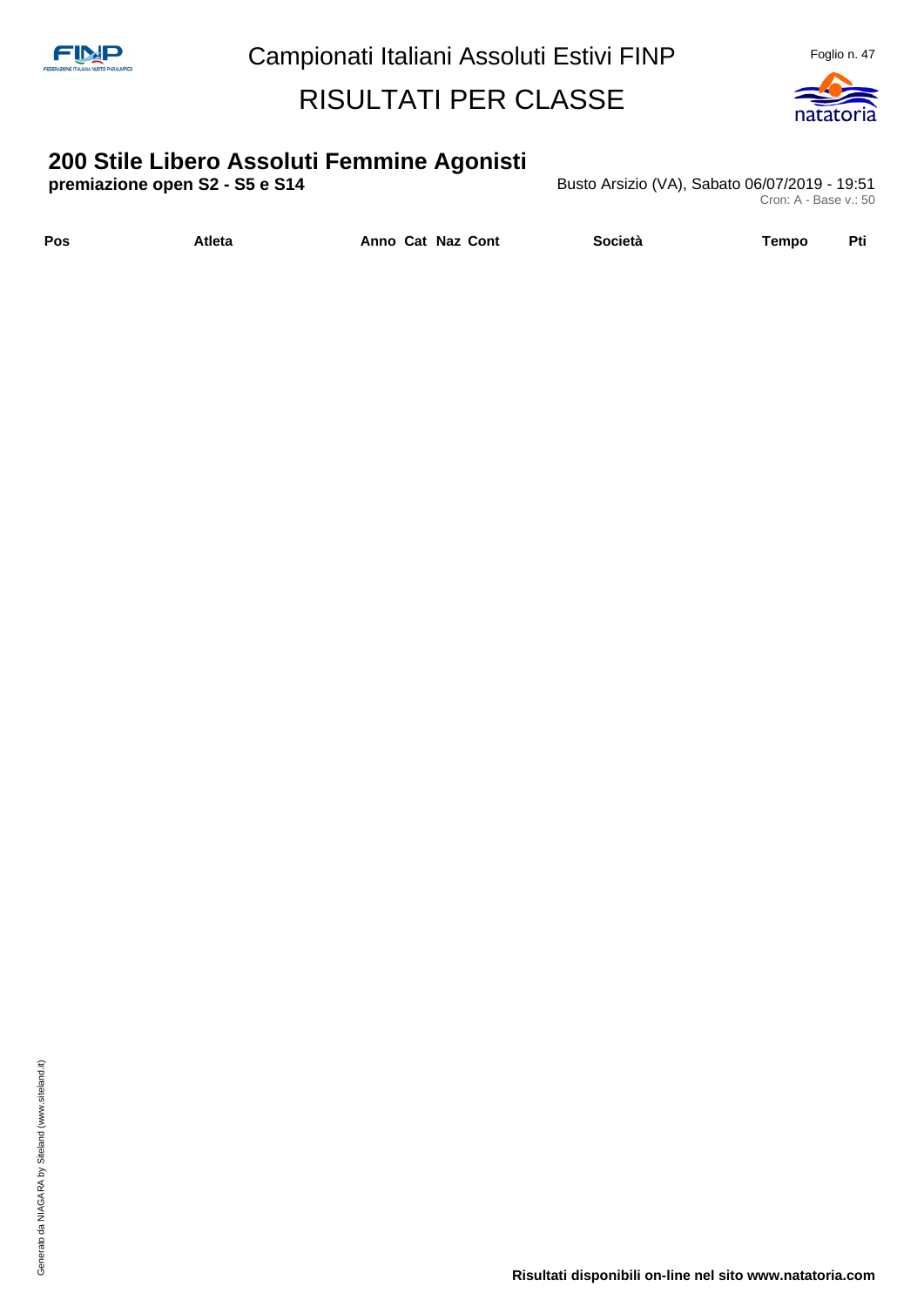

## **100 Rana Assoluti Maschi Agonisti**

#### **S4 - SB14 CONSTRESS ARRICATES ARRICATES ARRICATES BUSTO Arsizio (VA), Domenica 07/07/2019 - 09:30** Busto Arsizio (VA), Domenica 07/07/2019 - 09:30<br>Cron: A - Base v.: 50

| Pos                    |                                                                   | Atleta |                                                                                                                         | Anno Cat Naz Cont |    |                                  |                                                                                                                               | Società                                                 | Tempo                                 | Pti                                                      |
|------------------------|-------------------------------------------------------------------|--------|-------------------------------------------------------------------------------------------------------------------------|-------------------|----|----------------------------------|-------------------------------------------------------------------------------------------------------------------------------|---------------------------------------------------------|---------------------------------------|----------------------------------------------------------|
| <b>Classe SB4</b>      | <b>WR</b><br><b>EUR</b><br><b>ITA</b><br><b>ITA</b><br><b>ITA</b> | s      | Dias Daniel<br><b>Tsapatakis Antonios</b><br><b>MORELLI EFREM</b><br><b>MORELLI EFREM</b><br><b>COTTICELLI GIUSEPPE</b> |                   |    | 1979 ITA<br>1979 ITA<br>2000 ITA | 1988 BRA 2012-09-04 London GBR<br>1988 GRE 2015-07-18 Glasgow GBR<br>2012-07-15 ROMA<br>2012-07-15 ROMA<br>2018-06-24 PALERMO | London 2012 Paralympic Games                            | 2015 IPC Swimming World Championships | 01:32.27<br>01:36.33<br>01:47.19<br>01:47.19<br>02:06.24 |
| 1° PAULON ALESSANDRO   |                                                                   |        |                                                                                                                         | 1991              | S. |                                  | ITA EUR S.S. Lazio Nuoto Ssd                                                                                                  |                                                         | 02:01.34                              | 777.16                                                   |
| 2° SBRICCOLI CARLO     |                                                                   |        |                                                                                                                         | 1991              | S  |                                  |                                                                                                                               | ITA EUR A.S.D. Pol. Disabili Fabriano Mirasole 02:08.69 |                                       | 732.77                                                   |
| 3° COTTICELLI GIUSEPPE |                                                                   |        |                                                                                                                         | 2000              |    |                                  |                                                                                                                               | ITA EUR A.S.D. Nuotatori Campani                        | 02:09.29                              | 729.37                                                   |

|             | <b>Classe SB5</b>         | <b>WR</b><br><b>EUR</b><br><b>ITA</b><br><b>ITA</b><br><b>ITA</b> | s | Ponce Bertran Antoni<br>Ponce Bertran Antoni<br><b>DOLFIN MARCO</b><br><b>DOLFIN MARCO</b><br><b>ZENI LORENZO</b> |      |    | 1987 ESP<br>1981 ITA<br>1981 ITA<br>2001 ITA | 1987 ESP 2017-12-03 Mexico City MEX<br>2017-12-03 Mexico City MEX<br>2016-09-11 RIO DE JANEIRO<br>2016-09-11 RIO DE JANEIRO<br>2019-05-31 LIGNANO SABBIADOROId Series 2019 | Mexico City 2017 World Para Swimming Championships<br>Mexico City 2017 World Para Swimming Championships |          | 01:28.57<br>01:28.57<br>01:38.27<br>01:38.27<br>02:06.89 |
|-------------|---------------------------|-------------------------------------------------------------------|---|-------------------------------------------------------------------------------------------------------------------|------|----|----------------------------------------------|----------------------------------------------------------------------------------------------------------------------------------------------------------------------------|----------------------------------------------------------------------------------------------------------|----------|----------------------------------------------------------|
| $1^{\circ}$ | <b>DOLFIN MARCO MARIA</b> |                                                                   |   |                                                                                                                   | 1981 | S. |                                              |                                                                                                                                                                            | ITA EUR G.S Fiamme Oro/Briantea84 A.S.D. 01:42.92                                                        |          | 896.91                                                   |
|             | 2° MASSUSSI ANDREA        |                                                                   |   |                                                                                                                   | 1994 | S. |                                              |                                                                                                                                                                            | ITA EUR Pol. Bresciana No Frontiere Onlus A.S.D. 01:53.25                                                |          | 815.10                                                   |
|             | 3° ZENI LORENZO           |                                                                   |   |                                                                                                                   | 2001 | J  |                                              | ITA EUR Polha - Varese Ass. Polisp. Dile.                                                                                                                                  |                                                                                                          | 02:06.94 | 727.19                                                   |
|             | 4° GERI RICCARDO          |                                                                   |   |                                                                                                                   | 1993 | S. |                                              | ITA EUR A.I.C.S. Pavia Nuoto A.S.D.                                                                                                                                        |                                                                                                          | 02:09.28 | 714.03                                                   |
|             | 5° ARIANO ENRICO          |                                                                   |   |                                                                                                                   | 1968 | S. |                                              | ITA EUR Phb Pol. Bergamasca Onlus                                                                                                                                          |                                                                                                          | 02:11.67 | 701.07                                                   |
|             | 6° ZAMPETTI ENRICO        |                                                                   |   |                                                                                                                   | 1968 |    |                                              |                                                                                                                                                                            | ITA EUR A.S.D. Pol. Disabili Fabriano Mirasole 02:25.48                                                  |          | 634.52                                                   |

|             | <b>Classe SB7</b>           | <b>WR</b><br><b>EUR</b><br><b>ITA</b><br><b>ITA</b><br><b>ITA</b><br><b>ITA</b> | s<br>R<br>Е | Serrano Zarate Carlos<br><b>Boer Simon</b><br><b>LENZA MATTEO</b><br><b>LENZA MATTEO</b><br><b>RESTA MASSIMO</b><br><b>MAGRASSI RICCARDO</b> |        |    | 1985 ITA<br>1985 ITA<br>2004 ITA<br>2008 ITA | 1998 COL 2016-09-10 Rio de Janeiro BRA Rio 2016 Paralympic Games<br>1995 NED 2014-04-18 Glasgow GBR<br>2011-07-04 BERLINO<br>2011-07-04 BERLINO<br>2019-05-31 LIGNANO SABBIADOROId Series 2019<br>2019-03-02 BOLOGNA | <b>British Para-Swimming International Meet</b> |          | 01:12.50<br>01:18.70<br>01:35.29<br>01:35.29<br>01:38.84<br>02:06.66 |
|-------------|-----------------------------|---------------------------------------------------------------------------------|-------------|----------------------------------------------------------------------------------------------------------------------------------------------|--------|----|----------------------------------------------|----------------------------------------------------------------------------------------------------------------------------------------------------------------------------------------------------------------------|-------------------------------------------------|----------|----------------------------------------------------------------------|
|             | 1° RESTA MASSIMO            |                                                                                 |             |                                                                                                                                              | 2004 R |    |                                              | ITA EUR S.S.D. Dlf Sport Bologna a R.L.                                                                                                                                                                              |                                                 | 01:40.97 | 756.26                                                               |
| $2^{\circ}$ | <b>AMBROSINI DANILO</b>     |                                                                                 |             |                                                                                                                                              | 1976   | S. |                                              | ITA EUR Polha - Varese Ass. Polisp. Dile.                                                                                                                                                                            |                                                 | 02:01.22 | 629.93                                                               |
|             | 3° DE SIATO VITO            |                                                                                 |             |                                                                                                                                              | 1971   | S. |                                              | ITA EUR A.S.D. Il Faro Onlus Augusta                                                                                                                                                                                 |                                                 | 02:03.09 | 620.36                                                               |
| 4°          | <b>GRAMIGNANO STEFANO</b>   |                                                                                 |             |                                                                                                                                              | 1983   | S. |                                              | ITA EUR A.S.D. Propatria Disabili Busto Arsizio                                                                                                                                                                      |                                                 | 02:07.45 | 599.14                                                               |
| $5^\circ$   | <b>MAGRASSI RICCARDO</b>    |                                                                                 |             |                                                                                                                                              | 2008   | F. |                                              | ITA EUR Briantea84 A.S.D.                                                                                                                                                                                            |                                                 | 02:11.77 | 579.49                                                               |
|             | 6° DI LUCA RAFFAELE VICENTE |                                                                                 |             |                                                                                                                                              | 1968   |    |                                              | <b>ITA FUR</b> Gruppo Sportivo Paralimpico Difesa/S.S. Lazio Nuoto Ssd                                                                                                                                               |                                                 | 02:13.46 | 572.16                                                               |

| 01:07.01              |
|-----------------------|
|                       |
| 01:07.01              |
| 01:12.29              |
| 01:12.29              |
| 01:50.08              |
| 747.56                |
|                       |
| 01:50.08 ITA-E 632.99 |
|                       |
| 01:33.21              |

| <b>Classe SB9</b>      | <b>WR</b><br><b>EUR</b><br><b>ITA</b> |   | <b>Poltavtsey Pavel</b><br><b>Poltavtsev Pavel</b><br><b>RAIMONDI STEFANO</b> |              | 1998 ITA | 1989 RUS 2012-09-08 London GBR<br>1989 RUS 2012-09-08 London GBR<br>2018-08-13 DUBLINO | London 2012 Paralympic Games<br>London 2012 Paralympic Games |          | 01:04.02<br>01:04.02<br>01:06.06 |
|------------------------|---------------------------------------|---|-------------------------------------------------------------------------------|--------------|----------|----------------------------------------------------------------------------------------|--------------------------------------------------------------|----------|----------------------------------|
|                        | <b>ITA</b>                            | s | <b>RAIMONDI STEFANO</b>                                                       |              | 1998 ITA | 2018-08-13 DUBLINO                                                                     |                                                              |          | 01:06.06                         |
|                        | <b>ITA</b>                            | J | PERFETTO IVAN                                                                 |              | 2000 ITA | 2015-05-23 LIGNANO SABBIADORO                                                          |                                                              |          | 01:14.62                         |
|                        | <b>ITA</b>                            |   | <b>FRANCESCO NICOLETTI</b>                                                    |              | 2006 ITA | 2019-07-07 BUSTO ARSIZIO                                                               | Campionati Estivi                                            |          | 01:24.35                         |
| 1° TALLONE MATTEO      |                                       |   | 1998                                                                          | <sub>S</sub> |          | ITA EUR A.S.D. Cus Torino                                                              |                                                              | 01:25.30 | 761.08                           |
| 2° NICOLETTI FRANCESCO |                                       |   | 2006                                                                          | E            |          | ITA EUR Polha - Varese Ass. Polisp. Dile.                                              |                                                              | 01:25.45 | 759.74                           |
| 3° APUANI ALESSANDRO   |                                       |   | 2000                                                                          |              |          | ITA EUR Phb Pol. Bergamasca Onlus                                                      |                                                              | 01:28.80 | 731.08                           |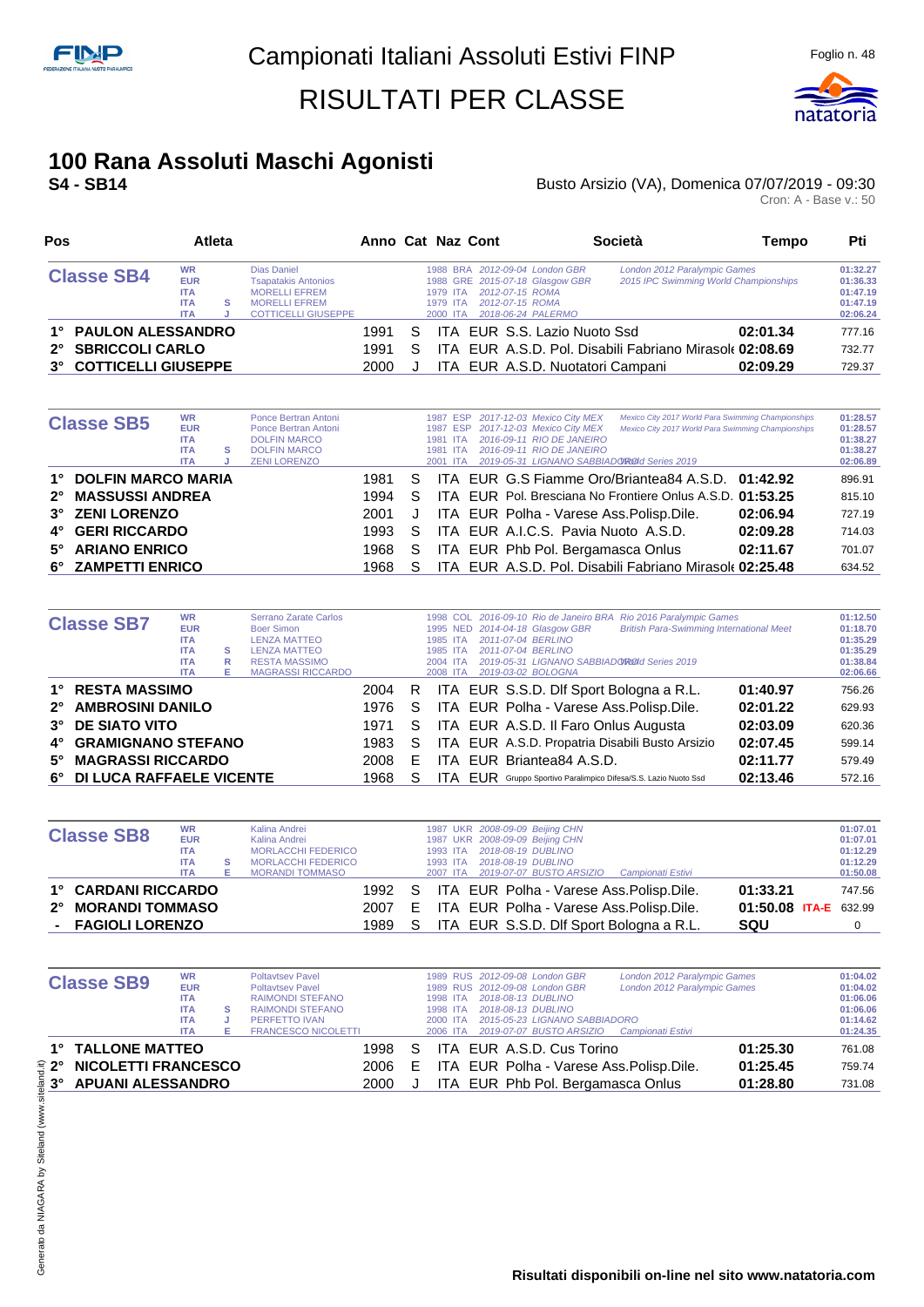

| <b>Classe SB11</b>            | <b>WR</b><br><b>EUR</b><br><b>ITA</b><br><b>ITA</b>               | s      | <b>Yang Bozun</b><br>Mashchenko Oleksandr<br><b>BASSANI FEDERICO</b><br><b>BASSANI FEDERICO</b>                |      |   | 1986 CHN 2016-09-13 Rio de Janeiro BRA Rio 2016 Paralympic Games<br>1985 UKR 2004-09-20 Athens GRE<br>2017-05-20 LIGNANO SABBIADORO<br>1996 ITA<br>2017-05-20 LIGNANO SABBIADORO<br>1996<br><b>ITA</b>                                                                                                                                                              | 01:10.08<br>01:10.53<br>01:24.28<br>01:24.28             |
|-------------------------------|-------------------------------------------------------------------|--------|----------------------------------------------------------------------------------------------------------------|------|---|---------------------------------------------------------------------------------------------------------------------------------------------------------------------------------------------------------------------------------------------------------------------------------------------------------------------------------------------------------------------|----------------------------------------------------------|
| <b>BASSANI FEDERICO</b><br>1° |                                                                   |        |                                                                                                                | 1996 | S | EUR Asd Circolo Canottieri Aniene<br>01:24.99<br><b>ITA</b>                                                                                                                                                                                                                                                                                                         | 844.92                                                   |
| <b>Classe SB12</b>            | <b>WR</b><br><b>EUR</b><br><b>ITA</b><br><b>ITA</b>               |        | Fedyna Oleksii<br>Fedyna Oleksii<br><b>SOTTILE FABRIZIO</b><br><b>SERPICO ALESSANDRO</b>                       |      |   | 2014 IPC Swimming European Championships<br>2014-08-04 Eindhoven NED<br><b>1987 UKR</b><br>2014-08-04 Eindhoven NED<br>2014 IPC Swimming European Championships<br><b>UKR</b><br>1987<br>1993 ITA<br>2016-09-13 RIO DE JANEIRO<br>1988 ITA<br>2007-07-07 PALERMO                                                                                                    | 01:04.07<br>01:04.07<br>01:13.60<br>01:26.82             |
| <b>DRAIBINE MAHMOUD</b><br>1° |                                                                   |        |                                                                                                                | 2002 |   | EUR A.S.D. Pol. Disabili Fabriano Mirasole 01:48.83<br>ITA -                                                                                                                                                                                                                                                                                                        | 601.86                                                   |
|                               |                                                                   |        |                                                                                                                |      |   |                                                                                                                                                                                                                                                                                                                                                                     |                                                          |
| <b>Classe SB13</b>            | <b>WR</b><br><b>EUR</b><br><b>ITA</b><br><b>ITA</b>               | E.     | Fedyna Oleksii<br>Fedyna Oleksii<br><b>PALANTRANI ANDREA</b><br><b>RODELLA THOMAS</b>                          |      |   | 1987 UKR 2013-08-13 Montreal CAN<br>2013 IPC Swimming World Championships<br>2013 IPC Swimming World Championships<br>2013-08-13 Montreal CAN<br>1987<br><b>UKR</b><br>2008-09-13 PECHINO<br>1975 ITA<br>2019-07-07 BUSTO ARSIZIO<br>2006 ITA<br>Campionati Estivi                                                                                                  | 01:03.58<br>01:03.58<br>01:12.82<br>01:37.94             |
| <b>RODELLA THOMAS</b>         |                                                                   |        |                                                                                                                | 2006 | E | EUR Asd A.S.P.E.A. Padova Onlus<br>01:37.94 ITA-E<br>ITA.                                                                                                                                                                                                                                                                                                           | 665.20                                                   |
|                               |                                                                   |        |                                                                                                                |      |   |                                                                                                                                                                                                                                                                                                                                                                     |                                                          |
| <b>Classe SB14</b>            | <b>WR</b><br><b>EUR</b><br><b>ITA</b><br><b>ITA</b><br><b>ITA</b> | s<br>J | <b>Quin Scott</b><br><b>Quin Scott</b><br><b>PALAZZO MISHA</b><br><b>PALAZZO MISHA</b><br><b>PALAZZO MISHA</b> |      |   | 1990 GBR 2019-04-27 Glasgow GBR<br>Glasgow 2019 World Para Swimming World Series<br>GBR 2019-04-27 Glasgow GBR<br>Glasgow 2019 World Para Swimming World Series<br>1990<br>2019-05-31 LIGNANO SABBIADO ROLL Series 2019<br>2002<br><b>ITA</b><br>2019-05-31 LIGNANO SABBIADOROOI Series 2019<br>2002 ITA<br>2019-05-31 LIGNANO SABBIADOROId Series 2019<br>2002 ITA | 01:05.28<br>01:05.28<br>01:14.28<br>01:14.28<br>01:14.28 |
| <b>PALAZZO MISHA</b><br>1°    |                                                                   |        |                                                                                                                | 2002 | J | 01:15.11<br>ITA EUR Asd Verona Swimming Team                                                                                                                                                                                                                                                                                                                        | 891.76                                                   |
| <b>MELONI EMANUELE</b>        |                                                                   |        |                                                                                                                | 1999 | S | EUR Briantea84 A.S.D.<br>01:29.45<br>ITA.                                                                                                                                                                                                                                                                                                                           | 748.80                                                   |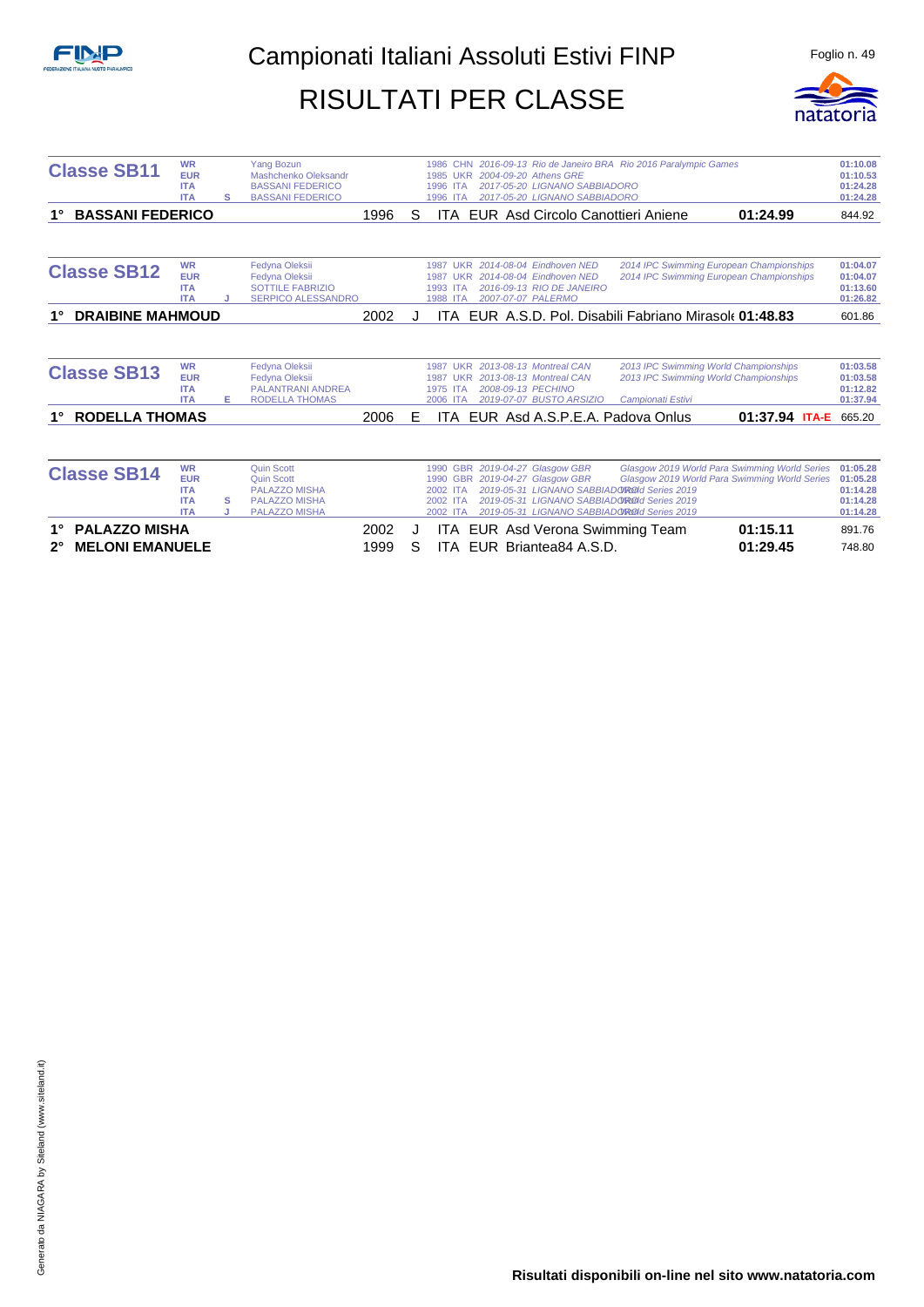

### **100 Rana Assoluti Femmine Agonisti**

#### **S4 - SB14 CONSTRESS ARRICATES ARRICATES ARRICATES BUSTO Arsizio (VA), Domenica 07/07/2019 - 10:00** Busto Arsizio (VA), Domenica 07/07/2019 - 10:00<br>Cron: A - Base v.: 50

| Pos                                    |                                                                   | Atleta |                                                                                                                  |              |   | Anno Cat Naz Cont                                                                                                               |                                                        | Società                                                                                                                 | Tempo                | Pti                                                      |
|----------------------------------------|-------------------------------------------------------------------|--------|------------------------------------------------------------------------------------------------------------------|--------------|---|---------------------------------------------------------------------------------------------------------------------------------|--------------------------------------------------------|-------------------------------------------------------------------------------------------------------------------------|----------------------|----------------------------------------------------------|
| <b>Classe SB4</b>                      | <b>WR</b><br><b>EUR</b><br><b>AFR</b><br><b>ITA</b><br><b>ITA</b> |        | <b>Rung Sarah Louise</b><br>Rung Sarah Louise<br>Visser Adri<br><b>GHIRETTI GIULIA</b><br><b>GHIRETTI GIULIA</b> |              |   | 1989 NOR 2014-07-17 Drammen NOR<br>1989 NOR 2014-07-17 Drammen NOR<br>1988 RSA 2010-08-19 Eindhoven NED<br>1994 ITA<br>1994 ITA | 2016-09-11 RIO DE JANEIRO<br>2016-09-11 RIO DE JANEIRO | Norwegian Championships, Long Course<br>Norwegian Championships, Long Course<br><b>IPC Swimming World Championships</b> |                      | 01:43.87<br>01:43.87<br>03:06.35<br>01:50.58<br>01:50.58 |
| 1° POZZI FRANCESCA<br>2° FRESTA DENISE |                                                                   |        |                                                                                                                  | 1989<br>1996 | S | ITA EUR Asd All Sporting                                                                                                        | ITA EUR Briantea84 A.S.D.                              |                                                                                                                         | 02:24.82<br>02:41.53 | 753.97<br>675.97                                         |

| <b>WR</b><br><b>Bruhn Kirsten</b><br><b>Classe SB5</b><br><b>EUR</b><br><b>Bruhn Kirsten</b><br><b>ROMANO EMANUELA</b><br><b>ITA</b><br><b>ROMANO EMANUELA</b><br><b>ITA</b> |  |  |  |        |    | <b>IPC Swimming World Championships</b><br>1969 GER 2010-08-16 Eindhoven NED<br><b>IPC Swimming World Championships</b><br>1969 GER 2010-08-16 Eindhoven NED<br>2016-09-11 RIO DE JANEIRO<br>1990 ITA<br>2016-09-11 RIO DE JANEIRO<br>1990 ITA | 01:33.85<br>01:33.85<br>01:50.90<br>01:50.90 |
|------------------------------------------------------------------------------------------------------------------------------------------------------------------------------|--|--|--|--------|----|------------------------------------------------------------------------------------------------------------------------------------------------------------------------------------------------------------------------------------------------|----------------------------------------------|
| 1° ROMANO EMANUELA                                                                                                                                                           |  |  |  | 1990 S |    | ITA EUR A.S.D. Nuotatori Campani<br>02:04.09                                                                                                                                                                                                   | 794.10                                       |
| 2° PARENTE JESSICA                                                                                                                                                           |  |  |  | 1992   | S. | ITA EUR Briantea84 A.S.D.<br>02:35.01                                                                                                                                                                                                          | 635.70                                       |
| 3° VELLUCCI CHIARA                                                                                                                                                           |  |  |  | 1997   | S. | ITA EUR S.S. Lazio Nuoto Ssd<br>02:42.81                                                                                                                                                                                                       | 605.25                                       |
| 4° TOTO JESSICA                                                                                                                                                              |  |  |  | 1998   | S. | ITA EUR A.S.D Effegiquadro<br>03:01.00                                                                                                                                                                                                         | 544.42                                       |

|           |                                     | <b>WR</b>  |    | Liu Daomin              |      |       |                    |  | 1999 CHN 2019-05-10 Singapore SGP | Singapore 2019 World Para Swimming World Series 01:33.36 |          |          |
|-----------|-------------------------------------|------------|----|-------------------------|------|-------|--------------------|--|-----------------------------------|----------------------------------------------------------|----------|----------|
|           | <b>Classe SB6</b>                   | <b>EUR</b> |    | Summers-Newton Maisie   |      |       |                    |  | 2002 GBR 2019-06-06 Berlin GER    | Berlin 2019 World Para Swimming World Series             |          | 01:33.49 |
|           |                                     | <b>ITA</b> |    | <b>TALAMONA ARIANNA</b> |      |       | 1994 ITA           |  | 2017-07-06 BERLINO                |                                                          |          | 01:50.87 |
|           |                                     | <b>ITA</b> | s  | <b>TALAMONA ARIANNA</b> |      |       | <b>ITA</b><br>1994 |  | 2017-07-06 BERLINO                |                                                          |          | 01:50.87 |
|           |                                     | <b>ITA</b> |    | <b>TALAMONA ARIANNA</b> |      |       | 1994 ITA           |  | 2013-08-18 MONTREAL               |                                                          |          | 01:53.80 |
|           |                                     | <b>ITA</b> | R  | PIETRONI ELENA          |      |       | 1990 ITA           |  | 2012-06-03 CREMONA                |                                                          |          | 01:58.53 |
|           |                                     | <b>ITA</b> | Е. | <b>FOTIA GIORGIA</b>    |      |       | 2006 ITA           |  | 2019-03-02 BOLOGNA                |                                                          |          | 02:10.28 |
|           | 1° FOTIA GIORGIA                    |            |    |                         | 2006 | - E - |                    |  |                                   | ITA EUR A.S.D. Il Faro Onlus Augusta                     | 02:11.43 | 739.63   |
|           | 2° FAUCETTA NOEMI                   |            |    |                         | 2002 | J     |                    |  |                                   | ITA EUR A.S.D. Propatria Disabili Busto Arsizio          | 02:11.75 | 737.84   |
|           | 3° RIVOSECCHI SARA                  |            |    |                         | 1990 | S     |                    |  |                                   | ITA EUR A.S.D. Cavalluccio Marino                        | 02:50.48 | 570.21   |
| 4°        | <b>MELOCCHI GARCIA CHIARA MARIA</b> |            |    |                         | 2003 | R     |                    |  |                                   | ITA EUR Phb Pol. Bergamasca Onlus                        | 03:07.51 | 518.43   |
| $5^\circ$ | <b>D'EUGENIO STEFANIA</b>           |            |    |                         | 1959 |       |                    |  |                                   | ITA EUR A.S.D. Pol. Disabili Fabriano Mirasole 03:19.26  |          | 487.86   |

| <b>Classe SB8</b> | <b>WR</b><br><b>EUR</b><br><b>ITA</b><br><b>ITA</b> | <b>Whiston Brock</b><br><b>Whiston Brock</b><br><b>CERASUOLO IMMACOLATA</b><br><b>CERASUOLO IMMACOLATA</b> |  |  | 1996 GBR 2019-06-06 Berlin GER<br>1996 GBR 2019-06-06 Berlin GER<br>1980 ITA 2006-12-04 DURBAN | Berlin 2019 World Para Swimming World Series<br>Berlin 2019 World Para Swimming World Series | 01:14.41<br>01:14.41<br>01:34.00<br>01:34.00 |
|-------------------|-----------------------------------------------------|------------------------------------------------------------------------------------------------------------|--|--|------------------------------------------------------------------------------------------------|----------------------------------------------------------------------------------------------|----------------------------------------------|
| 1° GRANATA SARA   |                                                     | 1995 S                                                                                                     |  |  | ITA EUR Polisport Dream Team Asd                                                               | 01:51.73                                                                                     | 706.08                                       |

|                                              | <b>SCORTECHINI ALESSIA</b> | 1997 ITA 2017-06-13 ROMA |                              |                                        |                      | 01:24.27         |
|----------------------------------------------|----------------------------|--------------------------|------------------------------|----------------------------------------|----------------------|------------------|
| 1° PALAZZETTI DANIELA<br>2° BRUNETTI ROSANNA | S.<br>1996.<br>S.<br>1964. |                          | ITA EUR S.S. Lazio Nuoto Ssd | ITA EUR Acquamarina Team Trieste Onlus | 01:39.37<br>01:52.08 | 771.86<br>684.33 |

| <b>Classe SB11</b>   | <b>WR</b><br><b>FUR</b><br><b>ITA</b><br><b>ITA</b> | Zhang Xiaotong<br><b>Bruinsma Liesette</b><br>RABBOLINI MARTINA<br>RABBOLINI MARTINA |      |  |  | 2000 NED 2016-04-09 Eindhoven NED<br>1998 ITA 2018-08-14 DUBLINO<br>1998 ITA 2018-08-14 DUBLINO | 1999 CHN 2016-09-13 Rio de Janeiro BRA Rio 2016 Paralympic Games<br>Swim Cup Eindhoven 2016 | 01:23.02<br>01:24.63<br>01:33.22<br>01:33.22 |
|----------------------|-----------------------------------------------------|--------------------------------------------------------------------------------------|------|--|--|-------------------------------------------------------------------------------------------------|---------------------------------------------------------------------------------------------|----------------------------------------------|
| 1° RABBOLINI MARTINA |                                                     |                                                                                      | 1998 |  |  |                                                                                                 | ITA EUR G.S. Dil. Non Vedenti Milano - Onlus 01:36.70                                       | 884.49                                       |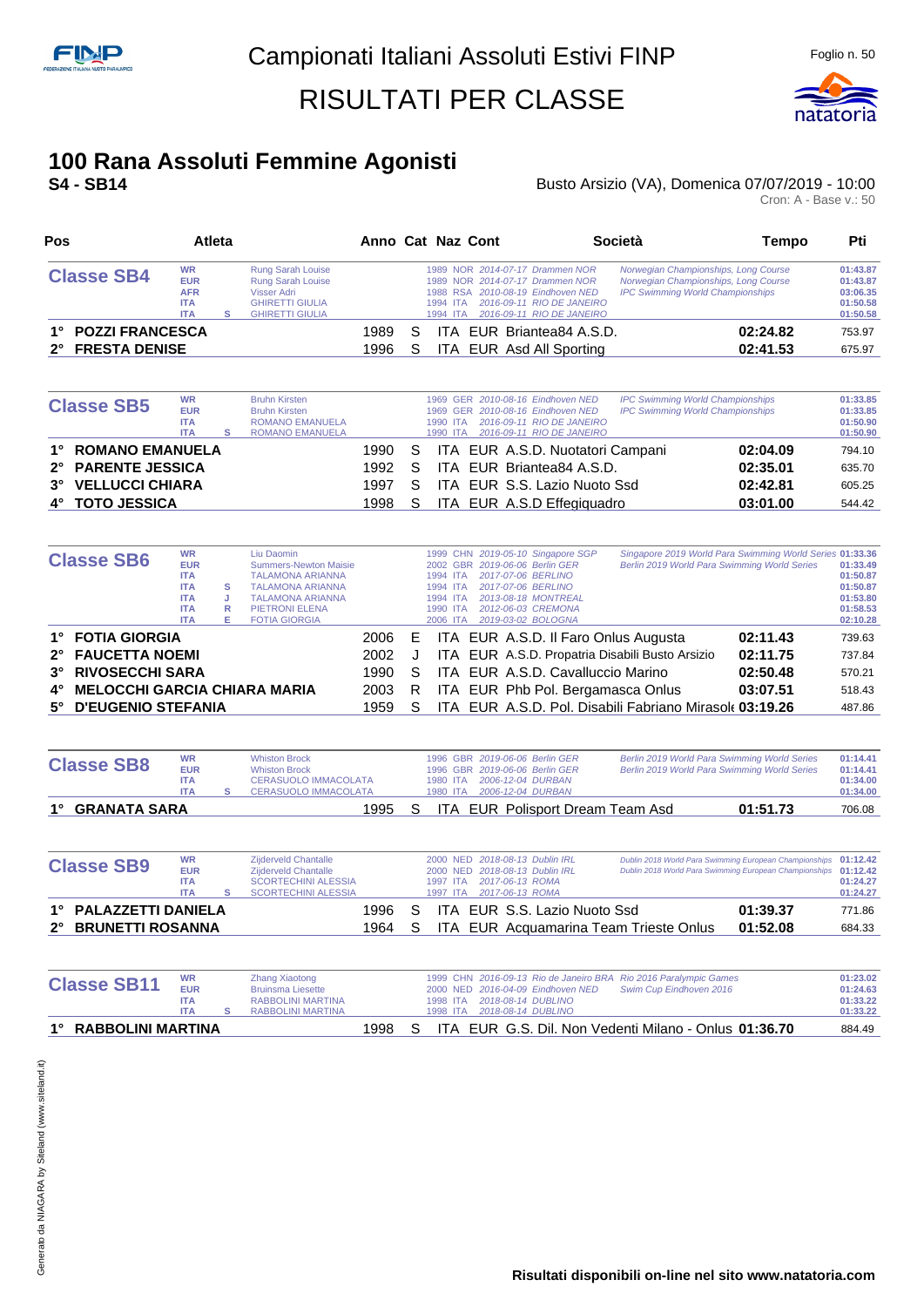

| <b>Classe SB12</b>                    | <b>WR</b><br><b>EUR</b><br><b>ITA</b><br><b>ITA</b>               | s      | <b>Krawzow Elena</b><br><b>Krawzow Elena</b><br><b>BERRA ALESSIA</b><br><b>BERRA ALESSIA</b>                                  | Berlin 2019 World Para Swimming World Series<br>1993 GER 2019-06-06 Berlin GER<br>2019-06-06 Berlin GER<br>Berlin 2019 World Para Swimming World Series<br><b>GER</b><br>1993<br>2018-05-25 LIGNANO SABBIADORO<br><b>ITA</b><br>1998<br>2018-05-25 LIGNANO SABBIADORO<br>1998<br><b>ITA</b> | 01:12.71<br>01:12.71<br>01:24.65<br>01:24.65             |
|---------------------------------------|-------------------------------------------------------------------|--------|-------------------------------------------------------------------------------------------------------------------------------|---------------------------------------------------------------------------------------------------------------------------------------------------------------------------------------------------------------------------------------------------------------------------------------------|----------------------------------------------------------|
| <b>MANTOAN LARA</b>                   |                                                                   |        | 1999                                                                                                                          | 02:15.38<br>EUR Asd A.S.P.E.A. Padova Onlus<br>S<br>ITA.                                                                                                                                                                                                                                    | 581.18                                                   |
| <b>Classe SB13</b>                    | <b>WR</b><br><b>EUR</b><br><b>ITA</b><br><b>ITA</b><br><b>ITA</b> | J<br>R | Amilova Fotimakhon<br>Redfern Rebecca<br><b>GILLI CARLOTTA</b><br><b>GILLI CARLOTTA</b><br><b>GILLI CARLOTTA</b>              | 2018-10-09 Jakarta INA<br>Jakarta 2018 Asian Para Games<br>1999<br><b>UZB</b><br><b>Rio 2016 Paralympic Games</b><br>2016-09-11 Rio de Janeiro BRA<br>1999<br><b>GBR</b><br>2017-07-16 LODI<br>2001 ITA<br>2017-07-16 LODI<br>2001 ITA<br>2017-07-16 LODI<br>2001 ITA                       | 01:09.57<br>01:13.81<br>01:19.89<br>01:19.89<br>01:19.89 |
| <b>LUSCRI' CAMILLA</b><br>1°          |                                                                   |        | 2002                                                                                                                          | EUR A.I.C.S. Pavia Nuoto A.S.D.<br>01:41.04<br>ITA.                                                                                                                                                                                                                                         | 738.22                                                   |
| <b>TEOFILI VIVIANA</b><br>$2^{\circ}$ |                                                                   |        | 2003                                                                                                                          | ITA EUR S.S. Lazio Nuoto Ssd<br>01:53.50<br>R                                                                                                                                                                                                                                               | 657.18                                                   |
| <b>Classe SB14</b>                    | <b>WR</b><br><b>EUR</b><br><b>ITA</b><br><b>ITA</b>               |        | <b>Alonso Morales Michelle</b><br><b>Alonso Morales Michelle</b><br><b>PALAZZO XENIA FRANCESCA</b><br>PALAZZO XENIA FRANCESCA | <b>British Para-Swimming International Meet</b><br>2016-04-23 Glasgow GBR<br>1994 ESP<br>2016-04-23 Glasgow GBR<br><b>British Para-Swimming International Meet</b><br>1994 ESP<br>2014-08-06 EINDHOVEN<br>1998 ITA<br>1998<br>2014-08-06 EINDHOVEN<br><b>ITA</b>                            | 01:12.61<br>01:12.61<br>01:26.09<br>01:26.09             |

**1° MARCHI GIORGIA** 2001 J ITA EUR Adus Triestina Nuoto **01:31.16** 828.76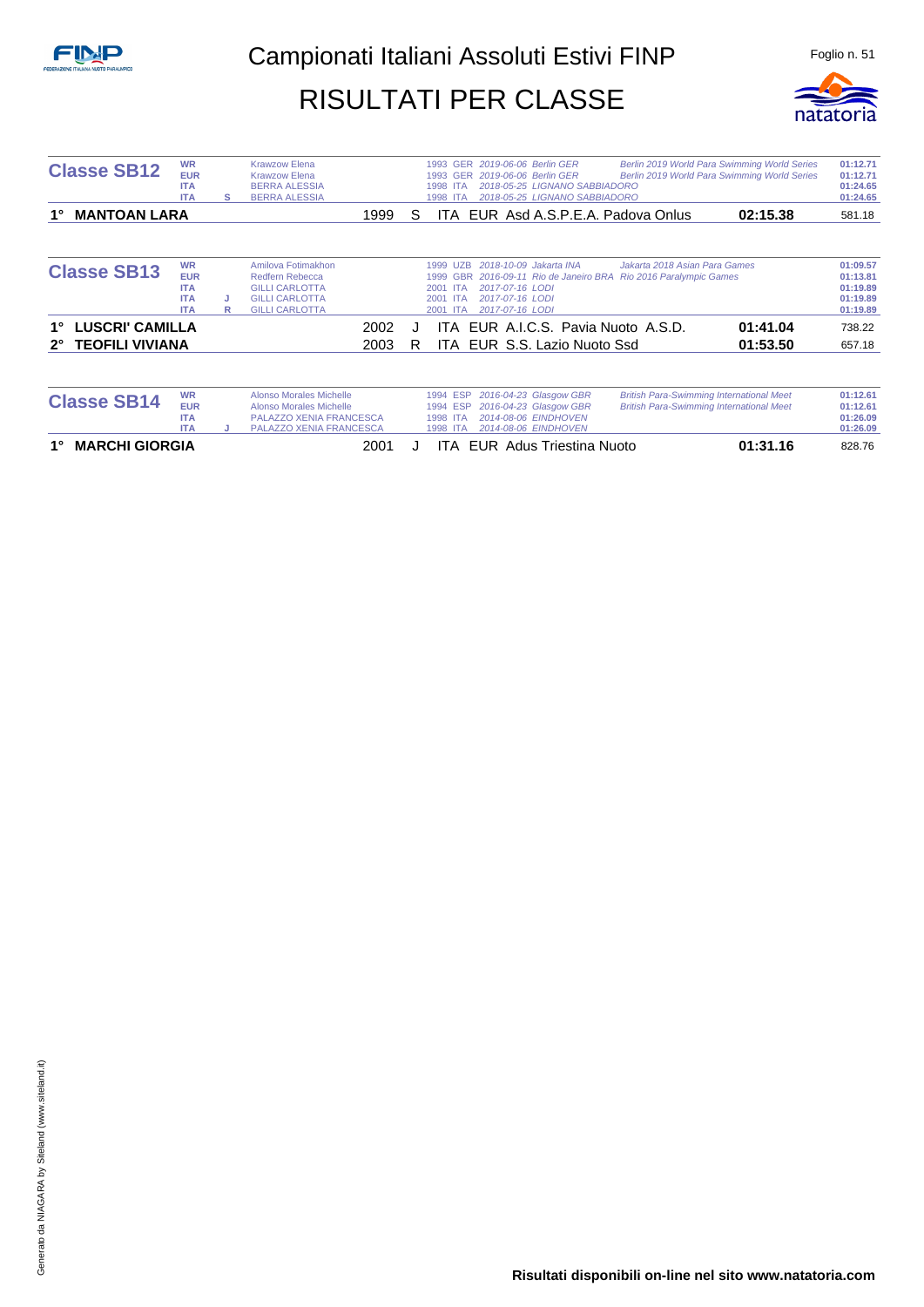

## **50 Farfalla Assoluti Maschi Agonisti**

#### **S5 - S7 Busto Arsizio (VA), Domenica 07/07/2019 - 10:20 Busto Arsizio (VA), Domenica 07/07/2019 - 10:20**<br>Cron: A - Base v.: 50

| Pos                                       |                                                                   | <b>Atleta</b> |                                                                                                              |      |    | Anno Cat Naz Cont                                                               |                                                                                                                                                                                    | <b>Società</b>                                                                                               | Tempo      | Pti                                                      |
|-------------------------------------------|-------------------------------------------------------------------|---------------|--------------------------------------------------------------------------------------------------------------|------|----|---------------------------------------------------------------------------------|------------------------------------------------------------------------------------------------------------------------------------------------------------------------------------|--------------------------------------------------------------------------------------------------------------|------------|----------------------------------------------------------|
| <b>Classe S5</b>                          | <b>WR</b><br><b>EUR</b><br><b>ITA</b><br><b>ITA</b><br><b>ITA</b> | s             | Wang Lichao<br>Semenenko Yaroslav<br><b>FANTIN ANTONIO</b><br><b>FANTIN ANTONIO</b><br><b>FANTIN ANTONIO</b> |      |    | 1987 UKR 2018-08-19 Dublin IRL<br>2001 ITA<br><b>ITA</b><br>2001<br>2001<br>ITA | 1993 CHN 2019-04-06 Indianapolis USA<br>2019-06-02 LIGNANO SABBIADOROId Series 2019<br>2019-06-02 LIGNANO SABBIADO ROLL Series 2019<br>2019-06-02 LIGNANO SABBIADOROId Series 2019 | Indianapolis 2019 World Para Swimming World Series<br>Dublin 2018 World Para Swimming European Championships |            | 00:32.94<br>00:35.03<br>00:39.44<br>00:36.44<br>00:36.44 |
| 1° PAULON ALESSANDRO                      |                                                                   |               |                                                                                                              | 1991 | S  |                                                                                 | ITA EUR S.S. Lazio Nuoto Ssd                                                                                                                                                       |                                                                                                              | 00:52.70   | 656.93                                                   |
| <b>COTTICELLI GIUSEPPE</b><br>$2^{\circ}$ |                                                                   |               |                                                                                                              | 2000 | J  |                                                                                 | ITA EUR A.S.D. Nuotatori Campani                                                                                                                                                   |                                                                                                              | 01:03.73   | 543.23                                                   |
| <b>BURATTINI MATTEO</b><br>$3^\circ$      |                                                                   |               |                                                                                                              | 1976 | S  |                                                                                 |                                                                                                                                                                                    | ITA EUR A.S.D. Pol. Disabili Fabriano Mirasole 01:13.69                                                      |            | 469.81                                                   |
| - LOMBARDINI SERGIO                       |                                                                   |               |                                                                                                              | 1977 | S. |                                                                                 | ITA EUR Phb Pol. Bergamasca Onlus                                                                                                                                                  |                                                                                                              | <b>SQU</b> | 0                                                        |
|                                           |                                                                   |               |                                                                                                              |      |    |                                                                                 |                                                                                                                                                                                    |                                                                                                              |            |                                                          |

| <b>Classe S6</b>         | <b>WR</b><br><b>EUR</b><br><b>ITA</b><br><b>ITA</b> | Xu Qing<br>Bogodaiko levgenii<br><b>DOLFIN MARCO</b><br><b>DOLFIN MARCO</b> |  |  | 1994 UKR 2011-07-08 Berlin GER<br>1981 ITA 2017-05-21 LIGNANO SABBIADORO<br>1981 ITA 2017-05-21 LIGNANO SABBIADORO | 1992 CHN 2016-09-09 Rio de Janeiro BRA Rio 2016 Paralympic Games<br>2011 IPC Swimming European Championships | 00:29.89<br>00:31.57<br>00:38.65<br>00:38.65 |
|--------------------------|-----------------------------------------------------|-----------------------------------------------------------------------------|--|--|--------------------------------------------------------------------------------------------------------------------|--------------------------------------------------------------------------------------------------------------|----------------------------------------------|
| 1° PRODOMO MILANA MATTIA |                                                     |                                                                             |  |  | 1984 S ITA EUR S.S. Lazio Nuoto Ssd                                                                                | 00:49.56                                                                                                     | 613.20                                       |

| <b>Classe S7</b>           | <b>WR</b>  | Pan Shiyun           |        | 1989 CHN 2016-09-12 Rio de Janeiro BRA Rio 2016 Paralympic Games              | 00:28.41 |
|----------------------------|------------|----------------------|--------|-------------------------------------------------------------------------------|----------|
|                            | <b>EUR</b> | Bogodaiko levgenii   |        | 1994 UKR 2016-09-12 Rio de Janeiro BRA Rio 2016 Paralympic Games              | 00:29.35 |
|                            | <b>ITA</b> | <b>TARAS VALERIO</b> |        | 2014-02-23 COMO<br>1988 ITA                                                   | 00:33.03 |
|                            | <b>ITA</b> | <b>TARAS VALERIO</b> |        | 2014-02-23 COMO<br>1988 ITA                                                   | 00:33.03 |
| - DE SIATO VITO            |            |                      | 1971 S | ITA EUR A.S.D. Il Faro Onlus Augusta<br><b>SQU</b>                            |          |
| - DI LUCA RAFFAELE VICENTE |            |                      | 1968 S | <b>SQU</b><br>ITA FUR Gruppo Sportivo Paralimpico Difesa/S.S. Lazio Nuoto Ssd |          |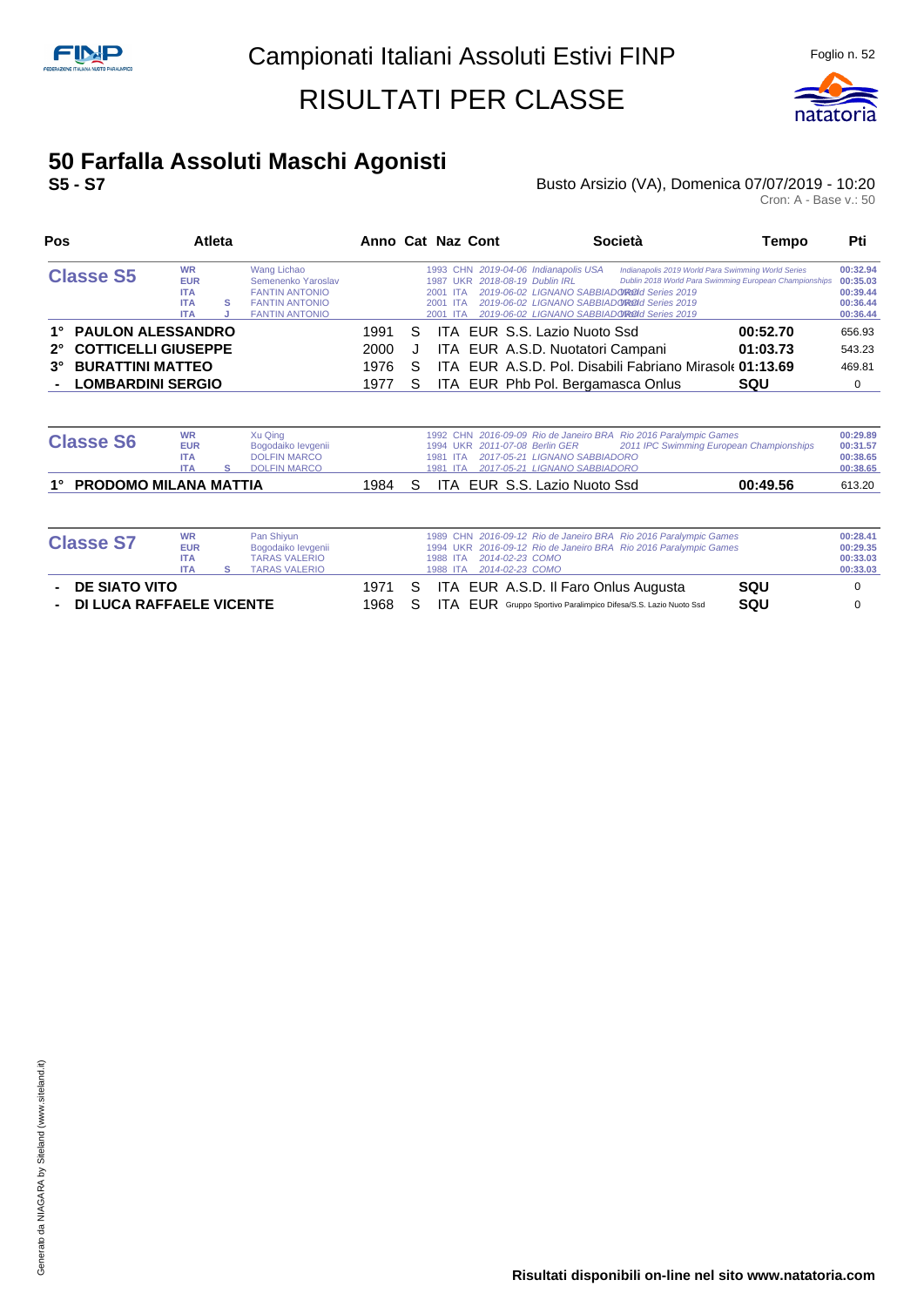

#### **50 Farfalla Assoluti Femmine Agonisti S5 - S7** Busto Arsizio (VA), Domenica 07/07/2019 - 10:25

## Busto Arsizio (VA), Domenica 07/07/2019 - 10:25<br>Cron: A - Base v.: 50

| Pos                                                                                                     |                                                                   | <b>Atleta</b> |                                                                                                             |                      |              | Anno Cat Naz Cont                                                                                                            | <b>Società</b>                                                           | Tempo                            | Pti                                                      |
|---------------------------------------------------------------------------------------------------------|-------------------------------------------------------------------|---------------|-------------------------------------------------------------------------------------------------------------|----------------------|--------------|------------------------------------------------------------------------------------------------------------------------------|--------------------------------------------------------------------------|----------------------------------|----------------------------------------------------------|
| <b>Classe S5</b>                                                                                        | <b>WR</b><br><b>EUR</b><br><b>ITA</b><br><b>ITA</b><br><b>ITA</b> | s<br>R        | Akopyan Olena<br>Akopyan Olena<br><b>GHIRETTI GIULIA</b><br><b>GHIRETTI GIULIA</b><br><b>AGOSTINI IRENE</b> |                      |              | 1969 UKR 2008-09-13 Beijing CHN<br>1969 UKR 2008-09-13 Beijing CHN<br>1994 ITA<br>1994 ITA<br>2016-07-03 BERGAMO<br>2001 ITA | 2016-09-10 RIO DE JANEIRO<br>2016-09-10 RIO DE JANEIRO                   |                                  | 00:40.51<br>00:40.51<br>00:45.74<br>00:45.74<br>00:53.79 |
| <b>BOGGIONI MONICA</b><br>1°<br>2° POZZI FRANCESCA<br><b>MOLINARI TOSATTI TERESA MARIA</b><br>$3^\circ$ |                                                                   |               |                                                                                                             | 1998<br>1989<br>2005 | S.<br>S<br>R | ITA EUR Briantea84 A.S.D.                                                                                                    | ITA EUR A.I.C.S. Pavia Nuoto A.S.D.<br>ITA EUR Phb Pol. Bergamasca Onlus | 00:58.15<br>01:23.40<br>01:29.48 | 731.56<br>510.07<br>475.41                               |

| <b>Classe S6</b>  | <b>WR</b><br><b>EUR</b><br><b>ITA</b><br><b>ITA</b> | Robinson Eleanor<br><b>Robinson Eleanor</b><br><b>ROMANO EMANUELA</b><br><b>ROMANO EMANUELA</b> |       | 1990 ITA | 2001 GBR 2018-07-25 Sheffield GBR<br>2001 GBR 2018-07-25 Sheffield GBR<br>1990 ITA 2016-02-28 REGGIO EMILIA<br>2016-02-28 REGGIO EMILIA | <b>British Summer Championships 2018</b><br><b>British Summer Championships 2018</b> | 00:35.22<br>00:35.22<br>00:43.03<br>00:43.03 |
|-------------------|-----------------------------------------------------|-------------------------------------------------------------------------------------------------|-------|----------|-----------------------------------------------------------------------------------------------------------------------------------------|--------------------------------------------------------------------------------------|----------------------------------------------|
| 1° PIETRONI ELENA |                                                     |                                                                                                 | 1996. |          | ITA EUR Briantea84 A.S.D.                                                                                                               | 00:52.37                                                                             | 692.57                                       |

| <b>Classe S7</b>                 | <b>WR</b><br><b>EUR</b><br><b>ITA</b><br><b>ITA</b><br><b>ITA</b> | s | <b>Weggemann Mallory</b><br>Rodgers Susannah<br><b>TERZI GIULIA</b><br><b>TERZI GIULIA</b><br><b>CORDINI CHIARA</b> |                |    | 1995 ITA<br>1995 ITA<br>2000 ITA | 1989 USA 2012-06-16 Bismarck USA<br>2019-07-07 BUSTO ARSIZIO<br>2019-07-07 BUSTO ARSIZIO<br>2018-03-10 MILANO | 2012 U.S. Paralympics Swimming Trials<br>1983 GBR 2016-09-12 Rio de Janeiro BRA Rio 2016 Paralympic Games<br>Campionati Estivi<br>Campionati Estivi |                      |            | 00:33.81<br>00:35.07<br>00:36.84<br>00:36.84<br>00:51.02 |
|----------------------------------|-------------------------------------------------------------------|---|---------------------------------------------------------------------------------------------------------------------|----------------|----|----------------------------------|---------------------------------------------------------------------------------------------------------------|-----------------------------------------------------------------------------------------------------------------------------------------------------|----------------------|------------|----------------------------------------------------------|
| 1° TERZI GIULIA<br>2° AERE KATIA |                                                                   |   |                                                                                                                     | 1995 S<br>1971 | S. |                                  | ITA EUR Polha - Varese Ass. Polisp. Dile.<br>ITA EUR Asd Trivium                                              |                                                                                                                                                     | 00:36.84<br>00:50.16 | <b>ITA</b> | 940.28                                                   |
| 3° MAGGI CAMILLA                 |                                                                   |   |                                                                                                                     | 2001           | J  |                                  | ITA EUR A.S.D Effegiquadro                                                                                    |                                                                                                                                                     | 01:00.56             |            | 690.59<br>571.99                                         |
| 4° FAUCETTA NOEMI                |                                                                   |   |                                                                                                                     | 2002           |    |                                  | ITA EUR A.S.D. Propatria Disabili Busto Arsizio                                                               |                                                                                                                                                     | 01:01.31             |            | 565.00                                                   |
| 5° D'EUGENIO STEFANIA            |                                                                   |   |                                                                                                                     | 1959           | S. |                                  |                                                                                                               | ITA EUR A.S.D. Pol. Disabili Fabriano Mirasole 01:15.74                                                                                             |                      |            | 457.35                                                   |

| <b>Classe S13</b> | <b>WR</b><br><b>EUR</b><br><b>ITA</b><br><b>ITA</b> | Gilli Carlotta<br>Gilli Carlotta<br><b>GILLI CARLOTTA</b><br><b>GILLI CARLOTTA</b> |      |  | 2001 ITA 2017-07-09 Berlin GER<br>2001 ITA 2017-07-09 Berlin GER<br>2001 ITA 2013-07-08 BERLINO | <b>IDM Swimming Berlin</b><br><b>IDM Swimming Berlin</b> |          | 00:27.98<br>00:27.98<br>00:27.98<br>00:27.98 |
|-------------------|-----------------------------------------------------|------------------------------------------------------------------------------------|------|--|-------------------------------------------------------------------------------------------------|----------------------------------------------------------|----------|----------------------------------------------|
| 1° GILLI CARLOTTA |                                                     |                                                                                    | 2001 |  |                                                                                                 | <b>ITA EUR G.S Fiamme Oro/Rari Nantes Torino Ssd Arl</b> | 00:30.15 | FG                                           |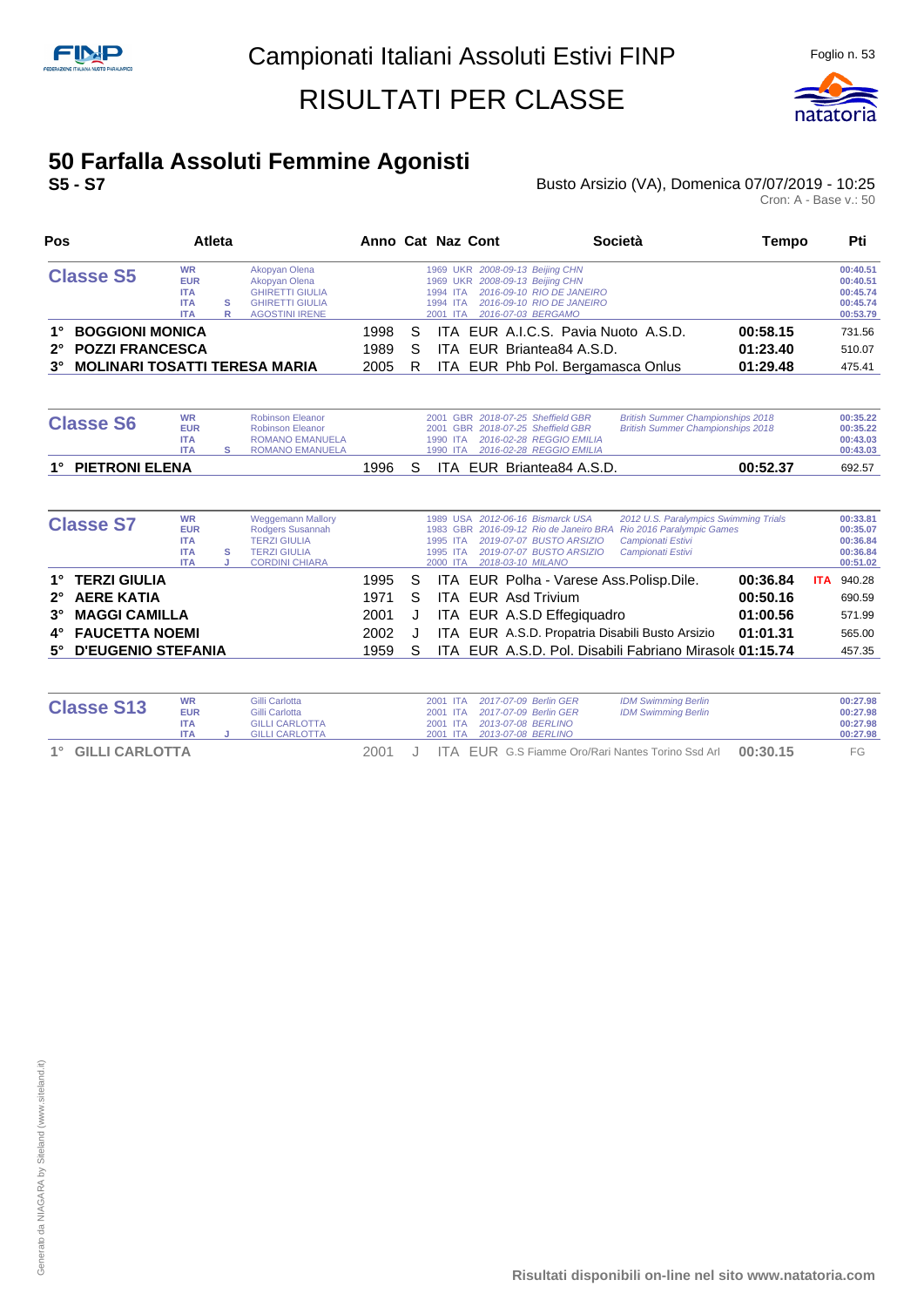

## **100 Farfalla Assoluti Maschi Agonisti**

#### **S8 - S14** Busto Arsizio (VA), Domenica 07/07/2019 - 10:30 Busto Arsizio (VA), Domenica 07/07/2019 - 10:30<br>Cron: A - Base v.: 50

| Pos                                |                                                     | <b>Atleta</b> |                                                                                            |      |    | Anno Cat Naz Cont                                                                                                                                                      | Società                               | Tempo      | Pti                                          |
|------------------------------------|-----------------------------------------------------|---------------|--------------------------------------------------------------------------------------------|------|----|------------------------------------------------------------------------------------------------------------------------------------------------------------------------|---------------------------------------|------------|----------------------------------------------|
| <b>Classe S8</b>                   | <b>WR</b><br><b>EUR</b><br><b>ITA</b><br><b>ITA</b> |               | Song Maodang<br><b>Tarasov Denis</b><br><b>FERRARIN MICHELE</b><br><b>FERRARIN MICHELE</b> |      |    | 1993 CHN 2016-09-09 Rio de Janeiro BRA Rio 2016 Paralympic Games<br>1993 RUS 2013-08-16 Montreal CAN<br>2012-08-30 LONDRA<br>1971 ITA<br>2012-08-30 LONDRA<br>1971 ITA | 2013 IPC Swimming World Championships |            | 00:59.19<br>01:00.75<br>01:07.26<br>01:07.26 |
| <b>CIAMPRICOTTI GIOELE</b><br>1°   |                                                     |               |                                                                                            | 1998 | S. | ITA EUR Asd Circolo Canottieri Aniene                                                                                                                                  |                                       | 01:19.65   | 754.80                                       |
| 2° GALLIULO GIACOMO                |                                                     |               |                                                                                            | 1997 | S. | ITA EUR Framarossport S.S.D. Srl                                                                                                                                       |                                       | 01:25.89   | <b>WC</b> 699.97                             |
| <b>MARINELLI MICHELE</b><br>$\sim$ |                                                     |               |                                                                                            | 1995 | S. | ITA EUR Asd Polisportiva Senigallia                                                                                                                                    |                                       | <b>SQU</b> |                                              |
| <b>ANGELETTI MIRKO</b>             |                                                     |               |                                                                                            | 1976 | S. | ITA EUR Asd Polisportiva Senigallia                                                                                                                                    |                                       | SQU        |                                              |

|           | <b>Classe S9</b>  |                       | <b>WR</b>  | Morlacchi Federico        |      |   | 1993 ITA |  | 2015-04-16 Berlin GER |                                           | 2015 International German Swimming Championships for people with disabilitiv 00:58.91 |          |
|-----------|-------------------|-----------------------|------------|---------------------------|------|---|----------|--|-----------------------|-------------------------------------------|---------------------------------------------------------------------------------------|----------|
|           |                   |                       | <b>EUR</b> | Morlacchi Federico        |      |   | 1993 ITA |  | 2015-04-16 Berlin GER |                                           | 2015 International German Swimming Championships for people with disabilitiv 00:58.91 |          |
|           |                   |                       | <b>ITA</b> | <b>MORLACCHI FEDERICO</b> |      |   | 1993 ITA |  | 2015-04-16 BERLINO    |                                           |                                                                                       | 00:58.91 |
|           |                   |                       | <b>ITA</b> | <b>MORLACCHI FEDERICO</b> |      |   | 1993 ITA |  | 2015-04-16 BERLINO    |                                           |                                                                                       | 00:58.91 |
|           |                   |                       | <b>ITA</b> | <b>MORLACCHI FEDERICO</b> |      |   | 1993 ITA |  | 2011-04-28 BERLINO    |                                           |                                                                                       | 01:00.24 |
|           | 1° BARLAAM SIMONE |                       |            |                           | 2000 |   |          |  |                       | ITA EUR Polha - Varese Ass. Polisp. Dile. | 01:02.69                                                                              | 947.20   |
|           | 2° CIULLI SIMONE  |                       |            |                           | 1986 | S |          |  |                       | ITA EUR Asd Circolo Canottieri Aniene     | 01:03.37                                                                              | 937.04   |
| $3^\circ$ |                   | <b>AMODEO ALBERTO</b> |            |                           | 2000 |   |          |  |                       | ITA EUR Polha - Varese Ass. Polisp. Dile. | 01:09.38                                                                              | 855.87   |

| <b>Classe S10</b>    | WR<br><b>EUR</b><br><b>ITA</b><br><b>ITA</b> | <b>Dubrov Denys</b><br><b>Dubrov Denys</b><br>RAIMONDI STEFANO<br>RAIMONDI STEFANO |      |  |  | 1998 ITA 2018-01-14 BOLOGNA | 1989 UKR 2016-09-12 Rio de Janeiro BRA Rio 2016 Paralympic Games<br>1989 UKR 2016-09-12 Rio de Janeiro BRA Rio 2016 Paralympic Games<br>1998 ITA 2019-06-02 LIGNANO SABBIADO ROOI Series 2019 |          | 00:54.71<br>00:54.71<br>00:55.52<br>00:56.74 |
|----------------------|----------------------------------------------|------------------------------------------------------------------------------------|------|--|--|-----------------------------|-----------------------------------------------------------------------------------------------------------------------------------------------------------------------------------------------|----------|----------------------------------------------|
| 1° APUANI ALESSANDRO |                                              |                                                                                    | 2000 |  |  |                             | ITA EUR Phb Pol. Bergamasca Onlus                                                                                                                                                             | 01:15.96 | 738.94                                       |

| <b>Classe S11</b>                    | <b>WR</b><br><b>EUR</b><br><b>ITA</b><br><b>ITA</b> | <b>Enhamed Enhamed</b><br><b>Enhamed Enhamed</b><br><b>URSO SALVATORE</b><br>URSO SALVATORE |      |  | 1987 ESP 2008-09-09 Beijing CHN<br>1987 ESP 2008-09-09 Beijing CHN<br>1999 ITA 2018-08-19 DUBLINO<br>1999 ITA 2018-08-19 DUBLINO |                              |          | 01:01.12<br>01:01.12<br>01:10.95<br>01:10.95 |
|--------------------------------------|-----------------------------------------------------|---------------------------------------------------------------------------------------------|------|--|----------------------------------------------------------------------------------------------------------------------------------|------------------------------|----------|----------------------------------------------|
| <b>URSO SALVATORE</b><br>$1^{\circ}$ |                                                     |                                                                                             | 1999 |  |                                                                                                                                  | ITA EUR A.S.D. Noived Napoli | 01:16.19 | 814.94                                       |

| <b>Classe S14</b> | <b>WR</b><br><b>EUR</b><br><b>ITA</b><br><b>ITA</b> | <b>Tokairin Dai</b><br>Dunn Reece<br><b>PALAZZO MISHA</b><br><b>PALAZZO MISHA</b> |      |  |  | 1999 JPN 2018-06-02 Sheffield GBR<br>1995 GBR 2019-04-28 Glasgow GBR<br>2002 ITA 2019-06-02 LIGNANO SABBIADORO d Series 2019<br>2002 ITA 2019-06-02 LIGNANO SABBIADORO d Series 2019 | Sheffield 2018 World Para Swimming World Series 00:55.72<br>Glasgow 2019 World Para Swimming World Series 00:55.87 | 01:04.42<br>01:04.42 |
|-------------------|-----------------------------------------------------|-----------------------------------------------------------------------------------|------|--|--|--------------------------------------------------------------------------------------------------------------------------------------------------------------------------------------|--------------------------------------------------------------------------------------------------------------------|----------------------|
| 1° PALAZZO MISHA  |                                                     |                                                                                   | 2002 |  |  | ITA EUR Asd Verona Swimming Team                                                                                                                                                     | 01:07.04                                                                                                           | 887.68               |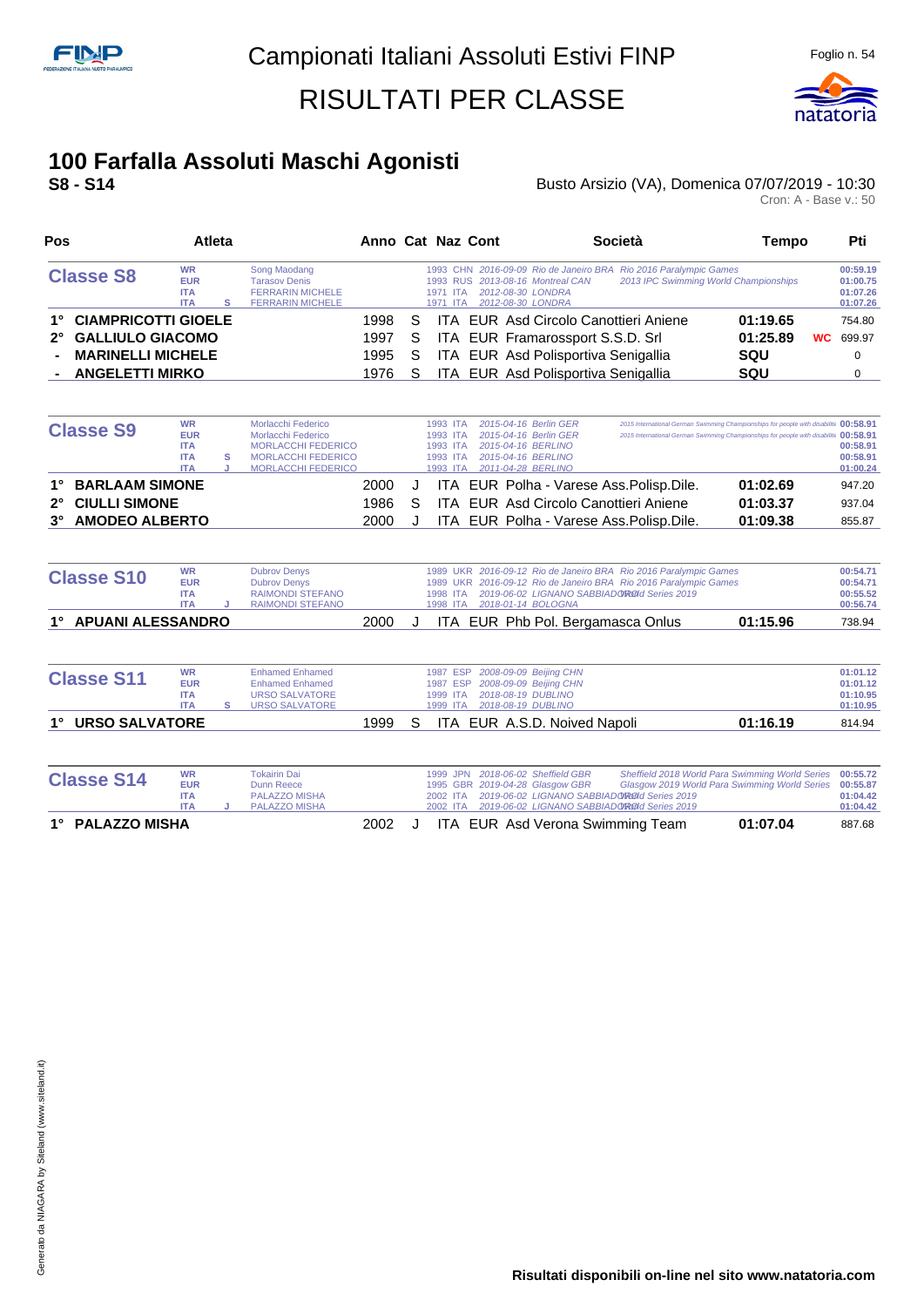

### **100 Farfalla Assoluti Femmine Agonisti**

#### **S8 - S14** Busto Arsizio (VA), Domenica 07/07/2019 - 10:40 **Busto Arsizio (VA), Domenica 07/07/2019 - 10:40**<br>Cron: A - Base v.: 50

| Pos                                   | Atleta                                              |   |                                                                                                   | Anno Cat Naz Cont |   |                                                        |                                                                                                       | Società                                                                                                                                                                                              | Tempo                                                                                                            | Pti                                          |
|---------------------------------------|-----------------------------------------------------|---|---------------------------------------------------------------------------------------------------|-------------------|---|--------------------------------------------------------|-------------------------------------------------------------------------------------------------------|------------------------------------------------------------------------------------------------------------------------------------------------------------------------------------------------------|------------------------------------------------------------------------------------------------------------------|----------------------------------------------|
| <b>Classe S9</b>                      | <b>WR</b><br><b>EUR</b><br><b>ITA</b><br><b>ITA</b> | s | <b>Du Toit Natalie</b><br><b>Gascon Sarai</b><br><b>SECCI FRANCESCA</b><br><b>SECCI FRANCESCA</b> |                   |   | 1992 ESP<br>1990 ITA<br>1990<br><b>ITA</b>             | 1984 RSA 2008-09-07 Beijing CHN<br>2016-05-03 Funchal POR<br>2008-09-07 PECHINO<br>2008-09-07 PECHINO |                                                                                                                                                                                                      | 2016 IPC Swimming European Open Championship 01:07.61                                                            | 01:06.74<br>01:12.81<br>01:12.81             |
| <b>SECCI FRANCESCA</b>                |                                                     |   |                                                                                                   | 1990              | S |                                                        | ITA EUR Sa.Spo. Cagliari Onlus                                                                        |                                                                                                                                                                                                      | 01:20.30                                                                                                         | 845.45                                       |
| <b>BIANCO VITTORIA</b><br>$2^{\circ}$ |                                                     |   |                                                                                                   | 1995              | S | <b>ITA</b>                                             |                                                                                                       | EUR Impianti Sportivi Nf Ssd Arl                                                                                                                                                                     | 01:25.45                                                                                                         | 794.50                                       |
| <b>Classe S10</b>                     | <b>WR</b><br><b>EUR</b><br><b>ITA</b><br><b>ITA</b> | s | Pascoe Sophie<br>Scortechini Alessia<br><b>SCORTECHINI ALESSIA</b><br><b>SCORTECHINI ALESSIA</b>  |                   |   | 1993 NZL<br>1997 ITA<br>1997 ITA<br>1997 ITA           | 2016-03-31 Auckland NZL<br>2017-07-16 Lodi ITA<br>2017-07-16 LODI<br>2017-07-16 LODI                  | 2016 New Zealand Open Championships                                                                                                                                                                  | Italian Disability Summer Swimming Championships 01:07.14                                                        | 01:02.60<br>01:07.14<br>01:07.14             |
| <b>SCORTECHINI ALESSIA</b>            |                                                     |   |                                                                                                   | 1997              | S | ITA                                                    |                                                                                                       | EUR Asd Circolo Canottieri Aniene                                                                                                                                                                    | 01:10.45                                                                                                         | 923.21                                       |
| <b>Classe S13</b>                     | <b>WR</b><br><b>EUR</b><br><b>ITA</b><br><b>ITA</b> | J | <b>Gilli Carlotta</b><br>Gilli Carlotta<br><b>GILLI CARLOTTA</b><br><b>GILLI CARLOTTA</b>         |                   |   | 2001 ITA<br>2001 ITA<br>2001 ITA<br>2001<br><b>ITA</b> | 2017-07-06 TORINO<br>2017-07-06 TORINO                                                                | 2018-05-27 Lignano Sabbiadoro III mano Sabbiadoro 2018 World Para Swimming World Series 01:02.22<br>2018-05-27 Lignano Sabbiadoro Illimano Sabbiadoro 2018 World Para Swimming World Series 01:02.22 |                                                                                                                  | 01:01.83<br>01:01.83                         |
| <b>GILLI CARLOTTA</b><br>1°           |                                                     |   |                                                                                                   | 2001              | J | ITA.                                                   |                                                                                                       | EUR G.S Fiamme Oro/Rari Nantes Torino Ssd Arl                                                                                                                                                        | 01:07.30                                                                                                         | 953.49                                       |
| <b>Classe S14</b>                     | <b>WR</b><br><b>EUR</b><br><b>ITA</b><br><b>ITA</b> | s | Applegate Jessica-Jane<br>Applegate Jessica-Jane<br>PETTINELLA MARINA<br>PETTINELLA MARINA        |                   |   | 1996<br>1995 ITA<br>1995 ITA                           | 1996 GBR 2018-08-18 Dublin IRL<br>GBR 2018-08-18 Dublin IRL                                           | 2019-06-02 LIGNANO SABBIADOROOI Series 2019<br>2019-06-02 LIGNANO SABBIADOROOI Series 2019                                                                                                           | Dublin 2018 World Para Swimming European Championships<br>Dublin 2018 World Para Swimming European Championships | 01:04.13<br>01:04.13<br>01:22.11<br>01:22.11 |
| <b>MARCHI GIORGIA</b><br>1°           |                                                     |   |                                                                                                   | 2001              |   | ITA.                                                   | <b>EUR</b> Adus Triestina Nuoto                                                                       |                                                                                                                                                                                                      | 01:22.89                                                                                                         | 827.96                                       |
| <b>PETTINELLA MARINA</b>              |                                                     |   |                                                                                                   | 1995              | S | ITA                                                    | EUR Asd Csi Trento Nuoto                                                                              |                                                                                                                                                                                                      | SQU                                                                                                              | 0                                            |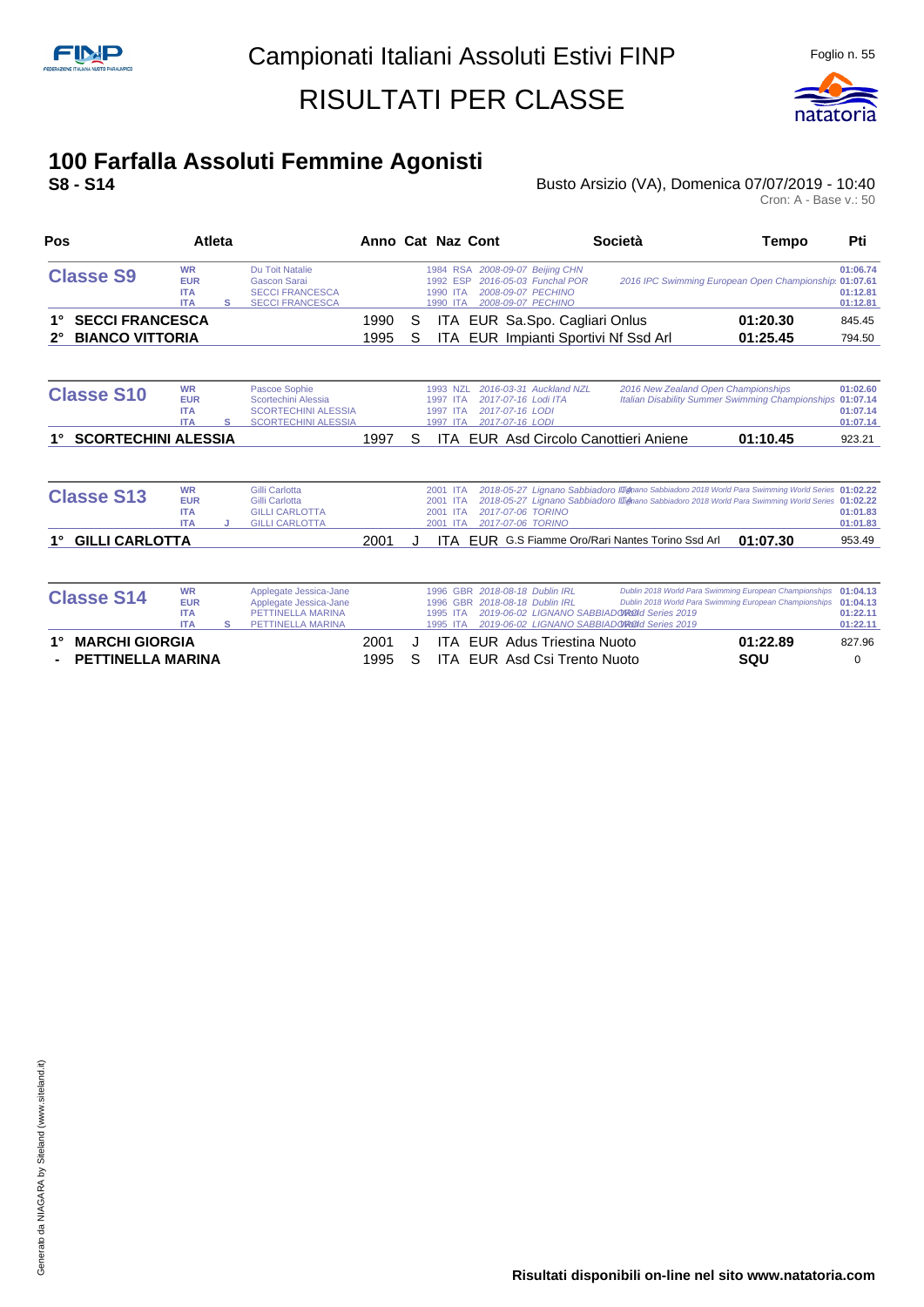

#### **100 Rana Assoluti Maschi Agonisti**

#### **finale open SB4 - SB14 Busto Arsizio (VA), Domenica 07/07/2019 - 10:45 Busto Arsizio (VA), Domenica 07/07/2019 - 10:45**<br>Cron: A - Base v.: 50

| Pos                                                                      | <b>Atleta</b>                                                     |                                                                                                                                                  | Anno Cat Naz Cont |        |                                                     |                                                                                                                                 | <b>Società</b>                                                                                                                                            | <b>Tempo</b>                                                                                             | Pti                                                      |
|--------------------------------------------------------------------------|-------------------------------------------------------------------|--------------------------------------------------------------------------------------------------------------------------------------------------|-------------------|--------|-----------------------------------------------------|---------------------------------------------------------------------------------------------------------------------------------|-----------------------------------------------------------------------------------------------------------------------------------------------------------|----------------------------------------------------------------------------------------------------------|----------------------------------------------------------|
| <b>Classe SB4</b>                                                        | <b>WR</b><br><b>EUR</b><br><b>ITA</b><br><b>ITA</b>               | <b>Dias Daniel</b><br><b>Tsapatakis Antonios</b><br><b>MORELLI EFREM</b><br>s<br><b>MORELLI EFREM</b>                                            |                   |        | 1979 ITA                                            | 1988 BRA 2012-09-04 London GBR<br>1988 GRE 2015-07-18 Glasgow GBR<br>2012-07-15 ROMA<br>1979 ITA 2012-07-15 ROMA                | London 2012 Paralympic Games<br>2015 IPC Swimming World Championships                                                                                     |                                                                                                          | 01:32.27<br>01:36.33<br>01:47.19<br>01:47.19             |
| 1° PAULON ALESSANDRO                                                     |                                                                   |                                                                                                                                                  | 1991              | S      |                                                     | ITA EUR S.S. Lazio Nuoto Ssd                                                                                                    |                                                                                                                                                           | 02:03.31                                                                                                 | 764.74                                                   |
| <b>Classe SB5</b>                                                        | <b>WR</b><br><b>EUR</b><br><b>ITA</b><br><b>ITA</b>               | Ponce Bertran Antoni<br>Ponce Bertran Antoni<br><b>DOLFIN MARCO</b><br>s<br><b>DOLFIN MARCO</b>                                                  |                   |        | 1987 ESP<br>1987 ESP<br>1981 ITA<br>1981 ITA        | 2017-12-03 Mexico City MEX<br>2017-12-03 Mexico City MEX<br>2016-09-11 RIO DE JANEIRO<br>2016-09-11 RIO DE JANEIRO              |                                                                                                                                                           | Mexico City 2017 World Para Swimming Championships<br>Mexico City 2017 World Para Swimming Championships | 01:28.57<br>01:28.57<br>01:38.27<br>01:38.27             |
| <b>DOLFIN MARCO MARIA</b><br><b>MASSUSSI ANDREA</b><br>2°                |                                                                   |                                                                                                                                                  | 1981<br>1994      | S<br>S |                                                     |                                                                                                                                 | ITA EUR G.S Fiamme Oro/Briantea84 A.S.D. 01:45.01<br>ITA EUR Pol. Bresciana No Frontiere Onlus A.S.D. 01:53.68                                            |                                                                                                          | 879.06<br>812.02                                         |
| <b>Classe SB7</b>                                                        | <b>WR</b><br><b>EUR</b><br><b>ITA</b><br><b>ITA</b>               | Serrano Zarate Carlos<br><b>Boer Simon</b><br><b>LENZA MATTEO</b><br><b>RESTA MASSIMO</b><br>R                                                   |                   |        | 1998 COL<br>1985 ITA<br>2004 ITA                    | 1995 NED 2014-04-18 Glasgow GBR<br>2011-07-04 BERLINO                                                                           | 2016-09-10 Rio de Janeiro BRA Rio 2016 Paralympic Games<br><b>British Para-Swimming International Meet</b><br>2019-05-31 LIGNANO SABBIADOROId Series 2019 |                                                                                                          | 01:12.50<br>01:18.70<br>01:35.29<br>01:38.84             |
| <b>RESTA MASSIMO</b><br>1°                                               |                                                                   |                                                                                                                                                  | 2004              | R      |                                                     |                                                                                                                                 | ITA EUR S.S.D. Dlf Sport Bologna a R.L.                                                                                                                   | 01:42.73                                                                                                 | 743.31                                                   |
| <b>Classe SB9</b>                                                        | <b>WR</b><br><b>EUR</b><br><b>ITA</b><br><b>ITA</b><br><b>ITA</b> | <b>Poltavtsev Pavel</b><br><b>Poltavtsev Pavel</b><br><b>RAIMONDI STEFANO</b><br>s<br><b>RAIMONDI STEFANO</b><br>Е<br><b>FRANCESCO NICOLETTI</b> |                   |        | <b>1989 RUS</b><br>1998 ITA<br>1998 ITA<br>2006 ITA | 1989 RUS 2012-09-08 London GBR<br>2012-09-08 London GBR<br>2018-08-13 DUBLINO<br>2018-08-13 DUBLINO<br>2019-07-07 BUSTO ARSIZIO | London 2012 Paralympic Games<br>London 2012 Paralympic Games<br>Campionati Estivi                                                                         |                                                                                                          | 01:04.02<br>01:04.02<br>01:06.06<br>01:06.06<br>01:24.35 |
| <b>NICOLETTI FRANCESCO</b><br>1°<br><b>TALLONE MATTEO</b><br>$2^{\circ}$ |                                                                   |                                                                                                                                                  | 2006<br>1998      | Е<br>S |                                                     | ITA EUR A.S.D. Cus Torino                                                                                                       | ITA EUR Polha - Varese Ass. Polisp. Dile.                                                                                                                 | 01:24.35 ITA-E 769.65<br>01:25.30                                                                        | 761.08                                                   |
| <b>Classe SB11</b>                                                       | <b>WR</b><br><b>EUR</b><br><b>ITA</b><br><b>ITA</b>               | <b>Yang Bozun</b><br>Mashchenko Oleksandr<br><b>BASSANI FEDERICO</b><br>s<br><b>BASSANI FEDERICO</b>                                             |                   |        | 1996 ITA<br>1996 ITA                                | 1985 UKR 2004-09-20 Athens GRE<br>2017-05-20 LIGNANO SABBIADORO<br>2017-05-20 LIGNANO SABBIADORO                                | 1986 CHN 2016-09-13 Rio de Janeiro BRA Rio 2016 Paralympic Games                                                                                          |                                                                                                          | 01:10.08<br>01:10.53<br>01:24.28<br>01:24.28             |
| 1° BASSANI FEDERICO                                                      |                                                                   |                                                                                                                                                  | 1996              | S      |                                                     | ITA EUR Asd Circolo Canottieri Aniene                                                                                           |                                                                                                                                                           | 01:24.93                                                                                                 | 845.52                                                   |
| <b>Classe SB14</b>                                                       | <b>WR</b><br><b>EUR</b><br><b>ITA</b><br><b>ITA</b>               | <b>Quin Scott</b><br><b>Quin Scott</b><br><b>PALAZZO MISHA</b><br><b>PALAZZO MISHA</b>                                                           |                   |        | 2002 ITA<br>2002 ITA                                | 1990 GBR 2019-04-27 Glasgow GBR<br>1990 GBR 2019-04-27 Glasgow GBR                                                              | 2019-05-31 LIGNANO SABBIADOROId Series 2019<br>2019-05-31 LIGNANO SABBIADOROId Series 2019                                                                | Glasgow 2019 World Para Swimming World Series<br>Glasgow 2019 World Para Swimming World Series           | 01:05.28<br>01:05.28<br>01:14.28<br>01:14.28             |
| 1° PALAZZO MISHA                                                         |                                                                   |                                                                                                                                                  | 2002              | J      |                                                     | ITA EUR Asd Verona Swimming Team                                                                                                |                                                                                                                                                           | 01:14.68                                                                                                 | 896.89                                                   |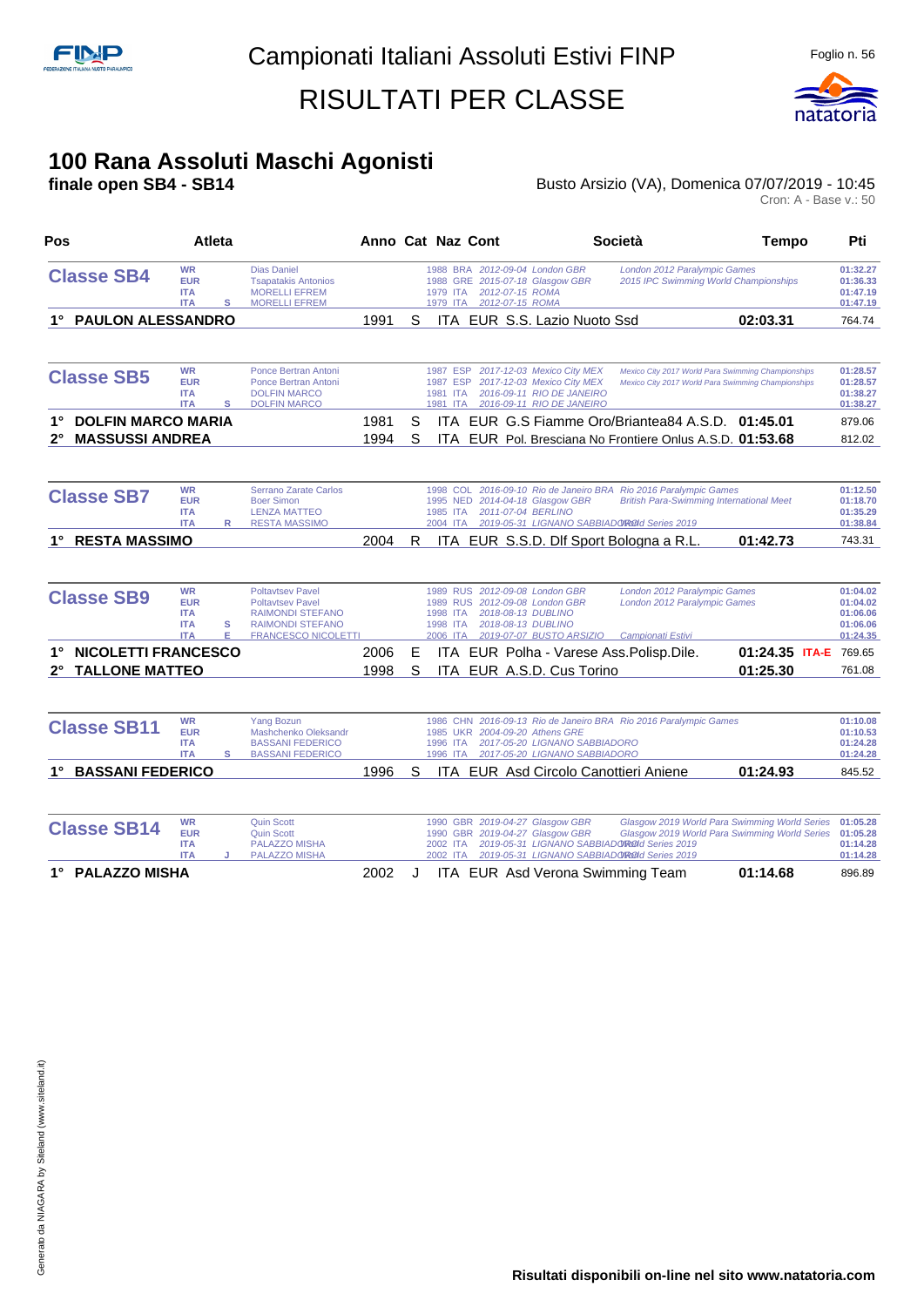

#### **100 Rana Assoluti Femmine Agonisti**

#### **finale open SB4 - SB14 Busto Arsizio (VA), Domenica 07/07/2019 - 10:50** Busto Arsizio (VA), Domenica 07/07/2019 - 10:50<br>Cron: A - Base v.: 50

| Pos                                                      | Atleta                                                                      |                                                                                                                          | Anno Cat Naz Cont |         |                                              |                                                                                                                                           |                                     | <b>Società</b>                                                                                                   | <b>Tempo</b>         | Pti                                          |
|----------------------------------------------------------|-----------------------------------------------------------------------------|--------------------------------------------------------------------------------------------------------------------------|-------------------|---------|----------------------------------------------|-------------------------------------------------------------------------------------------------------------------------------------------|-------------------------------------|------------------------------------------------------------------------------------------------------------------|----------------------|----------------------------------------------|
| <b>Classe SB4</b>                                        | <b>WR</b><br><b>EUR</b><br><b>ITA</b><br><b>ITA</b><br>s                    | <b>Rung Sarah Louise</b><br>Rung Sarah Louise<br><b>GHIRETTI GIULIA</b><br><b>GHIRETTI GIULIA</b>                        |                   |         | 1994 ITA<br>1994 ITA                         | 1989 NOR 2014-07-17 Drammen NOR<br>1989 NOR 2014-07-17 Drammen NOR<br>2016-09-11 RIO DE JANEIRO<br>2016-09-11 RIO DE JANEIRO              |                                     | Norwegian Championships, Long Course<br>Norwegian Championships, Long Course                                     |                      | 01:43.87<br>01:43.87<br>01:50.58<br>01:50.58 |
| <b>POZZI FRANCESCA</b>                                   |                                                                             |                                                                                                                          | 1989              | S       |                                              |                                                                                                                                           | ITA EUR Briantea84 A.S.D.           |                                                                                                                  | <b>SQU</b>           | $\mathbf 0$                                  |
| <b>Classe SB5</b>                                        | <b>WR</b><br><b>EUR</b><br><b>ITA</b><br><b>ITA</b><br>s                    | <b>Bruhn Kirsten</b><br><b>Bruhn Kirsten</b><br><b>ROMANO EMANUELA</b><br><b>ROMANO EMANUELA</b>                         |                   |         | 1990 ITA                                     | 1969 GER 2010-08-16 Eindhoven NED<br>1969 GER 2010-08-16 Eindhoven NED<br>1990 ITA 2016-09-11 RIO DE JANEIRO<br>2016-09-11 RIO DE JANEIRO |                                     | <b>IPC Swimming World Championships</b><br><b>IPC Swimming World Championships</b>                               |                      | 01:33.85<br>01:33.85<br>01:50.90<br>01:50.90 |
| 1° ROMANO EMANUELA                                       |                                                                             |                                                                                                                          | 1990              | S       |                                              |                                                                                                                                           | ITA EUR A.S.D. Nuotatori Campani    |                                                                                                                  | 02:09.30             | 762.10                                       |
| <b>Classe SB6</b>                                        | <b>WR</b><br><b>EUR</b><br><b>ITA</b><br><b>ITA</b><br>J<br><b>ITA</b><br>Е | Liu Daomin<br><b>Summers-Newton Maisie</b><br><b>TALAMONA ARIANNA</b><br><b>TALAMONA ARIANNA</b><br><b>FOTIA GIORGIA</b> |                   |         | 1994 ITA<br>1994 ITA<br>2006 ITA             | 1999 CHN 2019-05-10 Singapore SGP<br>2002 GBR 2019-06-06 Berlin GER<br>2017-07-06 BERLINO<br>2013-08-18 MONTREAL<br>2019-03-02 BOLOGNA    |                                     | Singapore 2019 World Para Swimming World Series 01:33.36<br>Berlin 2019 World Para Swimming World Series         |                      | 01:33.49<br>01:50.87<br>01:53.80<br>02:10.28 |
| 1° FOTIA GIORGIA<br><b>FAUCETTA NOEMI</b><br>$2^{\circ}$ |                                                                             |                                                                                                                          | 2006<br>2002      | Е<br>J. |                                              |                                                                                                                                           |                                     | ITA EUR A.S.D. Il Faro Onlus Augusta<br>ITA EUR A.S.D. Propatria Disabili Busto Arsizio                          | 02:13.41<br>02:14.14 | 728.66<br>724.69                             |
| <b>Classe SB9</b>                                        | <b>WR</b><br><b>EUR</b><br><b>ITA</b><br><b>ITA</b><br>s                    | Zijderveld Chantalle<br><b>Zijderveld Chantalle</b><br><b>SCORTECHINI ALESSIA</b><br><b>SCORTECHINI ALESSIA</b>          |                   |         | 1997 ITA                                     | 2000 NED 2018-08-13 Dublin IRL<br>2000 NED 2018-08-13 Dublin IRL<br>1997 ITA 2017-06-13 ROMA<br>2017-06-13 ROMA                           |                                     | Dublin 2018 World Para Swimming European Championships<br>Dublin 2018 World Para Swimming European Championships |                      | 01:12.42<br>01:12.42<br>01:24.27<br>01:24.27 |
| <b>PALAZZETTI DANIELA</b>                                |                                                                             |                                                                                                                          | 1996              | S       |                                              |                                                                                                                                           | ITA EUR S.S. Lazio Nuoto Ssd        |                                                                                                                  | 01:36.30             | 796.47                                       |
| <b>Classe SB11</b>                                       | <b>WR</b><br><b>EUR</b><br><b>ITA</b><br><b>ITA</b><br>s                    | <b>Zhang Xiaotong</b><br><b>Bruinsma Liesette</b><br><b>RABBOLINI MARTINA</b><br><b>RABBOLINI MARTINA</b>                |                   |         | 2000 NED<br>1998 ITA<br>1998 ITA             | 2016-04-09 Eindhoven NED<br>2018-08-14 DUBLINO<br>2018-08-14 DUBLINO                                                                      |                                     | 1999 CHN 2016-09-13 Rio de Janeiro BRA Rio 2016 Paralympic Games<br>Swim Cup Eindhoven 2016                      |                      | 01:23.02<br>01:24.63<br>01:33.22<br>01:33.22 |
| 1° RABBOLINI MARTINA                                     |                                                                             |                                                                                                                          | 1998              | S       |                                              |                                                                                                                                           |                                     | ITA EUR G.S. Dil. Non Vedenti Milano - Onlus 01:37.52                                                            |                      | 877.05                                       |
| <b>Classe SB13</b>                                       | <b>WR</b><br><b>EUR</b><br><b>ITA</b><br><b>ITA</b>                         | Amilova Fotimakhon<br>Redfern Rebecca<br><b>GILLI CARLOTTA</b><br><b>GILLI CARLOTTA</b>                                  |                   |         | 2001 ITA<br>2001 ITA                         | 1999 UZB 2018-10-09 Jakarta INA<br>2017-07-16 LODI<br>2017-07-16 LODI                                                                     |                                     | Jakarta 2018 Asian Para Games<br>1999 GBR 2016-09-11 Rio de Janeiro BRA Rio 2016 Paralympic Games                |                      | 01:09.57<br>01:13.81<br>01:19.89<br>01:19.89 |
| 1° LUSCRI' CAMILLA                                       |                                                                             |                                                                                                                          | 2002              | J.      |                                              |                                                                                                                                           |                                     | ITA EUR A.I.C.S. Pavia Nuoto A.S.D.                                                                              | 01:39.00             | 753.43                                       |
| <b>Classe SB14</b>                                       | <b>WR</b><br><b>EUR</b><br><b>ITA</b><br><b>ITA</b>                         | <b>Alonso Morales Michelle</b><br><b>Alonso Morales Michelle</b><br>PALAZZO XENIA FRANCESCA<br>PALAZZO XENIA FRANCESCA   |                   |         | 1994 ESP<br>1994 ESP<br>1998 ITA<br>1998 ITA | 2016-04-23 Glasgow GBR<br>2016-04-23 Glasgow GBR<br>2014-08-06 EINDHOVEN<br>2014-08-06 EINDHOVEN                                          |                                     | <b>British Para-Swimming International Meet</b><br><b>British Para-Swimming International Meet</b>               |                      | 01:12.61<br>01:12.61<br>01:26.09<br>01:26.09 |
| 1° MARCHI GIORGIA                                        |                                                                             |                                                                                                                          | 2001              | J       |                                              |                                                                                                                                           | <b>ITA EUR Adus Triestina Nuoto</b> |                                                                                                                  | 01:32.18             | 819.59                                       |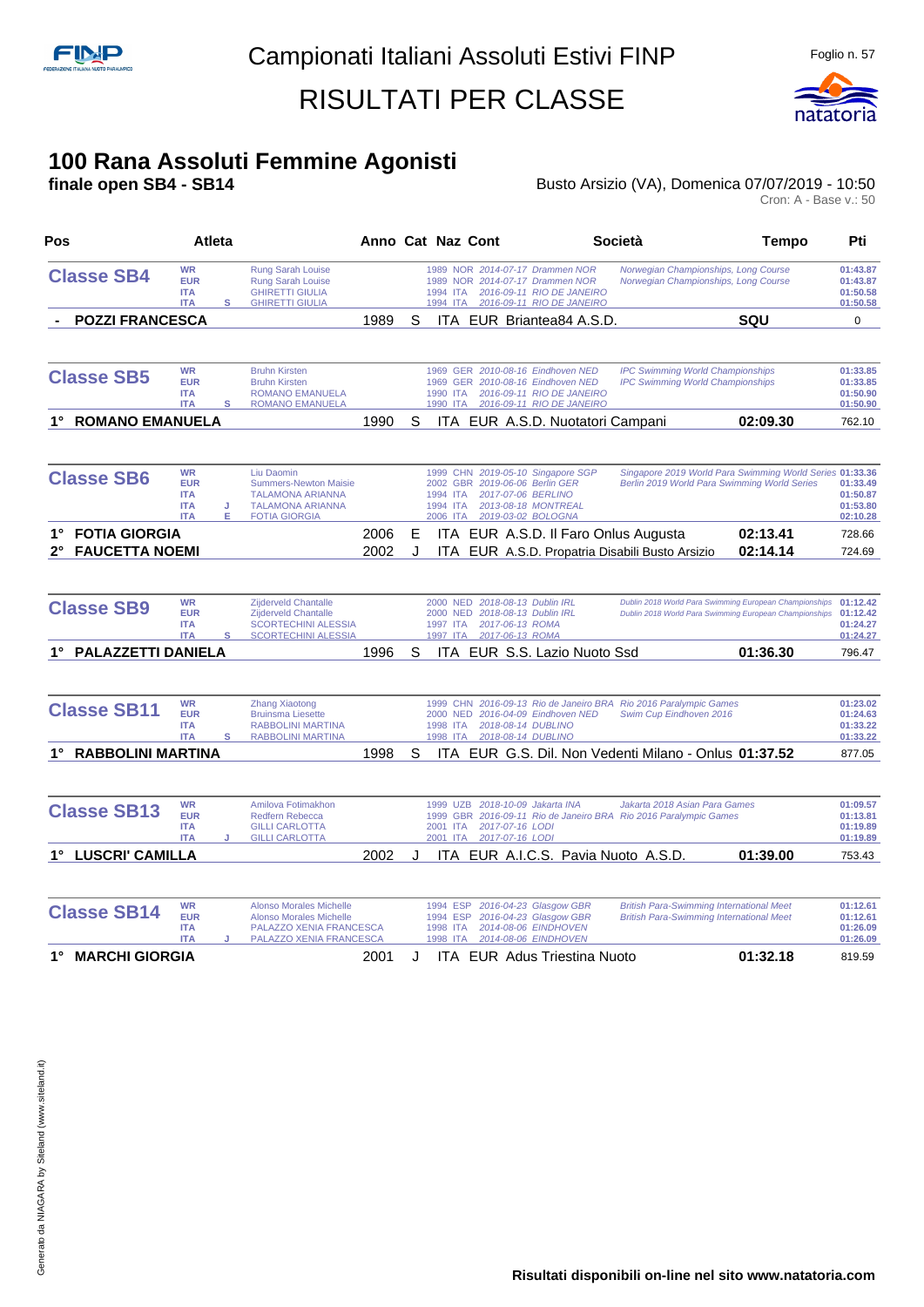

#### **50 Farfalla Assoluti Maschi Agonisti**

#### **premiazione open S5 - S7** Busto Arsizio (VA), Domenica 07/07/2019 - 10:55 Busto Arsizio (VA), Domenica 07/07/2019 - 10:55<br>Cron: A - Base v.: 50

| Pos                                                                                                       |                                                                   | <b>Atleta</b> |                                                                                                              |                      |        | Anno Cat Naz Cont                |                                                                        | Società                                                                                                                                                                                         | Tempo                                                           | Pti                                          |
|-----------------------------------------------------------------------------------------------------------|-------------------------------------------------------------------|---------------|--------------------------------------------------------------------------------------------------------------|----------------------|--------|----------------------------------|------------------------------------------------------------------------|-------------------------------------------------------------------------------------------------------------------------------------------------------------------------------------------------|-----------------------------------------------------------------|----------------------------------------------|
| <b>Classe S5</b>                                                                                          | <b>WR</b><br><b>EUR</b><br><b>ITA</b><br><b>ITA</b><br><b>ITA</b> | s             | Wang Lichao<br>Semenenko Yaroslav<br><b>FANTIN ANTONIO</b><br><b>FANTIN ANTONIO</b><br><b>FANTIN ANTONIO</b> |                      |        | 2001 ITA<br>2001 ITA<br>2001 ITA | 1993 CHN 2019-04-06 Indianapolis USA<br>1987 UKR 2018-08-19 Dublin IRL | Indianapolis 2019 World Para Swimming World Series<br>2019-06-02 LIGNANO SABBIADOROId Series 2019<br>2019-06-02 LIGNANO SABBIADOROOI Series 2019<br>2019-06-02 LIGNANO SABBIADOROId Series 2019 | Dublin 2018 World Para Swimming European Championships 00:35.03 | 00:32.94<br>00:39.44<br>00:36.44<br>00:36.44 |
| 1° PAULON ALESSANDRO<br><b>COTTICELLI GIUSEPPE</b><br>$2^{\circ}$<br><b>BURATTINI MATTEO</b><br>$3^\circ$ |                                                                   |               |                                                                                                              | 1991<br>2000<br>1976 | S<br>S |                                  | ITA EUR S.S. Lazio Nuoto Ssd<br>ITA EUR A.S.D. Nuotatori Campani       | ITA EUR A.S.D. Pol. Disabili Fabriano Mirasole 01:13.69                                                                                                                                         | 00:52.70<br>01:03.73                                            | 656.93<br>543.23<br>469.81                   |

| 1° PRODOMO MILANA MATTIA |                          |                                            | 1984 S |  | ITA EUR S.S. Lazio Nuoto Ssd                                                     | 00:49.56                                                                                                     | 613.20               |
|--------------------------|--------------------------|--------------------------------------------|--------|--|----------------------------------------------------------------------------------|--------------------------------------------------------------------------------------------------------------|----------------------|
|                          | <b>ITA</b><br><b>ITA</b> | <b>DOLFIN MARCO</b><br><b>DOLFIN MARCO</b> |        |  | 1981 ITA 2017-05-21 LIGNANO SABBIADORO<br>1981 ITA 2017-05-21 LIGNANO SABBIADORO |                                                                                                              | 00:38.65<br>00:38.65 |
| <b>Classe S6</b>         | <b>WR</b><br><b>EUR</b>  | Xu Qing<br>Bogodaiko levgenii              |        |  | 1994 UKR 2011-07-08 Berlin GER                                                   | 1992 CHN 2016-09-09 Rio de Janeiro BRA Rio 2016 Paralympic Games<br>2011 IPC Swimming European Championships | 00:29.89<br>00:31.57 |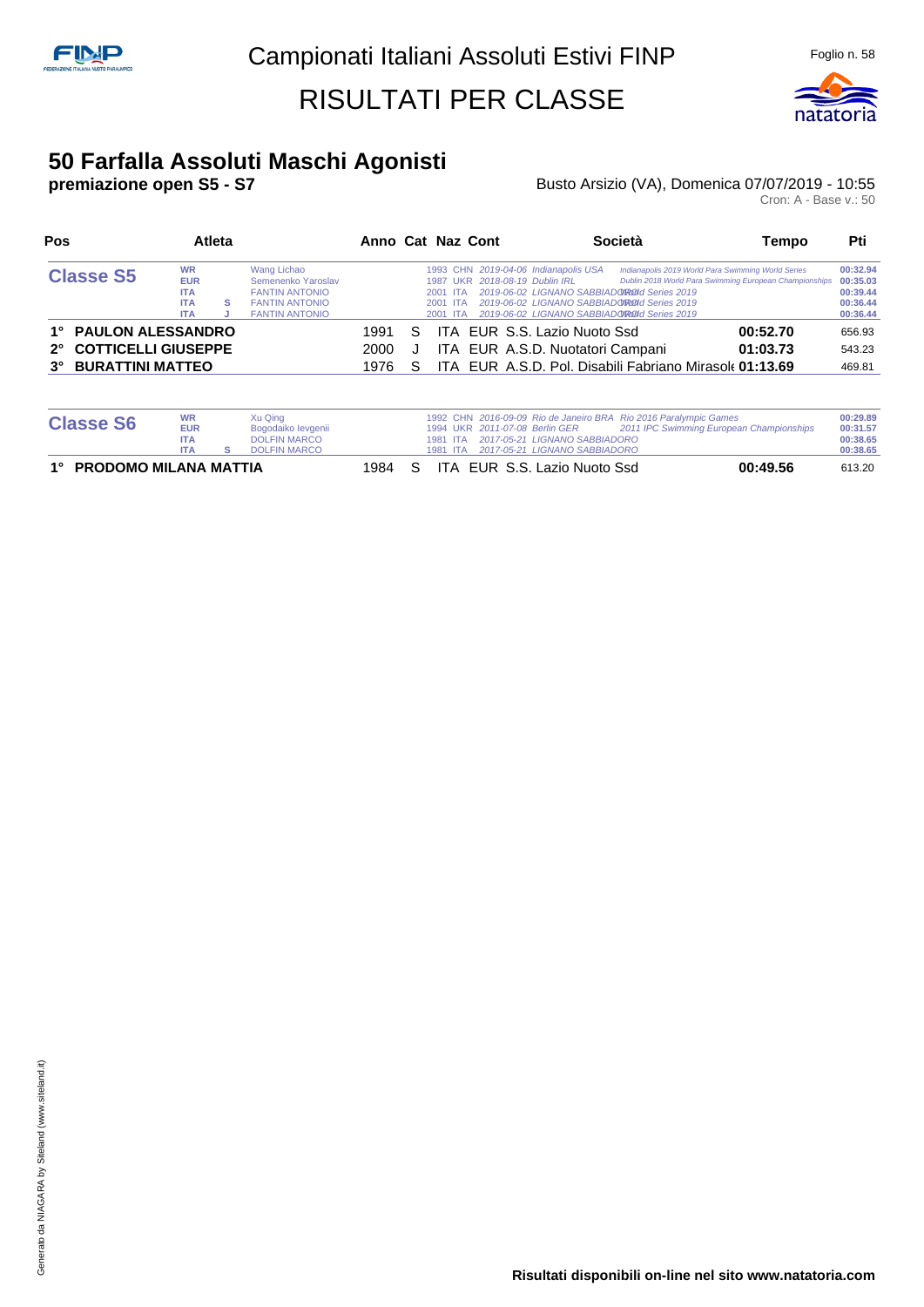

#### **50 Farfalla Assoluti Femmine Agonisti**

#### **finale open S5 - S7 Busto Arsizio (VA), Domenica 07/07/2019 - 11:00 Busto Arsizio (VA), Domenica 07/07/2019 - 11:00**<br>Cron: A - Base v.: 50

| Pos                                                                                        |                                                                                                                                                                                            |  |  | Anno Cat Naz Cont    | Società       | Tempo                                                                                                                                                                                  | Pti                                                                      |                             |                                                          |
|--------------------------------------------------------------------------------------------|--------------------------------------------------------------------------------------------------------------------------------------------------------------------------------------------|--|--|----------------------|---------------|----------------------------------------------------------------------------------------------------------------------------------------------------------------------------------------|--------------------------------------------------------------------------|-----------------------------|----------------------------------------------------------|
| <b>Classe S5</b>                                                                           | <b>WR</b><br>Akopyan Olena<br><b>EUR</b><br>Akopyan Olena<br><b>GHIRETTI GIULIA</b><br><b>ITA</b><br><b>ITA</b><br><b>GHIRETTI GIULIA</b><br>s<br><b>AGOSTINI IRENE</b><br><b>ITA</b><br>R |  |  |                      |               | 1969 UKR 2008-09-13 Beijing CHN<br>1969 UKR 2008-09-13 Beijing CHN<br>2016-09-10 RIO DE JANEIRO<br>1994 ITA<br>2016-09-10 RIO DE JANEIRO<br>1994 ITA<br>2016-07-03 BERGAMO<br>2001 ITA |                                                                          |                             | 00:40.51<br>00:40.51<br>00:45.74<br>00:45.74<br>00:53.79 |
| <b>BOGGIONI MONICA</b><br>1°<br>2° POZZI FRANCESCA<br><b>MOLINARI TOSATTI TERESA MARIA</b> |                                                                                                                                                                                            |  |  | 1998<br>1989<br>2005 | S.<br>S<br>R. | ITA EUR Briantea84 A.S.D.                                                                                                                                                              | ITA EUR A.I.C.S. Pavia Nuoto A.S.D.<br>ITA EUR Phb Pol. Bergamasca Onlus | 00:58.34<br>01:26.75<br>SQU | 729.17<br>490.37                                         |

| <b>Classe S6</b>  | <b>WR</b><br><b>EUR</b><br><b>ITA</b><br><b>ITA</b> | <b>Robinson Eleanor</b><br><b>Robinson Eleanor</b><br><b>ROMANO EMANUELA</b><br><b>ROMANO EMANUELA</b> |       | 1990 ITA | 2001 GBR 2018-07-25 Sheffield GBR<br>2001 GBR 2018-07-25 Sheffield GBR<br>1990 ITA 2016-02-28 REGGIO EMILIA<br>2016-02-28 REGGIO EMILIA | <b>British Summer Championships 2018</b><br><b>British Summer Championships 2018</b> | 00:35.22<br>00:35.22<br>00:43.03<br>00:43.03 |
|-------------------|-----------------------------------------------------|--------------------------------------------------------------------------------------------------------|-------|----------|-----------------------------------------------------------------------------------------------------------------------------------------|--------------------------------------------------------------------------------------|----------------------------------------------|
| 1° PIETRONI ELENA |                                                     |                                                                                                        | 1996. |          | ITA EUR Briantea84 A.S.D.                                                                                                               | 00:52.43                                                                             | 691.78                                       |

| <b>Classe S7</b>                                                         | <b>WR</b><br><b>EUR</b><br><b>ITA</b><br><b>ITA</b><br><b>ITA</b> | s | <b>Weggemann Mallory</b><br>Rodgers Susannah<br><b>TERZI GIULIA</b><br><b>TERZI GIULIA</b><br><b>CORDINI CHIARA</b> |                                |    | 1995 ITA<br>1995 ITA<br>2000 ITA | 1989 USA 2012-06-16 Bismarck USA<br>1983 GBR 2016-09-12 Rio de Janeiro BRA Rio 2016 Paralympic Games<br>2019-07-07 BUSTO ARSIZIO<br>2019-07-07 BUSTO ARSIZIO<br>2018-03-10 MILANO | 2012 U.S. Paralympics Swimming Trials<br>Campionati Estivi<br>Campionati Estivi |                                         | 00:33.81<br>00:35.07<br>00:36.84<br>00:36.84<br>00:51.02 |
|--------------------------------------------------------------------------|-------------------------------------------------------------------|---|---------------------------------------------------------------------------------------------------------------------|--------------------------------|----|----------------------------------|-----------------------------------------------------------------------------------------------------------------------------------------------------------------------------------|---------------------------------------------------------------------------------|-----------------------------------------|----------------------------------------------------------|
| 1° TERZI GIULIA<br>2° AERE KATIA<br>3° FAUCETTA NOEMI<br>- MAGGI CAMILLA |                                                                   |   |                                                                                                                     | 1995 S<br>1971<br>2002<br>2001 | S. |                                  | ITA EUR Polha - Varese Ass. Polisp. Dile.<br>ITA EUR Asd Trivium<br>ITA EUR A.S.D. Propatria Disabili Busto Arsizio<br>ITA EUR A.S.D Effegiquadro                                 |                                                                                 | 00:37.15<br>00:50.80<br>01:04.23<br>SQU | 932.44<br>681.89<br>539.31<br>0                          |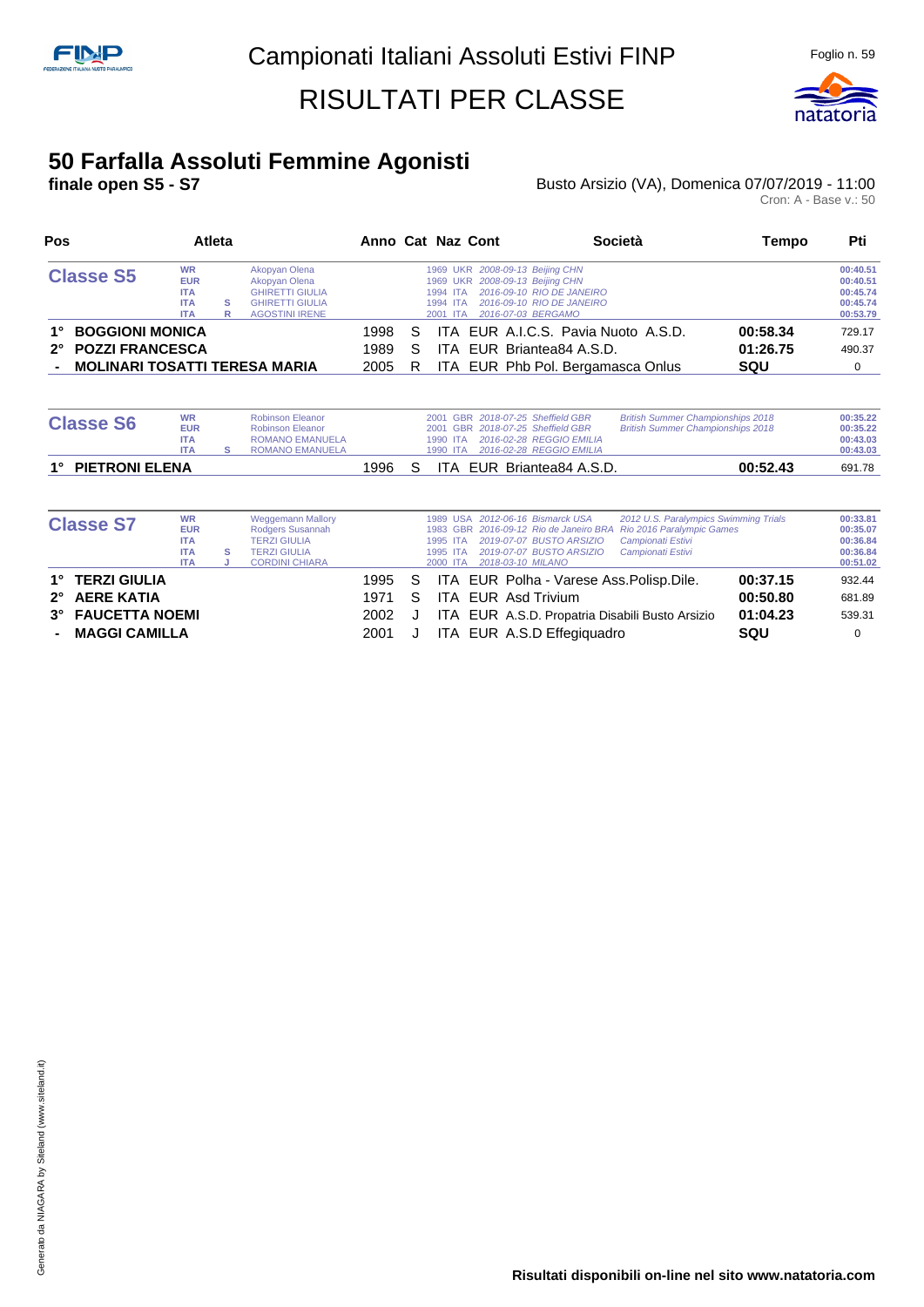

# **100 Farfalla Assoluti Maschi Agonisti**

#### **final Busto Arsizio (VA), Domenica 07/07/2019 - 11:05**

| Pos                                  | Atleta                                                                      |                                                                                                                                 |      |   | Anno Cat Naz Cont                                        |                                                                                                                                                           | Società                                                                                                                              | <b>Tempo</b>                                                                                                                                                                   | Pti                                          |
|--------------------------------------|-----------------------------------------------------------------------------|---------------------------------------------------------------------------------------------------------------------------------|------|---|----------------------------------------------------------|-----------------------------------------------------------------------------------------------------------------------------------------------------------|--------------------------------------------------------------------------------------------------------------------------------------|--------------------------------------------------------------------------------------------------------------------------------------------------------------------------------|----------------------------------------------|
| <b>Classe S8</b>                     | <b>WR</b><br><b>EUR</b><br><b>ITA</b><br><b>ITA</b><br>s                    | Song Maodang<br><b>Tarasov Denis</b><br><b>FERRARIN MICHELE</b><br><b>FERRARIN MICHELE</b>                                      |      |   | 1971 ITA<br>1971 ITA                                     | 1993 RUS 2013-08-16 Montreal CAN<br>2012-08-30 LONDRA<br>2012-08-30 LONDRA                                                                                | 1993 CHN 2016-09-09 Rio de Janeiro BRA Rio 2016 Paralympic Games<br>2013 IPC Swimming World Championships                            |                                                                                                                                                                                | 00:59.19<br>01:00.75<br>01:07.26<br>01:07.26 |
| <b>CIAMPRICOTTI GIOELE</b>           |                                                                             |                                                                                                                                 | 1998 | S |                                                          | <b>ITA EUR Asd Circolo Canottieri Aniene</b>                                                                                                              |                                                                                                                                      | <b>ASS</b>                                                                                                                                                                     | 0                                            |
| <b>GALLIULO GIACOMO</b>              |                                                                             |                                                                                                                                 | 1997 | S |                                                          | ITA EUR Framarossport S.S.D. Srl                                                                                                                          |                                                                                                                                      | <b>ASS</b>                                                                                                                                                                     | 0                                            |
| <b>Classe S9</b>                     | <b>WR</b><br><b>EUR</b><br><b>ITA</b><br><b>ITA</b><br>s<br><b>ITA</b><br>J | Morlacchi Federico<br>Morlacchi Federico<br><b>MORLACCHI FEDERICO</b><br><b>MORLACCHI FEDERICO</b><br><b>MORLACCHI FEDERICO</b> |      |   | 1993 ITA<br>1993 ITA<br>1993 ITA<br>1993 ITA<br>1993 ITA | 2015-04-16 Berlin GER<br>2015-04-16 Berlin GER<br>2015-04-16 BERLINO<br>2015-04-16 BERLINO<br>2011-04-28 BERLINO                                          |                                                                                                                                      | 2015 International German Swimming Championships for people with disabilitiv 00:58.91<br>2015 International German Swimming Championships for people with disabilitiv 00:58.91 | 00:58.91<br>00:58.91<br>01:00.24             |
| <b>BARLAAM SIMONE</b>                |                                                                             |                                                                                                                                 | 2000 | J |                                                          | ITA EUR Polha - Varese Ass. Polisp. Dile.                                                                                                                 |                                                                                                                                      | 01:01.95                                                                                                                                                                       | 958.51                                       |
| <b>CIULLI SIMONE</b><br>$2^{\circ}$  |                                                                             |                                                                                                                                 | 1986 | S |                                                          | ITA EUR Asd Circolo Canottieri Aniene                                                                                                                     |                                                                                                                                      | 01:03.29                                                                                                                                                                       | 938.22                                       |
| <b>AMODEO ALBERTO</b><br>$3^{\circ}$ |                                                                             |                                                                                                                                 | 2000 | J |                                                          | ITA EUR Polha - Varese Ass. Polisp. Dile.                                                                                                                 |                                                                                                                                      | 01:08.35                                                                                                                                                                       | 868.76                                       |
|                                      |                                                                             |                                                                                                                                 |      |   |                                                          |                                                                                                                                                           |                                                                                                                                      |                                                                                                                                                                                |                                              |
| <b>Classe S10</b>                    | <b>WR</b><br><b>EUR</b><br><b>ITA</b><br><b>ITA</b>                         | <b>Dubrov Denys</b><br><b>Dubrov Denys</b><br><b>RAIMONDI STEFANO</b><br><b>RAIMONDI STEFANO</b>                                |      |   | 1998 ITA                                                 | 2019-06-02 LIGNANO SABBIADOROId Series 2019<br>1998 ITA 2018-01-14 BOLOGNA                                                                                | 1989 UKR 2016-09-12 Rio de Janeiro BRA Rio 2016 Paralympic Games<br>1989 UKR 2016-09-12 Rio de Janeiro BRA Rio 2016 Paralympic Games |                                                                                                                                                                                | 00:54.71<br>00:54.71<br>00:55.52<br>00:56.74 |
| 1° APUANI ALESSANDRO                 |                                                                             |                                                                                                                                 | 2000 | J |                                                          | ITA EUR Phb Pol. Bergamasca Onlus                                                                                                                         |                                                                                                                                      | 01:16.50                                                                                                                                                                       | 733.73                                       |
|                                      |                                                                             |                                                                                                                                 |      |   |                                                          |                                                                                                                                                           |                                                                                                                                      |                                                                                                                                                                                |                                              |
| <b>Classe S11</b>                    | <b>WR</b><br><b>EUR</b><br><b>ITA</b><br><b>ITA</b><br>s                    | <b>Enhamed Enhamed</b><br><b>Enhamed Enhamed</b><br><b>URSO SALVATORE</b><br><b>URSO SALVATORE</b>                              |      |   | 1987 ESP<br>1987 ESP<br>1999 ITA                         | 2008-09-09 Beijing CHN<br>2008-09-09 Beijing CHN<br>2018-08-19 DUBLINO<br>1999 ITA 2018-08-19 DUBLINO                                                     |                                                                                                                                      |                                                                                                                                                                                | 01:01.12<br>01:01.12<br>01:10.95<br>01:10.95 |
| <b>URSO SALVATORE</b><br>1°          |                                                                             |                                                                                                                                 | 1999 | S |                                                          | ITA EUR A.S.D. Noived Napoli                                                                                                                              |                                                                                                                                      | 01:15.94                                                                                                                                                                       | 817.62                                       |
|                                      |                                                                             |                                                                                                                                 |      |   |                                                          |                                                                                                                                                           |                                                                                                                                      |                                                                                                                                                                                |                                              |
| <b>Classe S14</b>                    | <b>WR</b><br><b>EUR</b><br><b>ITA</b><br><b>ITA</b><br>J                    | <b>Tokairin Dai</b><br><b>Dunn Reece</b><br><b>PALAZZO MISHA</b><br>PALAZZO MISHA                                               |      |   | 1999 JPN<br>2002 ITA<br>2002 ITA                         | 2018-06-02 Sheffield GBR<br>1995 GBR 2019-04-28 Glasgow GBR<br>2019-06-02 LIGNANO SABBIADOROId Series 2019<br>2019-06-02 LIGNANO SABBIADOROId Series 2019 |                                                                                                                                      | Sheffield 2018 World Para Swimming World Series<br>Glasgow 2019 World Para Swimming World Series                                                                               | 00:55.72<br>00:55.87<br>01:04.42<br>01:04.42 |

- 
- **1° PALAZZO MISHA** 2002 J ITA EUR Asd Verona Swimming Team **01:06.65** 892.87